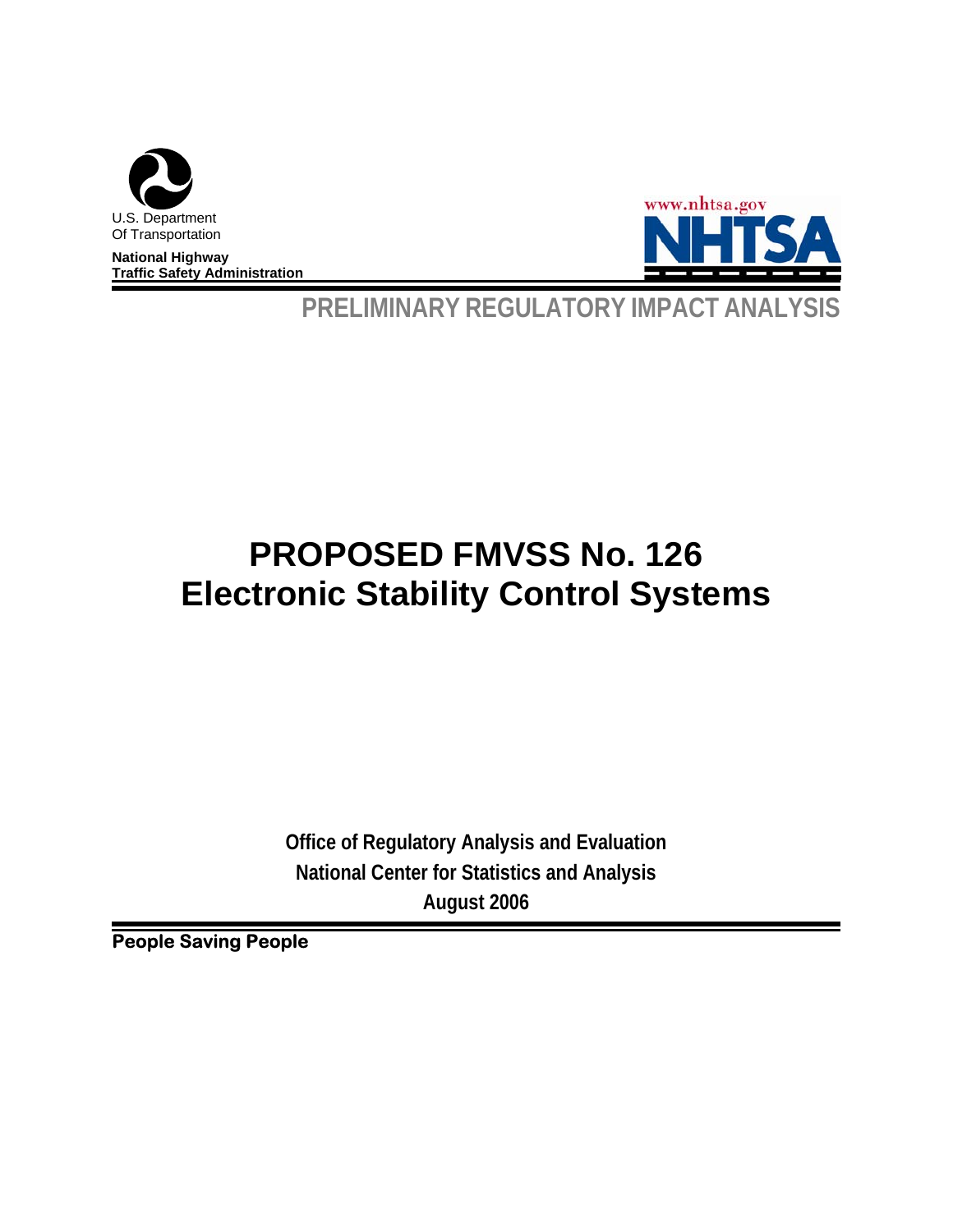# **TABLE OF CONTENTS**

| I.   |                                                                      |  |
|------|----------------------------------------------------------------------|--|
| Π.   | PROPOSED REQUIREMENTS ----------------------------------- II-1       |  |
|      |                                                                      |  |
|      |                                                                      |  |
|      |                                                                      |  |
|      |                                                                      |  |
|      |                                                                      |  |
|      | 3. Responsiveness Criteria -- ----------------------------- II-8     |  |
|      | D. ESC Malfunction Telltale and Symbol ------------------- II-10     |  |
|      | E. ESC Off Switch, Telltale and Symbol ---------------------- II-11  |  |
| III. |                                                                      |  |
|      |                                                                      |  |
|      | B. How ESC Prevents Loss of Control -------------------- III-2       |  |
|      | C. Additional Features of Some ESC Systems ------------ III-8        |  |
|      |                                                                      |  |
|      | 1. The Agency's Real World Crash Data Analysis ---- III-11           |  |
|      | 2. Global Studies Of ESC Effectiveness ---------------- III-17       |  |
|      | 3. Laboratory Studies of ESC ---------------------------- III-18     |  |
| IV.  |                                                                      |  |
|      |                                                                      |  |
|      | B. Projected Target Population ------------------------------- IV-13 |  |
|      |                                                                      |  |
|      | D. Travel Delay and Property Damage Savings ------------ IV-26       |  |
|      |                                                                      |  |
| V.   |                                                                      |  |
|      |                                                                      |  |
|      |                                                                      |  |
|      |                                                                      |  |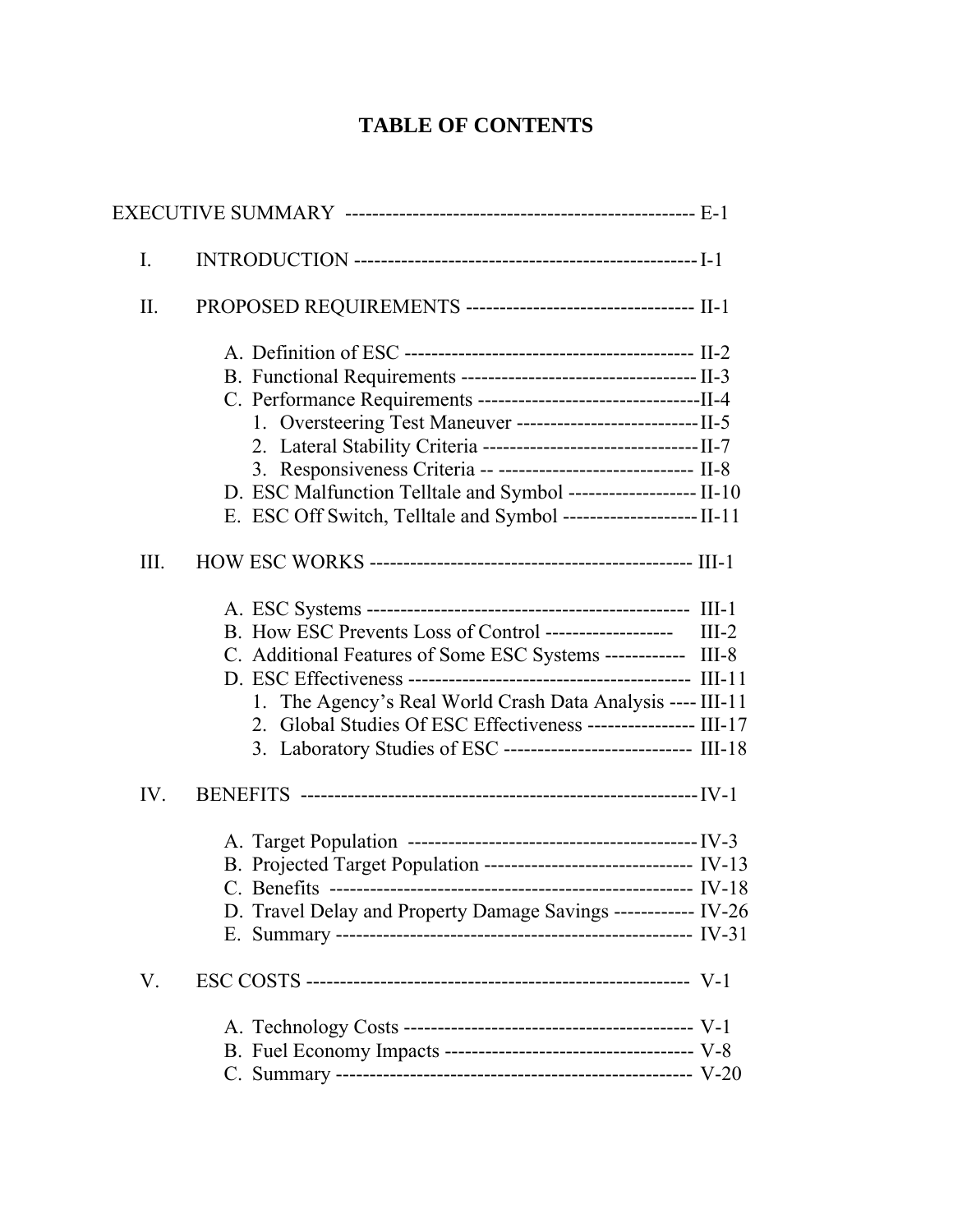| VI. | COST EFFECTIVENESS AND BENEFIT-COST ------------- VI-1                |
|-----|-----------------------------------------------------------------------|
|     |                                                                       |
|     |                                                                       |
|     |                                                                       |
|     | VIII. PROBABILISTIC UNCERTAINTY ANALYSIS ------------- VIII-1         |
|     | C. Quantifying Uncertainty Factors -------------------------- VIII-13 |

# IX. REGULATORY FLEXIBILITY ACT AND ------------------- IX-1 UNFUNDED MANDATES REFORM ACT ANALYSIS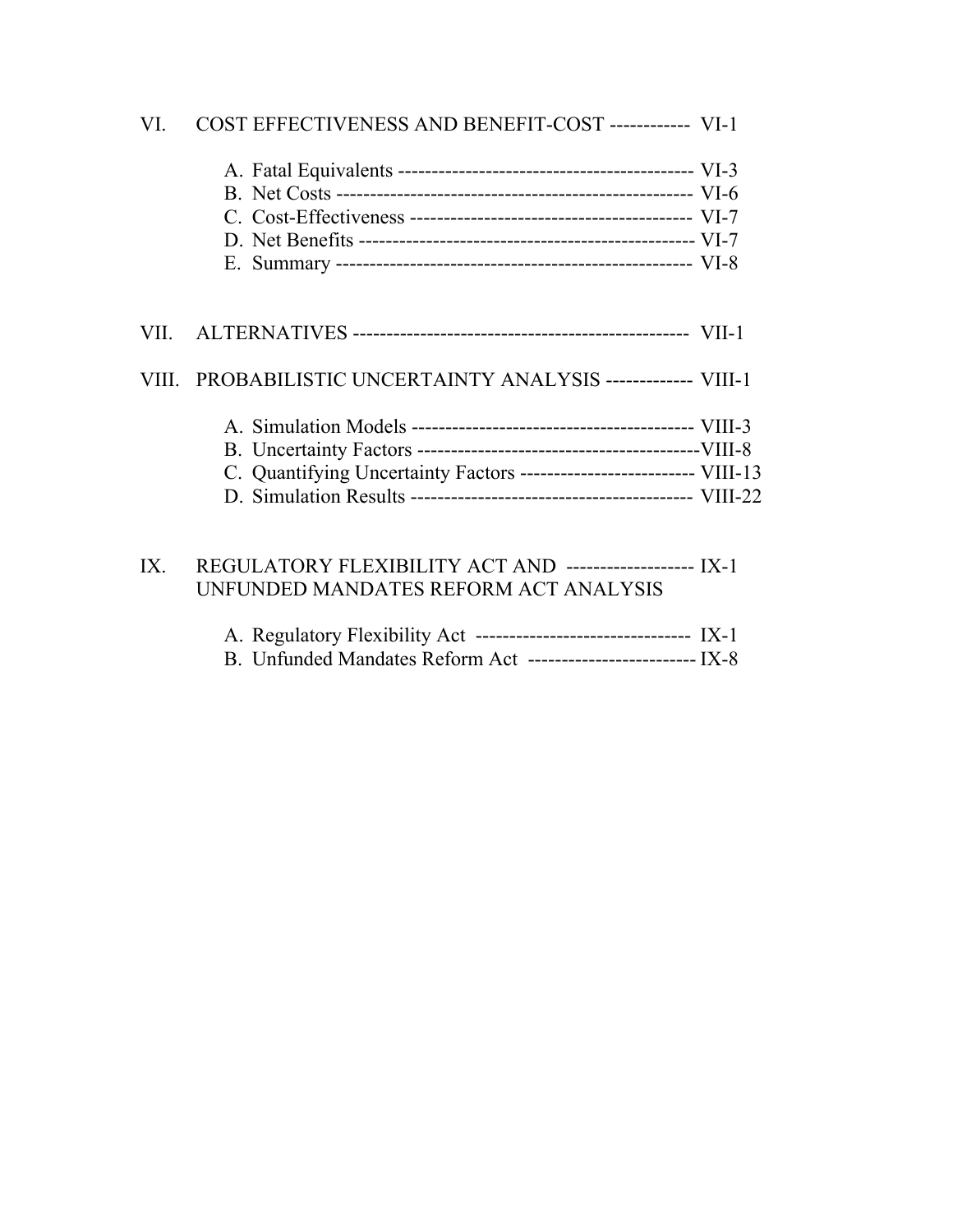## **EXECUTIVE SUMMARY**

This Preliminary Regulatory Impact Analysis examines the impact of the proposal to establish Federal Motor Vehicle Safety Standard (FMVSS) No. 126, Electronic Stability Control Systems (ESC). ESC has been found to be highly effective in preventing single-vehicle loss-of-control, run-off-the road crashes, of which a significant portion are rollover crashes. ESC has also been found to reduce some multi-vehicle crashes. Based on this analysis, the proposal is highly costeffective.

## **Proposed Requirements**

The proposal would require passenger cars, multipurpose passenger vehicles (MPVs), trucks, and buses that have a gross vehicle weight rating (GVWR) of 4,536 kg (10,000 pounds) or less to be equipped with an ESC system. We assume throughout this analysis that an ESC system combines two basic technologies: Anti-lock Brakes (ABS) and Electronic Stability Control. The proposal would require an ESC system to meet a definition, as well as meet the functional and performance requirements specified in FMVSS No. 126. The proposal would require manufacturers to install an ESC malfunction telltale and would allow manufacturers to provide an optional ESC Off switch (and associated telltale) to temporarily disable the ESC system. In addition, the proposal would require specific symbols to be used for the malfunction telltale and ESC Off switch.

E-1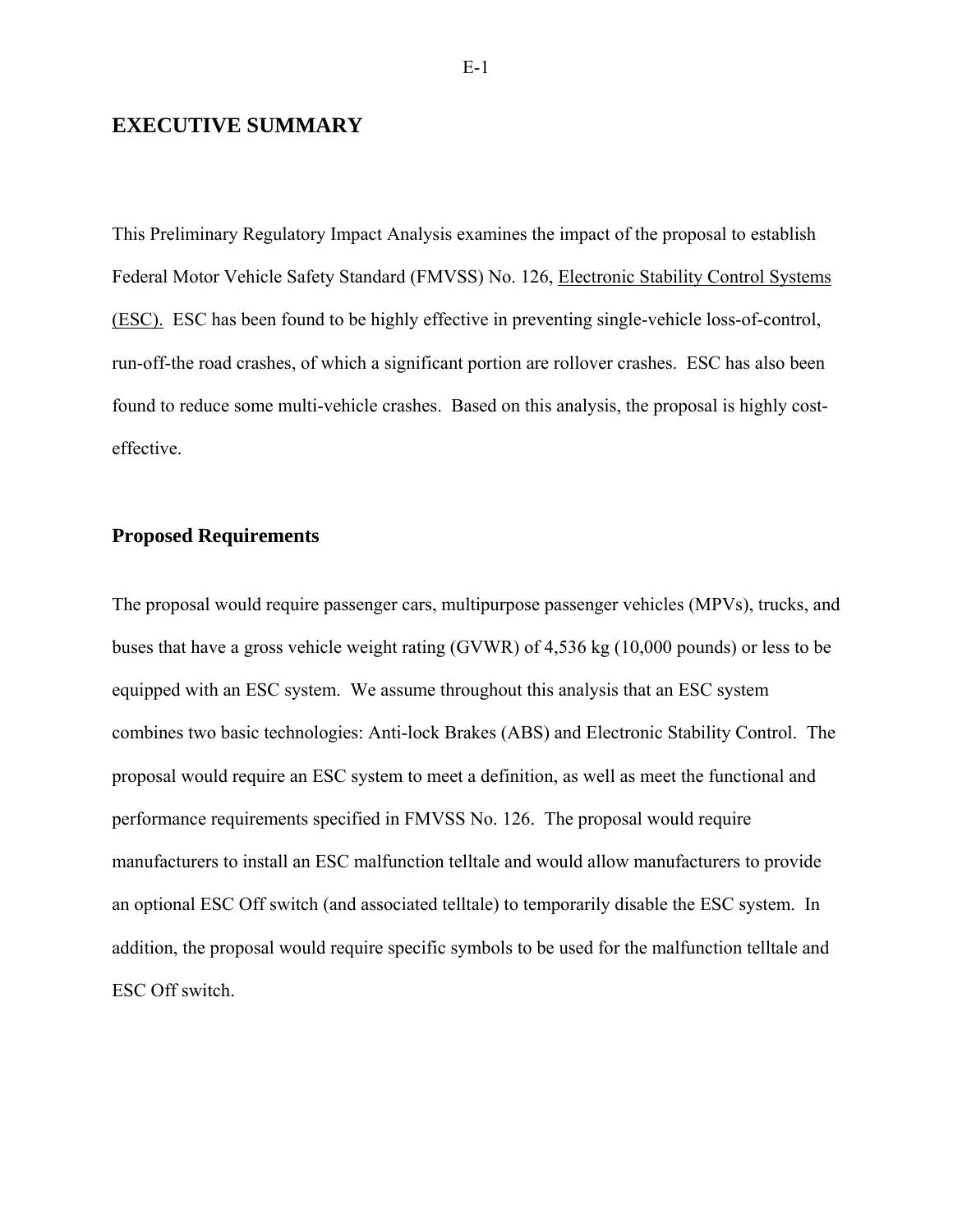## **Technical Feasibility/Baseline**

ESC is increasingly being offered as standard or optional equipment in new model year passenger vehicles. An estimated 29 percent of the 2006 model year (MY) passenger vehicles will be equipped with ESC, compared to 10 percent in MY 2003 vehicles. Based on manufacturers' product plans submitted to the agency, 71 percent of the MY 2011 light vehicles will be equipped with ESC. The agency believes that these ESC systems will meet the proposed definition since the vast majority of the 2006 ESC systems already met the proposed performance test. The projected MY 2011 installation rates serve as the baseline voluntary compliance rates. The analysis estimates the incremental benefits and costs of the proposal, which would require manufacturers to increase ESC installations from 71 percent of the fleet to 100 percent of the fleet.

## **Benefits1**

 $\overline{a}$ 

Based upon our analysis, we estimate that the proposal would save 1,536 – 2,211 lives and reduce 50,594 – 69,630 MAIS 1-5 injuries annually once all passenger vehicles have ESC. Fatalities and injuries associated with rollovers are a significant portion of this total; we estimate that the proposal would reduce 1,161 to 1,445 fatalities and 43,901 to 49,010 MAIS 1-5 injuries associated with single-vehicle rollovers.

<sup>&</sup>lt;sup>1</sup> Benefits of the proposal are measured from a baseline of 71% ESC installation to 100% installation. However, the overall benefits of ESC could be measured from "no ESC" to 100% penetration rate. Overall, ESC would save a total of 5,252 – 10,292 lives and eliminate 167,949 – 251,566 MAIS 1-5 injuries annually. Of these benefits, 4,194 – 5,425 lives and 155,849 – 178,062 MAIS 1-5 injuries would be associated with single-vehicle rollovers.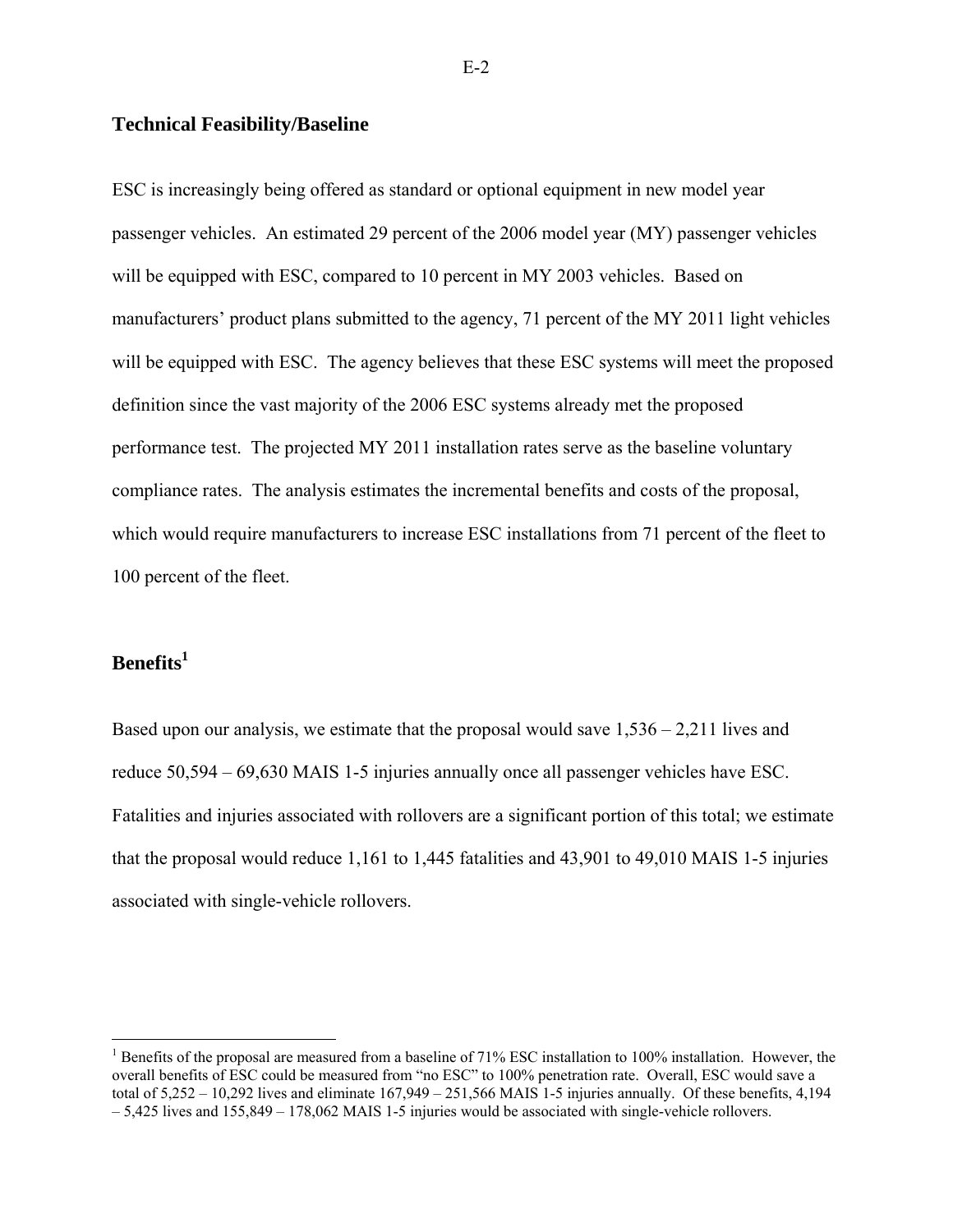|                   | <b>Low Range of Benefits</b> |                   | <b>High Range of Benefits</b> |                                 |                   |              |
|-------------------|------------------------------|-------------------|-------------------------------|---------------------------------|-------------------|--------------|
|                   | <b>Single</b><br>Vehicle     | Multi-<br>Vehicle |                               | <b>Single</b><br><b>Vehicle</b> | Multi-<br>Vehicle |              |
|                   | <b>Crashes</b>               | <b>Crashes</b>    | <b>Total</b>                  | <b>Crashes</b>                  | <b>Crashes</b>    | <b>Total</b> |
| <b>Fatalities</b> | 1,536                        | $\theta$          | 1,536                         | 2,066                           | 145               | 2,211        |
| <b>Injuries</b>   | 50,594                       | $\theta$          | 50,594                        | 62,212                          | 7,418             | 69,630       |
| $(AIS 1-5)$       |                              |                   |                               |                                 |                   |              |

## **Technology Costs**

Vehicle costs are estimated to be \$368 (in 2005 dollars) for anti-lock brakes and an additional \$111 for electronic stability control for a total system cost of \$479 per vehicle. The total incremental cost of the proposal (over the MY 2011 installation rates and assuming 17 million passenger vehicles sold per year) are estimated to be \$985 million to install antilock brakes, electronic stability control, and malfunction lights. The average incremental cost per passenger vehicle is estimated to be \$58 (\$90 for the average passenger car and \$29 for the average light truck), a figure which reflects the fact that many baseline MY 2011 vehicles are projected to already come equipped with ESC components (particularly ABS).

|                | SUMMARY OF VEHICLE COSTS     |                    |
|----------------|------------------------------|--------------------|
|                | $(\$2005)$                   |                    |
|                | <b>Average Vehicle Costs</b> | <b>Total Costs</b> |
| Passenger Cars | \$90.3                       | \$722.5 mill.      |
| Light Trucks   | \$29.2                       | \$262.7 mill.      |
| Total          | \$58.0                       | \$985.2 mill.      |

## **Summary of Vehicle Costs**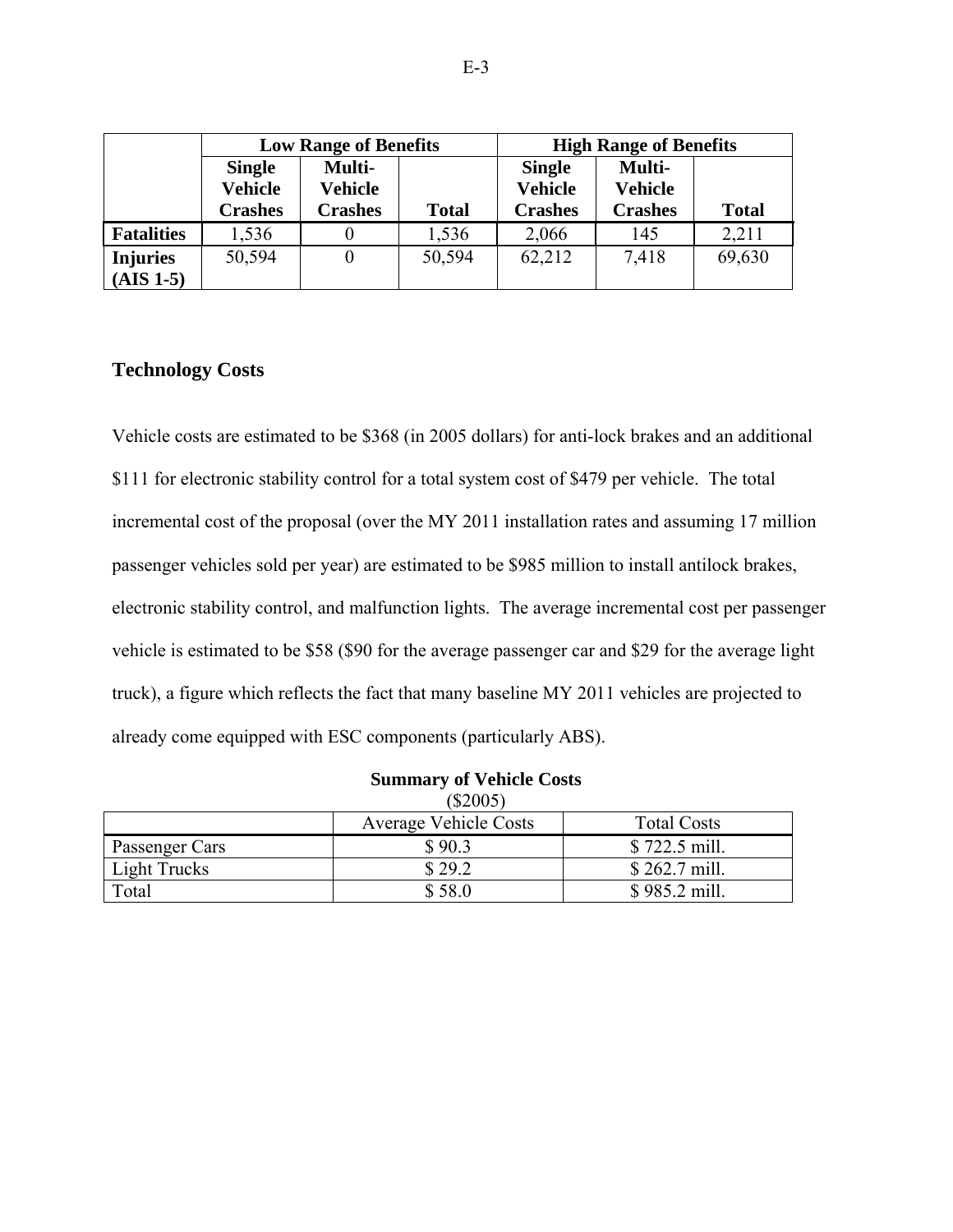#### **Other Impacts**

#### Property Damage and Travel Delay

The proposal would prevent crashes and thus reduce property damage costs and travel delay associated with those crashes avoided. The proposal would save \$453 million at a 3 percent discount rate to \$260 million at a 7 percent discount rate in property damage and travel delay.

## Fuel Economy

The proposal would add weight to vehicles and consequently would increase their lifetime use of fuel. Most of the added weight is for ABS components and very little is for the ESC components. Since 99 percent of the light trucks are predicted to have ABS in MY 2011, the weight increase for light trucks is less than one pound and is considered negligible. The average weight gain for a passenger car is estimated to be 2.1 pounds, resulting in 2.6 more gallons of fuel being used over their lifetime. The present discounted value of the added fuel cost over the lifetime of the average passenger car is estimated to be \$3.35 at a 3 percent discount rate and \$2.73 at a 7 percent discount rate.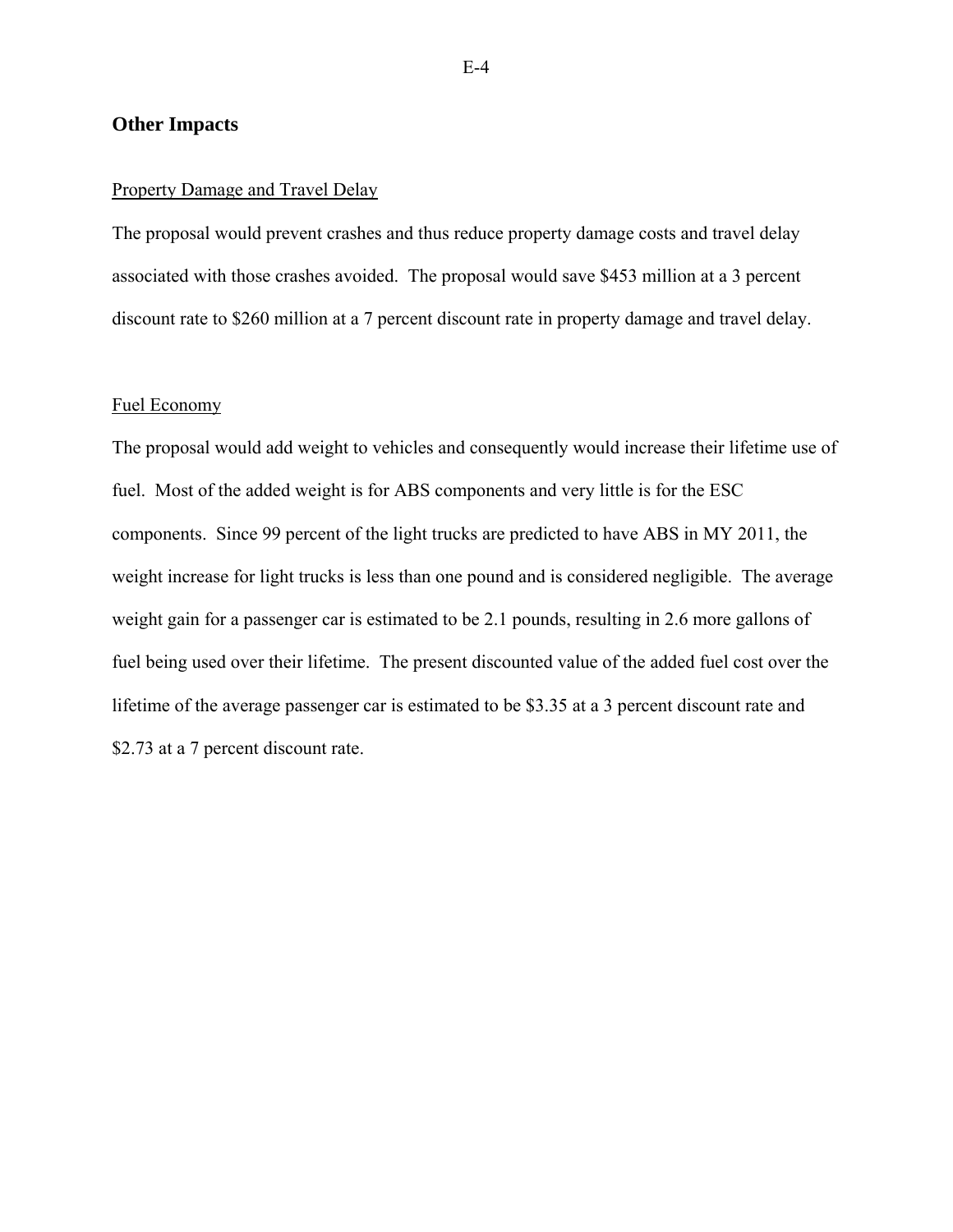## **Net Cost Per Equivalent Life Saved**

The net cost per equivalent life saved, discounted at a 3 percent and 7 percent discount rate, is less than \$450,000.

|                              |           | $(2005$ dollars)        |           |                  |
|------------------------------|-----------|-------------------------|-----------|------------------|
|                              |           | <b>3% Discount Rate</b> |           | 7% Discount Rate |
|                              | LOW       | High                    | Low       | High             |
| Net Cost per Equivalent Life | \$188,014 | \$315,051               | \$272,742 | \$427,665        |
| Saved                        |           |                         |           |                  |

# **Cost Per Equivalent Life Saved**

## **Net Benefits**

A net benefit analysis differs from a cost effectiveness analysis in that it requires that benefits be assigned a monetary value. This value is compared to the monetary value of costs to derive a net benefit. The high end of the net benefits is \$10.6 billion using a 3 percent discount rate and the low end is \$5.8 billion using a 7 percent discount rate. Both of these are based on a \$3.75 million comprehensive value for preventing a fatality.

## **Net Benefits With \$3.75 M Cost Per Life (in billions of 2005 dollars)**

|              | At 3% Discount |              | At 7% Discount |             |  |
|--------------|----------------|--------------|----------------|-------------|--|
|              | .0W            | High         | $\sim$ OW      | High        |  |
| Net Benefits | \$7.5 Bill.    | \$10.6 Bill. | \$5.8 Bill.    | \$8.2 Bill. |  |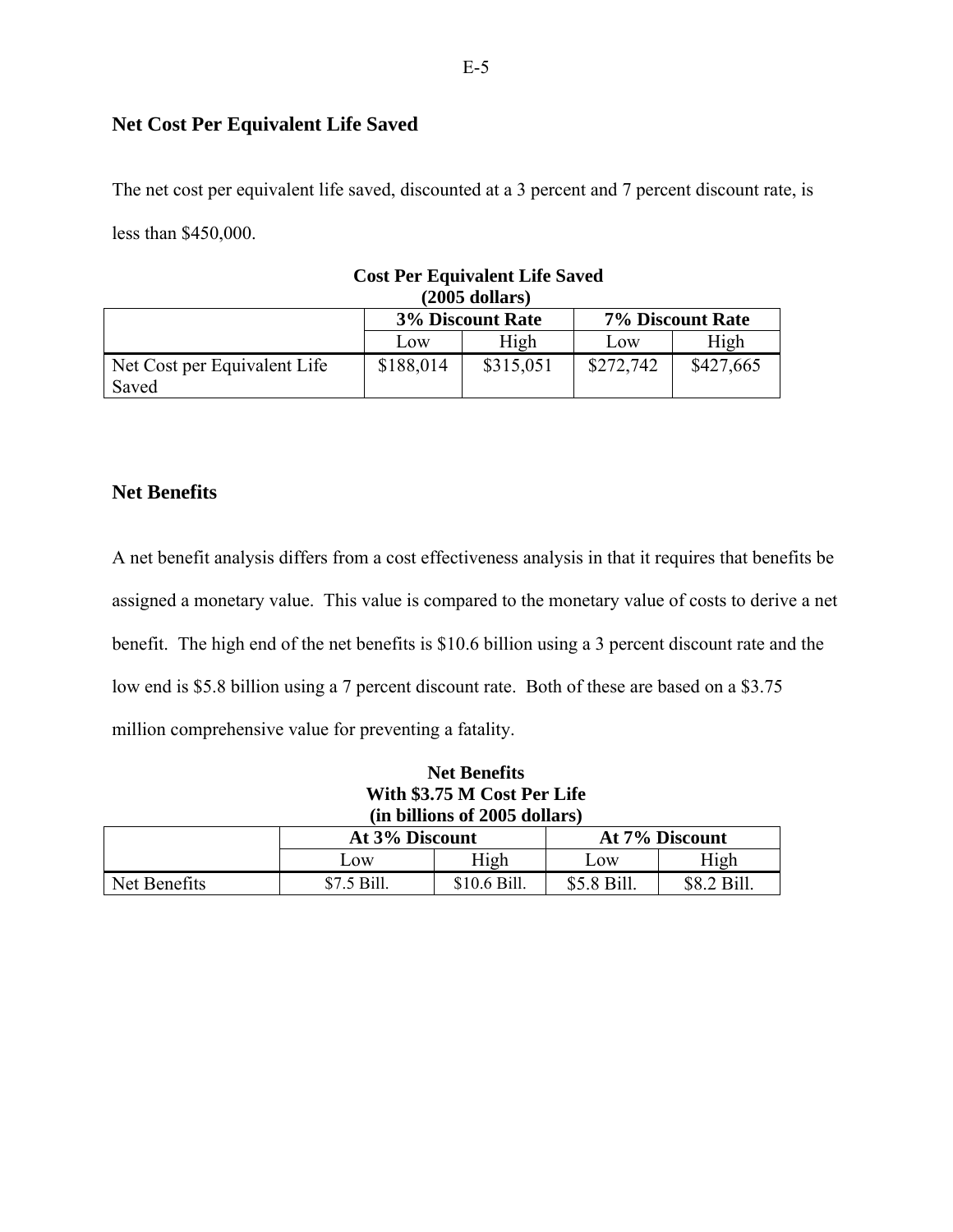## **Leadtime**

The agency is proposing a phase-in requirement for vehicle manufacturers excluding multi-stage manufacturers, alterers, and small volume manufacturers (*i.e.*, manufacturers producing less than 5,000 vehicles for sale in the U.S. market in one year). Vehicle manufacturers are permitted to use carryover credits. The phase-in schedule for vehicle manufacturers is:

| <b>Model Year</b> | <b>Production Beginning Date</b> | <b>Requirement</b>        |
|-------------------|----------------------------------|---------------------------|
| 2009              | September 1, 2008                | 30% with carryover credit |
| 2010              | September 1, 2009                | 60% with carryover credit |
| 2011              | September 1, 2010                | 90% with carryover credit |
| 2012              | September 1, 2011                | Fully effective           |

Instead of complying with the proposed phase-in requirement, the proposal would allow multistage manufacturers and alterers to fully comply with the standard on September 1, 2012, which is a one-year extension from full compliance of the phase-in schedule. The proposal would also permit small volume manufacturers to be excluded from the phase-in but to fully comply with the standard on September 1, 2011.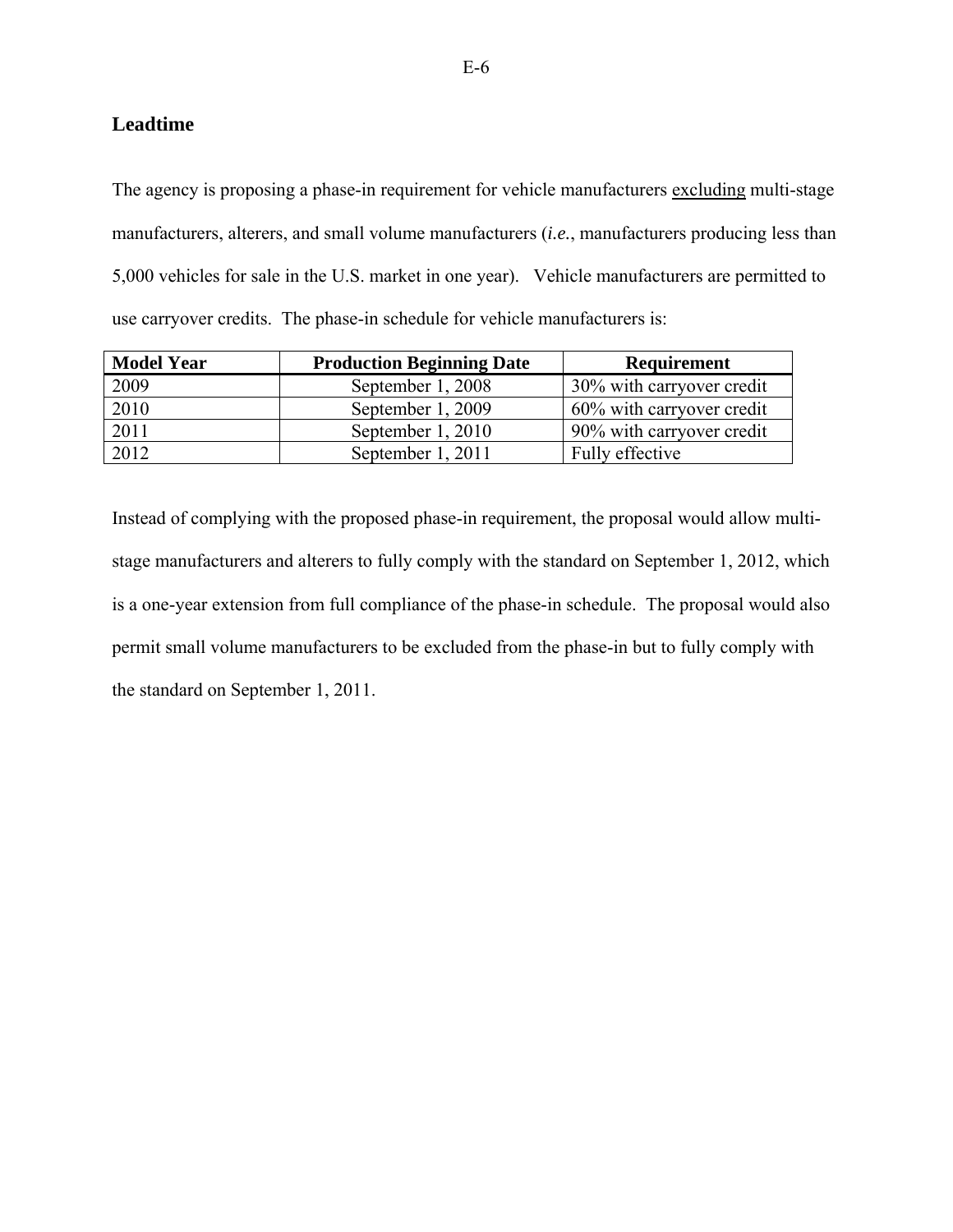## **CHAPTER I. INTRODUCTION**

 $\overline{a}$ 

This preliminary regulatory impact analysis (PRIA) accompanies NHTSA's proposal to establish Federal Motor Vehicle Safety Standard (FMVSS) No. 126, Electronic Stability Control Systems, which would require passenger cars, multipurpose passenger vehicles (MPVs), trucks, and buses that have a gross vehicle weight rating (GVWR) of 4,536 kg (10,000 pounds) or less to be equipped with an electronic stability control (ESC) system. An ESC system is an active-safety technology designed to proactively help drivers to maintain control of their vehicles in situations where the vehicle is beginning to lose directional stability. Typically, an ESC system intervenes by utilizing computers to control individual wheel brakes, thereby keeping the vehicle headed in the direction intended by drivers. Keeping the vehicle on the road prevents run-off-road crashes, which are the circumstances that lead to most single-vehicle rollovers.

Several studies from Europe and Japan have shown significant reduction in crashes by ESC, specifically in single-vehicle crashes (see Chapter III). The agency's studies and a study by the Insurance Institute for Highway Safety (IIHS) also concluded that the ESC systems would eliminate a substantial number of crashes. Based on 2004 Fatality Analysis Reporting Systems (FARS) and 2000-2004 National Automotive Sampling System (NASS) Crashworthiness Data System (CDS), the agency estimates that there were 34,314 police-reported passenger vehicle fatal crashes<sup>2</sup> and over 2.5 million serious non-fatal crashes (defined as at least one involved passenger vehicle was towed away) annually. About 33,907 passenger vehicle occupant fatalities and 2,182,460 non-fatal injuries were associated with these crashes. Single-vehicle crashes, which frequently include roadway departure, accounted for about 53 percent (18,321

I-1

 $2$  Not all passenger vehicle fatal crashes result in fatalities to passenger vehicle occupants, some result in fatalities to pedestrians, motorcyclists, etc.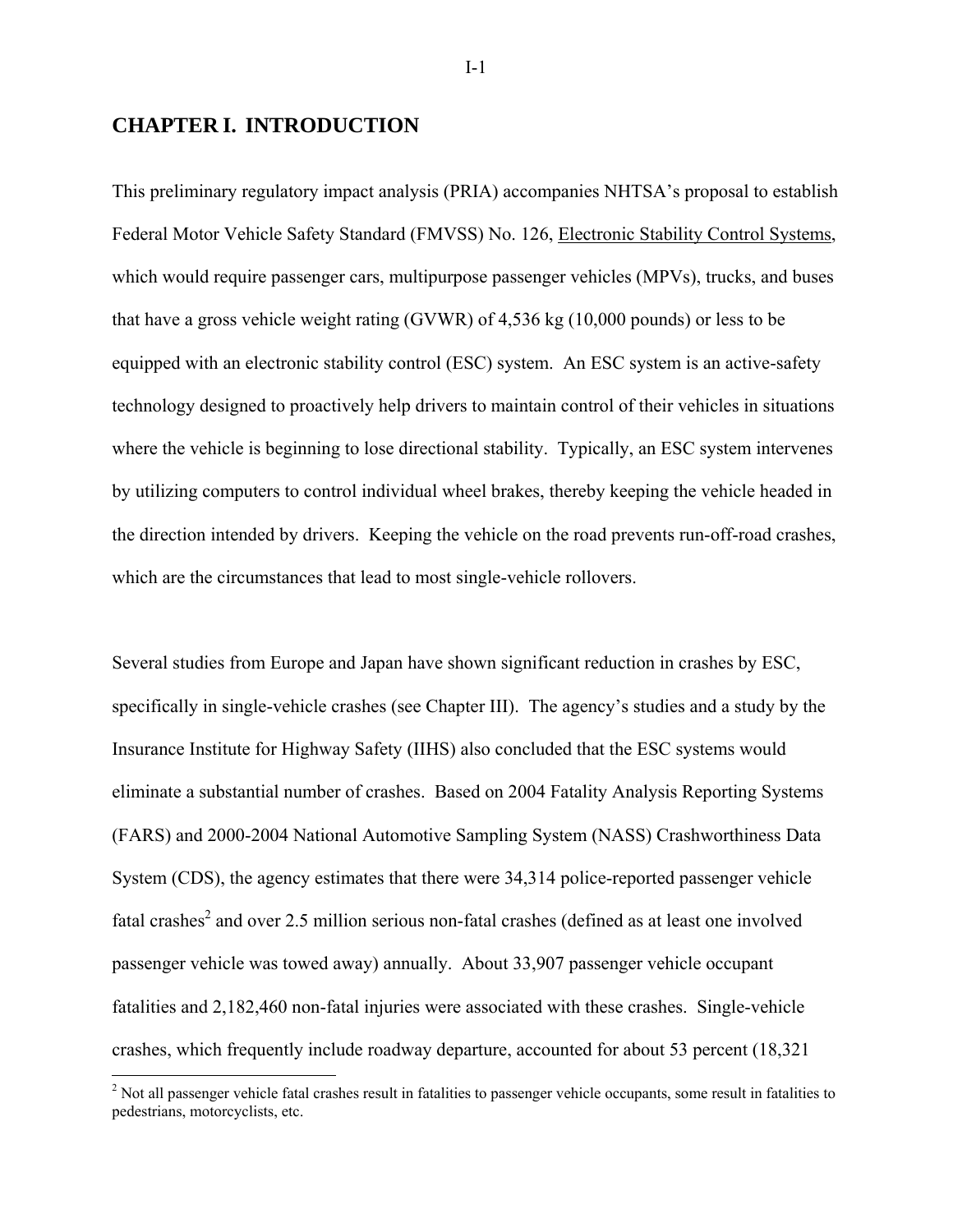fatal crashes) of the fatal crashes and 33 percent (820,218 crashes) of the towaway crashes. A total of 15,611 occupant fatalities and 516,500 non-fatal injuries were associated with these single-vehicle crashes. Rollovers comprised a large share of these single-vehicle crashes and were responsible for a disproportionate number of fatalities. Rollovers accounted for 42 percent (or 7,734 crashes) of the single-vehicle fatal crashes and 56 percent (8,487 fatalities) of the occupant fatalities<sup>3</sup>. ESC would potentially prevent many of these crashes from occurring and thus would reduce associated fatalities and injuries. Based on the agency's ESC effectiveness study, which found that ESC is highly effective against rollovers (Chapter III), a large portion of these benefits would be from rollovers.

Since the early 1990's, the agency has been actively engaged in finding ways to address the rollover safety problem. The agency has explored several options. However, due to feasibility and practicability issues, the agency ultimately chose a consumer-information-based-approach to the rollover problem. In 2001, the agency added a rollover resistance rating to our New Car Assessment Program (NCAP) consumer information. The rollover resistance rating, based on the height of the center of gravity and the track width of a vehicle, measures the likelihood of a vehicle would rollover in a crash. The agency believes that the NCAP rollover resistance rating information allows consumers to make an informed decision when they purchase a new vehicle. In addition, the agency believes that the NCAP rollover information also encourages vehicle manufacturers to increase their vehicles' geometric stability and rollover resistance through market-based incentives.

In response to NCAP rollover resistance information, vehicle manufacturers have modified many of their new model vehicles, especially those with a higher center of gravity such as SUVs and

<u>.</u>

<sup>&</sup>lt;sup>3</sup> An additional 1,971 rollover occupant fatalities were recorded in multi-vehicle crashes.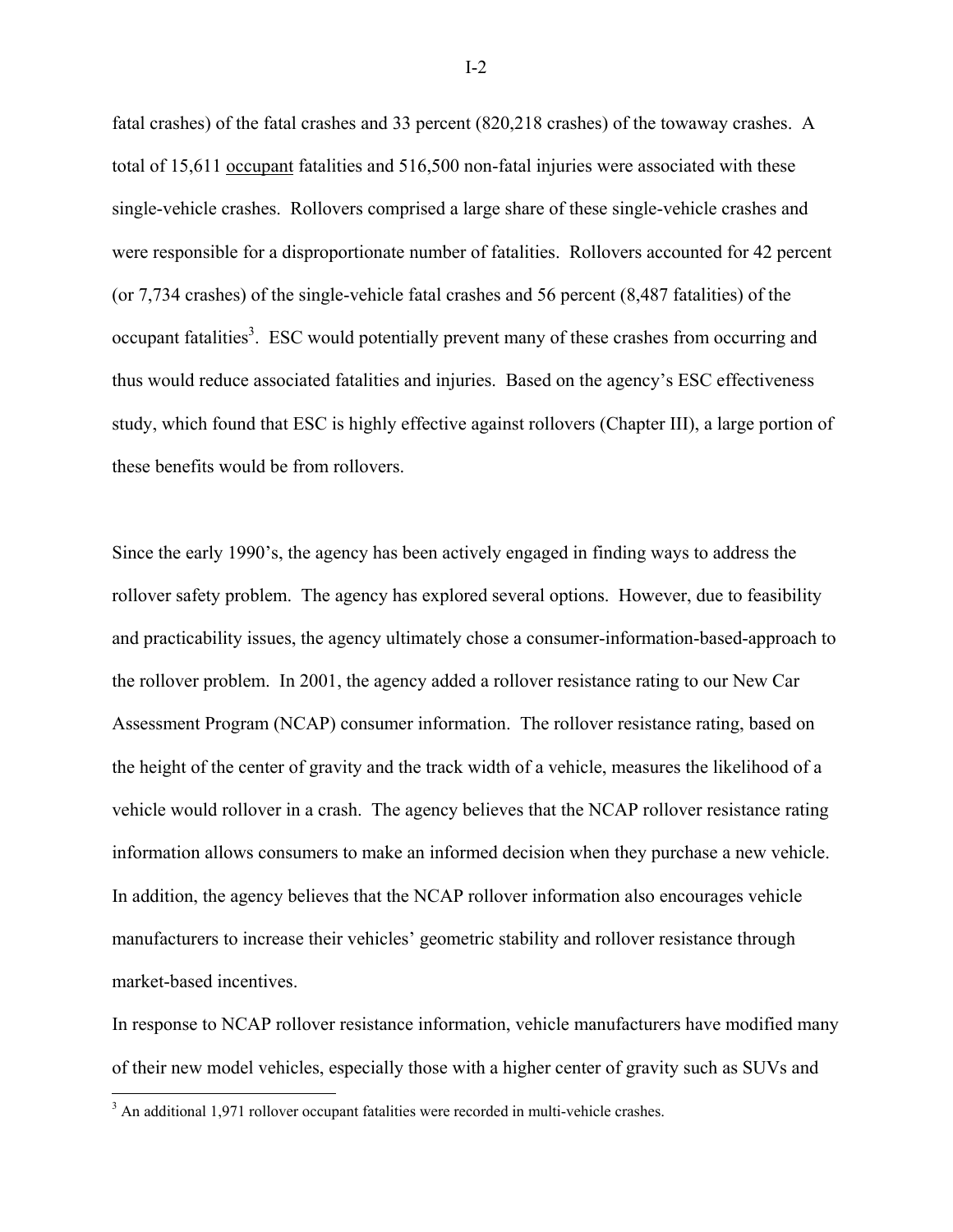trucks. Examples of their changes include utilizing a wider track platform for newer sport utility vehicles (SUVs) and/or equipping SUVs with roll stability control technology. However, the impact of this consumer-information-based-approach has been offset by a continuous demand from consumers for vehicles with a greater carrying capacity and a higher ground clearance.

In recent years, the maturation of ESC technologies has created an opportunity to establish performance criteria and reduce the occurrence of rollovers in new vehicles. This opportunity led to today's proposal. This proposal is consistent with recent congressional legislation contained in section 10301 of the Safe, Accountable, Flexible, Efficient Transportation Equity Act: A Legacy for Users of 2005 (SAFETEA-LU).<sup>4</sup> The provision requires the Secretary of Transportation to "establish performance criteria to reduce the occurrence of rollovers consistent with stability enhancing technology" and to "issue a proposed rule ... by October 1, 2006, and a final rule by April 1, 2009."

This PRIA estimates the benefits, cost, cost-effectiveness, benefit-cost of the proposal, and the following outlines the structure of the balance of this document. The PRIA first describes the proposed requirements in Chapter II. After describing the proposal, the PRIA discusses current ESC systems, their functional capability, and their effectiveness in Chapter III. Chapter IV of the PRIA estimates the benefits. Chapter V discusses the costs and leadtime. Chapter VI provides cost-effectiveness and benefit-cost analysis. Chapter VII discusses alternatives. Chapter VIII provides the uncertainty analysis to address variations of the estimated benefits. And finally, Chapter IX examines the impacts of the rule on small business entities

<u>.</u>

<sup>4</sup> Pub. L. 109-59, 119 Stat. 1144 (2005).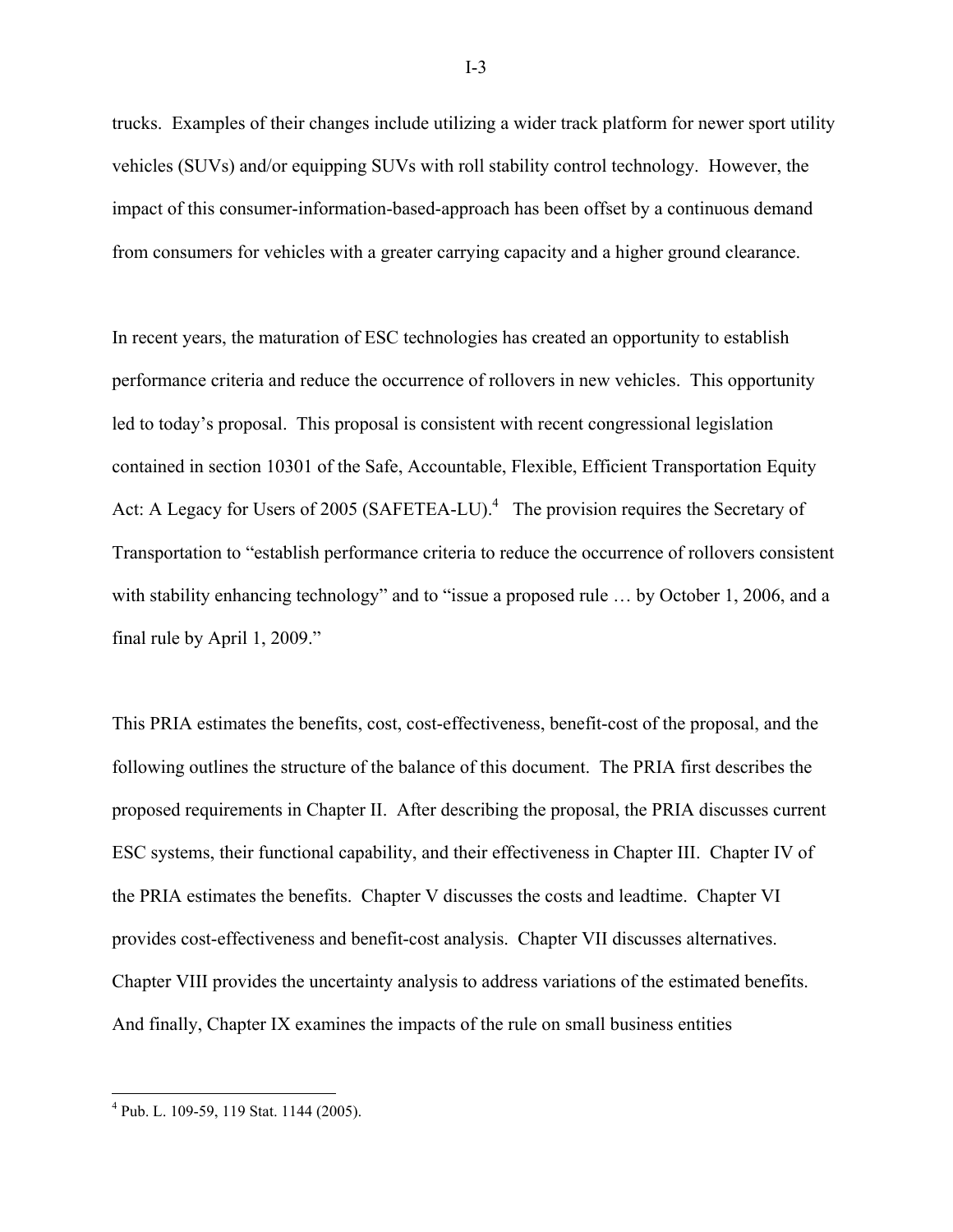## **CHAPTER II. PROPOSED REQUIREMENTS**

The proposal would establish Federal Motor Vehicle Safety Standard (FMVSS) No. 126, Electronic Stability Control System, which would require passenger cars, multipurpose passenger vehicles (MPVs), light trucks and buses that have a gross vehicle weight rating (GVWR) of 4,536 kg (10,000 pounds) or less to be equipped with an ESC system that meets the requirements of the standard. The proposed standard specifies: (a) the Definition of ESC, (b) the Functional Requirements of ESC, (c) the Performance Requirements of ESC, (d) ESC Malfunction Telltale and Symbol Requirements, and (e) ESC Off Switch, Telltale and Symbol Requirements (if provided). The following sections summarize these requirements. Interested parties should consult the preamble of the notice of proposed rulemaking (NPRM) for the detailed proposal. Comprehensive technical background for deriving the proposed requirements can be found in the following agency research reports:

- a. Forkenbrock, G.J., Elsasser, D.H., O'Harra, B., and Jones, R.E., "Development of Criteria for Electronic Stability Control Performance Evaluation," DOT HS 809 974, December 2005
- b. Mazzae, E.N., Papelis, Y.E., Watson, G.S., and Ahmad, O., "The Effectiveness of ESC and Related Telltales: NADS Wet Pavement Study," DOT HS 809 978, December 2005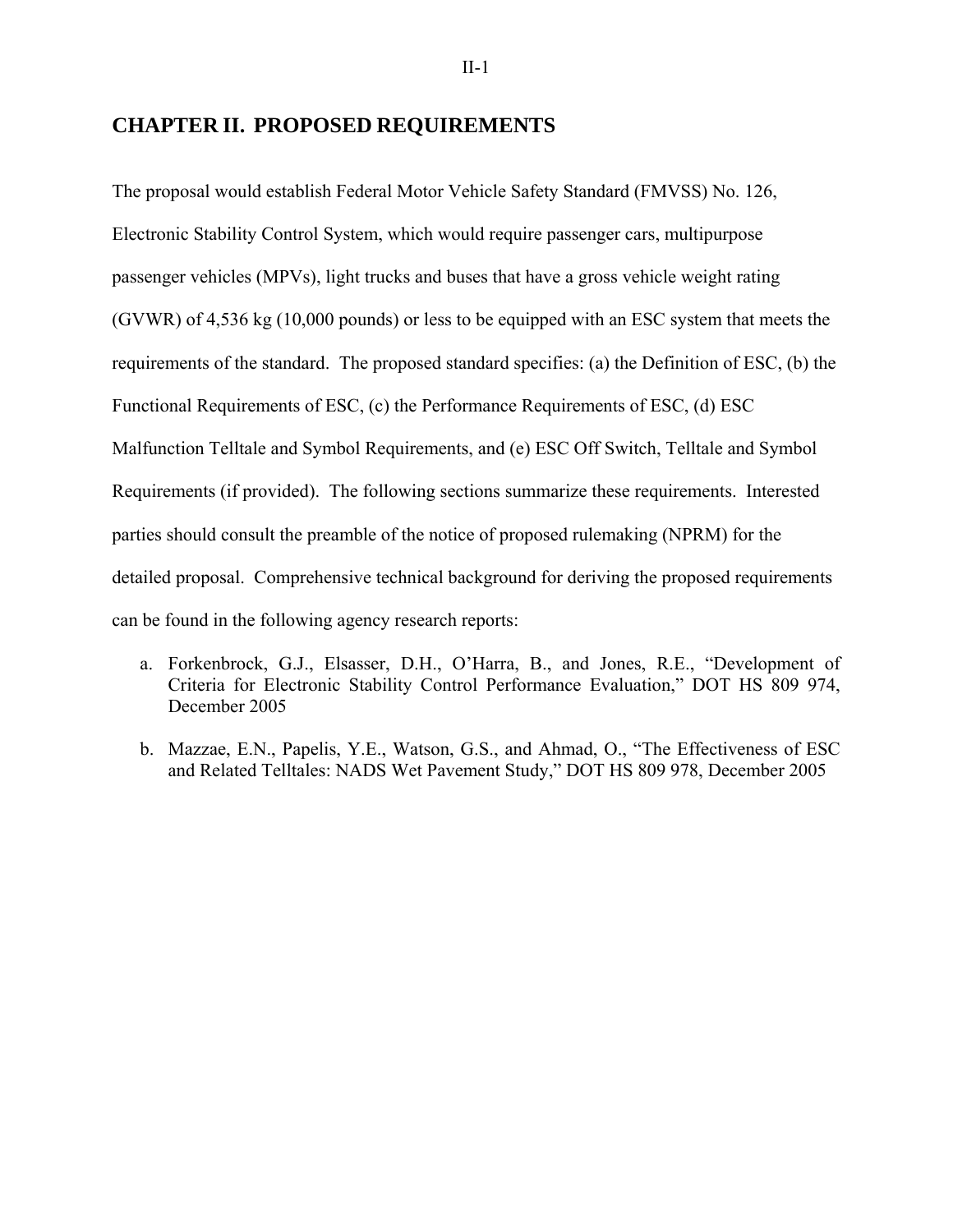#### **A. DEFINITION OF ESC**

The agency proposes to adopt the ESC definition based on the Society of Automotive Engineers (SAE) Surface Vehicle Information Report J2564 (revised June 2004). The ESC is defined as a system that has all of the following attributes:

- (a) ESC augments vehicle directional stability by applying and adjusting the vehicle brakes individually to induce correcting yaw torques to the vehicle.
- (b) ESC is a computer-controlled system, which uses a close-loop algorithm to limit understeer and oversteer of the vehicle when appropriate. [The close-loop algorithm is a cycle of operations followed by a computer that includes automatic adjustments based on the result of previous operations or other changing conditions.]
- (c) ESC has a means to determine vehicle yaw rate and to estimate its sideslip. [Yaw rate means the rate of change of the vehicle's heading angle about a vertical axis through the vehicle center of gravity. Sideslip is the arctangent of the ratio of the lateral velocity to the longitudinal velocity of the center of gravity.]
- (d) ESC has a means to monitor driver steering input.
- (e) ESC is operational over the full speed range of the vehicle (except below a low –speed threshold where loss of control is unlikely).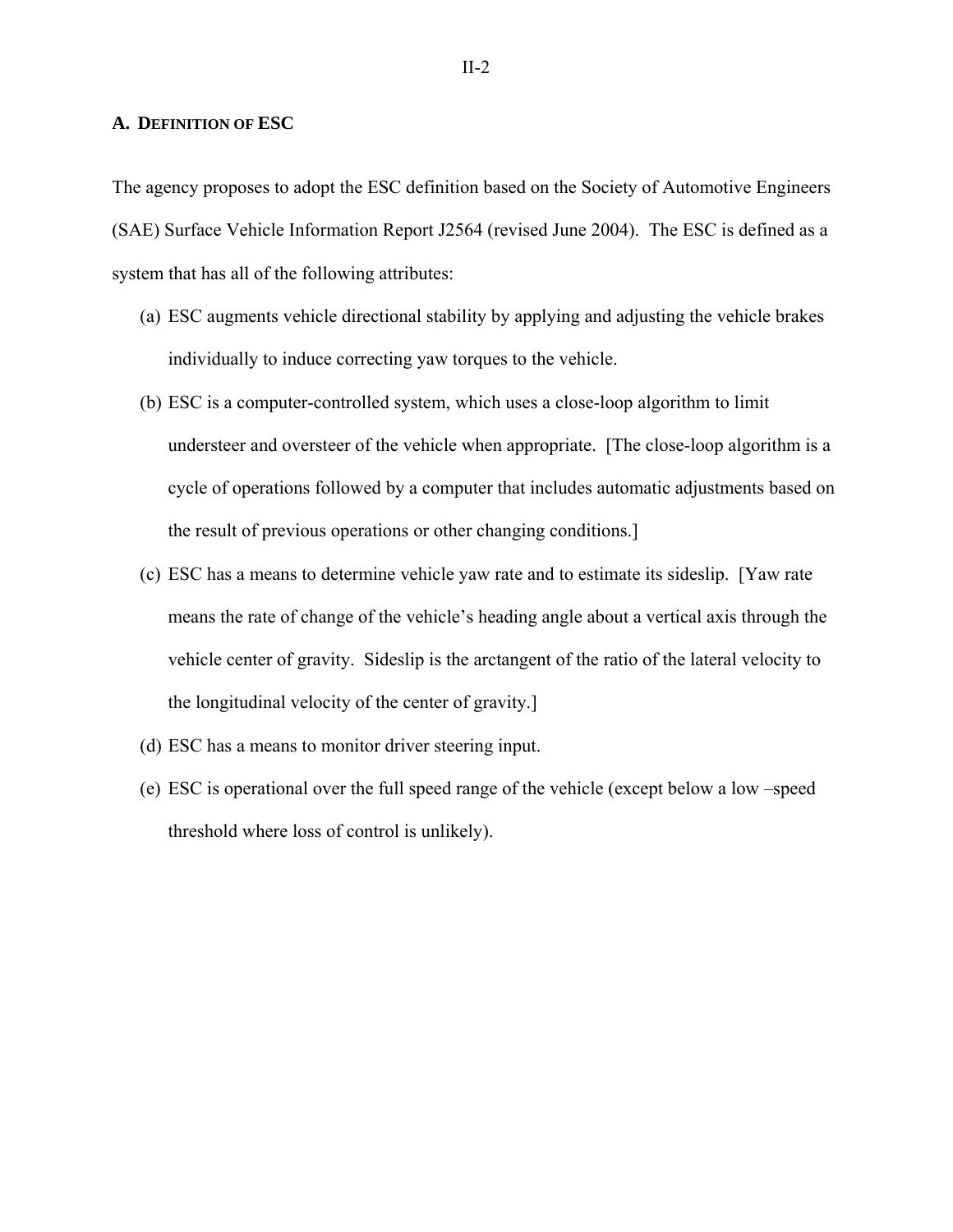#### **B. FUNCTIONAL REQUIREMENTS**

 $\overline{a}$ 

The proposed ESC is required to comply with following functional requirements:

- (a) The ESC system must have the means to apply all four brakes individually and a control algorithm that utilizes this capability.
- (b) The ESC must be operational during all phases of driving including acceleration, coasting, and deceleration (including braking).
- (c) The ESC system must stay operational when the antilock brake system (ABS) or Traction Control is activated.

With the ESC definition and the functional requirements, the agency basically adopts the SAE definition and attributes for the 4-wheel ESC system without engine control<sup>5</sup>. This system would have oversteering and understeering intervention capabilities. Oversteering and understeering are typically cases of loss-of-control where vehicles move in a direction different from the driver's intended direction. Oversteering is a situation where a vehicle turns more than driver's input because the rear end of the vehicle is spinning out or sliding out. Understeering is a situation where a vehicle turns less than the driver's input and departs from its intended course because the front wheels do not have sufficient traction. Chapter III details how ESC functions during these situations. The agency proposed this ESC standard to balance the necessary ESC intervention capabilities and the complexity of the technologies, which generally are associated with significant costs. Also, the proposed standard does not conflict with the 4-wheel ESC system with engine control. An ESC system with engine control may control the throttle and

 $<sup>5</sup>$  Engine control refers to the ability of the vehicle's ESC to remove or apply driver torque to one or more wheels.</sup> Such intervention is intended to augment, but not replace, the benefits offered by brake intervention.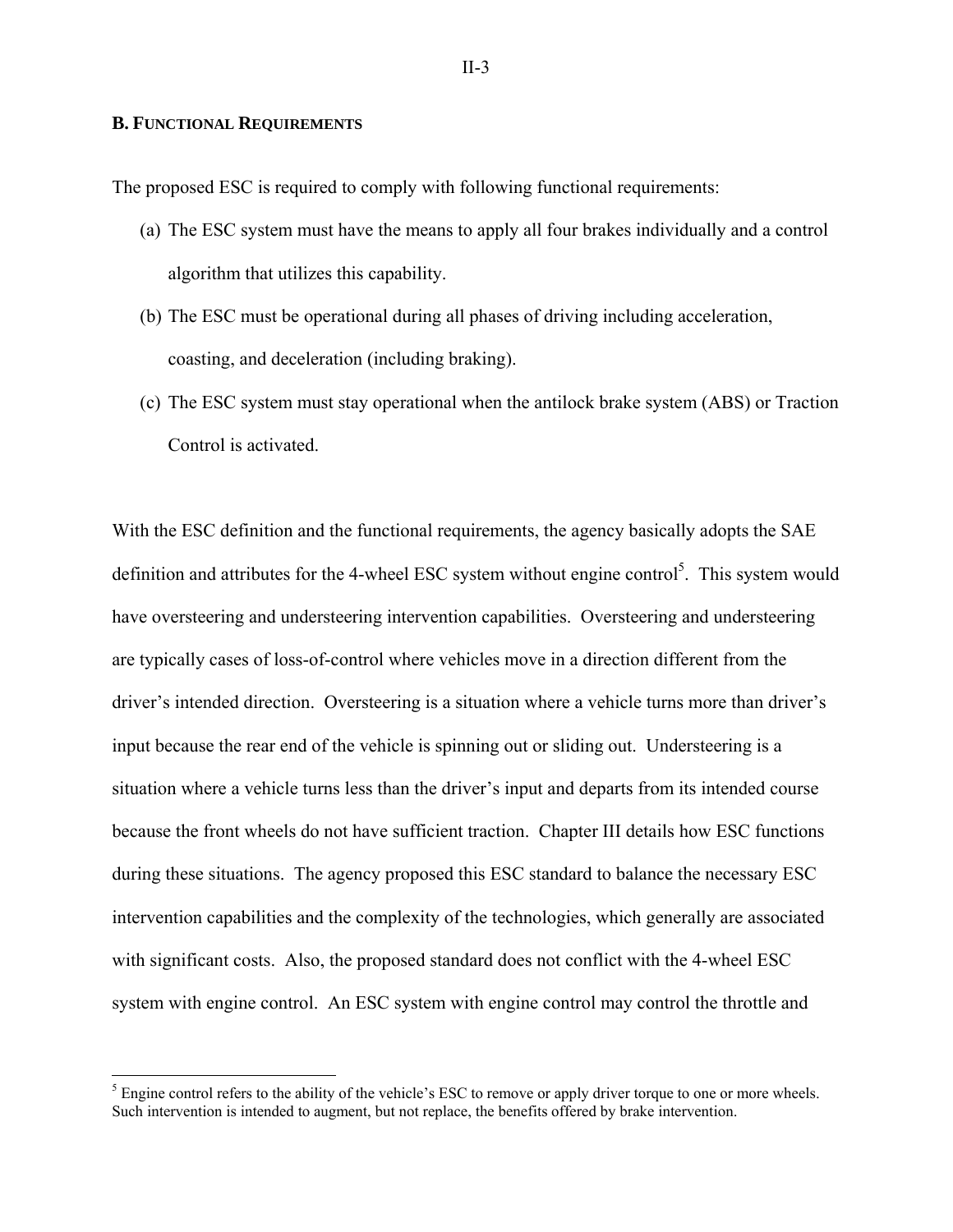reduce the amount of fuel going into the engine to slow the vehicle down, in addition to braking one wheel.

Furthermore, the proposed ESC definition and functional requirements would require manufacturers to implement an ABS-equivalent braking technology in their vehicles. If manufacturers choose to equip their vehicles with the ABS technology, the ABS would be required to comply with FMVSS No. 135.

#### **C. PERFORMANCE REQUIREMENTS**

As proposed, the ESC-equipped vehicle must satisfy a performance test criteria to ensure sufficient oversteer intervention (i.e., mitigate the tendency for the vehicle to spinout). A "spinout" is defined as vehicle final heading angle of more than 90 degrees from the initial heading after a symmetric steering maneuver in which the amount of right and left steering is equal. During the proposed test, the vehicle is not permitted to lose lateral stability. A quantifiable definition of lateral stability is proposed and is discussed later in this chapter.

In addition to being required to satisfy the standard's lateral stability criteria, the standard proposes an ESC-equipped vehicle also must satisfy a responsiveness criterion to preserve the ability of the vehicle to adequately respond to a driver's steering inputs during ESC intervention. These criteria ensure that an ESC achieves an optimal stability performance, but not at the expense of responsiveness. Note that the agency is still conducting research to establish an appropriate understeering intervention test.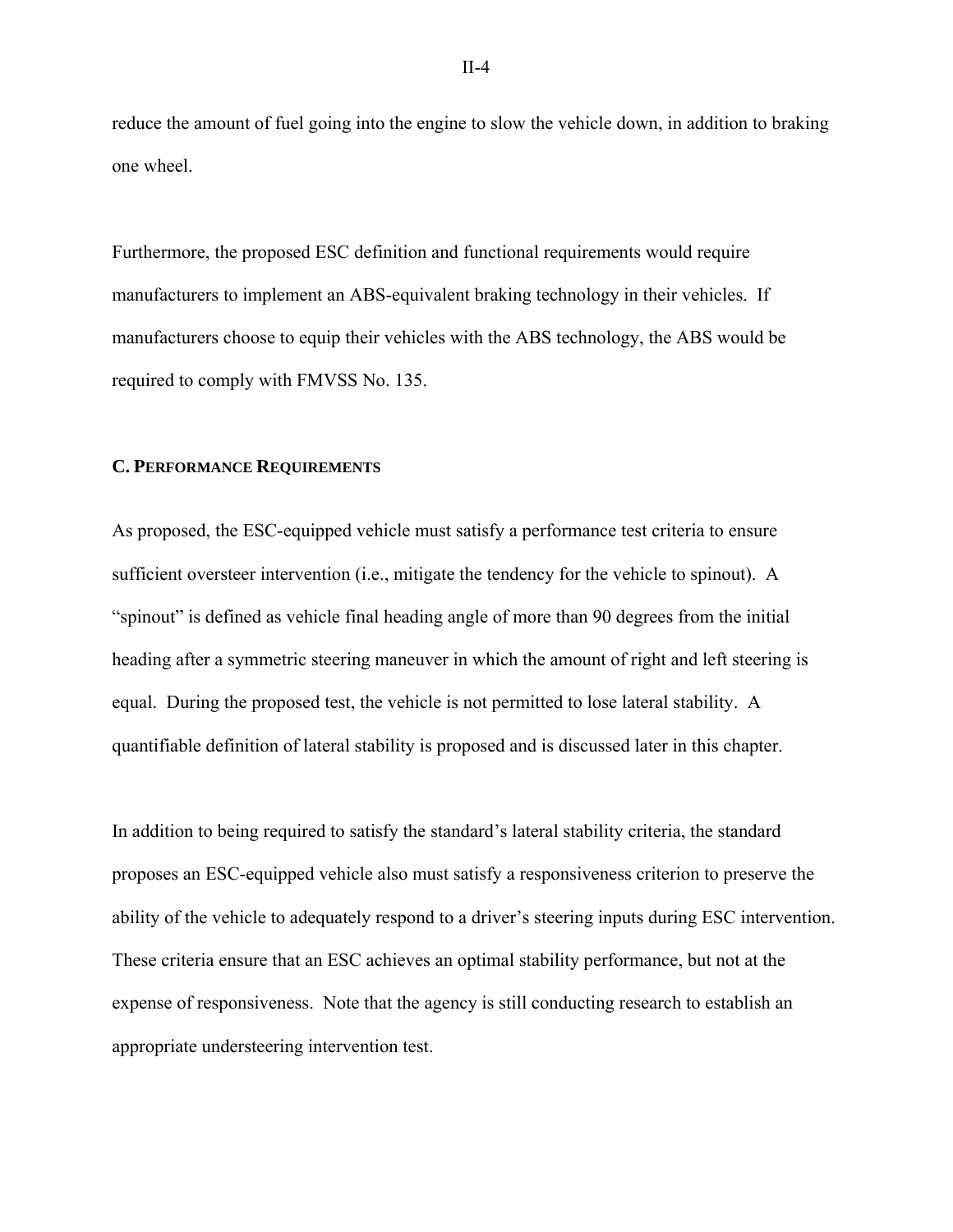#### Oversteering Test Maneuver

The proposed performance test uses a maneuver based on a modified 0.7 Hz sinusoidal steering input to assess ESC oversteer intervention performance. The maneuver, known as the 0.7 Hz Sine with Dwell maneuver, is depicted in Figure II-1. The performance test uses a steering machine that delivers the proposed maneuver to the steering wheel to assess vehicle stability during the ESC oversteer intervention. Steering is initiated at 80 kmph (50 mph). Two series of tests are conducted: one with right-to-left steering maneuver and the other one with left-to-right steering maneuver. Each series of tests begins with a test run with a moderate steering wheel angle. The initial steering wheel angle is increased from test run-to-test run in a series until a termination criterion is attained.



Figure II-1. Sine with Dwell Handwheel Inputs

Initially, the agency examined 12 maneuvers with 12 steering combinations. After three phases of maneuver reduction research, the agency identified the top four possible maneuvers.<sup>6</sup> The

<sup>&</sup>lt;sup>6</sup> Sine with Dwell, Increasing Amplitude Sine Steer, Yaw Acceleration Steering Reversal (YASR), and YASR with Pause.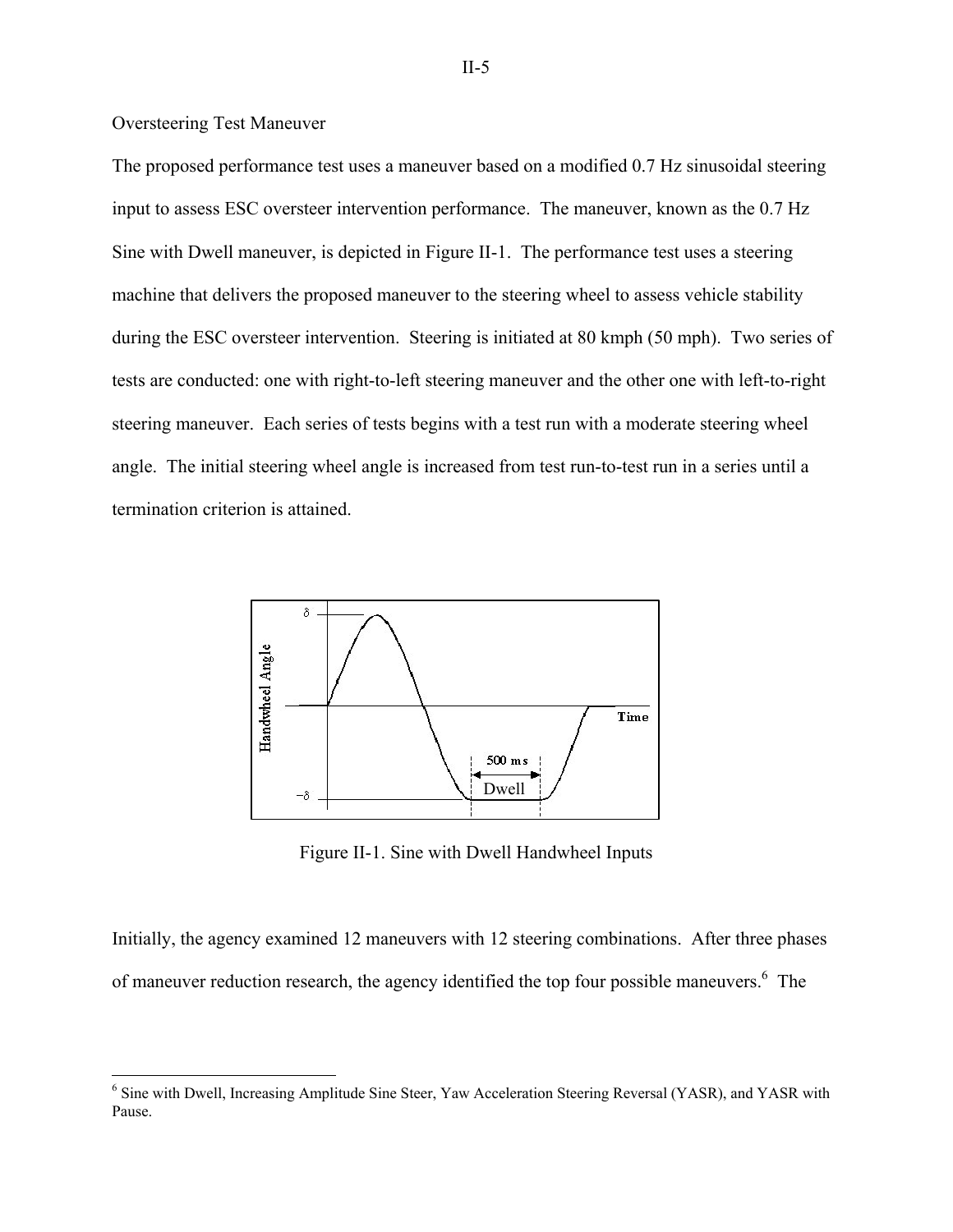proposed Sine with Dwell maneuver was selected over three other maneuvers due to its objectivity, practicability, repeatability, and representativeness.

The proposed maneuver is highly objective because it will initiate oversteer intervention for every tested ESC system and because it will discriminate strongly between vehicles with and without ESC (or ESC disabled). The maneuver is practicable because it can easily be programmed into the steering machine and because it simplifies the instrumentation required to perform the test due to its lack of acceleration feedback. It is repeatable due to the use of a steering machine thereby minimizing drive effects. In addition, the maneuver is representative of steering inputs produced by human drivers in an emergency obstacle avoidance situation.

The agency also explored the possibility of using a Sine with Dwell curve with a different frequency (i.e., the 0.5 Hz curve) as the steering maneuver. However, the Alliance of Automobile Manufacturers (Alliance) presented data, which cast doubt on the practicability of this approach, as discussed in their presentation to the agency on December 3, 2004 (Docketed at NHTSA-2004-19951-1). Specifically, the Alliance reported that the 0.5 Hz Sine with Dwell did not correlate as well with the responsiveness versus controllability ratings made by its professional test drivers in a subjective evaluation (the same vehicles evaluated with the Sine with Dwell maneuvers were also driven by the test drivers), and it provided less input energy than the 0.7 Hz Sine with Dwell.

II-6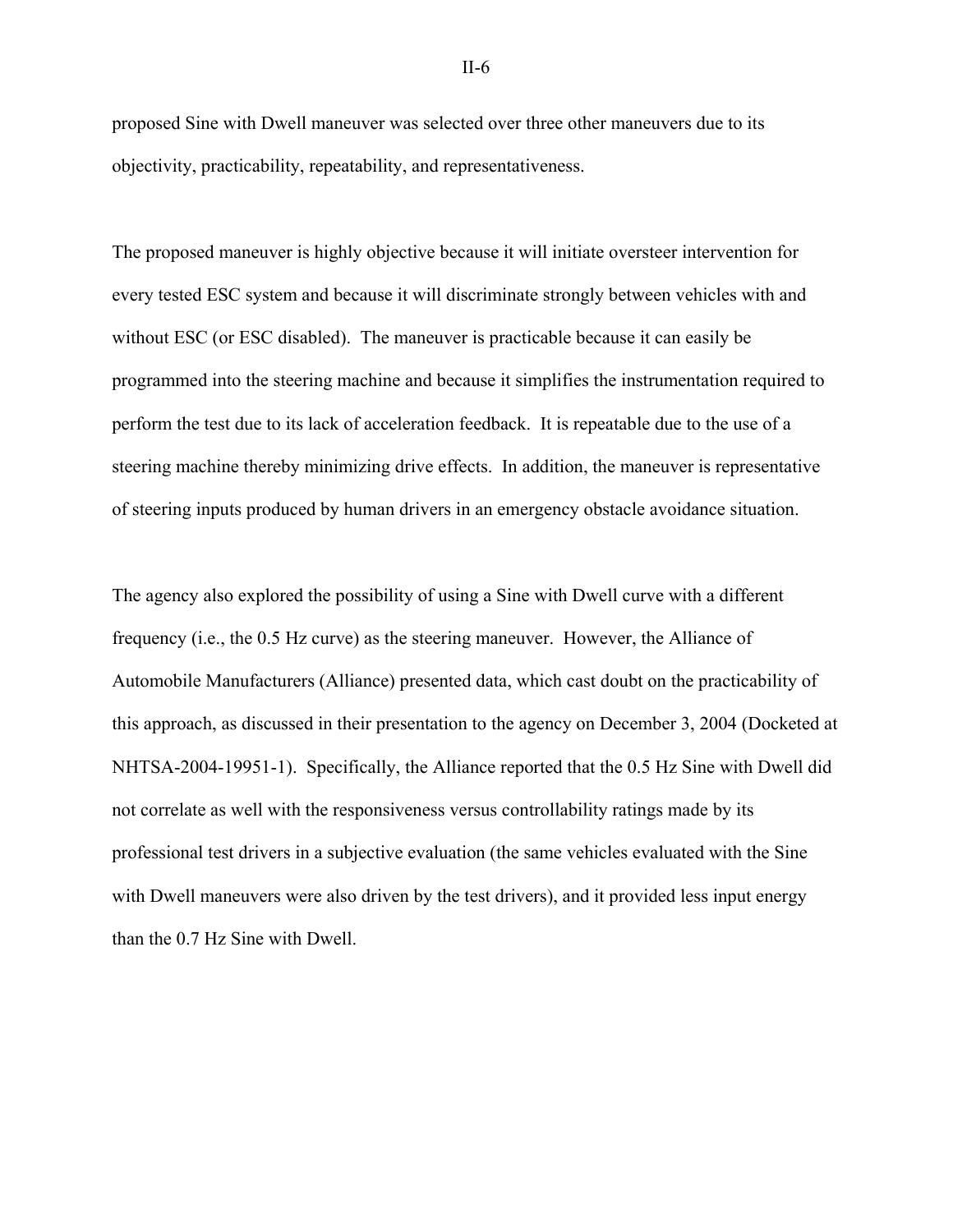Lateral Stability Criteria

"Lateral stability" is defined as the ratio of vehicle yaw rate at a specified time and the peak yaw rate generated by the 0.7 Hz Sine with Dwell steering reversal. The performance limit (i.e., the maximum value of the ratio) establishes a 5 percent spinout threshold when ESC intervenes. In other words, an ESC-equipped vehicle has a less than 5 percent probability of spinout if the vehicle meets the proposed lateral criteria. Under the proposed performance test, ESC would be required to meet the following two lateral stability criteria:

- (1) One second after completion of the steering input for the 0.7 Hz Sine with Dwell maneuver, the yaw rate of the vehicle has to be less than or equal to 35 percent of the peak yaw rate (Criterion #1).
- (2) 1.75 seconds after completion of the steering input, the yaw rate of the vehicle has to be less than or equal to 20 percent of the peak yaw rate (Criterion #2).

The lateral stability criteria can be represented in the mathematical notations as follows:

$$
\frac{\dot{\psi}_{(t_0+1.00)}}{\dot{\psi}_{\text{Peak}}} \times 100 \ll 35\% \text{ (Criterion #1), and}
$$
\n
$$
\frac{\dot{\psi}_{(t_0+1.75)}}{\dot{\psi}_{\text{Peak}}} \times 100 \ll 20\% \text{ (Criterion #2)}
$$

Where,

 $t_0$  = time to completion of steering input  $\dot{\psi}_{\text{Peak}}$  = Peak yaw rate generated by the 0.7 Hz Sine with Dwell sterring recersal  $\dot{\psi}_t$  = Yaw rate at time t (in seconds)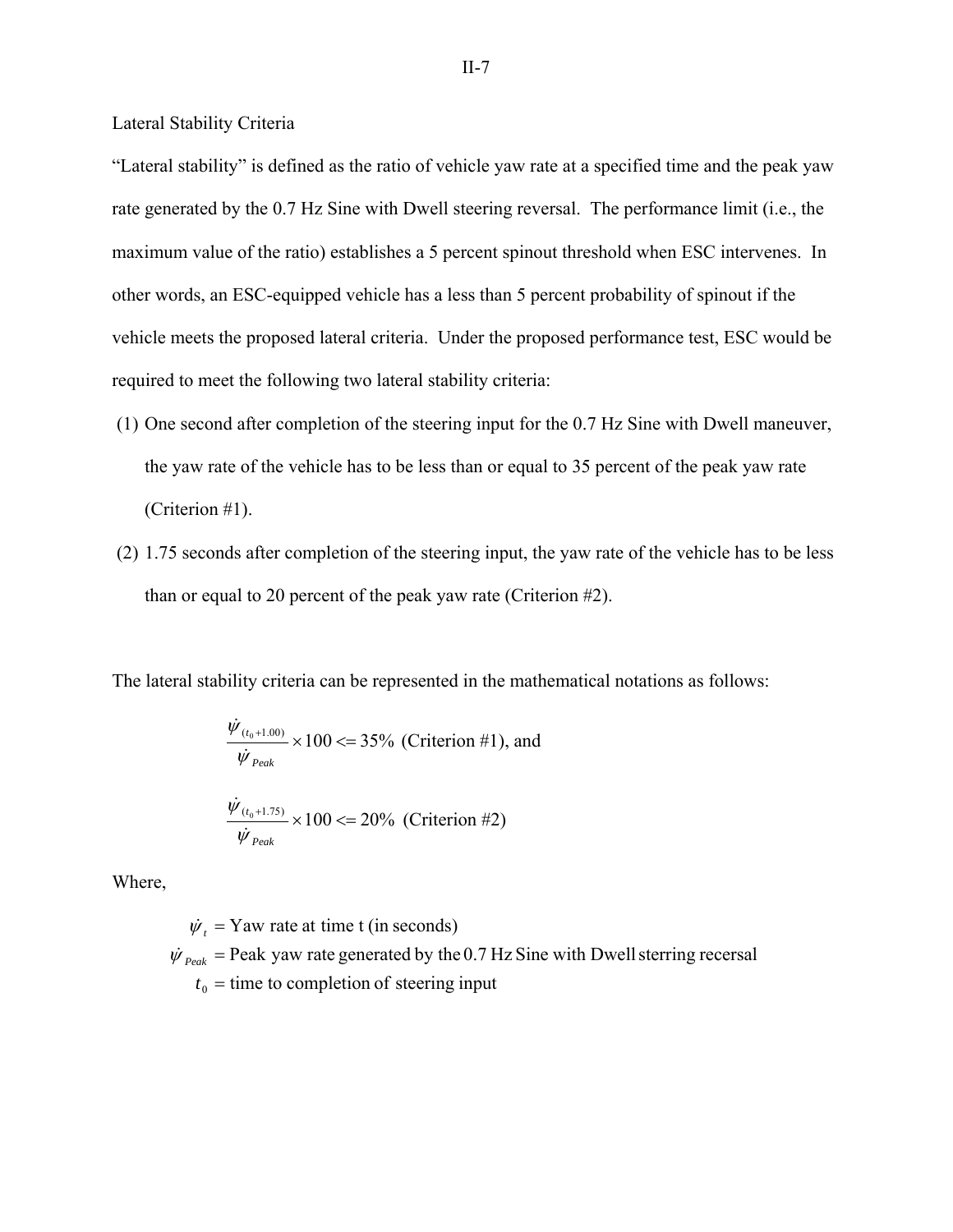Based on the agency's analysis, we anticipate that an ESC system meeting these lateral stability criteria would have at least a 95 percent probability of preventing a spinout.

#### Responsiveness Criterion

The proposed responsiveness criterion would be used to measure the ability of a vehicle to respond to the driver's inputs during an ESC intervention. The proposed criterion is defined as the lateral displacement of the vehicle's center of gravity with respect to its initial straight path during the portion of the sine with dwell maneuver prior to the beginning of the steering dwell. The proposed criterion performance limit establishes the displacement threshold to ensure that the ESC intervention used to achieve acceptable lateral ability does not compromise the ability of the vehicle to response to the driver's input. The proposal would require that an ESC-equipped vehicle would have a lateral displacement of at least 1.83 meters (6 feet) at 1.07 seconds after the initiation of steering. The lateral displacement at 1.07 seconds after initiation of the steering inputs (or the 1.07-seconds-lateral-displacement) can be calculated using the following double integration formula:

Lateral Displacement = 
$$
\int_{t_0}^{t_0+1.07} \int_{t_0}^{t_0+1.07} Ay_{C.G.}(t)dt \ge 1.83 \text{ m}
$$

Where,

 $t_0$  = Steering wheel input starting time  $A_{CG}$  = Lateral acceleration, corrected for the effect of roll angle.

The following discussion explains how the agency arrived at the proposed responsiveness criterion for lateral displacement.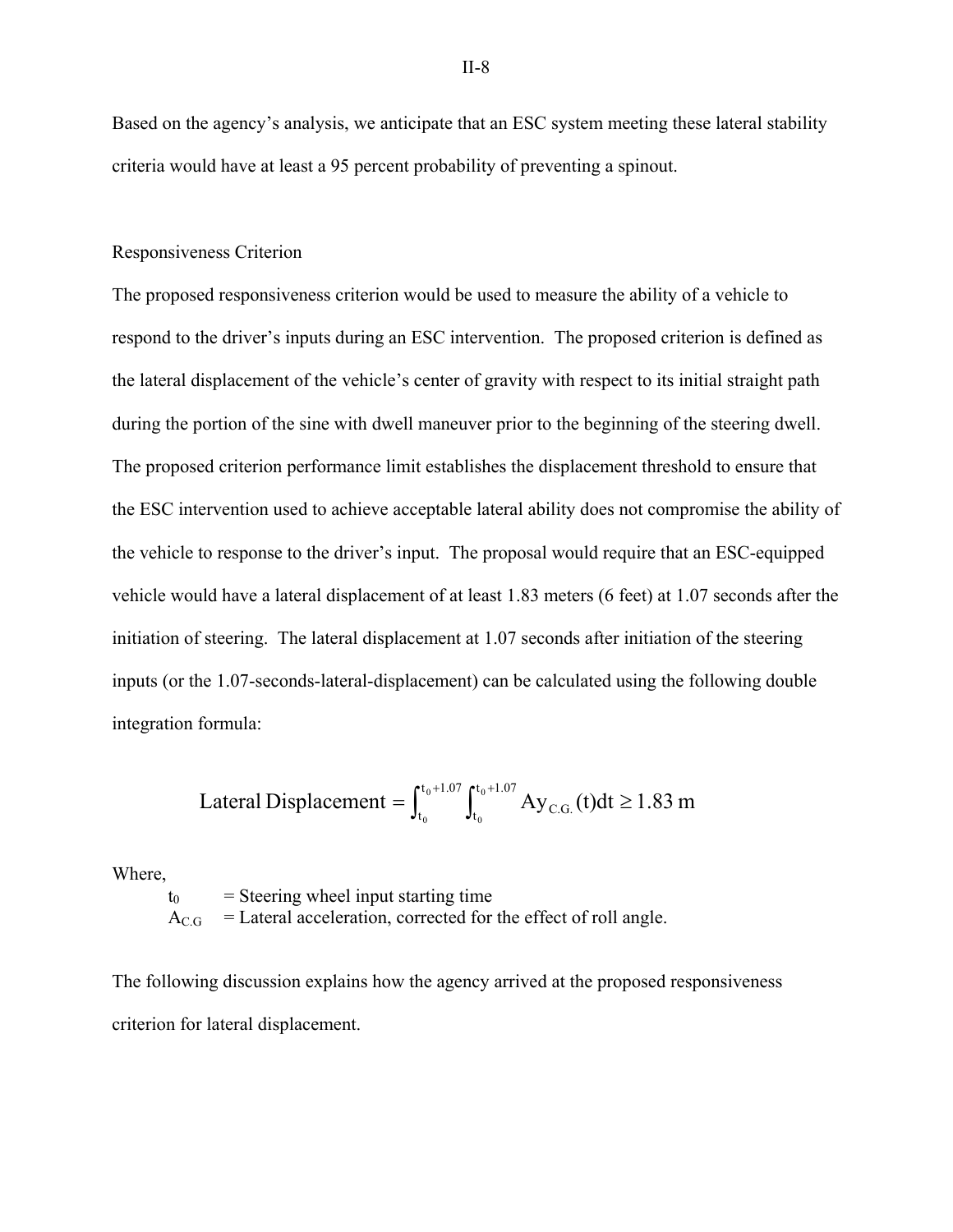The 1.07 seconds is chosen because it is the starting point of the dwell period and can easily be identified. Most importantly, 1.07 seconds is short enough to assure accuracy of the double integration and long enough to induce a discernable lateral displacement.

The 1.83 meters (6 feet) is based on the responsiveness, measured by the 1.07-seconds-lateraldisplacement, of 61 vehicles tested by the agency and eleven vehicle manufacturers using the 0.7 Hz Sine with Dwell maneuver with steering angles of 180 degrees or greater. These 61 vehicles include passenger cars (PCs), sport utility vehicles (SUVs), pick-up trucks, and vans and range from high performance sports cars to 15-passenger vans. All of the 61 vehicles but one achieved the 1.83 meters (6 feet) lateral displacement at 1.07 seconds.

The double integration technique for deriving the lateral displacement was presented by the Alliance on September 7, 2005.<sup>7</sup> The technique is an indefinite double integral. Strictly speaking, it means  $Ay_{c,c}$  (the vehicle's lateral acceleration data) analytically is integrated twice; first to obtain lateral velocity, and a second time to produce lateral displacement from the vehicle's initial heading. The result is an approximation for lateral displacement as a function of time. The technique was adapted after the agency validated the integration displacement results and concluded that they are in good agreement with the global positioning sensor (GPS) measurements for vehicles tested by the agency, provided there is no offset to the lateral acceleration data channel and calculated data no longer than 1.07 seconds after initiation of the Sine with Dwell steering inputs are considered. The Alliance stated that there would be a

 7 Docket Number NHTSA-2005-19951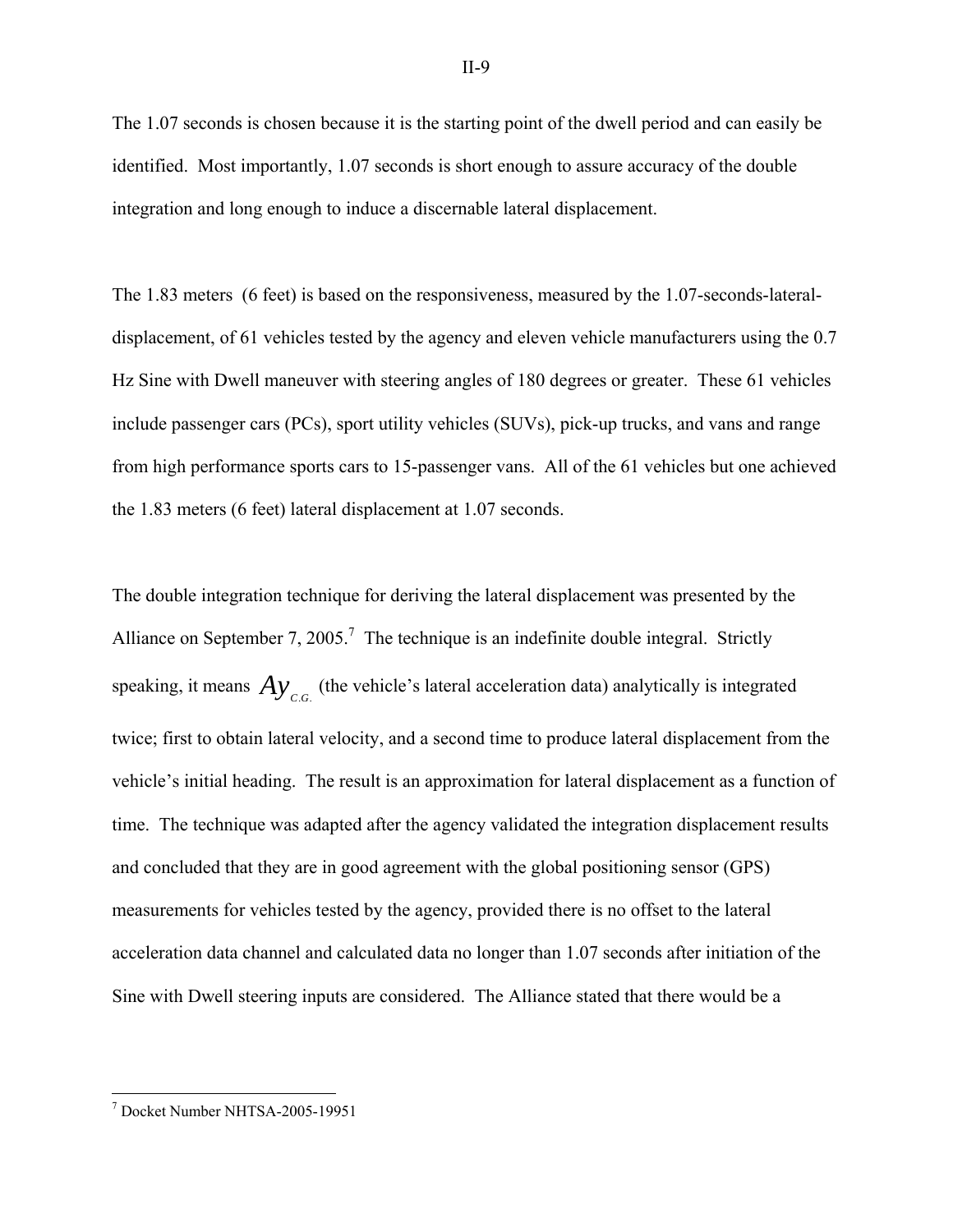substantial cost savings to the industry with no loss of technical validity if double integration was used instead of GPS measurements.

During the development of the responsiveness criterion, the agency also considered several other metrics, such as lateral speed and lateral acceleration, to measure the responsiveness of the vehicle. However, the agency concluded that the lateral displacement and maximum displacement are the most obvious and relevant responsiveness measurements. The 1.07 seconds-lateral-displacement was chosen over the maximum lateral displacement for several reasons. The maximum displacement occurs later in the steering maneuver and at different times for different vehicles. Therefore, the maximum displacement is subject to greater measurement error from the double integration process. Such errors could be systematically greater for certain type of vehicles than others. Most importantly, the 1.07-seconds-lateral-displacement establishes a standardized baseline for every vehicle since it is measured uniformly at the same traveling distance from the initiation of steering.

#### **D. ESC Malfunction Telltale and Symbol**

The proposal would require a yellow ESC malfunction telltale identified by the following symbol:

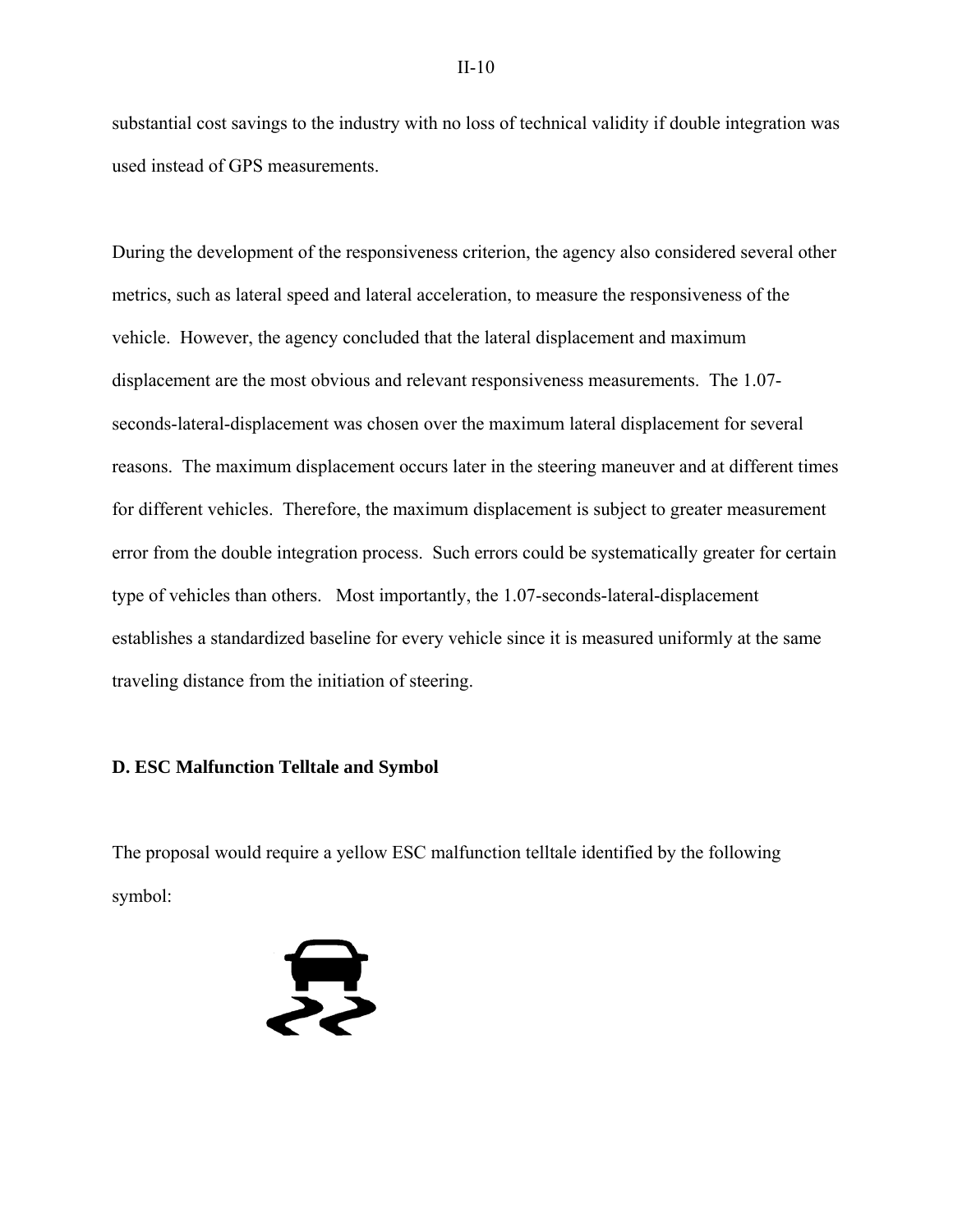We propose to include this symbol in Table 1 of FMVSS No. 101, Controls and Displays. The malfunction telltale would be required to be mounted inside the occupant compartment in front of and in clear view of the driver. The malfunction telltale would be required to illuminate not more than two minutes after the occurrence of one or more ESC malfunctions. Such telltale would be required to remain continuously illuminated for as long as the malfunction exists, whenever the ignition locking system in "On" ("Run") position. The ESC malfunction telltale is permitted to flash in order to indicate ESC operation. A flashing telltale can not be used to indicate a malfunction.

#### **E. ESC Off Switch, Telltale and Symbol**

The proposal would permit (but not require) vehicle manufacturers to install a driver-selectable switch to temporarily disable or limit the ESC functions. This would allow drivers to disengage ESC or limit the ESC intervention capability in certain circumstances when the full ESC intervention might not be appropriate. Examples include circumstances such as when a vehicle is stuck in sand/gravel or when the vehicle is being operated within the controlled confines of a racetrack for maximum performance.

If vehicles manufacturers choose this option, the proposal would require that the ESC system return to a mode that satisfies the requirements of the standard at the initiation of each new ignition cycle. In addition, vehicle manufacturers would be required to provide a yellow "ESC OFF" telltale identified by the following symbol: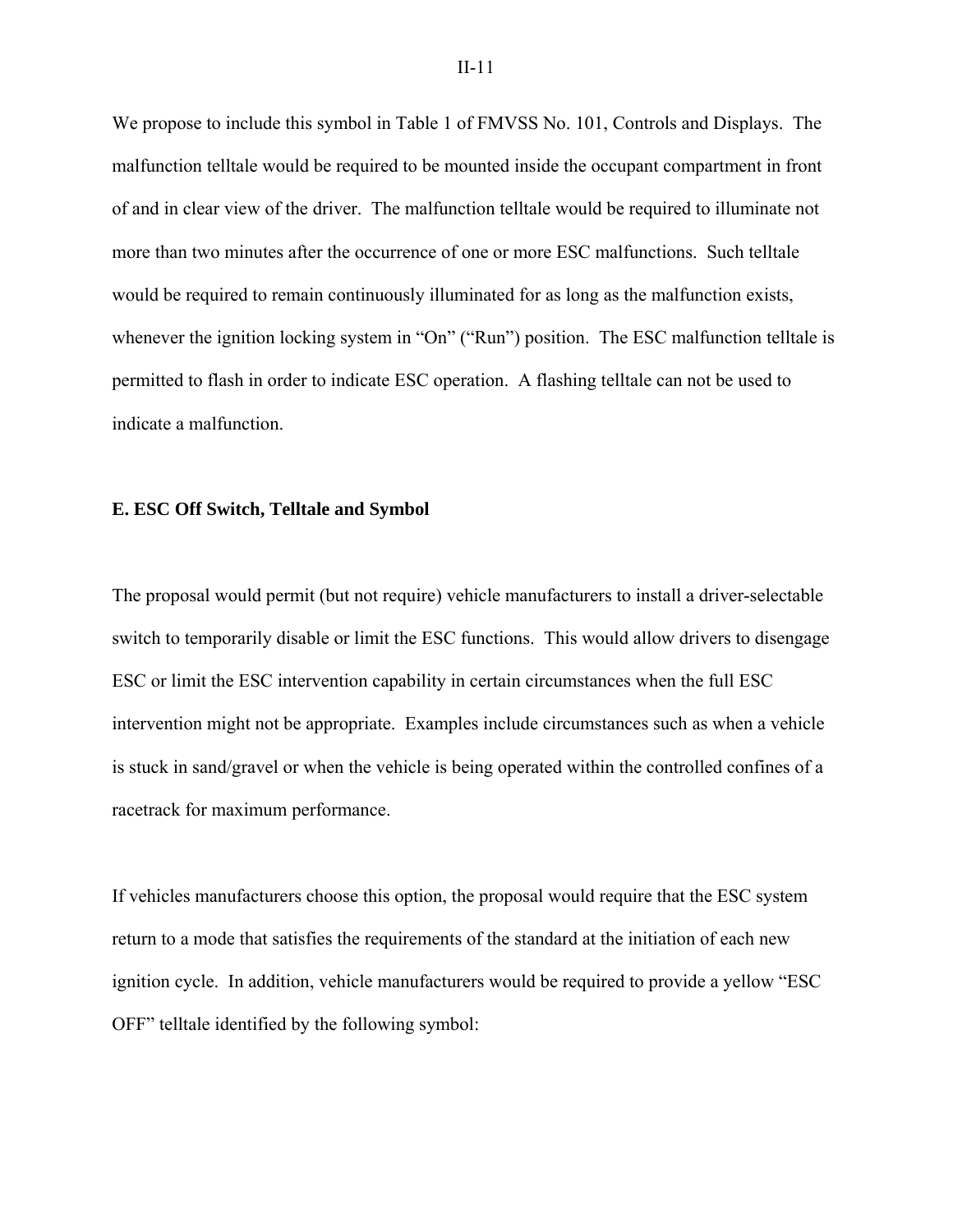

We propose to include this symbol in Table 1 of FMVSS No 101, Controls and Displays. The telltale would be required to be mounted inside the occupant compartment in front of and in clear view of the driver. Such telltales must remain continuously illuminated for as long as the ESC is in a mode that makes it unable to meet the performance requirements of the standard, whenever the ignition locking system is in the "On" ("Run") position.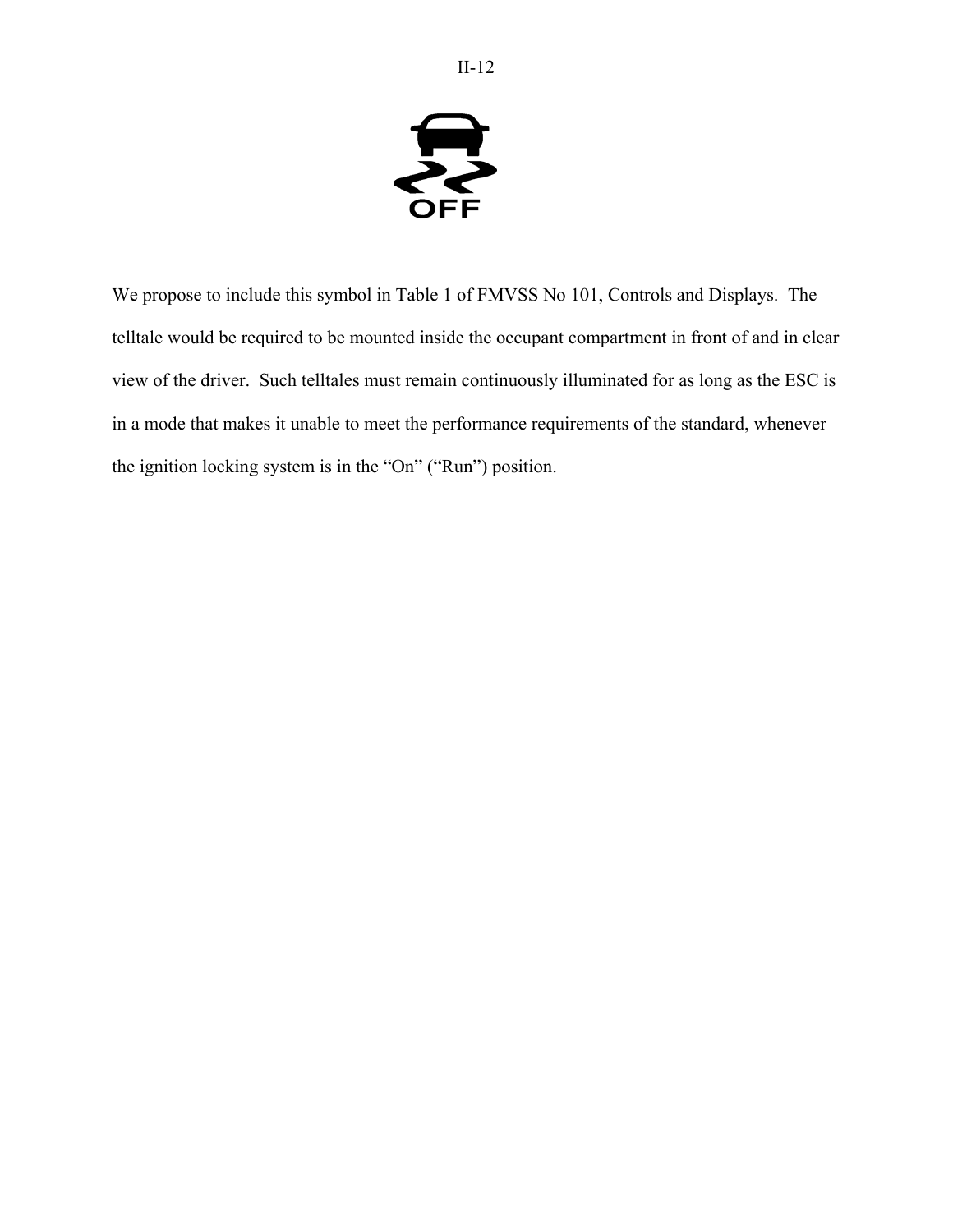## **CHAPTER III. HOW ESC WORKS**

#### **A. ESC SYSTEMS**

ESC is known by many different trade names such as AdvanceTrac, Dynamic Stability Control (DSC), Dynamic Stability and Traction Control (DSTC), Electronic Stability Program (ESP), Vehicle Dynamic Control (VDC), Vehicle Stability Assist (VSA), Vehicle Stability Control (VSC), Vehicle Skid Control (VSC), Vehicle Stability Enhancement (VSE), StabiliTrak, and Porsche Stability Management (PSM). An ESC system utilizes computers to control individual wheel brakes and assists the driver in maintaining control of the vehicle by keeping the vehicle headed in the direction the driver is steering even when the vehicle nears or reaches the limits of road traction.

When a driver attempts a sudden maneuver (for example, to avoid a crash or because he misjudged the severity of a curve), he may lose control if the vehicle responds differently as it nears the limits of road traction than it does in ordinary driving. The driver's loss of control can result in either the rear of the vehicle "spinning out" or the front of the vehicle "plowing out." As long as there is sufficient road traction, a professional race driver could maintain control in many spinout or plowout conditions by using countersteering (momentarily turning away from the intended direction) and other techniques. However, in a panic situation with the vehicle beginning to spin out, for example, average drivers would be unlikely to countersteer like a race driver and regain control.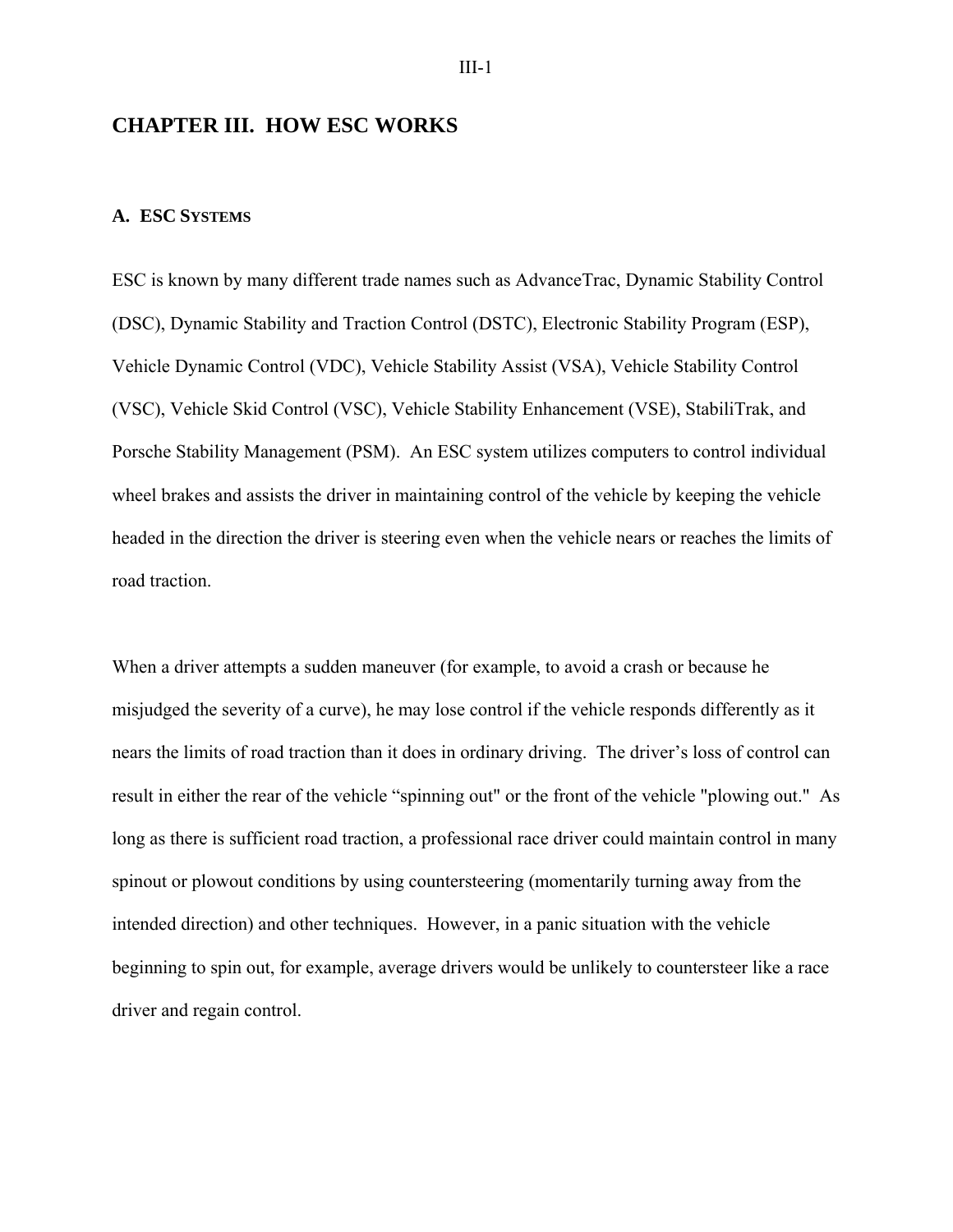In contrast, ESC uses automatic braking of individual wheels to adjust the vehicle's heading if it departs from the direction the driver is steering. Thus, it prevents the heading from changing too quickly (spinning out) or not quickly enough (plowing out). Although it cannot increase the available traction, ESC affords the driver the maximum possibility of keeping the vehicle under control and on the road in an emergency maneuver using just the natural reaction of steering in the intended direction.

Keeping the vehicle on the road prevents single-vehicle crashes, which are the circumstances that lead to most rollovers. However, if the speed is simply too great for the available road traction, the vehicle will unavoidably drift (without spinning) off the road. And, of course, ESC cannot prevent road departures due to driver inattention or drowsiness rather than loss of control.

#### **B. How ESC Prevents Loss of Control**

The following explanation of ESC systems illustrates the basic principle of yaw stability control, but actual systems include countless refinements and proprietary algorithms that make them practical for the range of circumstances and roadway conditions encountered by drivers. For example, actual ESC systems augment the yaw rate control strategy described below with the consideration of vehicle sideslip (lateral sliding that may not alter yaw rate) to determine the optimal intervention.

An ESC system maintains what is known as "yaw" (or heading) control by determining the driver's intended heading, measuring the vehicle's actual response, and automatically turning the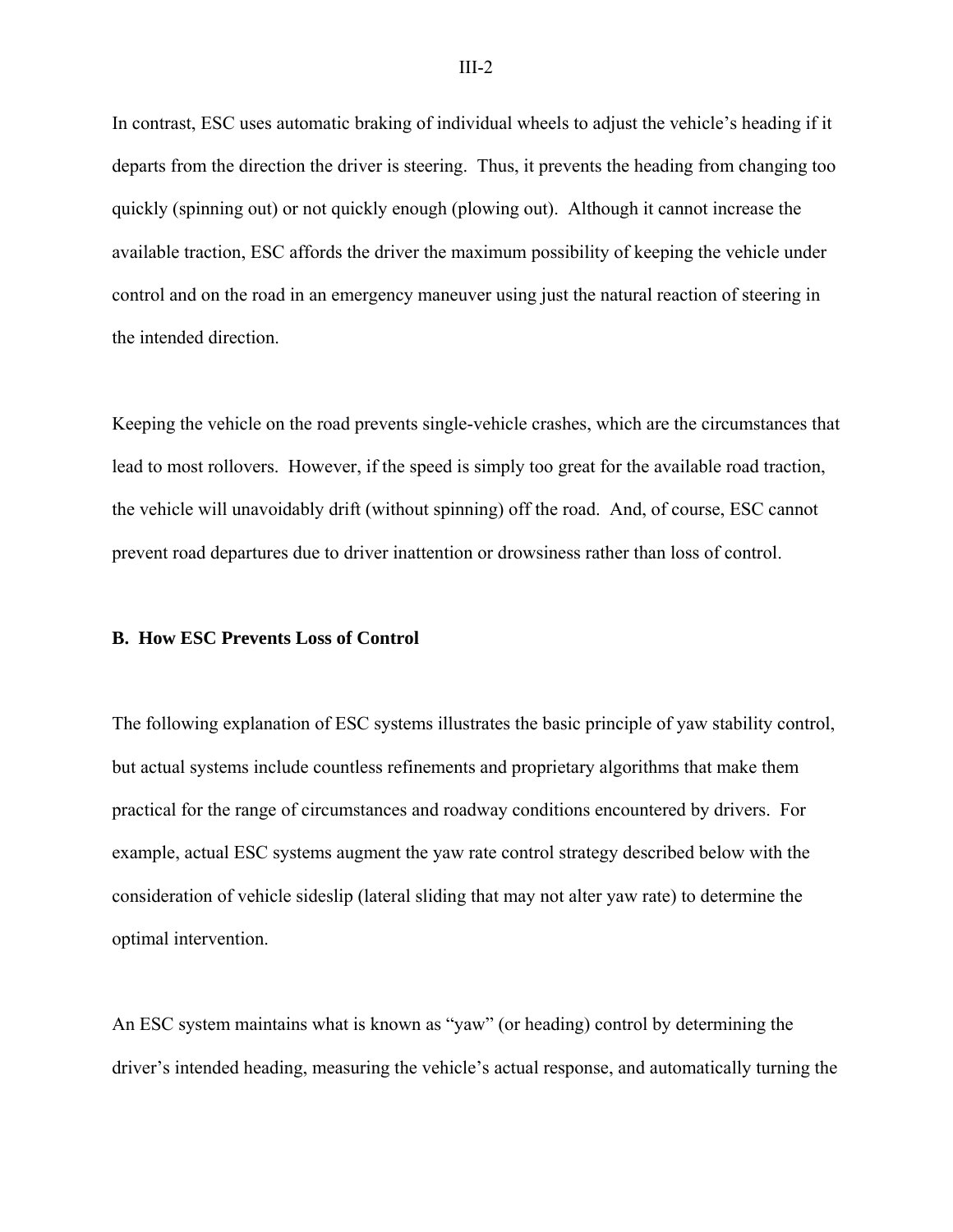vehicle if its response does not match the driver's intention. However, with ESC, turning is accomplished by counter torques from the braking system rather than from steering input. Speed and steering angle measurements are used to determine the driver's intended heading. The vehicle response is measured in terms of lateral acceleration and yaw rate by onboard sensors. If the vehicle is responding properly to the driver, the yaw rate will be in balance with the speed and lateral acceleration.

The concept of "yaw rate" can be illustrated by imagining the view from above of a car following a large circle painted on a parking lot. One is looking at the top of the roof of the vehicle and seeing the circle. If the car starts in a heading pointed north and drives half way around circle, its new heading is south. Its yaw angle has changed 180 degrees. If it takes 10 seconds to go half way around the circle, the "yaw rate" is 180 degrees per 10 seconds (deg/sec) or 18 deg/sec. If the speed stays the same, the car is constantly rotating at a rate of 18 deg/sec around a vertical axis that can be imagined as piercing its roof. If the speed is doubled, the yaw rate increases to 36 deg/sec.

While driving in a circle, the driver notices that he must hold the steering wheel tightly to avoid sliding toward the passenger seat. The bracing force is necessary to overcome the lateral acceleration that is caused by the car following the curve. The lateral acceleration is also measured by the ESC system. When the speed is doubled, the lateral acceleration increases by a factor of four if the vehicle follows the same circle. There is a fixed physical relationship between the car's speed, the radius of its circular path, and its lateral acceleration. Since the ESC system measures the car's speed and its lateral acceleration, it can compute the radius of the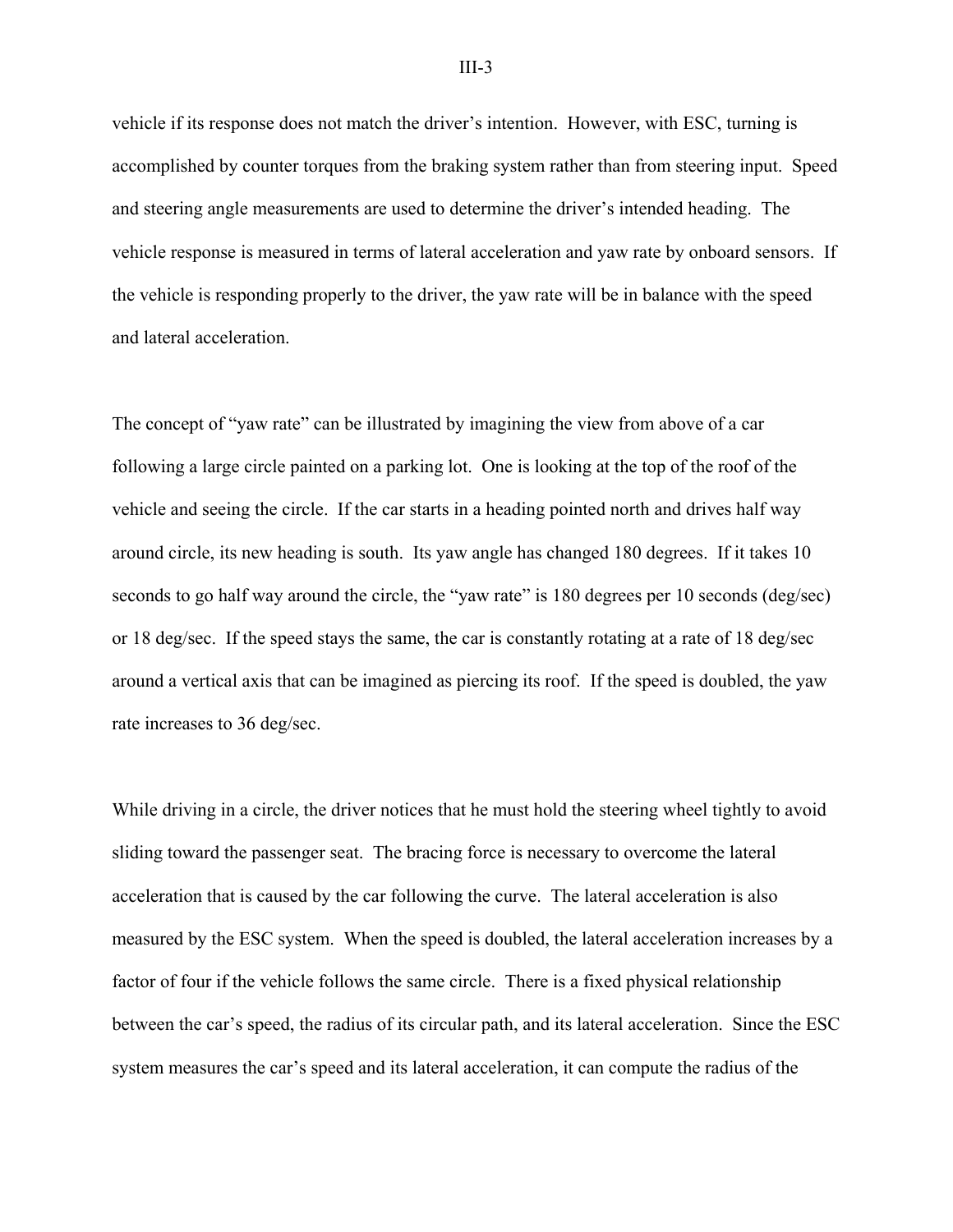circle. Since it then has the radius of the circle and the car's speed, the ESC system can compute the correct yaw rate for a car following the path. Of course, the system includes a yaw rate sensor, and it compares the actual measured yaw rate of the car to that computed for the path the car is following. If the computed and measured yaw rates begin to diverge as the car that is trying to follow the circle speeds up, it means the driver is beginning to lose control, even if he cannot yet sense it. Soon, an unassisted vehicle would have a heading significantly different from the desired path and would be out of control either by oversteering (spinning out) or understeering.

When the ESC system detects an imbalance between the measured yaw rate of a vehicle and the path defined by its speed and lateral acceleration (as measured by the steering angle), it automatically intervenes to turn the vehicle. The automatic turning of the vehicle is accomplished by uneven brake application rather than by steering wheel movement. If only one wheel is braked, the uneven brake force will cause the vehicle's heading to change. Figure III-1 shows the action of ESC using single wheel braking to correct the onset of oversteering or understeering.

• Oversteering. In Figure III-1 to the right, the vehicle has entered a left curve that is extreme for the speed it is traveling. The rear of the vehicle begins to slide which would lead to a non-ESC vehicle turning sideways (or "spinning out") unless the driver expertly countersteers. In a vehicle equipped with ESC, the system immediately detects that the vehicle's heading is changing more quickly than appropriate for the driver's intended path (the yaw rate is too high). It momentarily applies the right front brake to turn the heading of the vehicle back to the correct path. The intervention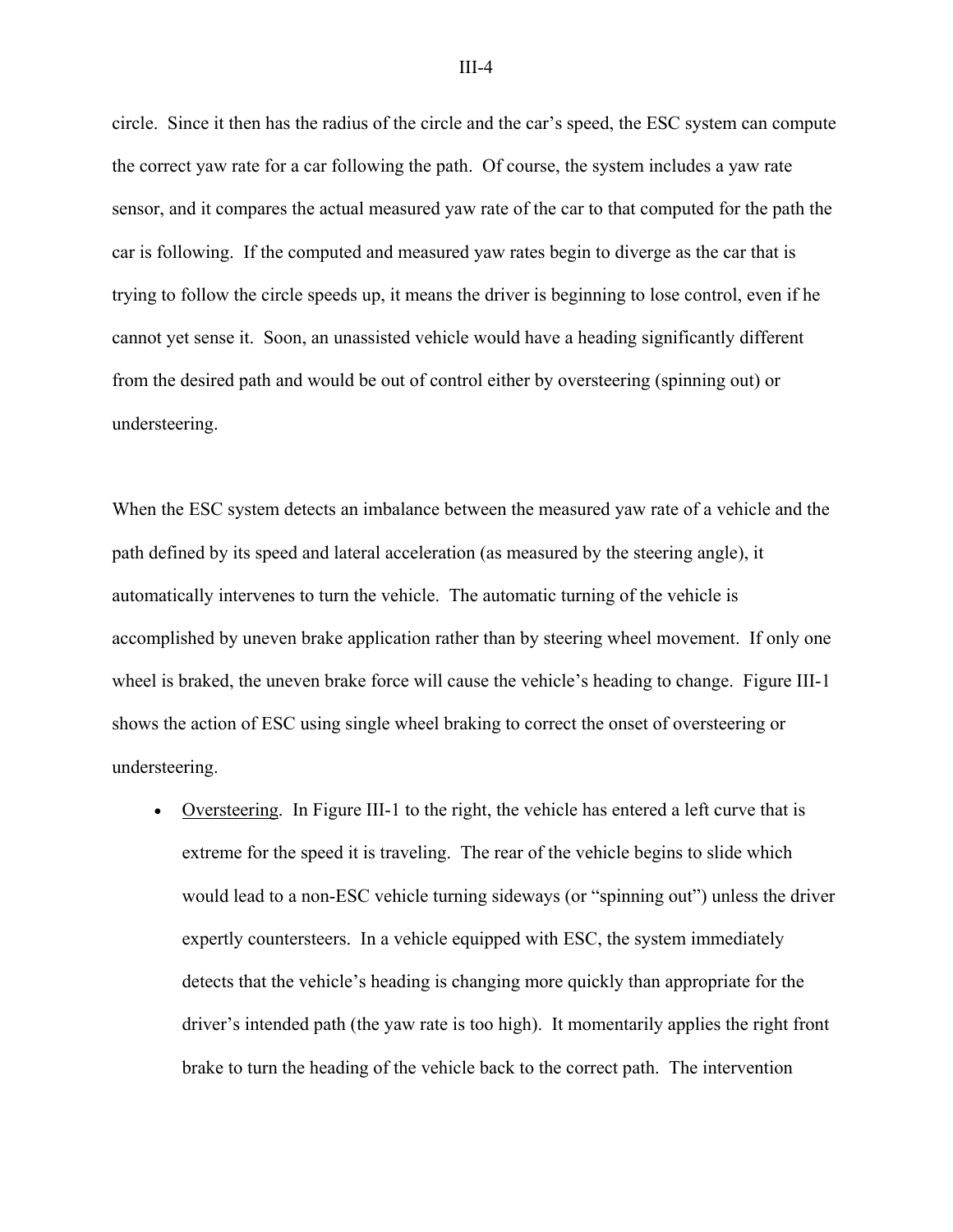action happens quickly and smoothly and thus most of the time will go undetected by the drivers. Even if the driver brakes because the curve is sharper than anticipated, the system is still capable of generating uneven braking if necessary to correct the heading.

• Understeering. Figure III-1 to the left shows a similar situation faced by a vehicle whose response as it nears the limits of road traction is first sliding at the front ("plowing out" or understeering) rather than oversteering. In this vehicle, ESC rapidly detects that the vehicle's heading is changing less quickly than appropriate for the driver's intended path (the yaw rate is too low). It momentarily applies the left rear brake to turn the heading of the vehicle back to the correct path.

While Figure III-1 may suggest that particular vehicles go out of control due to either oversteer or vehicles prone to understeer, it is quite possible a vehicle could require both understeer and oversteer interventions during progressive phases of a complex avoidance maneuver like a double lane change.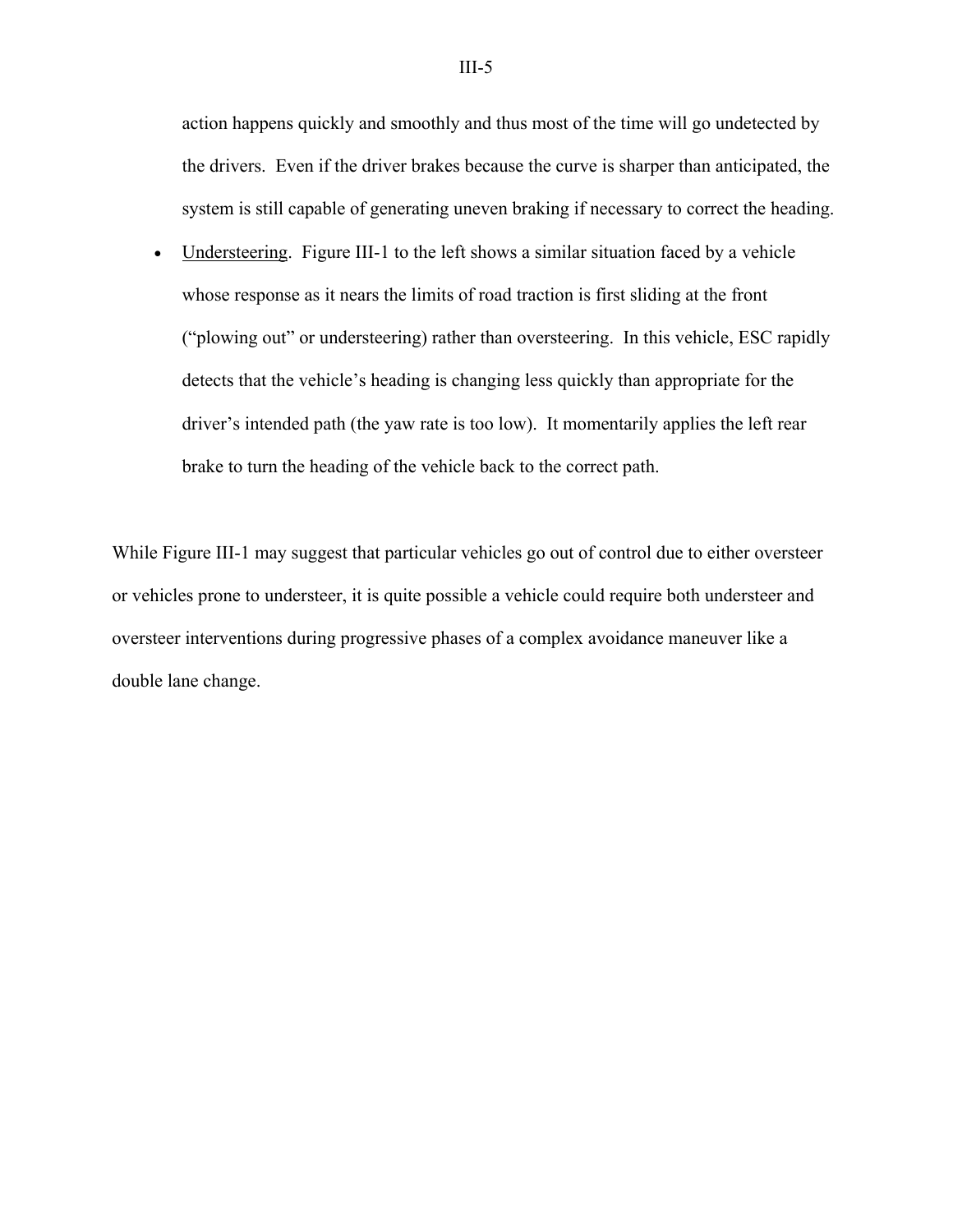

Figure III-1. ESC Interventions for Understeering and Oversteering

Although ESC cannot change the tire/road friction conditions the driver is confronted with in a critical situation, there are clear reasons to expect it can reduce loss-of-control crashes.

In vehicles without ESC, the response of the vehicle to steering inputs changes as the vehicle nears the limits of road traction. Generally speaking, most drivers operate with their "linear range" skills, the range of lateral acceleration in which a given steering wheel movement produces a proportional change in the vehicle's heading. The driver merely turns the wheel the expected amount to produce the desired heading. Adjustments in heading are easy to achieve because the vehicle's response is proportional to the driver's steering input, and there is very little lag time between input and response. The car is traveling in the direction it is pointed, and the driver feels in control. However, at lateral accelerations above about one half g on dry pavement for ordinary vehicles, the relationship between the driver's steering input and the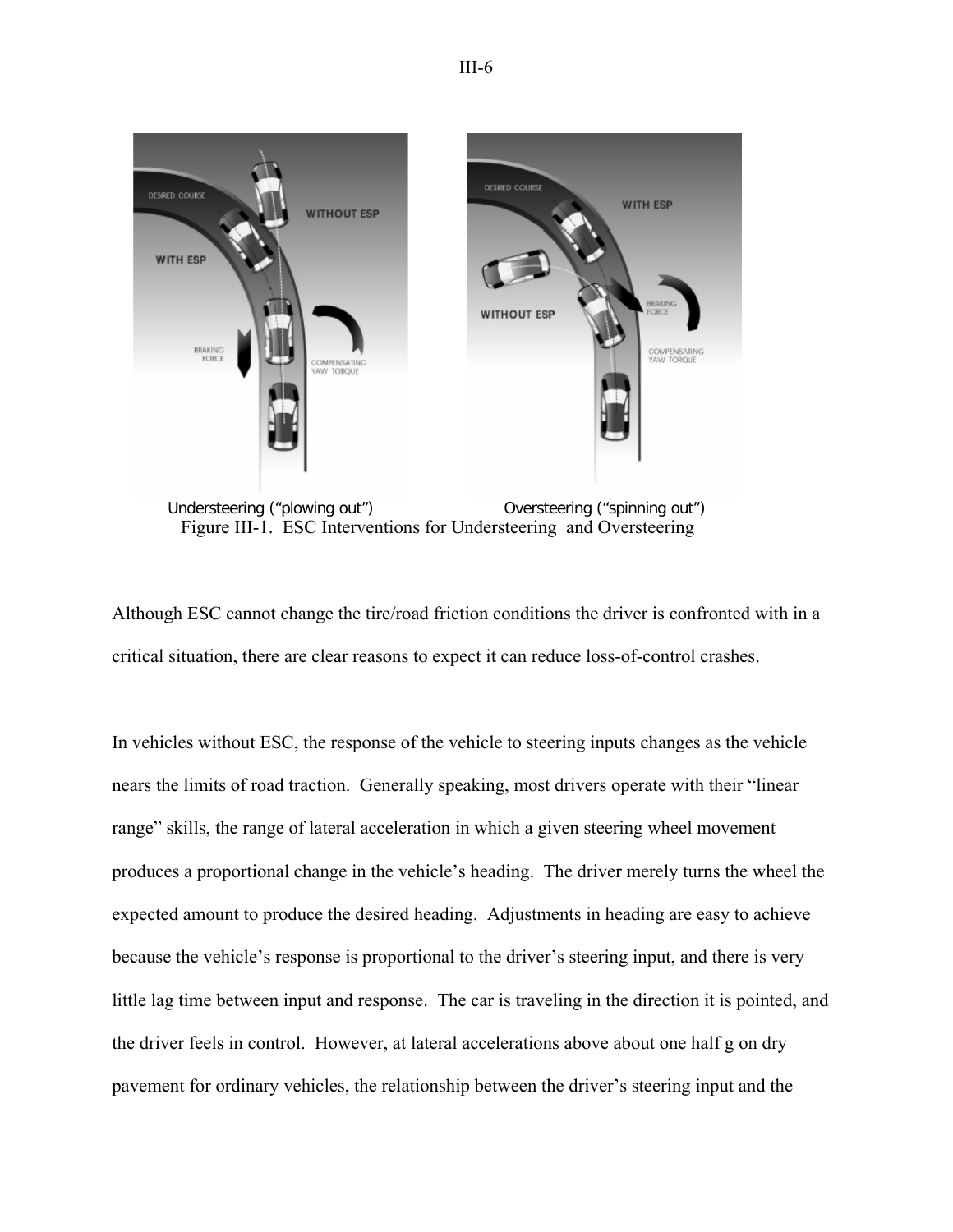vehicle's response changes (oversteer or understeer), and the lag time of the vehicle response can lengthen. When a driver encounters these changes during a panic situation, it adds to the likelihood that the driver will lose control and crash because the familiar actions learned by driving in the linear range would not be correct.

However, ordinary linear range driving skills are much more likely to be adequate for a driver of a vehicle with ESC to avoid loss of control in a panic situation. By monitoring yaw rate and sideslip, ESC can intervene early in the impending loss-of–control situation with the appropriate brake forces to restore yaw stability *before* the driver would attempt an over-correction or other error. The net effect of ESC is that the driver's ordinary driving actions learned in linear range driving are the correct actions to control the vehicle in an emergency. Also, the vehicle will not change its heading from the desired path in a way that would induce further panic in a driver facing a critical situation. Studies using a driving simulator, discussed in Section III, demonstrate that ordinary drivers are much less likely to lose control of a vehicle with ESC when faced with a critical situation.

Besides allowing drivers to cope with potentially dangerous situations and slippery pavement using only "linear range" skills, ESC provides more complete control interventions than those available to expert drivers of non-ESC vehicles. For all practical purposes, the yaw control actions with non-ESC vehicles are limited to steering. However, as the tires approach the maximum lateral force sustainable under the available pavement friction, the yaw moment generated by a given increment of steering angle is much less than at the low lateral forces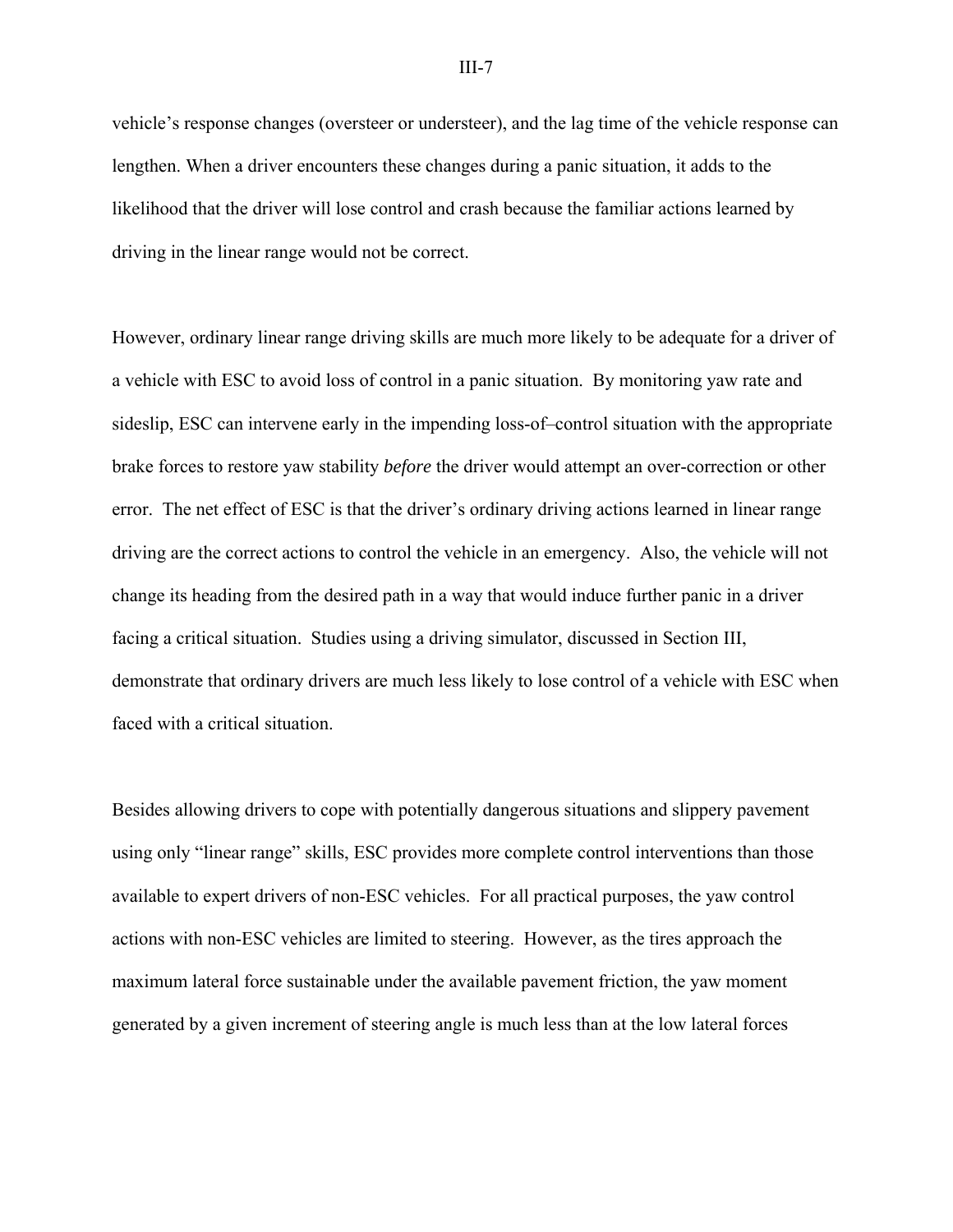occurring in regular driving<sup>8</sup>. This means that as the vehicle approaches its maximum cornering capability, the ability of the steering system to turn the vehicle is greatly diminished even in the hands of an expert. ESC creates the yaw moment to turn the vehicle using braking at an individual wheel rather than the steering system. This intervention remains powerful even at limits of tire traction because both the braking force of the individual tire and the reduction of lateral force that accompanies the braking force act to create the desired yaw moment. Therefore, ESC can be especially beneficial on slippery surfaces. The possibility of a vehicle staying on the road in any maneuver is ultimately limited by the tire/pavement friction. ESC maximizes an ordinary driver's ability to use the tire/pavement friction available.

#### **C. Additional Features of Some ESC Systems**

1

In addition to the basic operation of "yaw stability control", many systems include additional features. Most ESC systems reduce engine power during intervention to slow the vehicle and to give it a better chance of being able to stay on the intended path after its heading has been corrected.

Other ESC systems may go beyond reducing engine power to slow the vehicle by performing high deceleration automatic braking at all four wheels. Of course, the braking would be performed unevenly side to side so that the same net yaw torque or "turning force" would be applied to the vehicle as in the basic case of single wheel braking.

<sup>&</sup>lt;sup>8</sup> Liebemann *et al*, Safety and Performance Enhancement: The Bosch Electronic Stability Control (ESP), 2005 ESV Conference, Washington, DC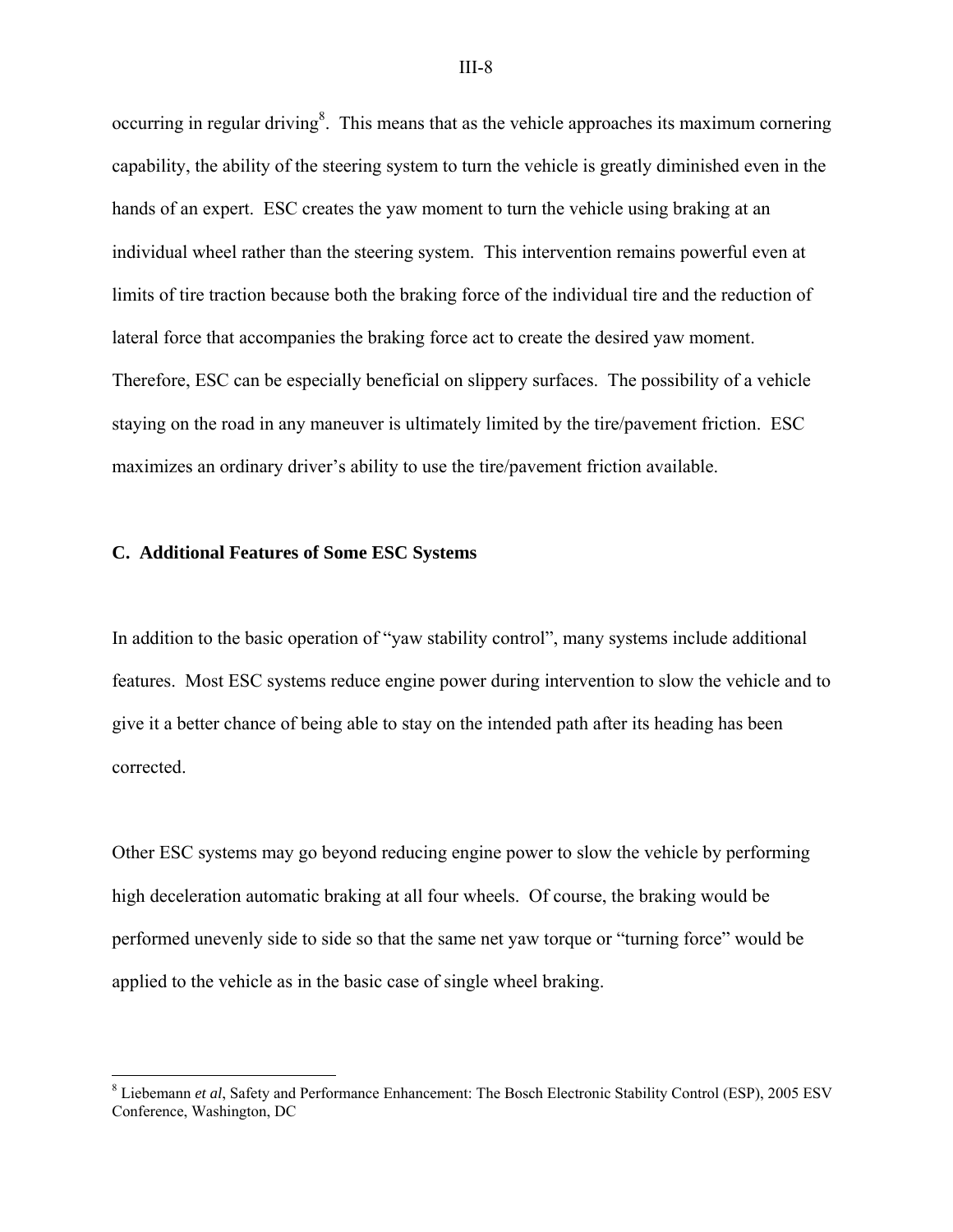Some ESC systems used on vehicles with a high center of gravity (c.g.), such as SUVs, are programmed for an additional function known as roll stability control. Roll stability control is a direct countermeasure for on-pavement rollover crashes of high c.g. vehicles. Some systems measure the roll angle of the vehicle using an additional roll rate sensor to determine if the vehicle is in danger of tipping up. Other systems rely on the existing ESC sensors for steering angle, speed, and lateral acceleration along with knowledge of vehicle-specific characteristics to estimate whether the vehicle is in danger of tipping up.

Regardless of the method of detecting the risk of tip-up, the various types of roll stability control intervene in the same way. They intervene by reducing the lateral acceleration that is causing the roll motion of the vehicle on its suspension and preventing the possibility of it rolling so much that the inside wheels lift off the pavement. The principal way of accomplishing this intervention is by applying hard braking to either the outside front wheel or to both outside front wheels. In either case, the braking force generated must be large enough to cause high longitudinal wheel slip for the outside front wheel(s). This dramatically reduces the lateral forces being produced by the outside front tire(s) and straightens the path of the vehicle. Greatly reducing the lateral forces being produced by the outside front tire(s) lowers the lateral acceleration of the vehicle. Since lateral acceleration is the driving force that causes untripped rollover, greatly reducing it makes untripped rollover less likely to happen. Also, whereas the primary objective of conventional ESC intervention is increased path-following capability, the roll stability control endeavors to prevent on-road untripped rollver; often at the expense of pathfollowing.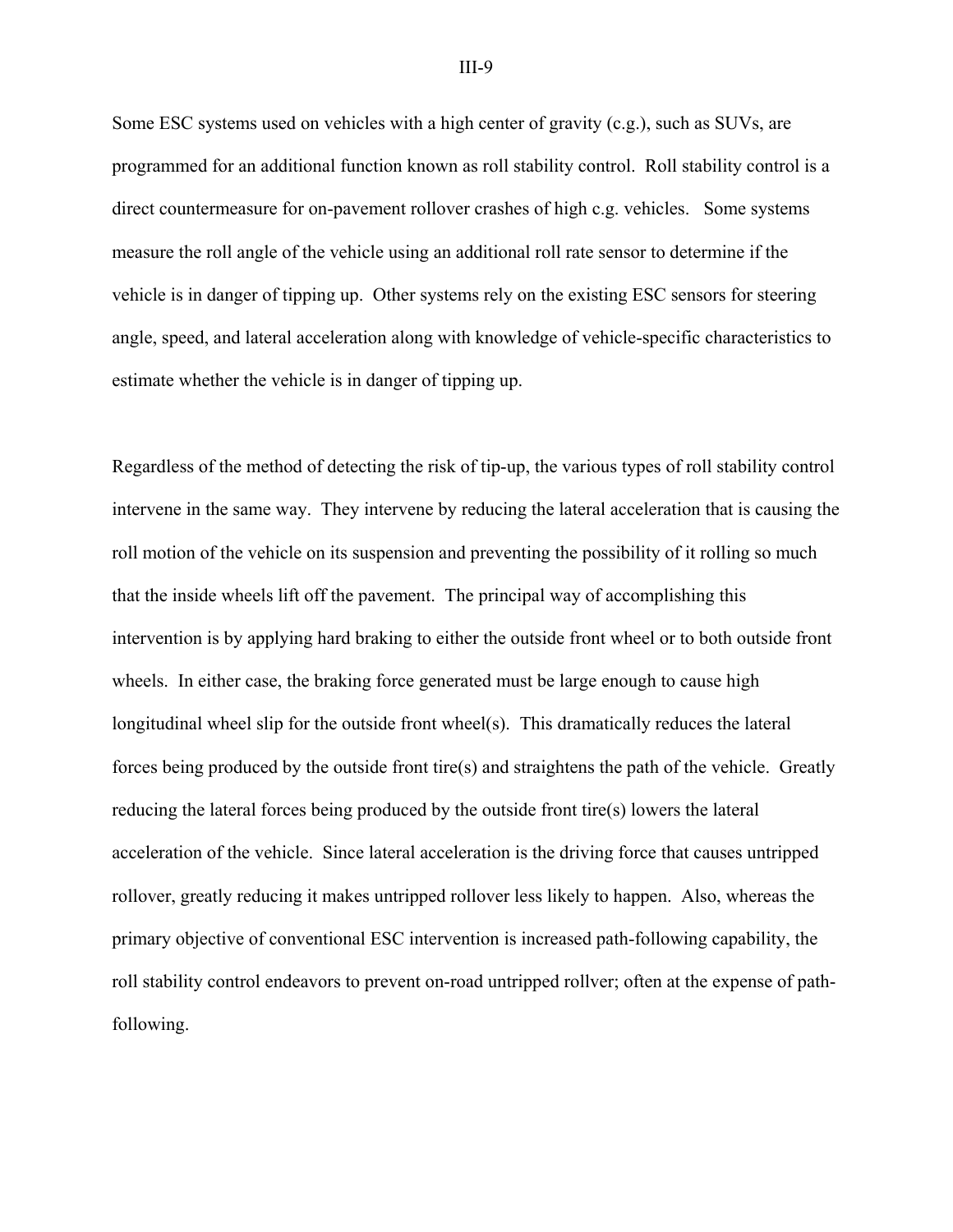Another difference between a roll stability control intervention and oversteer intervention by the ESC system operating in the basic yaw stability control mode is the triggering circumstance. The oversteer intervention occurs when the vehicle's excessive yaw rate indicates that its heading is departing from the driver's intended path, but the roll stability control intervention occurs when there is an appreciable risk the vehicle could roll over. The roll stability control intervention may occur when the vehicle is still following the driver's intended path. The obvious trade-off of roll stability control is that the vehicle must depart to some extent from the driver's intended path in order to reduce the lateral acceleration from the level that could cause rollover.

If the determination of impending rollover that triggers the roll stability intervention is very certain, then the possibility of the vehicle leaving the roadway as a result of the roll stability intervention represents a lower relative risk to the driver. Obviously, systems that intervene only when absolutely necessary and produce the minimum loss of lateral acceleration to prevent rollover are the most effective. However, roll stability control is a new technology that is still evolving. Roll stability control is not a subject of this rulemaking because there are not enough vehicles with roll stability for actual crash statistics to demonstrate its practical effect on crash reduction.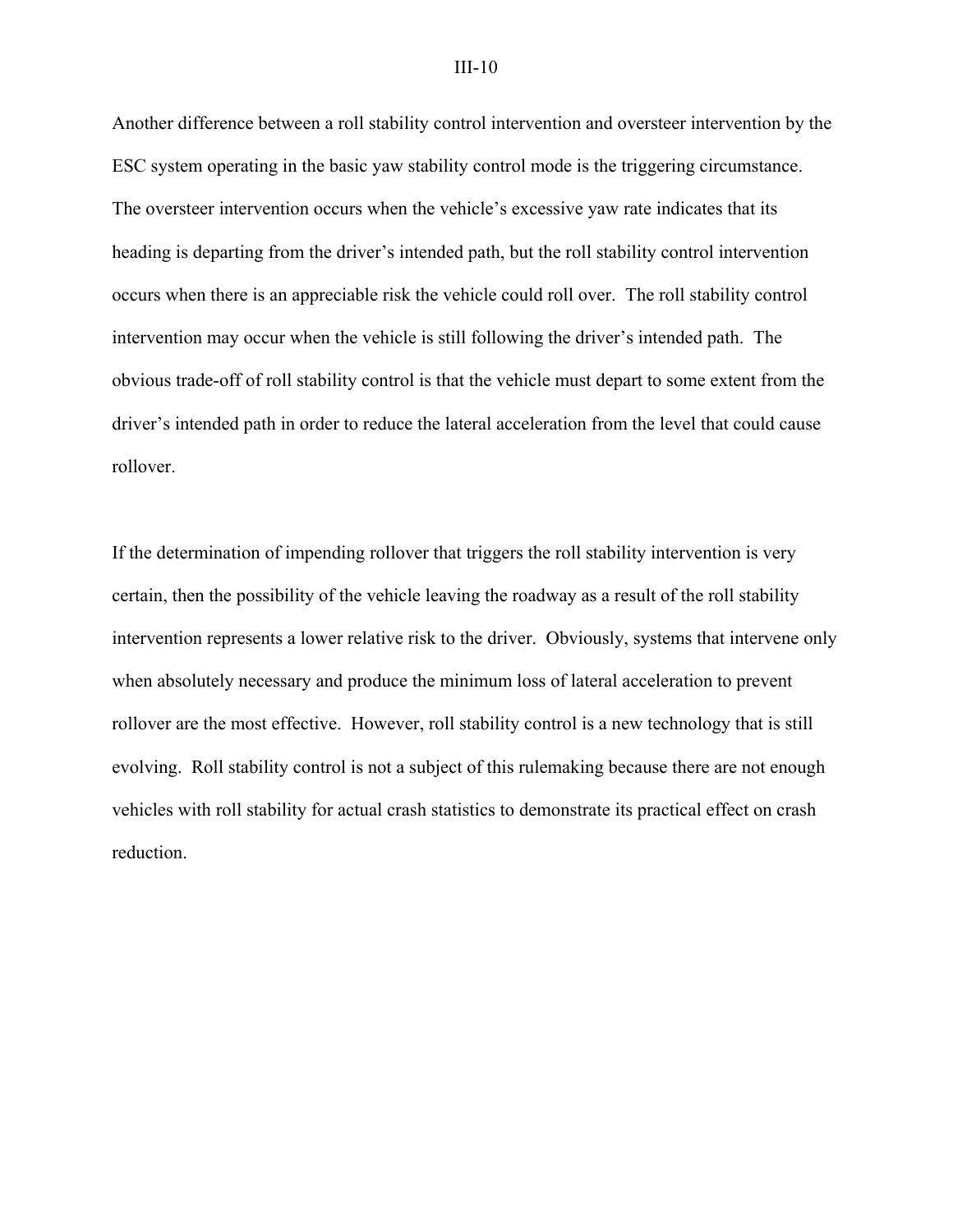# **D. ESC Effectiveness**

The Agency's Real World Crash Data Analysis

In 2004, an agency study found that ESC is approximately 30 percent effective in preventing fatal single-vehicle crashes for passenger cars (PCs) and 63 percent for sport utility vehicles (SUVs). For all single-vehicle crashes, the corresponding effectiveness rates are 35 and 67 percent.<sup>9</sup> These results were statistically significant at the 0.05 level. The 2004 study deployed a before-after, case-control approach to derive these effectiveness rates. The approach attempted to control factors other than presence and absence of ESCs that could be associated with crash scenarios. Basically, the approach compared the number of case crashes (and control crashes) involving make-models equipped with ESCs (after) to their earlier models without ESCs (before). The case crashes contain crashes that would be affected by ESCs and the control crashes would not. In the agency approach, the case crashes were single-vehicle crashes excluding pedestrians, pedalcyclists, and animals, and the control crashes were multi-vehicle crashes. The effectiveness of ESC was derived by the following formula:



Where,

1

| $f_{\text{ESC, Case}} =$    | the number of case crashes (i.e., single vehicle) involving vehicles with |
|-----------------------------|---------------------------------------------------------------------------|
|                             | ESC <sub>s</sub>                                                          |
| $f_{\text{No ESC, Case}} =$ | the number of case crashes (i.e., single vehicle) involving vehicles      |
|                             | without ESCs.                                                             |
| $f_{\text{ESC, Control}} =$ | the number of control crashes (i.e., multi-vehicle crashes) involving     |

<sup>&</sup>lt;sup>9</sup> Dang, J., Preliminary Results Analyzing Effectiveness of Electronic Stability Control (ESC) Systems, September 2004, DOT HS 809 790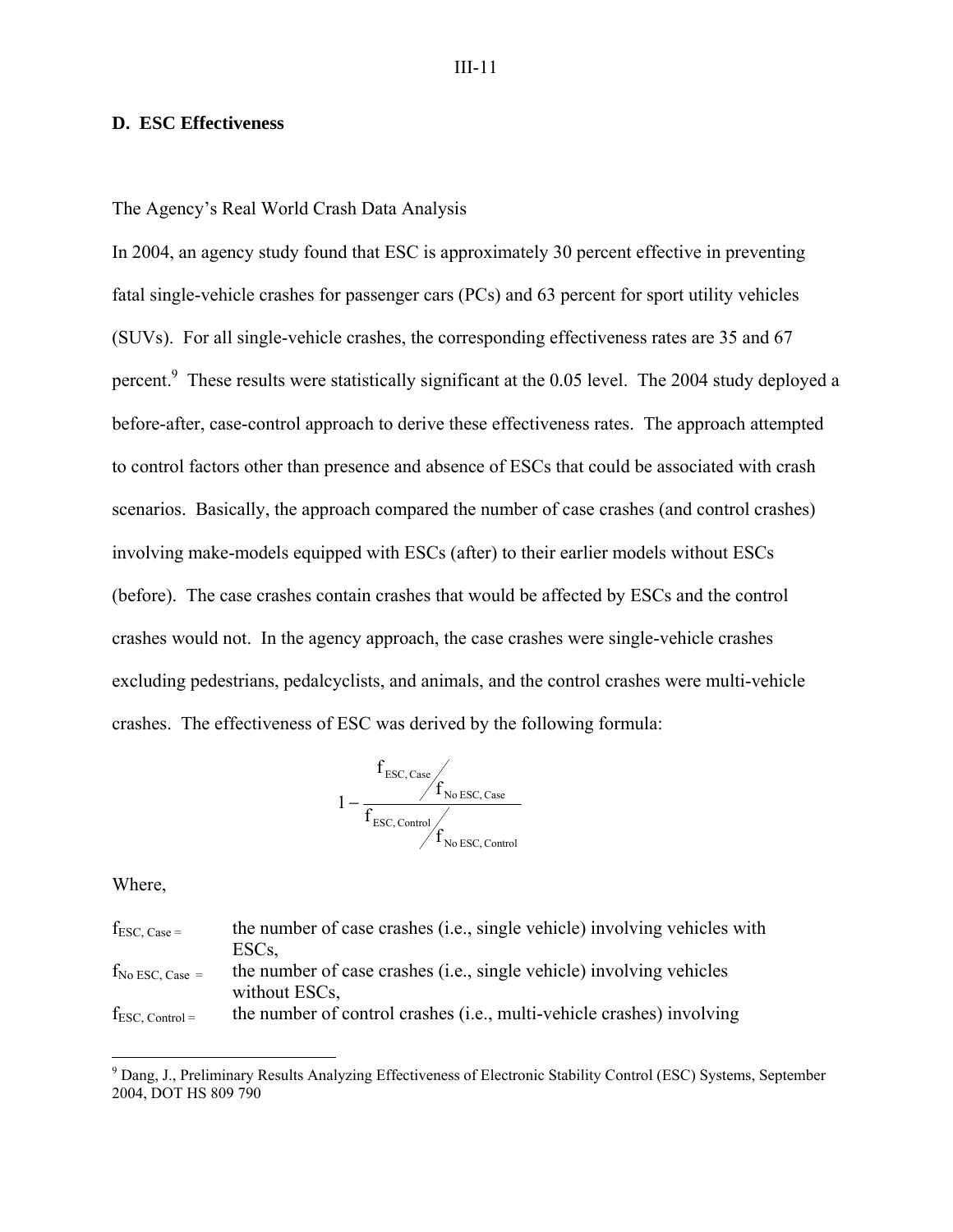```
vehicles with ESCs, and 
f_{\text{No ESC, Control}} = the number of control crashes (i.e., multi-vehicle crashes) involving
                 vehicles without ESCs.
```
Data from 1997 to 2003 FARS were used to examine the effectiveness of ESCs in reducing fatal single vehicle crashes. For nonfatal single-vehicle crashes, 1997 to 2002 State data from five States were used. The five States are Florida, Illinois, Maryland, Missouri, and Utah. These five States were chosen because they consistently have a high percentage of Vehicle Identification Numbers (VINs), which were used to identify vehicle make/models with ESCs. A high percentage of VIN coded among these five States allowed the agency to establish a larger sample and minimize variations among States.

We acknowledge that the NHTSA study was not without it limitations. Since ESC is considered a fairly new technology in the U.S. market, only specific make/models were equipped with ESC each year. Vehicle make/models that offered ESC as optional equipment were excluded from the sample in order to clearly differentiate vehicles with ESC and without. Thus, the passenger car sample included mainly Mercedes-Benz, BMW, and GM luxury models. The SUV sample included certain Mercedes-Benz, Toyota, and Lexus models. Since vehicles included were from a few manufacturers and were mostly high-end luxury models, the estimated effectiveness of ESC derived from these vehicles might not be representative of an overall fleet of vehicles. Furthermore, the effectiveness of ESC for SUVs was derived from a small sample, so a large estimation error is expected. In addition, vehicle type obviously is a factor that influences the effectiveness of ESC. Thus, the effectiveness of ESC for SUVs might not be comparable to that of pick-up trucks and vans.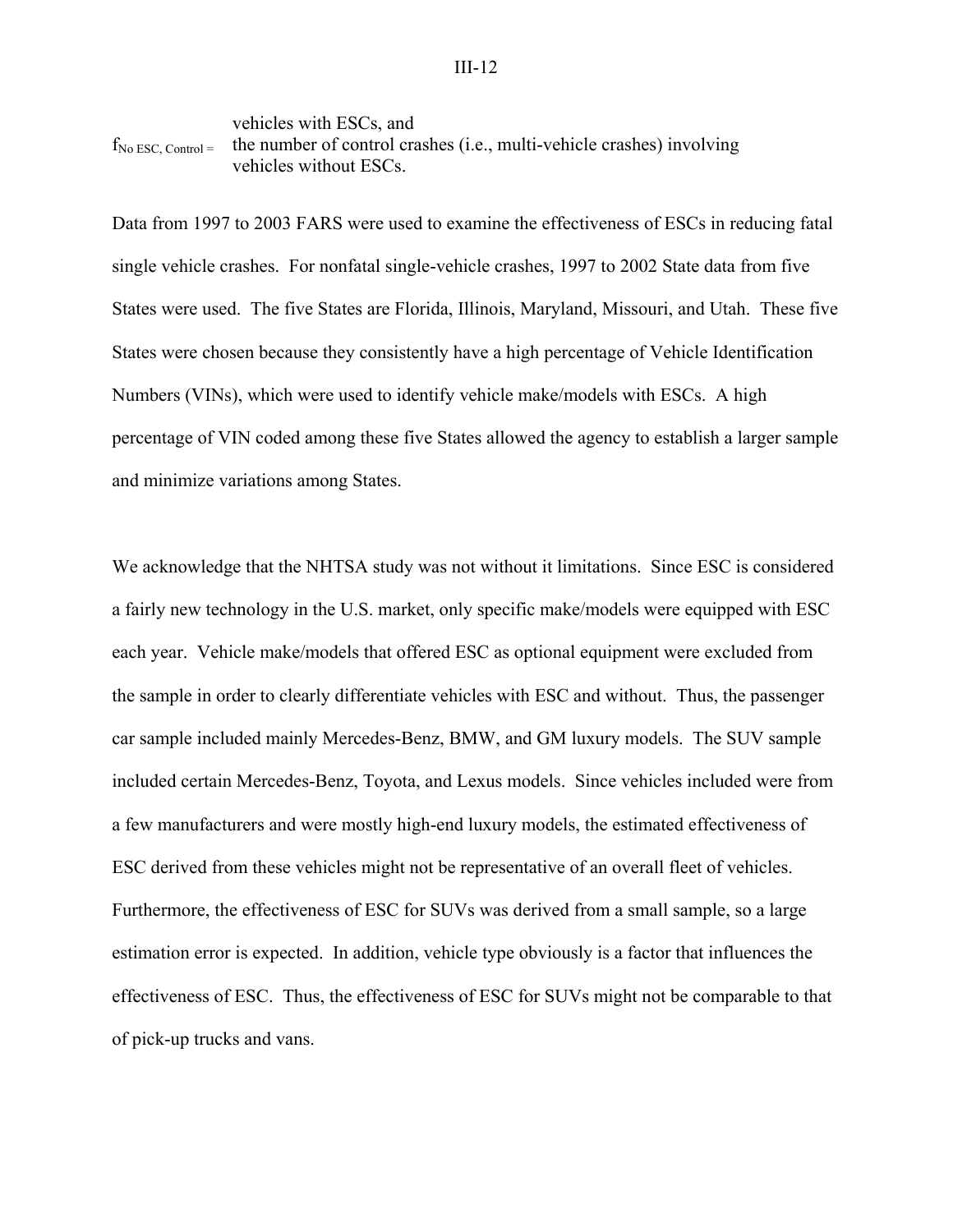The 2004 study also used logistic regression to verify the effect of passenger car ESC on crash involvements by controlling factors such as vehicle age, make/model, driver age, and gender. The produced effectiveness estimates are similar to those derived from the before-after comparison approach.

Recently, the agency extended the 2004 study to examine ESC effectiveness on multi-vehicle crashes (publication pending).<sup>10</sup> There were three major changes in the updated study. First, the updated study included one more year of newly available crash data, i.e., 2004 FARS and 2003 State Data, in the analysis. In addition, a total of 7 State data<sup>11</sup> were used as apposed to 5 States used in the 2004 study. Second, the updated study refined the control crashes. It used a set of ESC-insensitive multi-vehicle crashes on dry roadways as the control crashes, as opposed to all multi-vehicle crashes used in the 2004 study. The refined control crashes were called the nonculpable crashes on dry roadways. These crashes included, for example, a vehicle rear-ended by the front of another vehicle. Third, the updated study examined the effect of ESC on several types of case crashes including: (a) single-vehicle crashes excluding pedestrians/cyclists/animals, (b) single-vehicle rollover crashes, (c) culpable multi-vehicle crashes, and (d) non-culpable multi-vehicle crashes on wet roadways. Culpable multi-vehicle crashes include, for example, head-on crashes involving a vehicle that failed to stop or yield or crashes where the driver was charged with reckless driving or where the driver was inattentive.

<u>.</u>

<sup>&</sup>lt;sup>10</sup> Dang, J., Statistical Analysis of the Effectiveness of Electronic Stability Control (ESC) Systems, --- 2006, DOT HS --- --- (currently under external peer review)

<sup>&</sup>lt;sup>11</sup> California, Florida, Illinois, Kentucky, Missouri, Pennsylvania, and Wisconsin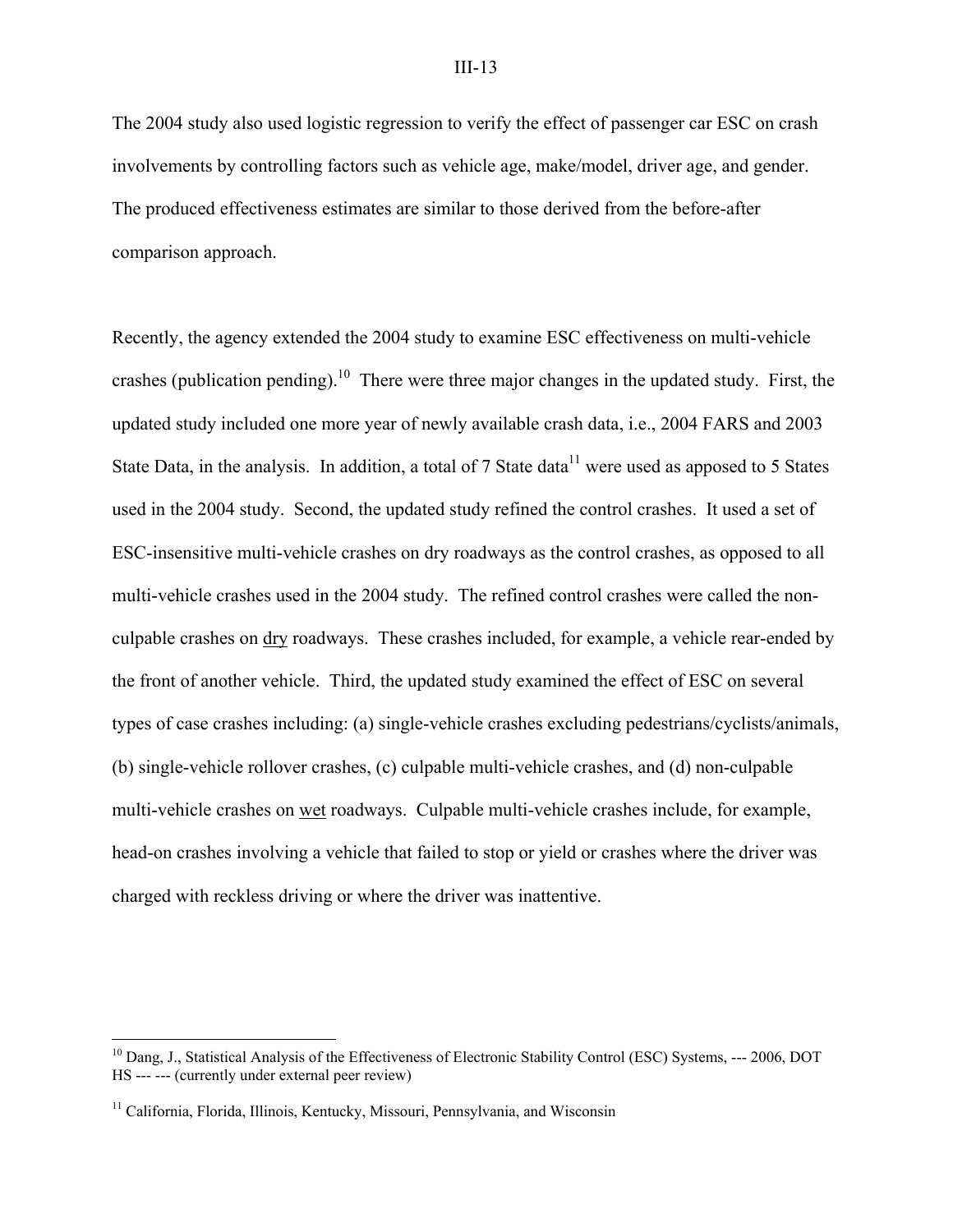The updated study found that ESC is effective in preventing single-vehicle crashes including rollovers and culpable multi-vehicle crashes. The results are statistically significant, except for the passenger car (PC) effectiveness rate against culpable multi-vehicle crashes. Table III-1 lists these ESC effectiveness rates by crash types (single vs. multi-vehicle) and vehicle types [PCs vs. light trucks/vans (LTVs)]. These effectiveness rates, if statistically significant, are used later to derive the benefits of the proposal. ESC effectiveness rates that are not statistically significant are treated as zero, i.e., no effect. For example, the ESC effectiveness rates in preventing nonculpable crashes on wet roadways are very small (not shown in Table III-1) and not statistically significant. Therefore, this analysis assumes that ESC has no effect on these non-culpable multivehicle crashes regardless of the roadway surface conditions on which they occurred. Also, the effectiveness rates for PCs in preventing culpable multi-vehicle crashes are not statistically significant, and thus are also treated as zero.

As shown in Table III-1, for fatal crashes, ESC is 35 percent effective in preventing singlevehicle crashes (excluding pedestrians, cyclists, and animals) for PCs and 67 percent for LTVs. If limited to single vehicle rollovers, the ESC effectiveness rates are generally higher than those assessed for fatal single-vehicle crashes as a whole. ESC is 69 percent effective in preventing single-vehicle PC rollover crashes and 88 percent for single-vehicle LTV rollover crashes. For culpable multi-vehicle crashes, the corresponding effectiveness rates are 19 and 38 percent for PCs and LTVs, respectively. The 19 percent effectiveness for PCs in multi-vehicle crashes is not statistically significant.

#### III-14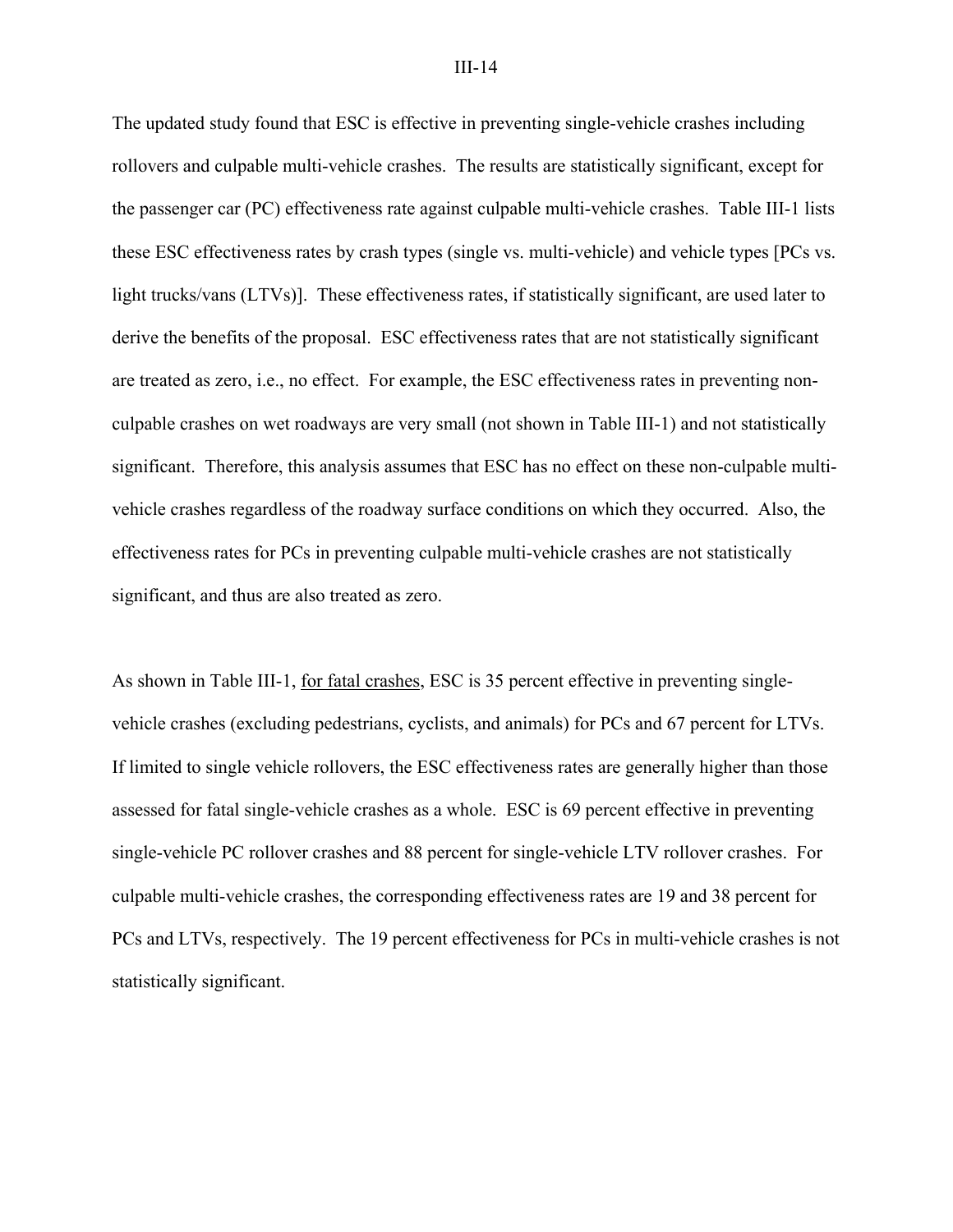For all crash severity levels, ESC is 34 percent effective against single-vehicle crashes for PCs and 59 percent for LTVs. For rollovers, ESC is 71 percent effective in preventing single-vehicle passenger car rollover crashes and 84 percent for single-vehicle LTV rollover crashes. For culpable multi-vehicle crashes, the ESC effectiveness rate is 11 percent for PCs (not statistically significant) and 16 percent for LTVs. Note that these ESC effectiveness rates are the mean results among the seven States.

|                                       | <b>Effectiveness of ESC by Crash Type and Vehicle Type</b> |                   |
|---------------------------------------|------------------------------------------------------------|-------------------|
| <b>Fatal Crashes</b>                  | <b>PCs</b>                                                 | <b>LTVs</b>       |
| Single Vehicle Excluding Pedestrians, | 35                                                         | 67                |
| Bicyclist, and Animal                 | $(20-51)$                                                  | $(55 - 78)$       |
| Rollover                              | 69<br>$(52 - 87)$                                          | 88<br>$(81 - 95)$ |
| Culpable Multi-Vehicle                | $19*$                                                      | 38                |
|                                       | $(-2 - 39)$                                                | $(16-60)$         |
| All Fatal Crashes                     | 14                                                         | 29                |
|                                       | $(3 - 25)$                                                 | $(21 - 38)$       |
| <b>All Crash Severity Levels</b>      |                                                            |                   |
| Single Vehicle Excluding Pedestrians, | 34                                                         | 59                |
| Bicyclist, and Animal                 | $(20 - 46)$                                                | $(47-68)$         |
| Rollover                              | 71<br>$(60 - 78)$                                          | 84<br>$(75 - 90)$ |
| Culpable Multi-Vehicle                | $11*$                                                      | 16                |
|                                       | $(4-18)$                                                   | $(7 - 24)$        |
| All Crashes                           | 8                                                          | 13                |
|                                       | $(5 - 11)$                                                 | $(9-16)$          |

**Table III-1** 

\*not statistically significant

PC: passenger cars, LTV: light trucks and vans

Note: numbers in parentheses represent the 90 percent confidence bounds for the mean

Overall, the updated study found that ESC is estimated to reduce all fatal crashes by 14 percent for PCs and 29 percent for LTVs. When considering all police-reported crash involvements based on the seven State data, ESC is estimated to reduce all crashes by 8 percent for passenger cars and 13 percent for LTVs. These effectiveness rates are statistically significant.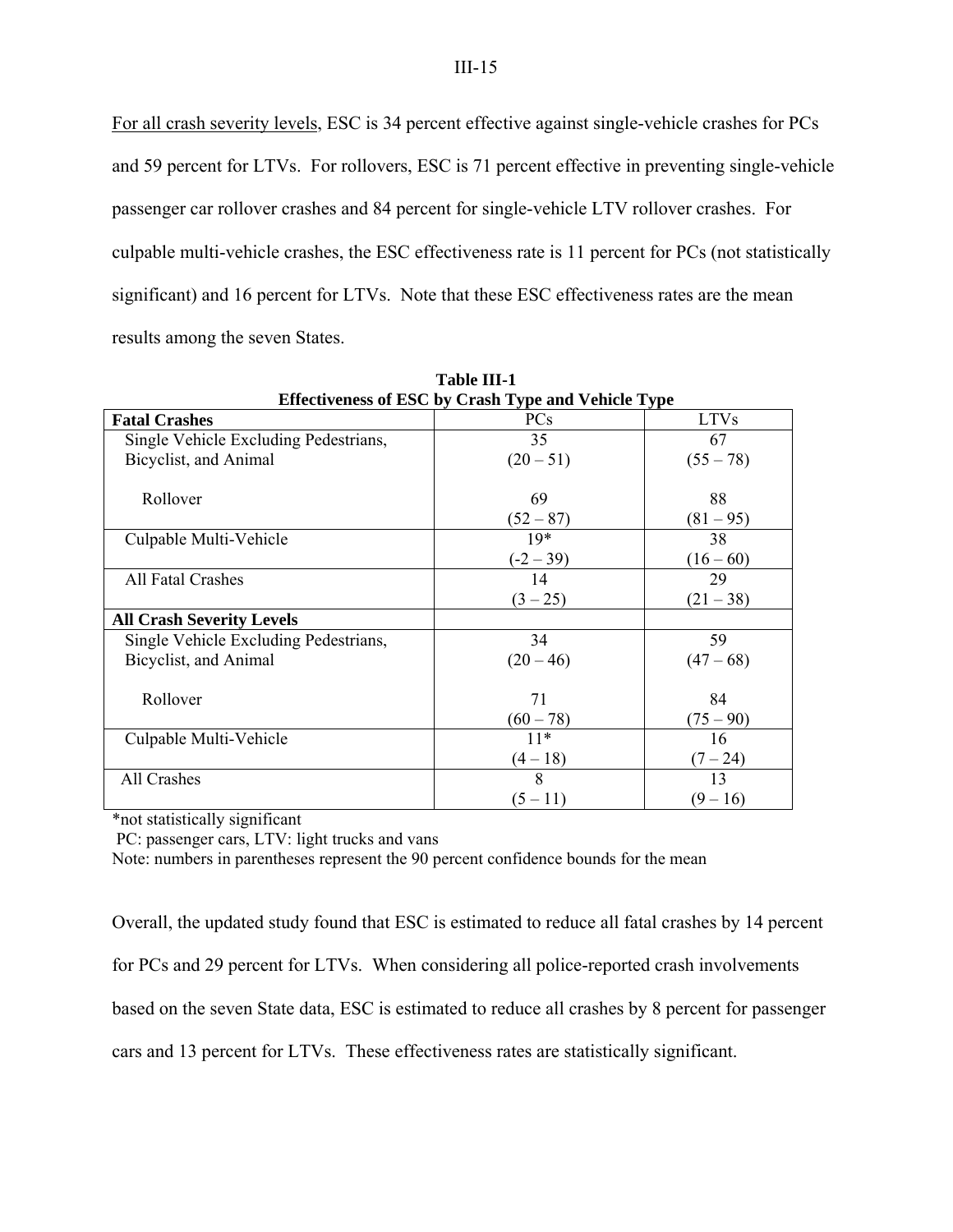The updated study further examined the effectiveness for two types of ESC systems that have been installed in vehicles: 2-wheel and 4-wheel systems. The 2-wheel systems are no longer being produced by any manufacturer. The 2-wheel ESC system is designed to apply an intervention force only to the two front wheels of a vehicle, while the 4-wheel ESC system is capable of intervening by applying braking force individually to all four wheels. The updated study used a chi-square statistic to test the difference between their effectiveness rates. Due to small sample sizes and no LTVs in the sample were equipped with a 2-wheel system, the updated study only examined single-PC run-off-road crashes.

For fatal single-PC run-off-road crashes, the updated study found that the effectiveness rate for each individual system compared to no ESC is statistically significant. However, the vehicle sample with ESC systems in FARS was too small to test the difference in these two effectiveness rates for 2-wheel and 4-wheel ESC systems.

For all crash severity levels, based on means of the reductions in crashes in six states<sup>12</sup>, the 4wheel system was found to be 46 percent effective in preventing single-PC run-off-road crashes; while for the 2-wheel system, the effectiveness rate was 32 percent. The difference between these two systems was found to be statistically significant at the 0.05 level. In addition, if all the state crash data were treated as one sample, the 4-wheel system was found to be 48 percent effective in preventing single-PC run-off-road crashes; while for the 2-wheel system, the effectiveness rate was 33 percent. The difference was also statistically significant at the 0.05 level.

 $\overline{a}$ 

<sup>&</sup>lt;sup>12</sup> California (CA) was excluded from the 2- v.s. 4-channel analysis since Mercedes-Benz was the only manufacturer included in the California crash data and all the Mercedes-Benz models, if equipped, were equipped with a 4 channel ESC.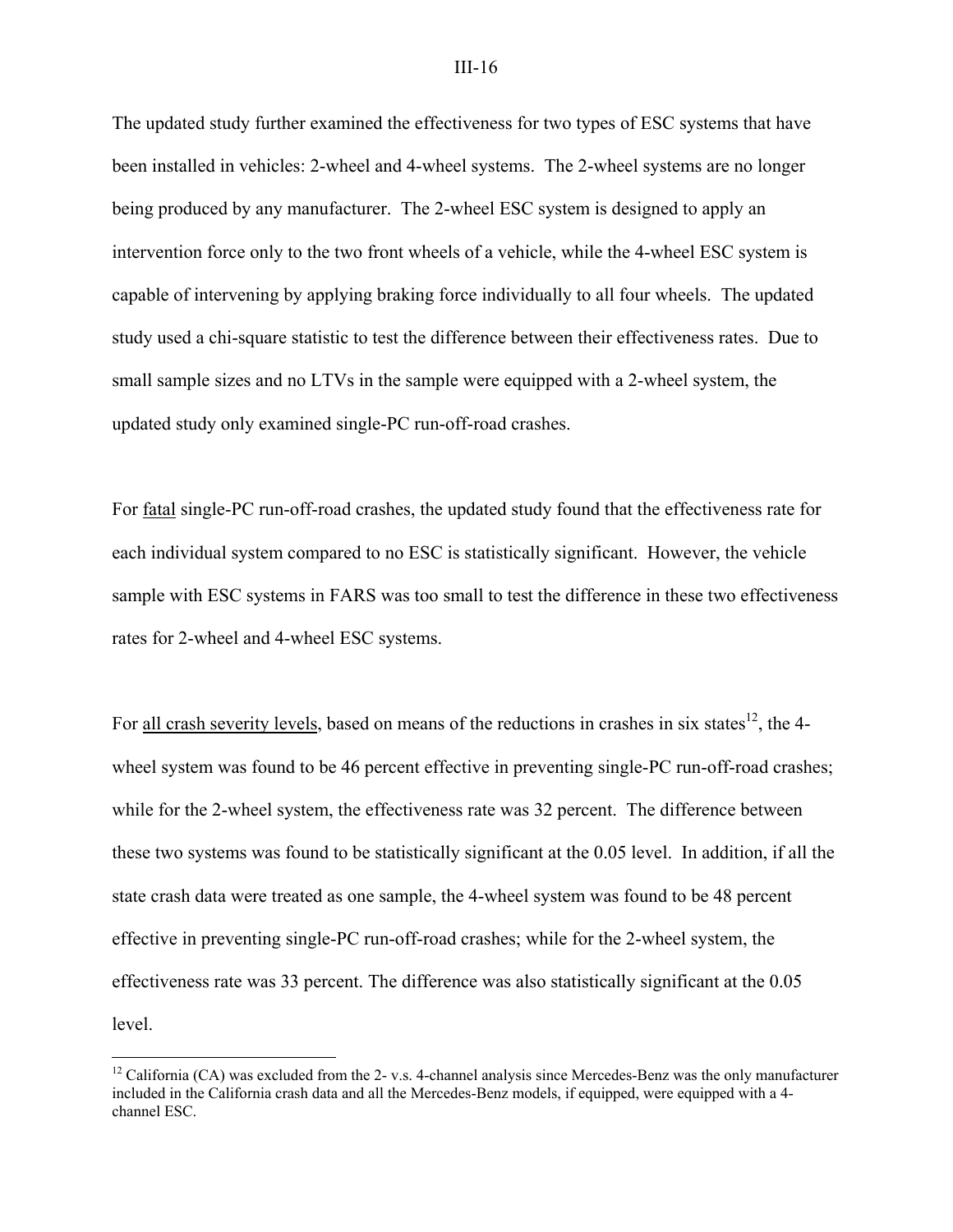## Global Studies of ESC Effectiveness

1

Several studies from Europe and Japan concluded that ESC is highly effective in preventing crashes. In the U.S., the IIHS's 2004 study also confirmed that ESC is effective. The following summarizes some results from these global studies:

- Germany: ESC would prevent 80 percent of skidding crashes (Volkswagen and Audi ESP) and 35 percent of all vehicle fatalities (Rieger *et al*, 2005).<sup>13</sup>
- Sweden: ESC would prevent 16.7 percent of all injury crashes excluding rear-end and 21.6 percent of serious and fatal crashes (Lie *et al*, 2005).<sup>14</sup>
- Japan: ESC would prevent 35 percent of single-vehicle crashes and 50 percent of fatal single-vehicle crashes. In addition, ESC would prevent 30 percent of head-on crashes and 40 percent of fatal head-on crashes  $(Aga, 2003)$ .<sup>15</sup>
- U.S., IIHS: ESC would prevent 41 percent of the single vehicle crashes and 56 percent of the fatal single vehicle crashes (Farmer,  $2004$ ).<sup>16</sup> The study also found a small but not statistically significant reduction in multi-vehicle crashes.
- U.S., University of Michigan: ESC would reduce the odds of fatal single-SUV crashes by 50 percent and fatal single-PC crashes by 30 percent. Corresponding reductions for non-

<sup>&</sup>lt;sup>13</sup> Rieger, G., Scheef, J., Becker, H., Stanzel, M., Zobel, R., Active Safety Systems Change Accident Environment of Vehicles Significantly – A Challenge for Vehicle Design, Paper Number 05-0052, Proceedings of the  $19<sup>th</sup>$ International Technical Conference on the Enhanced Safety of Vehicle (CD-ROM), National Highway Traffic Safety Administration, Washington DC, 2005

<sup>&</sup>lt;sup>14</sup> Lie A., Tingvall, C., Krafft, M., Kullgren, A., The Effectiveness of ESC (Electronic Stability Control) in Reducing Real Life Crashes and Injuries, Paper Number 05-0135, Proceedings of the 19<sup>th</sup> International Technical Conference on the Enhanced Safety of Vehicle (CD-ROM), National Highway Traffic Safety Administration, Washington DC, 2005

<sup>&</sup>lt;sup>15</sup> Aga, M, Okada, A., Analysis of Vehicle Stability Control (VSC)'s Effectiveness from Accident Data, paper Number 541, Proceedings of the 18<sup>th</sup> International Technical Conference on the Enhanced Safety of Vehicle (CD-ROM), National Highway Traffic Safety Administration, Washington DC, 2003

<sup>&</sup>lt;sup>16</sup> Farmer, C., Effect of Electronic Stability Control on Automobile Crash Risk, Traffic Injury Prevention, 5:317-325, 2004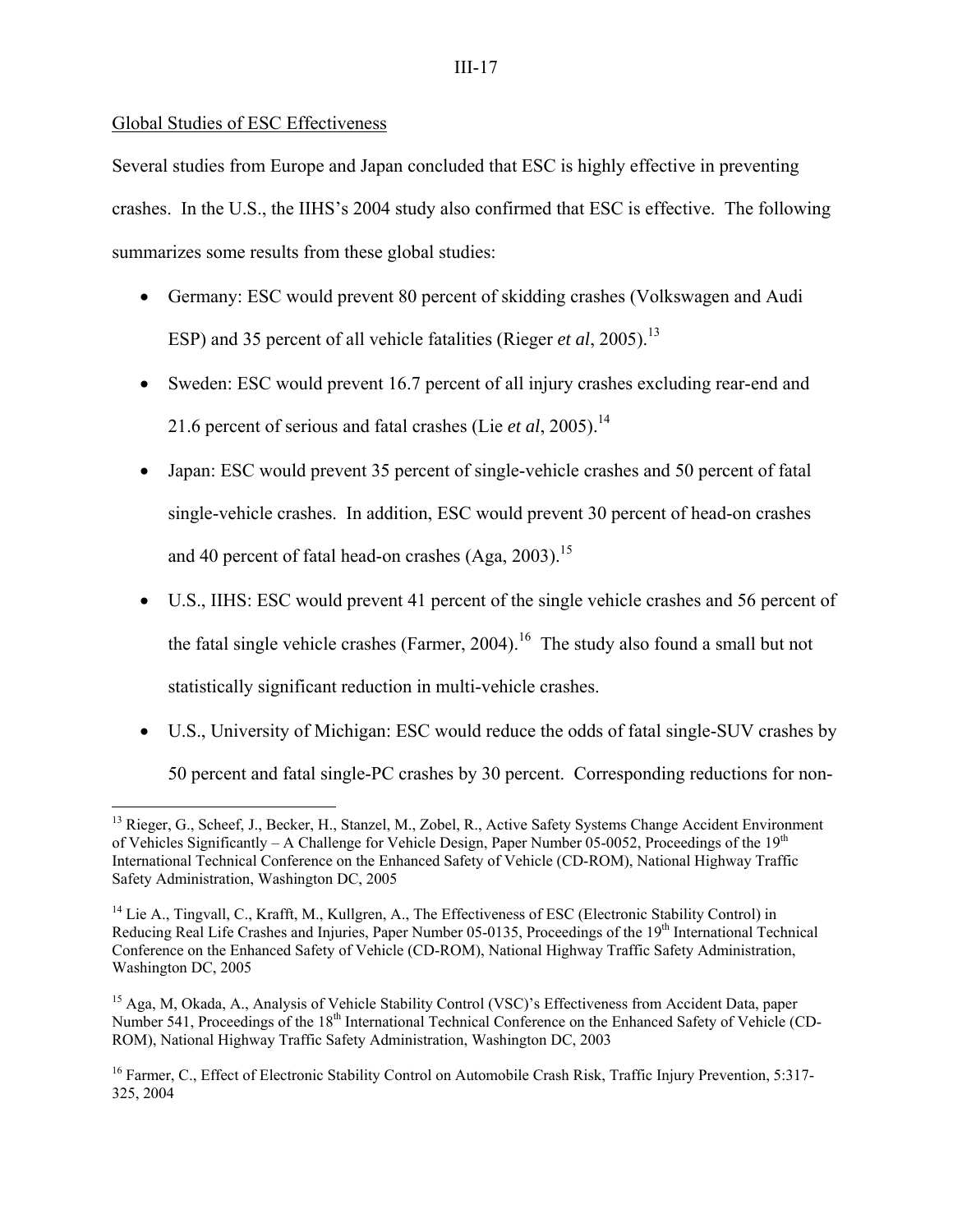fatal single-vehicle crashes are 70 percent for SUVs and 55 percent for PCs (UMTRI,  $2006$ ).<sup>17</sup>

Note that the summary serves only as a reference in assessing ESC global effects. It is not meant to be comprehensive. Interested parties can consult Bosch's 2005 review<sup>18</sup> for a more complete list of studies on ESC effectiveness.

#### Laboratory Studies of ESC

1

The University of Iowa has performed two studies looking at the effectiveness of ESC in assisting drivers to maintain control of their vehicle in certain critical situations. For both of these studies, the University used the National Advanced Driving Simulator (NADS) to simulate real world driving conditions. A variety of critical events were simulated and driver/vehicle reactions studied.

The first study<sup>19</sup> examined drivers' ability to avoid crashes with ESC versus without ESC on a dry pavement. This experiment had five factors: critical event, ESC presence (betweensubjects), vehicle type (mid-size sedan versus SUV, between-subjects), gender (male/female), and participant age. Three driver age groups: Younger (18-25), Middle (30-40), and Older (55- 65) were included to assess effects of ESC on loss of control by age group. A total of 120 drivers were used in this study. Each participant drove a single vehicle with ESC either "On" or

<sup>&</sup>lt;sup>17</sup> Green, P., Woodrooffe, J., The Effect of Electronic Stability Control on Motor Vehicle Crash Prevention, UMTRI-2006-12, Transportation Research Institute, University of Michigan, April 2006

<sup>&</sup>lt;sup>18</sup> Bosch, 2005, 10 Years of ESP® from Bosch: More Driving Safety with the Electronic Stability Program, http://www.bosch-press.de, February 2005.

<sup>&</sup>lt;sup>19</sup> Papelis, Y.E., Brown, T., Watson, G.S., Holz, D., and Pan, W., "Study of ESC Assisted Driver Performance Using a Driver Simulator," University of Iowa, March 2004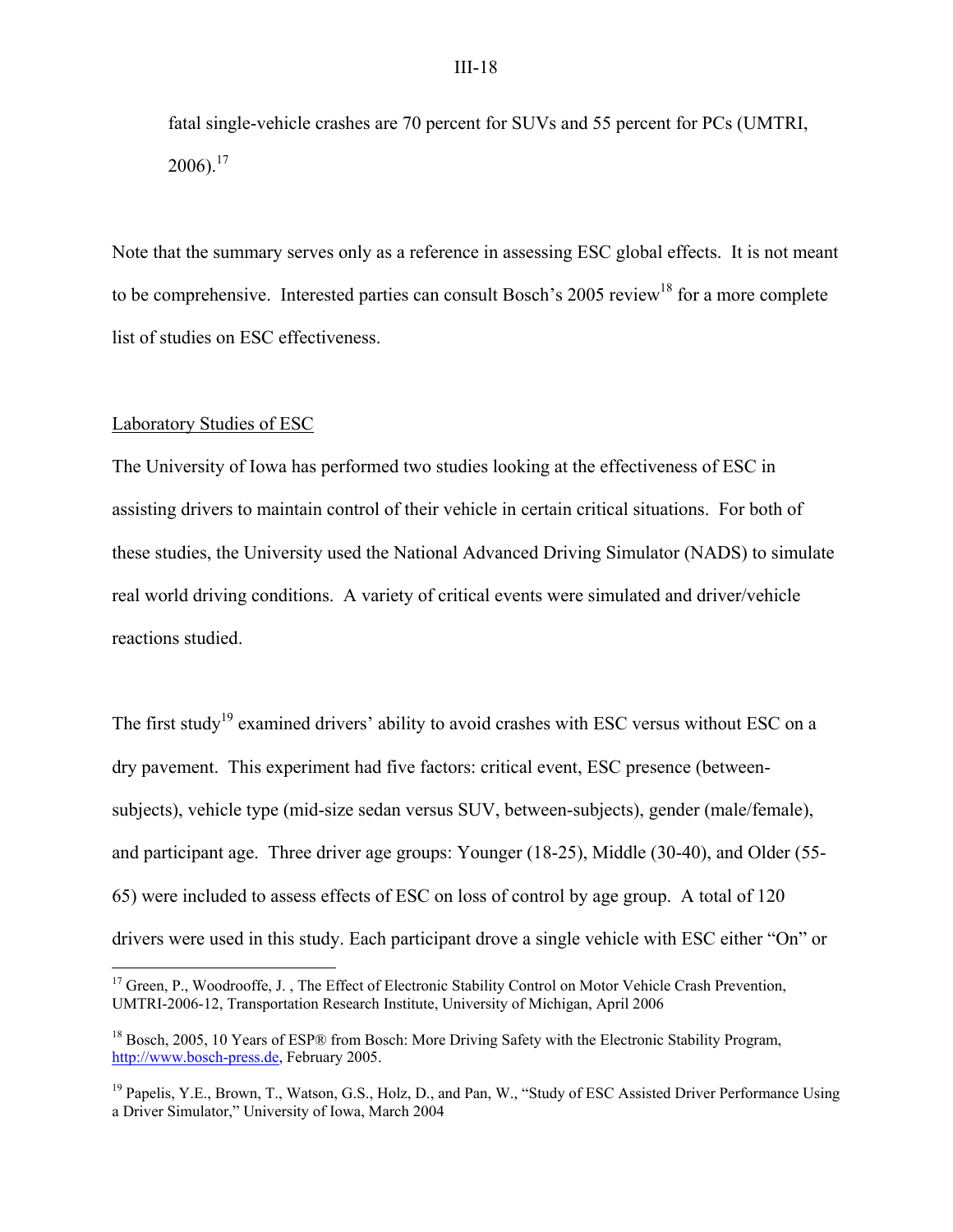"Off" in three critical event scenarios: an intersection incursion from the right, a deceptively decreasing radius curve, and a sudden lateral wind gust. A total of 360 data points were collected during this testing, 180 each for "ESC On" and for "ESC Off." This study found that drivers lost control in 6 out of 180 cases with "ESC On" compared to 50 out of 180 cases for "ESC Off." This study demonstrated that, for these three maneuvers, ESC is 88 percent effective in assisting drivers in maintaining control of their vehicles.

The second study<sup>20</sup> examined drivers' ability to avoid crashes with ESC versus without ESC on a wet, slippery pavement and assessed the effects of alerting the driver of ESC operation. Alerting the driver of ESC activation may not be advisable, since it could divert the attention of the driver away from the event at a critical time. Such an alert might also startle the driver. The study used the ISO J.14 icon with the text "ACTIVE" beneath it.

The experiment focused on the effects of ESC presence/icon (between-subjects) and participant age. One fifth of participants drove with ESC off and the remaining participants drove with ESC on. To assess whether presentation of a visual indication of ESC activation affects the outcome of a crash-imminent event, some participants were presented with an ESC icon during ESC activation. Participants in the "ESC on" condition were broken into four groups: one receiving visual ESC activation indication via a steadily illuminated telltale, one receiving visual ESC activation indication via a flashing telltale, another receiving no visual ESC activation indication, and lastly a group that received an auditory only indication of ESC operation. Four age groups [between-subjects; Novice (16-17, licensed 1-6 months), Younger (18-25), Middle (30-45), and

1

<sup>&</sup>lt;sup>20</sup> Mazzae, E.N., Papelis, Y.E., Watson, G.S., and Ahmad, O., "The Effectiveness of ESC and Related Telltales: NADS Wet Pavement Study," DOT HS 809 978, December 2005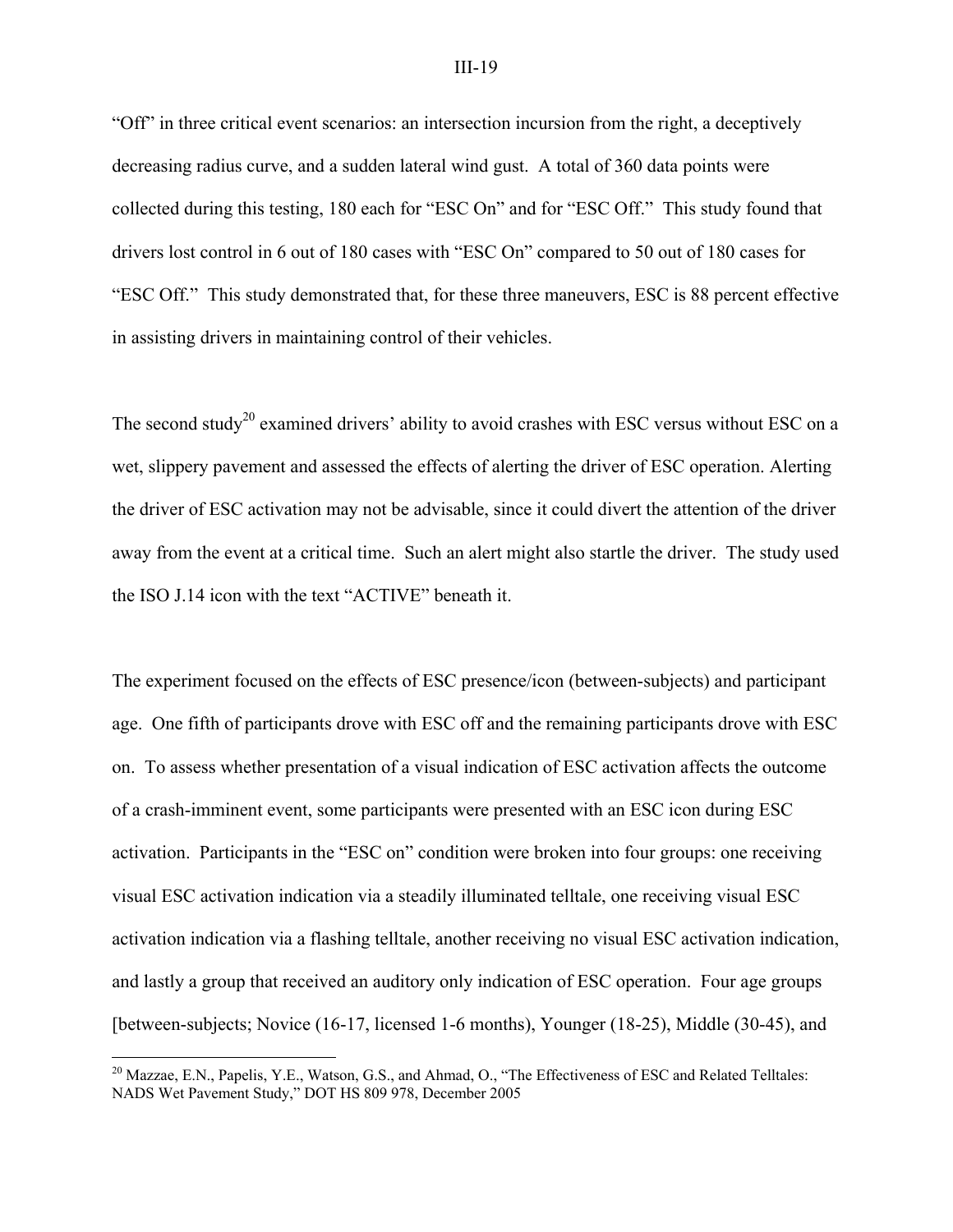Older (50-60)] were included to assess effects of ESC on crashes, loss of control, and road departures by age group. In addition to the three critical events used in the first study, two additional events, an oncoming vehicle incursion and an object-in-the-lane avoidance were added for this study.

To achieve the most direct comparison of event outcome as a function of ESC presence, the results of participants in the "no ESC" condition were compared to participants in the ESC condition that were not presented with an ESC activation indication. Participants in the ESC condition that did not receive an activation indication experienced loss of control significantly  $(\chi^2(1) = 84.06, p \le 0.001)$  less frequently (2%) across all five of the scenarios than those without ESC (38%). For road departures, participants in the ESC condition that did not receive an activation indication were found to have had significantly fewer overall road departures than those without ESC ( $p=0.0071$ ). The number of crashes did not differ significantly as a function of ESC. However, it should be noted that scenarios were designed such that with the proper timing and magnitude of steering inputs, participants could steer around any obstacles present. The trend of fewer loss of control incidents for participants with ESC continued to be evident when examining all ESC icon conditions combined for individual scenario events.

Participants in the ESC condition that received a notification of ESC activation did not lose control of the vehicle or depart the roadway significantly less than those that did not receive a notification. In fact, participants in the condition in which only auditory ESC activation indications were presented experienced significantly more road departures (15%) than participants receiving visual only (steady 8%, flashing 8%) or no ESC activation indications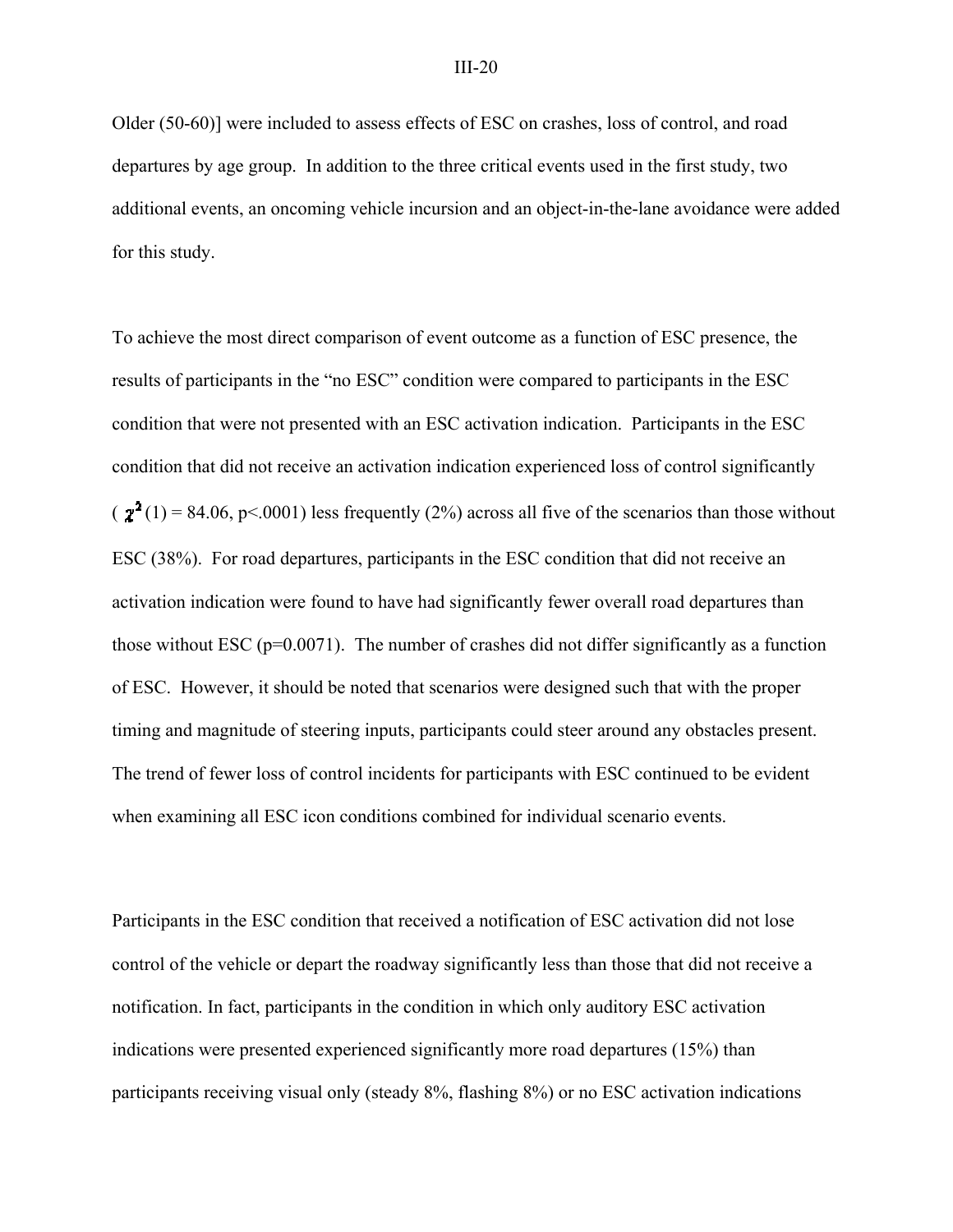(7%). Results suggest that providing the driver with a visual indication of ESC activation does not improve the outcome of a critical, loss of control situation. While this study did not provide statistically significant results that would justify requiring or forbidding the presentation of a telltale during ESC activation, glance results suggest that presenting a flashing telltale during ESC activation may draw the drivers' eyes away from the roadway. Presentation of an auditory indication of ESC activation was shown to increase the likelihood of road departure, particularly for older drivers. As a result, use of an auditory indication of ESC activation that is presented during the ESC activation is not recommended.

When examining road departure results by age group, the finding of increased departures for participants in the auditory indication condition was revealed to be most evident for the older driver group who experienced significantly more road departure events with the auditory ESC indication than with the other three conditions  $(p<0.0001)$ . Younger drivers also showed an increased road departure rate with the auditory ESC indication, although not at a statistically significant level  $(p=0.071)$ . Other age groups' results with respect to road departures were unremarkable.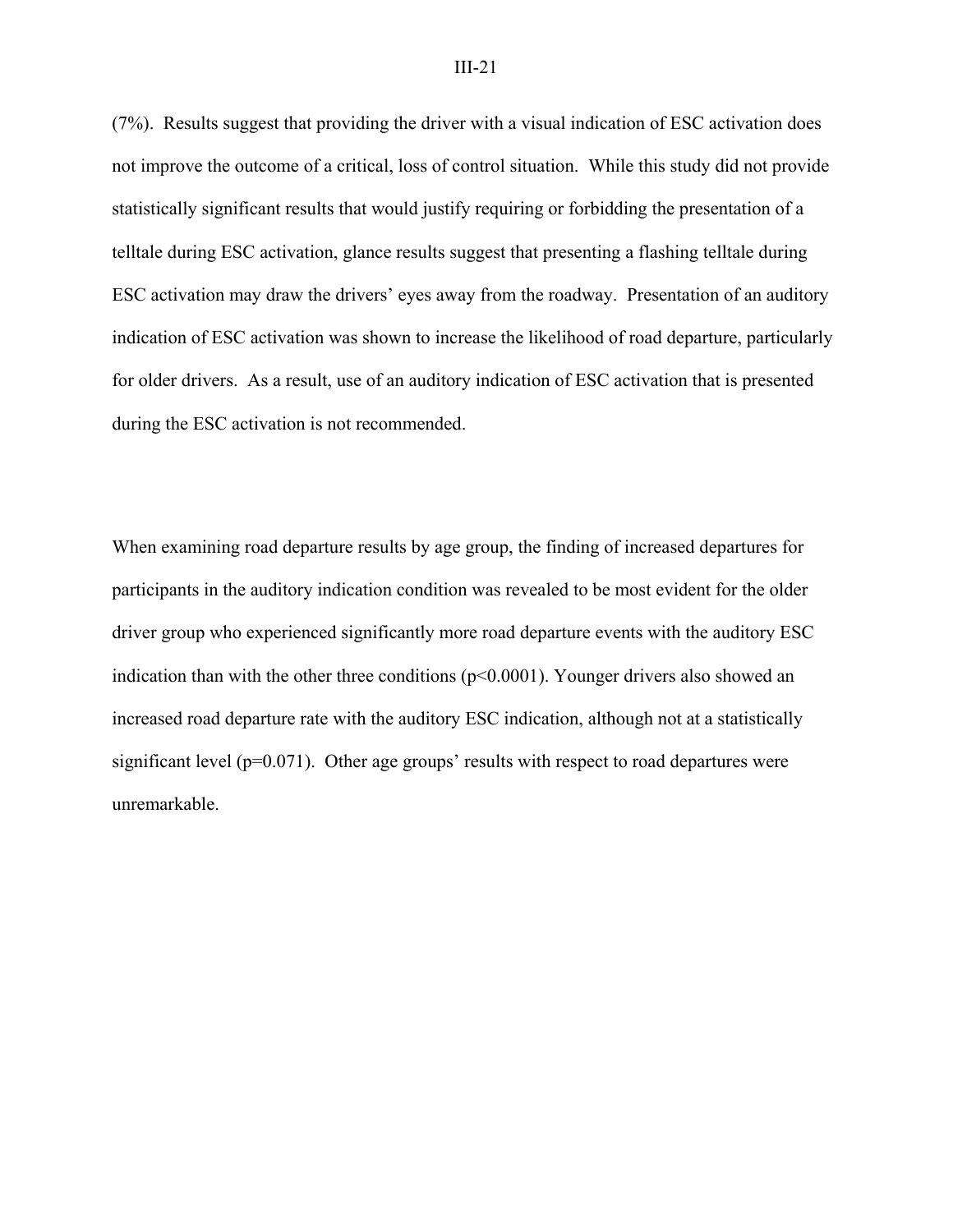# **CHAPTER IV. BENEFITS**

This chapter estimates the benefits of the proposal. ESC is a crash avoidance countermeasure that would prevent crashes from occurring. Preventing a crash not only would save lives and reduce injuries, it also would alleviate crash-related travel delays and property damage. Therefore, the estimated benefits include both injury and non-injury components. The "injury benefits" discussed in this chapter are the estimated fatalities and injuries that would be eliminated by the proposal. The non-injury benefits include the travel delay and property damage savings from crashes that were avoided by ESC.

Basically, the size of the benefits depends on two elements: (1) target population (P) and (2) the ESC effectiveness (e) against that population. The overall injury benefit of the proposal is equal to the product of these two elements and can be expressed mathematically by the following generic formula:

 $B = P * e$ 

Where,  $B =$  Benefit of the proposal

- $P = Target population$ , and
- e = Effectiveness of ESC.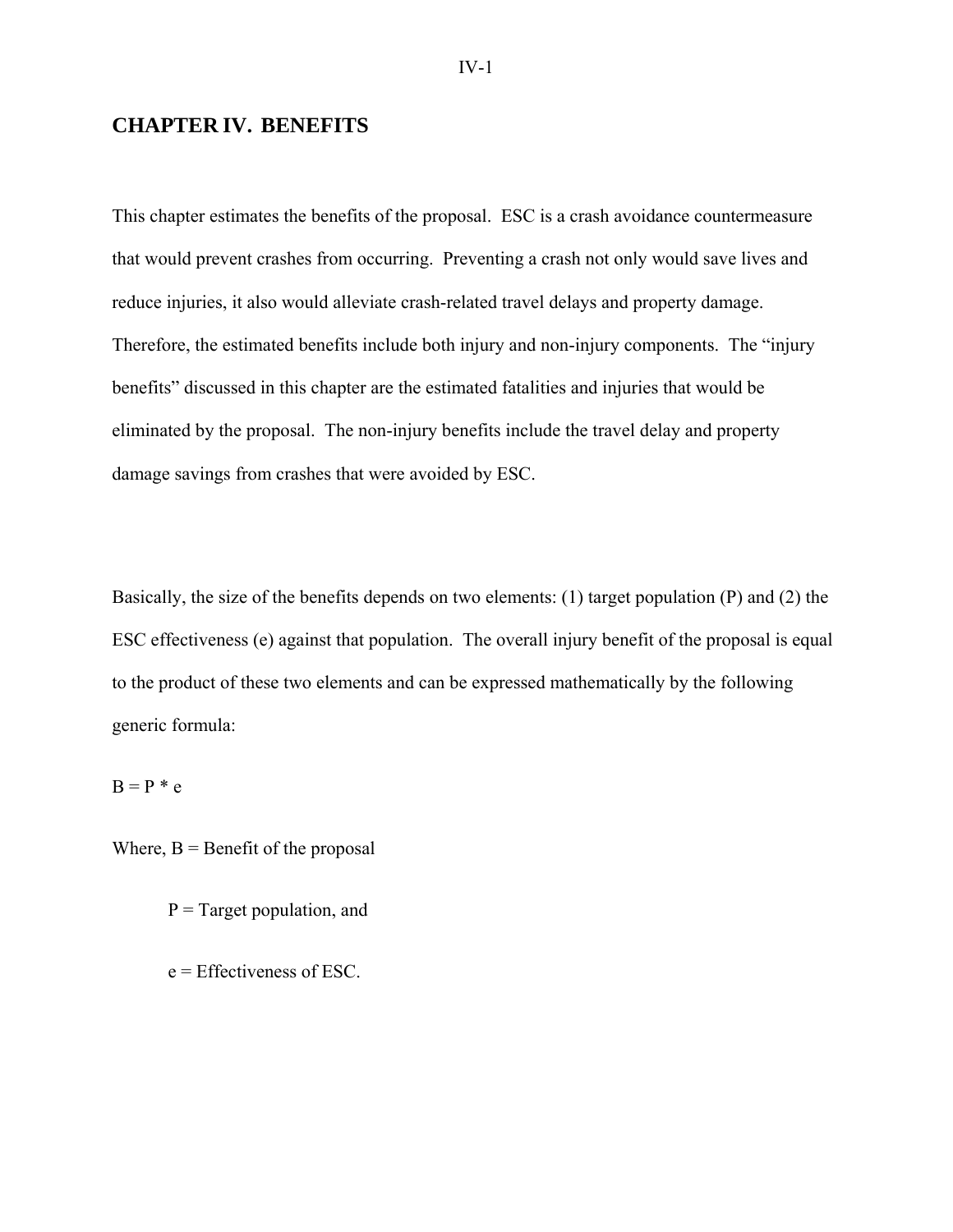The following three sections discuss these two elements and the benefit estimation process, specifically for the injury benefits. The non-injury benefits are estimated by MAIS level and property damage only (PDO) crashes and are discussed in Section D following the injury benefits.

The element "e", the effectiveness of ESC, was discussed in detail in Chapter III and thus is not repeated here. For clarity, this chapter only provides a table summarizing the ESC effectiveness rates that are used for the benefit assessment.

Table IV-1 lists the effectiveness rates of ESC, which are used for deriving benefits. The analysis uses a range of ESC effectiveness for LTVs, with the effectiveness derived from SUVs as the upper bound and PCs as the lower bound. The range is used to address the uncertainties inherent in the ESC effectiveness estimate for LTVs. For instance, the data sample used in deriving the effectiveness for LTVs contains mostly SUVs. The effectiveness of SUVs might not be comparable to that of all LTVs, including minivans and pickup trucks. Furthermore, the sample size with ESC is very small, so a large estimation error for LTV effectiveness is expected. In any case, the lower bound provides a conservative benefit estimate. Note that the analysis uses only the statistically significant effectiveness rates and treats those non-statistically significant results as zero as shown in Table IV-1. In other words, the analysis assumes that ESC has no effect against a population, such as culpable multi-vehicle crashes for passenger cars, against which the impact of ESC was not measured to be statistically significant.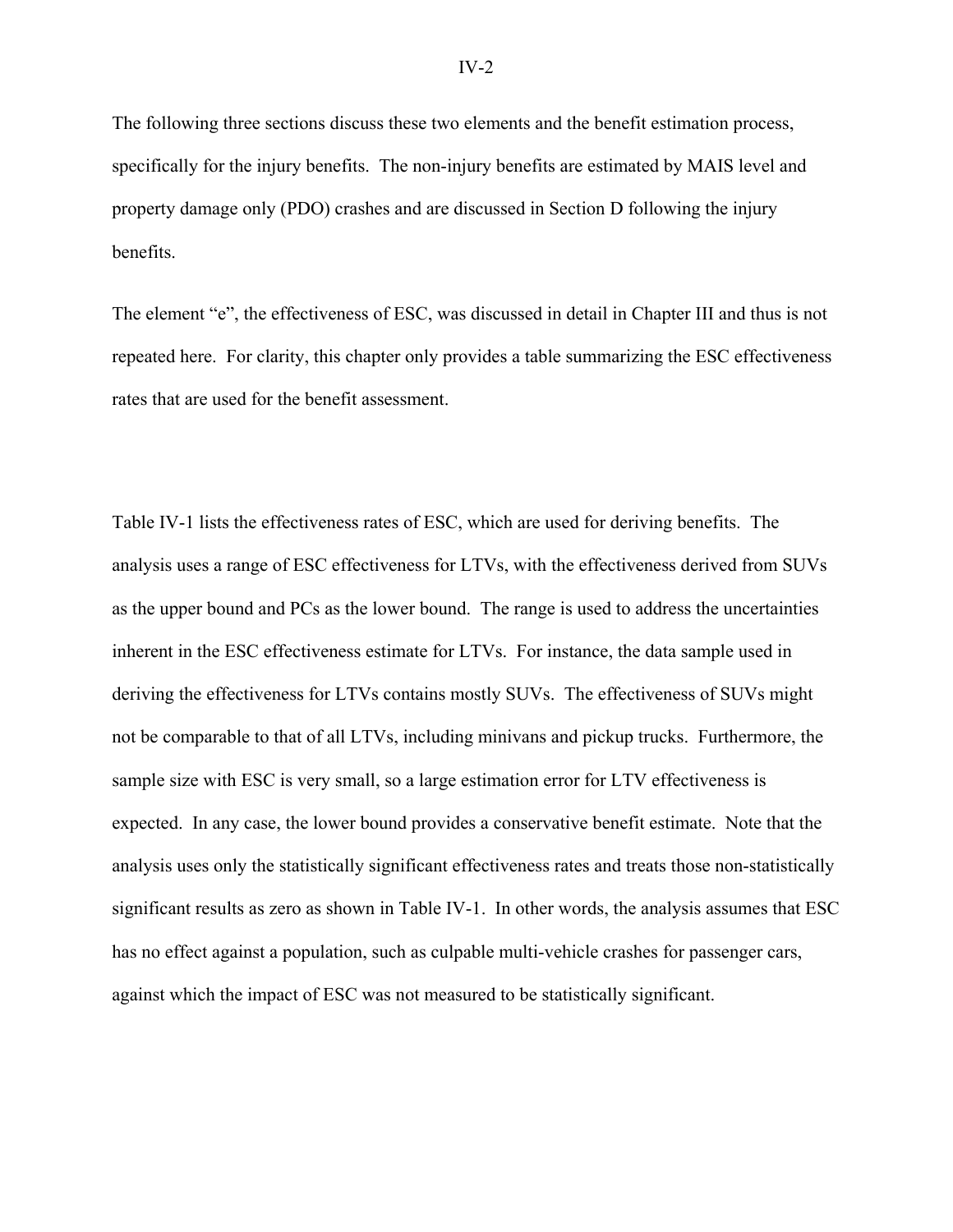| Encenveness of EDC by Crash Type and Venicie Type |            |             |
|---------------------------------------------------|------------|-------------|
|                                                   | <b>PCs</b> | $LTVs*$     |
| <b>Fatal Crashes</b>                              |            |             |
| Single Vehicle Excluding Pedestrians,             | 35         | $35 - 67$   |
| Bicyclist, and Animal                             |            |             |
| (Rollover)                                        | (69)       | $(69 - 88)$ |
| Culpable Multi-Vehicle                            | $0**$      | $0 - 38$    |
|                                                   |            |             |
| <b>All Crash Severity Levels</b>                  |            |             |
| Single Vehicle Excluding Pedestrians,             | 34         | $34 - 59$   |
| Bicyclist, and Animal                             |            |             |
| (Rollover)                                        | (71)       | $(71 - 84)$ |
| Culpable Multi-Vehicle                            | $0**$      | $0 - 16$    |

**Table IV-1 Effectiveness of ESC by Crash Type and Vehicle Type** 

\*Lower bound effectiveness = effectiveness of PCs

\*\* Treated as 0 since it was not statistically significant

PC: passenger cars, LTV: light trucks and vans

## **A. Target Population**

 $\overline{a}$ 

The target population is derived in a manner consistent with the crash population that was used in deriving effectiveness. Accordingly, the base target population for benefit estimates includes all occupant fatalities and MAIS  $1+$  non-fatal injuries<sup>21</sup> in: (a) single vehicles crashes excluding crashes involving pedestrians, pedalcyclists, and animals and (b) multi-vehicle crashes that might be prevented if the subject vehicle were equipped with an ESC. For this analysis, the subject vehicle, specifically in multi-vehicle crashes, is defined as the at-fault vehicle or striking vehicle. The inclusion criteria for these single- and multi-vehicle crashes are consistent with or comparable to that used by the agency in deriving the effectiveness of  $ESCs$ <sup>22,23</sup> The target

<sup>&</sup>lt;sup>21</sup> MAIS (Maximum Abbreviated Injury Scale) represents the maximum injury severity of an occupant at an Abbreviated Injury Scale (AIS) level. AIS ranks individual injuries by body region on a scale of 1 to 6: 1=minor, 2=moderate, 3=serious, 4=severe, 5=critical, and 6=maximum (untreatable).

<sup>&</sup>lt;sup>22</sup> Dang, J., Preliminary Results Analyzing Effectiveness of Electronic Stability Control (ESC) Systems, September 2004, DOT HS 809 790

<sup>&</sup>lt;sup>23</sup> Dang, J., Statistical Analysis of the Effectiveness of Electronic Stability Control (ESC) Systems, --- 2006, DOT HS --- --- (currently under external peer review)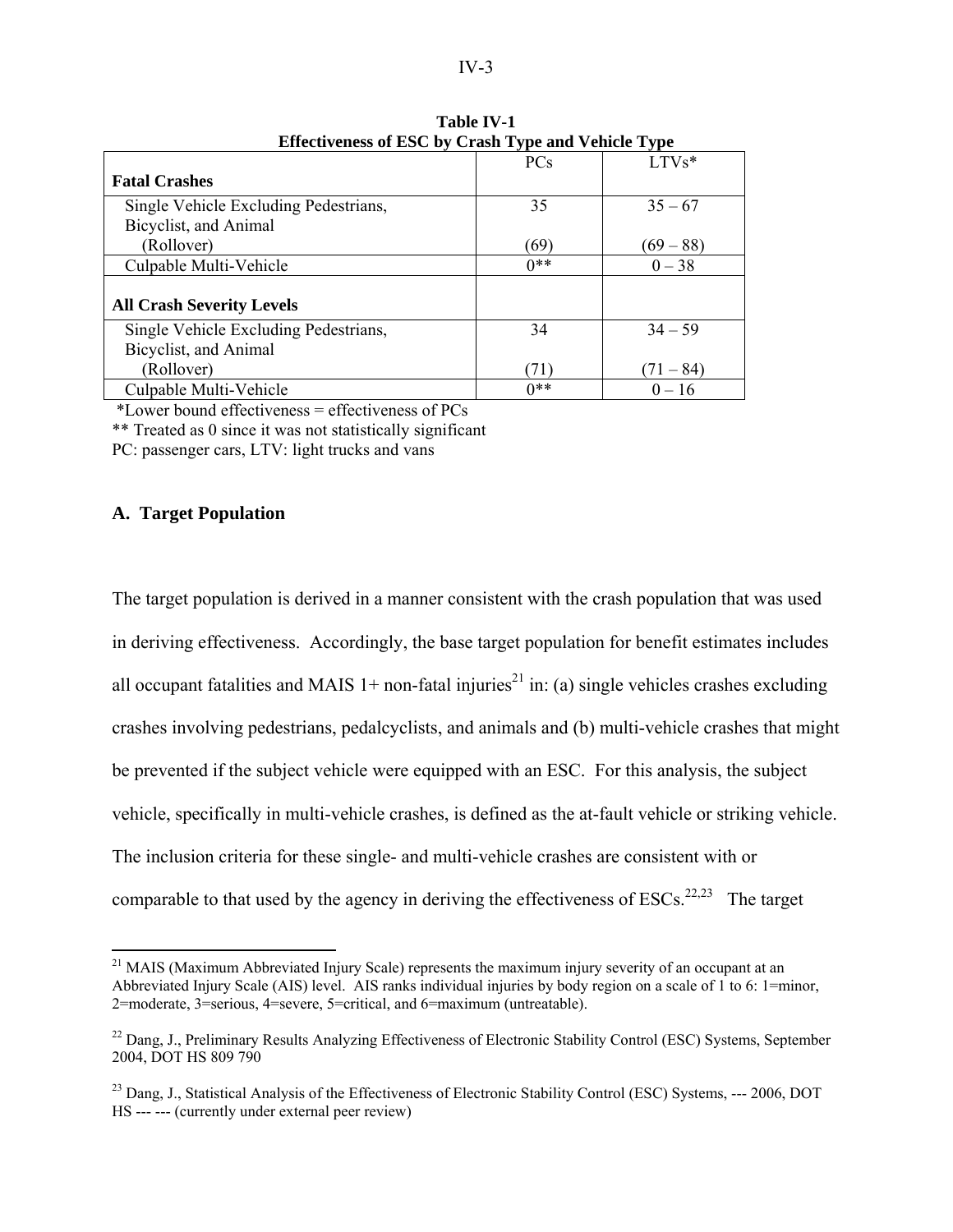single vehicle crashes were further segregated by rollover status to identify the target rollover population.

The base target fatalities and non-fatal injuries were limited to crashes where ESC was not already a standard safety device in any of the involved subject vehicles. In other words, fatalities and injuries that occurred in ESC-equipped vehicles were excluded from the target population. Some of these ESC systems were 2-wheel systems that did not meet the proposal. However, the numbers are too small to make a significant impact. In addition, the industry is already moving towards more advanced ESC technologies.

The 2004 Fatality Analysis Reporting System (FARS) and 2000 – 2004 Crashworthiness Data System (CDS) were used to derive the base target population. FARS is a census of fatalities that occurred in fatal crashes. Therefore, FARS was used to derive the incidence of fatal crashes and associated fatalities and non-fatal injuries. CDS is a sampling system limited to the policereported passenger vehicle towaway crashes. CDS was used to derive the MAIS 1+ injuries in non-fatal passenger vehicle crashes. MAIS injuries in the CDS-based fatal crashes were also used but only as a tool to translate  $KABCO^{24}$ -based, non-fatal injuries in FARS to MAIS injuries. We chose CDS over the nationally representative sample, General Estimates System (GES), for its in-depth crash information, its use of the MAIS injury scale, and its applicability. In-depth crash information allows crashes to be categorized more accurately. We also believe that crashes collected in CDS are more applicable to ESC, since under its tow-away crash conditions ESC would likely intervene. Nevertheless, CDS might underestimate the injuries and

1

<sup>&</sup>lt;sup>24</sup> KABCO is a policed-reported injury severity scale. K: fatal injury, A: incapacitating injury, B: non-incapacitating injury, C: possible injury, O: no injury.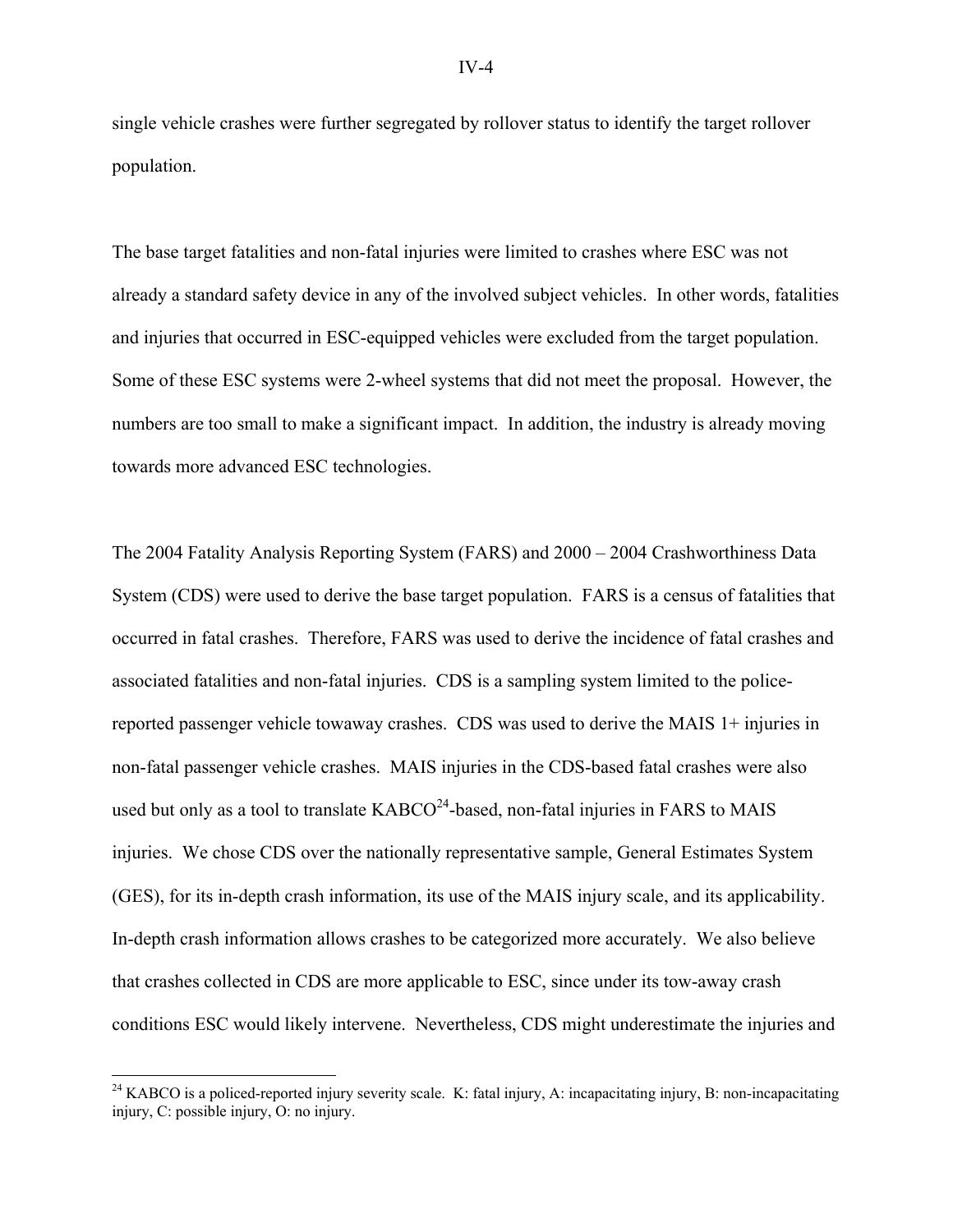provide a conservative estimate of target non-fatal injuries since in the past GES has estimated consistently more than CDS on an annual basis.

FARS is the crash data source used in deriving the ESC effectiveness against fatal crashes. Thus, the definition used to derive the target fatal population, which is based on FARS, is consistent with that used in the agency's ESC effectiveness studies. CDS data, on the other hand, were not the source for deriving ESC effectiveness. Besides, variables and structures in CDS are different from those in the FARS and State Data (the other data source used in the ESC effectiveness analysis). Therefore, the analysis cannot define the crashes as precisely as defined in FARS and State Data. Instead, the analysis derives a comparable definition by mapping the CDS-variables closely to those in the FARS and State Data. The CDS variables used to define the target multi-vehicle crashes include accident type, driver distraction, roadway condition, roadway alignment, weather condition, pre-crash stability, pre-crash movement, crash avoidance maneuver, rollover type, rollover initiation objects contacted, and crash event sequence. The accident type variable defined single-vehicle or multi-vehicle crashes. This variable was also used to identify pedestrian/cyclist/animal-related single-vehicle crashes. The remaining chosen variables were used to further refine certain aspects of multi-vehicle crashes such as driver inattention (the driver distraction variable), crashes on wet roadway (roadway condition and weather), or curved roadway (roadway alignment), or loss-of-control not due to flat tires and vehicle mechanical failure (pre-crash stability), or with certain pre-crash movement (e.g., negotiating a curve), or with certain steering or braking input (avoidance maneuver). They are also used to identify the subject vehicles.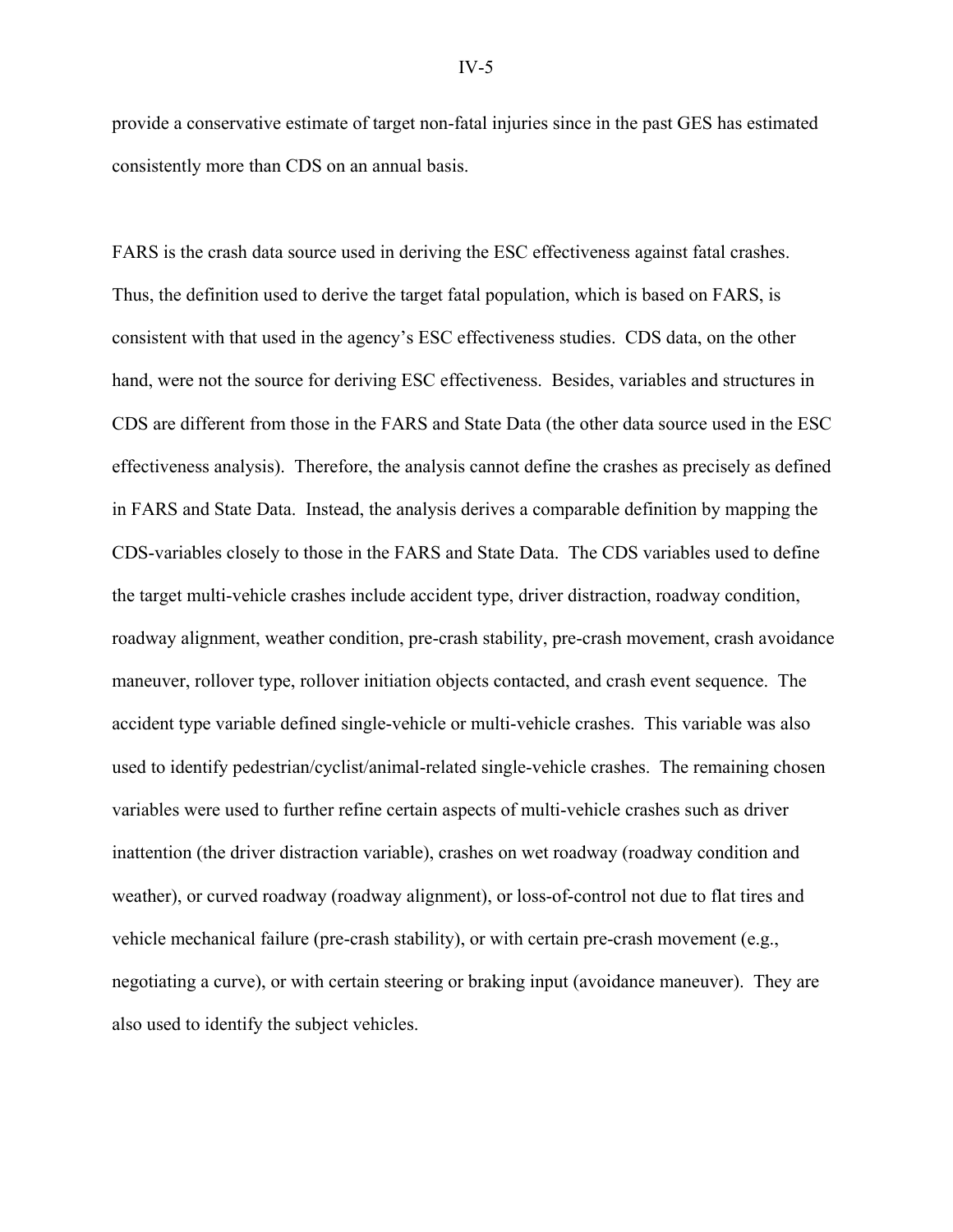For rollovers, rollover occurrence sequence is the factor used for establishing a rollover population comparable to that used in generating the ESC effectiveness rates against rollover. CDS does not have a specific code to indicate whether the rollover is the first harmful event or a subsequent event as does FARS. Therefore, the analysis uses three variables to identify the first event and subsequent event rollovers: (1) rollover type, (2) rollover initiation objects contacted, and (3) crash event sequence. The first event rollover crashes in CDS are those for which the rollover crash event sequence is the initial event, and no rollover initiation objects were coded other than "turn-over", "end-to-end", "jackknife", or "ground".

In total, there were 25,365 target fatal crashes (13,711 single-vehicle crashes; 11,594 multivehicle crashes) and 1,374,119 target non-fatal crashes (662,877 single-vehicle crashes; 711,242 multi-vehicle crashes). About  $28.252^{25}$  fatalities (15,007 in single-vehicle crashes; 13,234 in multi-vehicle crashes) and 1,088,977 MAIS1-5 injuries (493,670 in single-vehicle crashes; 595,307 in multi-vehicle crashes) were associated with these target crashes. Table IV-2 shows these base target crashes by crash type (single, multi-vehicles), crash severity (fatal, nonfatal), and subject vehicle type (PCs, LTVs). A parallel table, Table IV-3, shows the associated target fatalities and MAIS 1-5 injuries.

 $\overline{a}$ 

<sup>&</sup>lt;sup>25</sup> Compared to the 33,907 passenger vehicle occupant fatalities in 2004, this estimate excludes fatalities in  $(1)$ single-vehicle crashes where drivers were involved with or were avoiding pedestrians/cyclists/animals and a passenger vehicle occupant died (2) multi-vehicle crashes such as rear-end crashes, back-up crashes, etc., where ESC could not have been a factor, and (3) crashes where the subject vehicle, striking vehicle, was not a light passenger vehicle, but a passenger vehicle occupant died.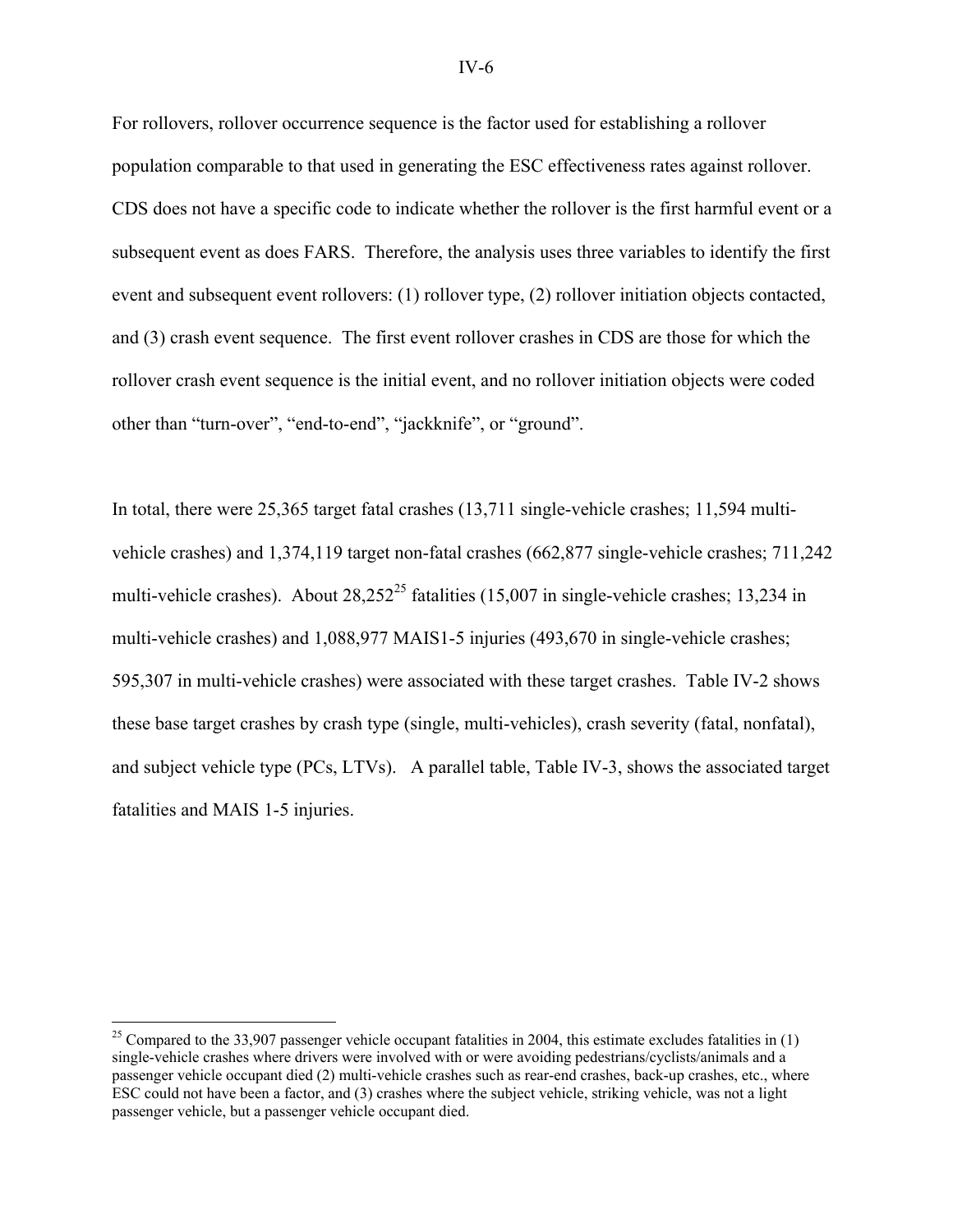#### Table IV-2 Base **Target Crashes** by Crash Type, Crash Severity, Injury Severity, and Vehicle Type

| Crash    |        | <b>Fatal Crashes</b> |        |         | Nonfatal Crashes |                      | Fatal + Nonfatal Crashes |         |                   |  |
|----------|--------|----------------------|--------|---------|------------------|----------------------|--------------------------|---------|-------------------|--|
| Type     | PC.    |                      | Total  | PC      | <b>LTV</b>       | Total                | PC.                      | LTV     | Total             |  |
| Single   | 7.147  | 6,624                | 13,771 | 419,099 | 243,788          | 662,877              | 426,246                  | 250,402 | 676,648           |  |
| Rollover | 3.306  | 4.401                | 7.707  | 97.857  | 100,334          | 198.209              | 101,181                  | 104.735 | 205,916           |  |
| Multi    | 6,341  | 5.253                | 11,594 | 470,914 | 240,328          | 711,242              | 477,255                  | 245,581 | 722,836           |  |
| Total    | 13,488 | 11,877               | 25,365 | 890,013 |                  | 484, 106 1, 374, 119 | 903,501                  |         | 495,983 1,399,484 |  |

## All Target Crashes

Source: 2004 FARS, 2000-2004 CDS

PC: passenger cars, LTV: light trucks/vans

Single: single vehicle crashes, Multi: multi-vehicle crashes.

Note that the target crashes and injuries (fatalities and MAIS 1-5 injuries) were organized by subject vehicle type instead of the actual vehicle type where injuries occurred. This categorization corresponds to how the effectiveness rates should apply. For example, in a multivehicle crash, if the subject vehicle is a PC and if it were equipped with an ESC, the crash might be prevented. The chance that this crash would be prevented depends on its ESC effectiveness for the subject vehicle, not the partner vehicle. In this case, ESC effectiveness for PCs would apply to all associated injuries, including those in the partner vehicle.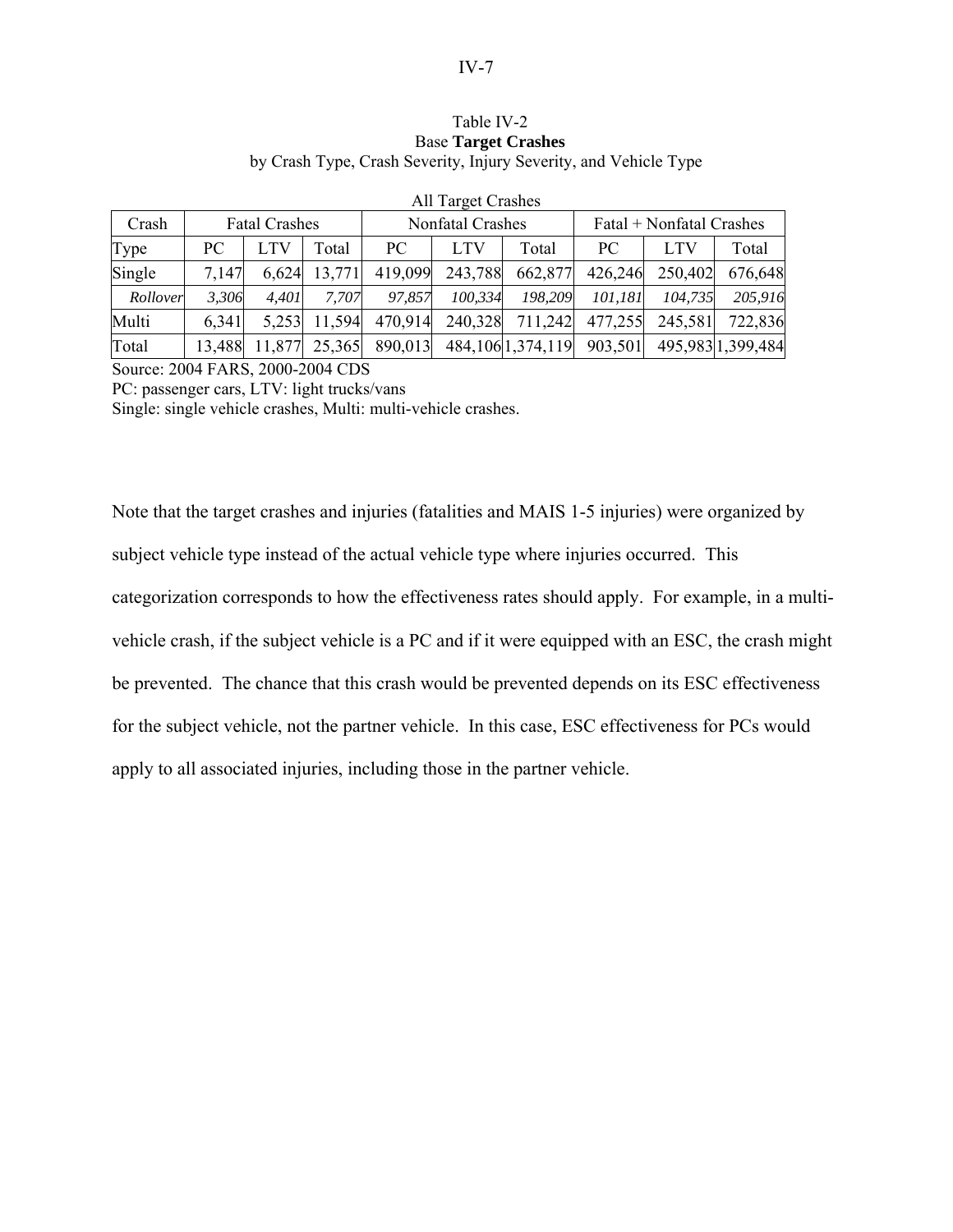## Table IV-3 Base **Target Fatalities and Non-Fatal Injuries** by Crash Type, Crash Severity, Injury Severity, and Vehicle Type

| Injury         |       |                      |        |                         |            |         |                          |         |         |
|----------------|-------|----------------------|--------|-------------------------|------------|---------|--------------------------|---------|---------|
| Severity       |       | <b>Fatal Crashes</b> |        | <b>Nonfatal Crashes</b> |            |         | Fatal + Nonfatal Crashes |         |         |
| <b>MAIS</b>    | PC    | LTV                  | Total  | PC                      | <b>LTV</b> | Total   | PC                       | LTV     | Total   |
|                | 1,863 | 2,815                | 4,678  | 235,484                 | 159,254    | 394,738 | 237,347                  | 162,069 | 399,416 |
| 2              | 884   | 861                  | 1,745  | 28,077                  | 23,788     | 51,865  | 28,961                   | 24,649  | 53,610  |
| 3              | 982   | 1,445                | 2,427  | 16,415                  | 8,396      | 24,811  | 17,397                   | 9,841   | 27,238  |
| $\overline{4}$ | 408   | 429                  | 837    | 6,617                   | 2,731      | 9,348   | 7,025                    | 3,160   | 10,185  |
| 5              | 260   | 144                  | 404    | 2,191                   | 626        | 2,817   | 2,451                    | 770     | 3,221   |
| Fatalities     | 7,807 | 7,200                | 15,007 |                         | 0          |         | 7,807                    | 7.200   | 15,007  |
| $1 - 5$        | 4,397 | 5,694                | 10,091 | 288,784                 | 194,795    | 483,579 | 293,181                  | 200,489 | 493,670 |

Target Single Vehicle Crashes

#### Target Multi-Vehicle Crashes

| Injury            |        |                      |        |                |                  |         |                          |            |         |  |
|-------------------|--------|----------------------|--------|----------------|------------------|---------|--------------------------|------------|---------|--|
| Severity          |        | <b>Fatal Crashes</b> |        |                | Nonfatal Crashes |         | Fatal + Nonfatal Crashes |            |         |  |
| <b>MAIS</b>       | PC     | LTV                  | Total  | PC             | <b>LTV</b>       | Total   | PC                       | <b>LTV</b> | Total   |  |
|                   | 6,769  | 5,071                | 11,840 | 347,737        | 166,302          | 514,039 | 354,506                  | 171,373    | 525,879 |  |
| 2                 | 2,417  | 1,152                | 3,569  | 26,487         | 15,166           | 41,653  | 28,904                   | 16,318     | 45,222  |  |
| 3                 | 3,048  | 1,683                | 4,731  | 8,046          | 4,946            | 12,992  | 11,094                   | 6,629      | 17,723  |  |
| $\overline{4}$    | 1,241  | 527                  | 1,768  | 1,289          | 931              | 2,220   | 2,530                    | 1,458      | 3,988   |  |
| 5                 | 687    | 121                  | 808    | 1,058          | 629              | 1,687   | 1,745                    | 750        | 2,495   |  |
| <b>Fatalities</b> | 8,220  | 5,025                | 13,245 | $\overline{0}$ | 0                |         | 8,220                    | 5,025      | 13,245  |  |
| $1-5$             | 14,162 | 8,554                | 22,716 | 384,617        | 187,974          | 572,591 | 398,779                  | 196,528    | 595,307 |  |

# Total Target Crashes (Single and Multi-Vehicle Crashes Combined)

| Injury         |        |                      |        |                |                  |                  |                          |            |                  |
|----------------|--------|----------------------|--------|----------------|------------------|------------------|--------------------------|------------|------------------|
| Severity       |        | <b>Fatal Crashes</b> |        |                | Nonfatal Crashes |                  | Fatal + Nonfatal Crashes |            |                  |
| <b>MAIS</b>    | PC     | <b>LTV</b>           | Total  | PC             | <b>LTV</b>       | Total            | PC.                      | <b>LTV</b> | Total            |
|                | 8,632  | 7,886                | 16,518 | 583,221        | 325,556          | 908,777          | 591,853                  | 333,442    | 925,295          |
| 2              | 3,301  | 2,013                | 5,314  | 54,564         | 38,954           | 93,518           | 57,865                   | 40,967     | 98,832           |
| 3              | 4,030  | 3,128                | 7,158  | 24,461         | 13,342           | 37,803           | 28,491                   | 16,470     | 44,961           |
| $\overline{4}$ | 1,649  | 956                  | 2,605  | 7,906          | 3,662            | 11,568           | 9,555                    | 4,618      | 14,173           |
|                | 947    | 265                  | 1,212  | 3,249          | 1,255            | 4,504            | 4,196                    | 1,520      | 5,716            |
| Fatalities     | 16,027 | 12,225               | 28,252 | $\overline{0}$ |                  | $\Omega$         | 16,027                   | 12,225     | 28,252           |
| $1 - 5$        | 18,559 | 14,248               | 32,807 | 673,401        |                  | 382,7691,056,170 | 691,960                  |            | 397,0171,088,977 |

Source: 2004 FARS, 2000-2004 CDS

PC: passenger cars, LTV: light trucks/vans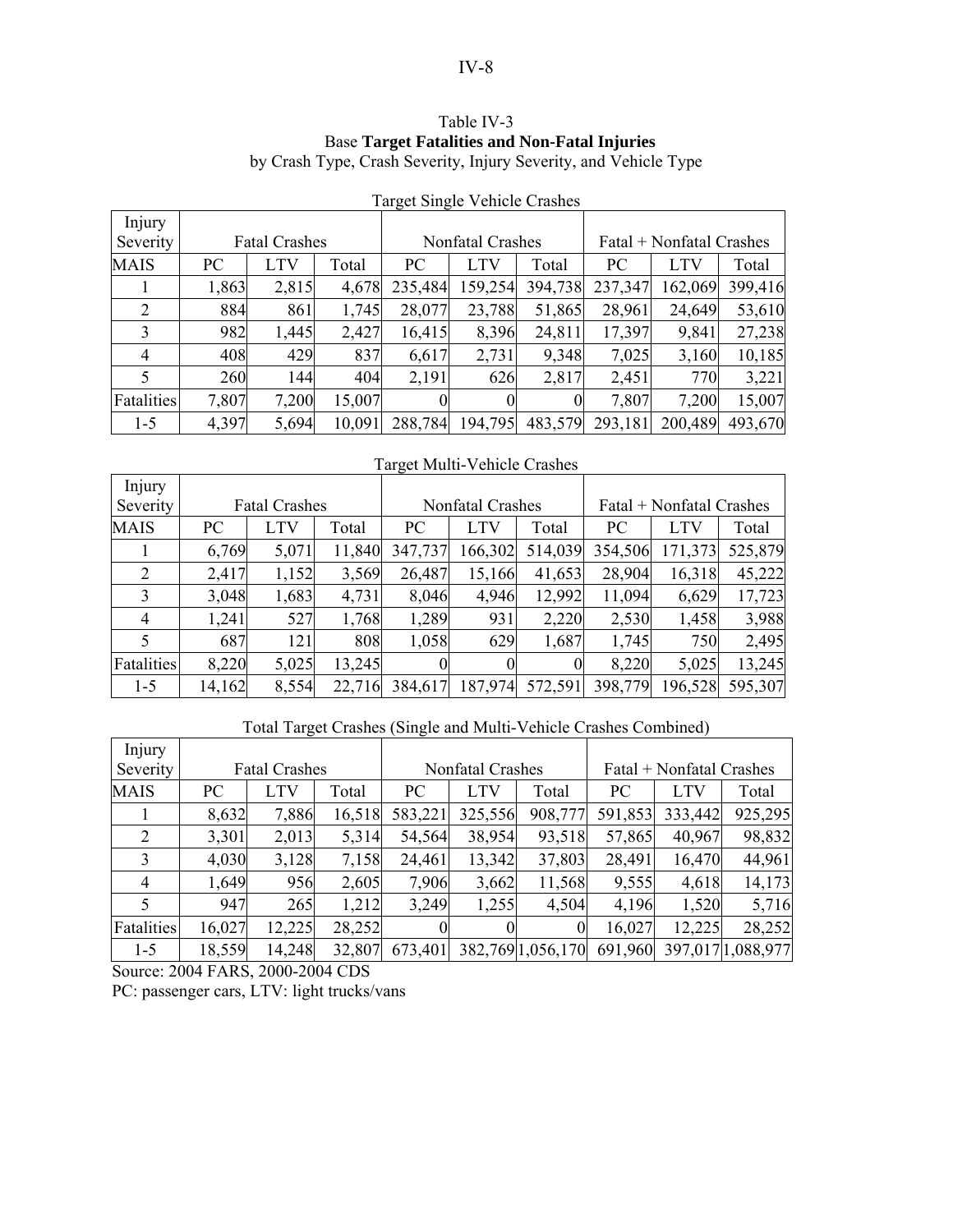Target Single-Vehicle Crashes

As shown in Tables IV-2 and IV-3, there were a total of 676,648 target single-vehicle crashes, of which, 13,771 were fatal crashes and 662,877 were non-fatal crashes. A total of 15,007 fatalities and 493,670 MAIS 1-5 injuries were associated with these crashes. Of the 15,007 fatalities, about 52 percent (7,807 fatalities) were PC occupants and 48 percent (7,200 fatalities) were LTV occupants. While for MAIS 1-5 injuries, 59 percent (293,181 MAIS 1-5 injuries) were PC occupants and 41 percent (200,489) were LTV occupants.

#### Target Multi-Vehicle Crashes

Based also on Tables IV-2 and IV-3, there were a total of 722,836 target multi-vehicle crashes, of which 11,594 were fatal crashes and 711,242 were non-fatal crashes. About 13,245 fatalities and 595,307 MAIS 1-5 injuries were associated with these target multi-vehicle crashes. Of these 13,245 fatalities, 62 percent (8,220 fatalities) occurred in crashes where PC is the subject vehicle (i.e., at fault or striking vehicle) and 38 percent (5,025 fatalities) where the LTV is the subject vehicle. While for MAIS 1-5 injuries, 67 percent (398,779 MAIS 1-5 injuries) occurred in crashes where a PC is the subject vehicle, while 33 percent (196,528 MAIS 1-5 injuries) were in crashes where a LTV was the subject vehicle.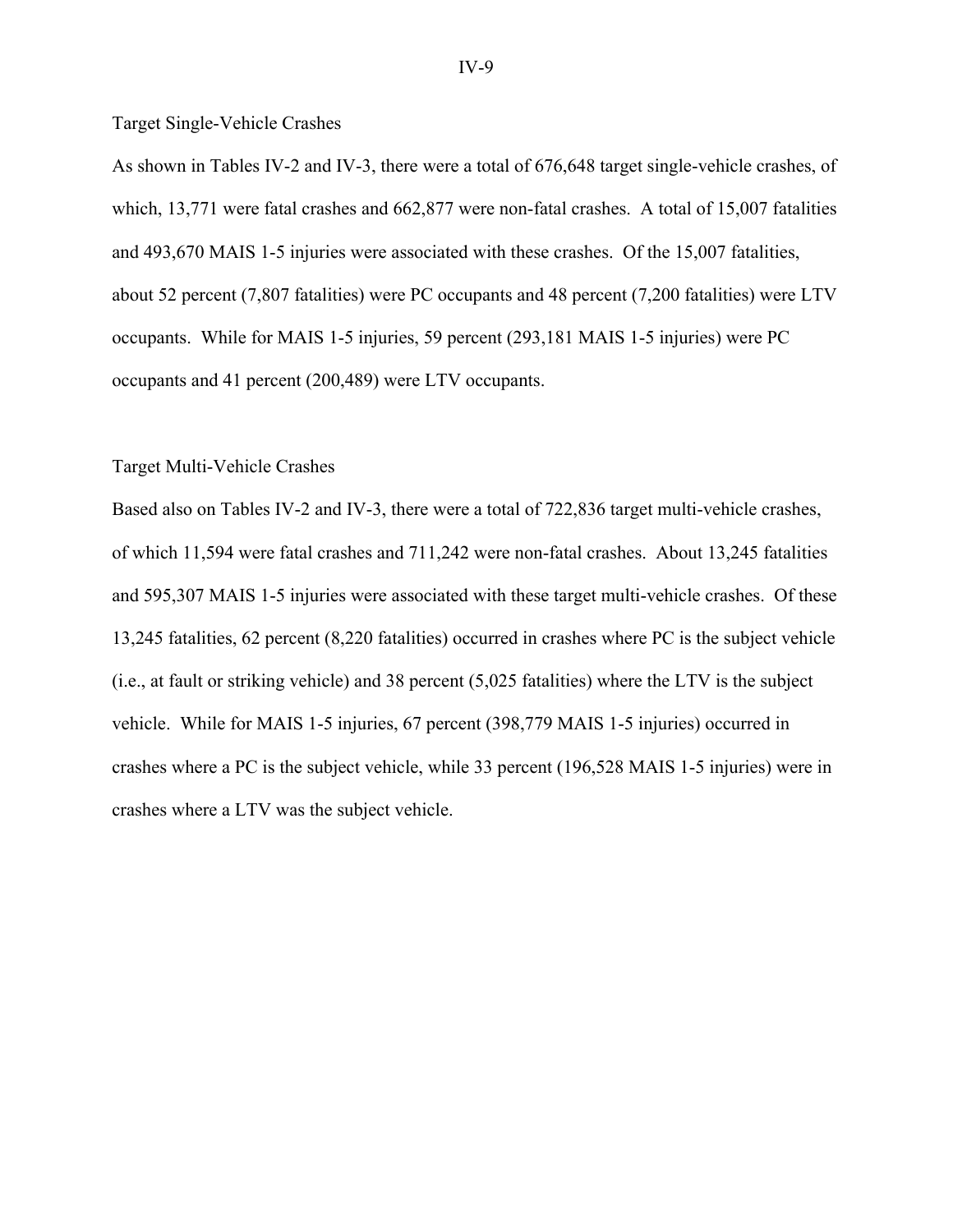Single-Vehicle Rollovers

Among the 676,648 target single vehicle crashes, 205,916 were rollovers. Of these rollovers,

7,707 were fatal rollover crashes (3,306 – PCs; 4,401 – LTVs), and 198,209 were non-fatal

rollover crashes (97,875 – PCs; 100,334 - LTVs). Overall, rollovers comprised 56 percent of

the target fatal single-vehicle crashes and 30 percent of the all target single-vehicle crashes.

Rollover crashes were further segregated by rollover occurrence sequence (i.e., the first harmful event vs. a subsequent event). Table IV-4 shows rollover crashes by rollover occurrence sequence. As shown in Table IV-4, 3,254 of the target rollover fatal crashes and 156,585 of the non-fatal crashes were first event rollovers.

Table IV-4 Base Target Single Vehicle **Rollover** Crashes\* by Crash Type, Crash Severity, Injury Severity, and Vehicle Type

| Rollover | <b>Fatal Crashes</b> |       |       |        | Nonfatal Crashes |         | Fatal + Nonfatal Crashes |            |         |  |
|----------|----------------------|-------|-------|--------|------------------|---------|--------------------------|------------|---------|--|
| Type     | PC.                  |       | Total | PC     | <b>LTV</b>       | Total   | PC.                      | <b>LTV</b> | Total   |  |
| First    | 1,034                | 2,220 | 3,254 | 77,321 | 79,264           | 156,585 | 78,355                   | 81,484     | 159,839 |  |
| Sub      | 2,272                | 2,181 | 4,453 | 20,554 | 21,070           | 41,624  | 22,826                   | 23,251     | 46,077  |  |
| Total    | 3,306                | 4,401 | 7,707 | 97,875 | 100,334          | 198,206 | 101,181                  | 104,735    | 205,916 |  |

\* Part of the target single vehicle crashes Source: 2004 FARS, 2000-2004 CDS PC: passenger cars, LTV: light trucks/vans First: first harmful event, Sub: the subsequent event.

As discussed previously, rollover occurrence sequence was used to establish a rollover population comparable to that used to generate the ESC effectiveness rates. These first event rollovers are equivalent to those used to derive the ESC effectiveness against rollovers. Thus, the rollover effectiveness would apply directly to these first event rollovers. The ESC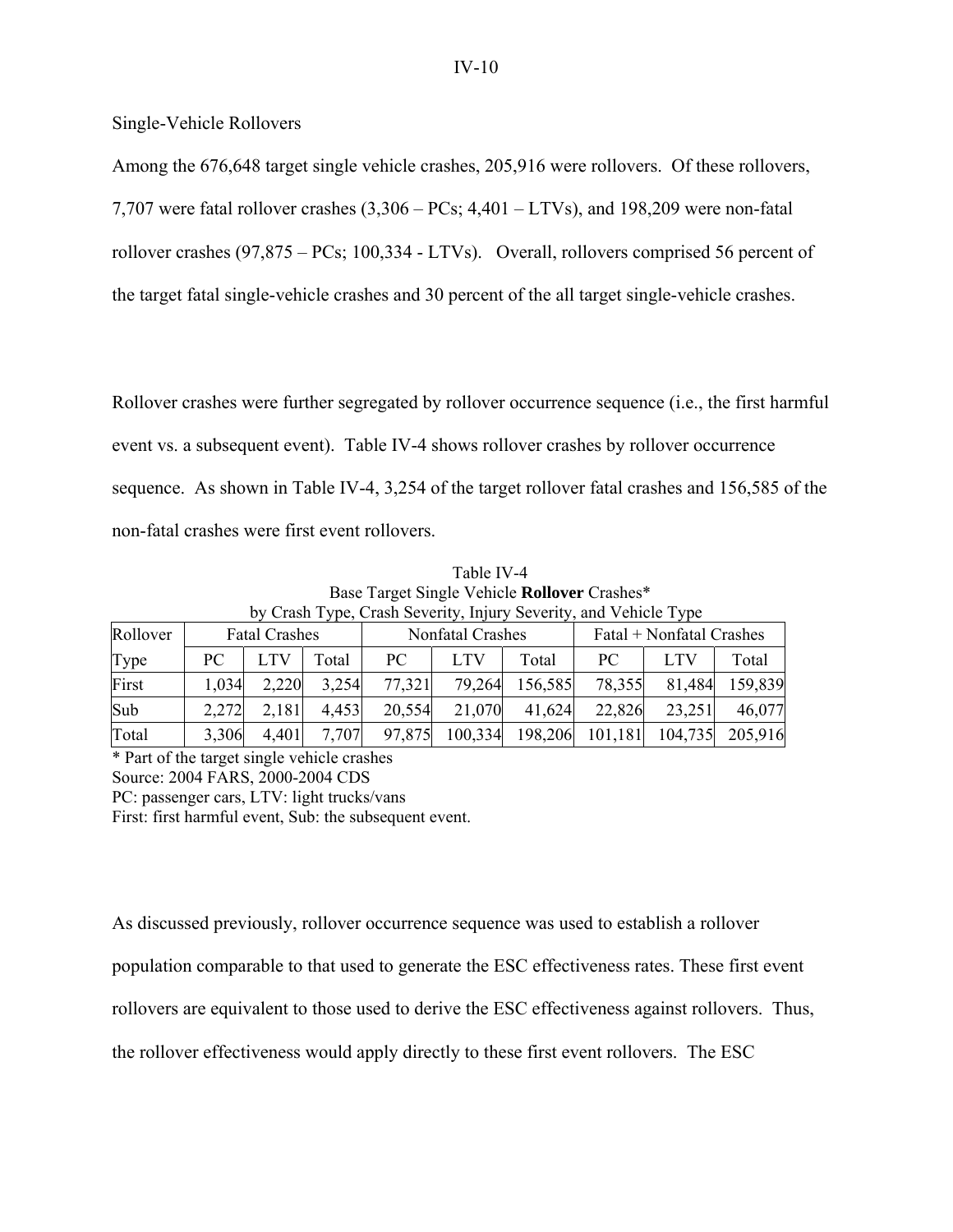effectiveness rate for single-vehicle crashes would apply to the remaining rollovers, i.e., the subsequent event rollovers.

Table IV-5 shows the target rollover fatalities and non-fatal injuries. As shown in Table IV-5, there were about 8,460 rollover fatalities<sup>26</sup>, which account for about 56 percent (=8,460/15,007) from Table IV-2) of the fatalities in single-vehicle crashes. There were 247,498 rollover MAIS 1-5 injuries, which account for 24 percent (=247,498/1,016,858) of MAIS 1+ injuries in target single-vehicle crashes. About 3,624 fatalities and 193,897 MAIS 1-5 injuries were associated with the first-event rollovers. The remaining 4,836 fatalities and 53,601 MAIS 1-5 injuries were associated with the subsequent rollovers. Similar to crashes, the rollover effectiveness rate would be applied to fatalities and non-fatal injuries in the first-event rollovers while ESC effectiveness for single-vehicle crashes would be applied to the subsequent-event rollovers to derive the overall rollover benefits.

 $\overline{a}$ 

 $^{26}$  In 2004, there were 10,458 rollover fatalities in PCs and LTVs. Of these, 1,998 fatalities were excluded from our base target population: 27 were in vehicles already equipped with ESC and 1,971 were in multi-vehicle crashes.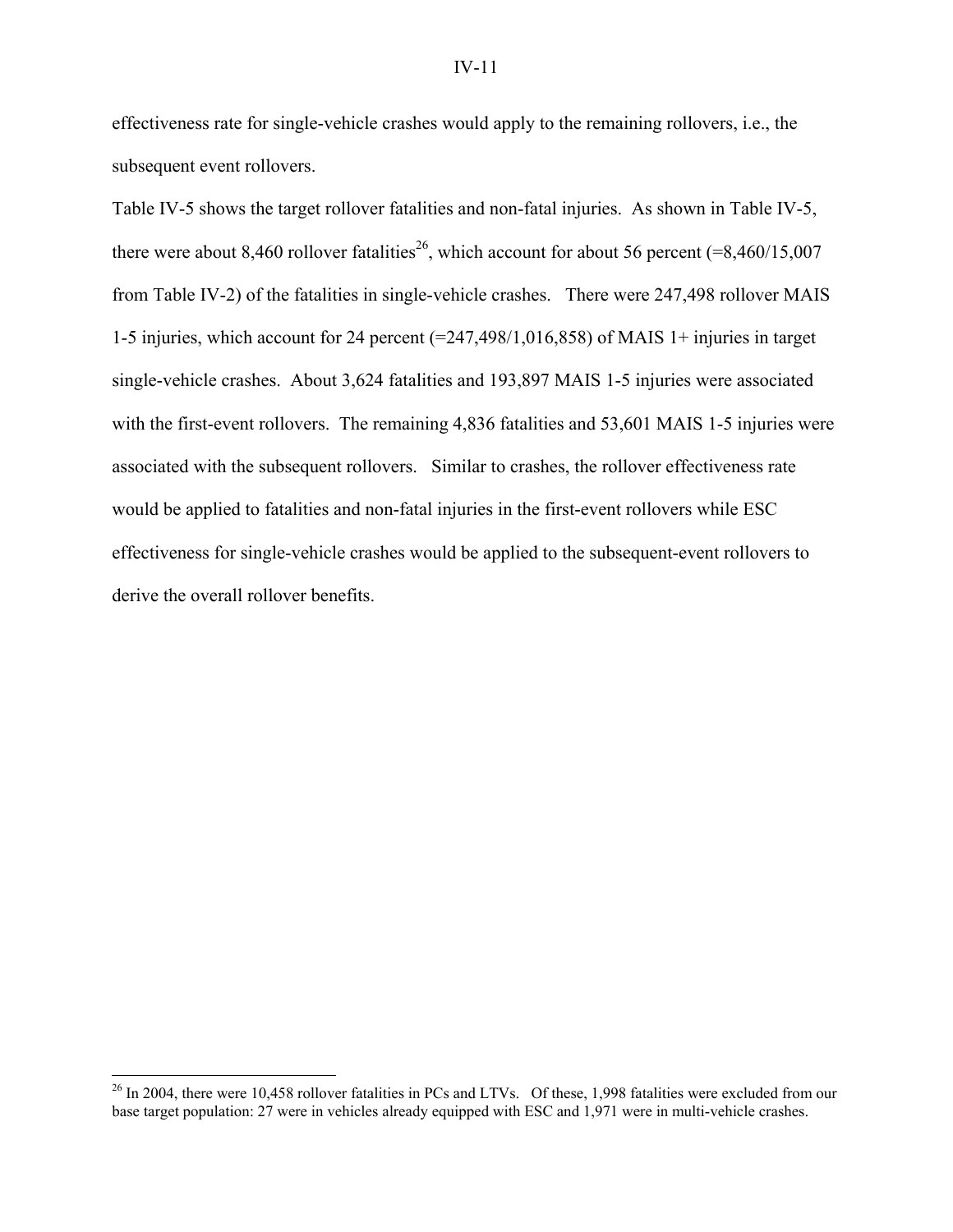## Table IV-5

Based Target Fatalities and Non-Fatal Injuries in **Single-Vehicle Rollover** Crashes by Crash Type, Crash Severity, Injury Severity, and Vehicle Type

| Injury         |       |                      |       |                |                  |          |                          |            |         |
|----------------|-------|----------------------|-------|----------------|------------------|----------|--------------------------|------------|---------|
| Severity       |       | <b>Fatal Crashes</b> |       |                | Nonfatal Crashes |          | Fatal + Nonfatal Crashes |            |         |
| <b>MAIS</b>    | PC    | LTV                  | Total | PC             | <b>LTV</b>       | Total    | PC                       | <b>LTV</b> | Total   |
|                | 403   | 1,549                | 1,952 | 69,102         | 89,207           | 158,309  | 69,505                   | 90,756     | 160,261 |
| 2              | 179   | 424                  | 603   | 8,048          | 12,216           | 20,264   | 8,227                    | 12,640     | 20,867  |
| 3              | 113   | 643                  | 756   | 3,445          | 4,109            | 7,554    | 3,558                    | 4,752      | 8,310   |
| $\overline{4}$ | 71    | 108                  | 179   | 1,568          | 1,697            | 3,265    | 1,639                    | 1,805      | 3,444   |
| 5              | 36    | 78                   | 114   | 373            | 528              | 901      | 409                      | 606        | 1,015   |
| Fatalities     | 1,116 | 2,508                | 3,624 | $\overline{0}$ | $\theta$         | $\Omega$ | 1,116                    | 2,508      | 3,624   |
| $1 - 5$        | 802   | 2,802                | 3,604 | 82,536         | 107,757          | 190,293  | 83,338                   | 110,559    | 193,897 |

## **The First-Event Rollovers**

#### **The Subsequent-Event Rollovers**

| Injury      |       |                      |       |                  |            |          |                          |            |        |
|-------------|-------|----------------------|-------|------------------|------------|----------|--------------------------|------------|--------|
| Severity    |       | <b>Fatal Crashes</b> |       | Nonfatal Crashes |            |          | Fatal + Nonfatal Crashes |            |        |
| <b>MAIS</b> | PC    | <b>LTV</b>           | Total | PC               | <b>LTV</b> | Total    | PC                       | <b>LTV</b> | Total  |
|             | 712   | 884                  | 1,596 | 18,369           | 23,712     | 42,081   | 19,081                   | 24,596     | 43,677 |
| 2           | 317   | 242                  | 559   | 2,139            | 3,247      | 5,386    | 2,456                    | 3,489      | 5,945  |
| 3           | 200   | 367                  | 567   | 915              | 1,092      | 2,007    | 1,115                    | 1,459      | 2,574  |
| 4           | 125   | 62                   | 187   | 417              | 451        | 868      | 542                      | 513        | 1,055  |
|             | 64    | 45                   | 109   | 100              | 141        | 241      | 164                      | 186        | 350    |
| Fatalities  | 2,476 | 2,360                | 4,836 |                  | 0          | $\theta$ | 2,476                    | 2,360      | 4,836  |
| $1 - 5$     | 1,418 | 1,600                | 3,018 | 21,940           | 28,643     | 50,583   | 23,358                   | 30,243     | 53,601 |

## **Rollovers Total**

| Injury      |       |                      |       |          |                  |          |                          |            |         |  |
|-------------|-------|----------------------|-------|----------|------------------|----------|--------------------------|------------|---------|--|
| Severity    |       | <b>Fatal Crashes</b> |       |          | Nonfatal Crashes |          | Fatal + Nonfatal Crashes |            |         |  |
| <b>MAIS</b> | PC    | <b>LTV</b>           | Total | PC       | <b>LTV</b>       | Total    | PC                       | <b>LTV</b> | Total   |  |
|             | 1,115 | 2,433                | 3,548 | 87,471   | 112,919          | 200,390  | 88,586                   | 115,352    | 203,938 |  |
| 2           | 496   | 666                  | 1,162 | 10,187   | 15,463           | 25,650   | 10,683                   | 16,129     | 26,812  |  |
| 3           | 313   | 1,010                | 1,323 | 4,360    | 5,201            | 9,561    | 4,673                    | 6,211      | 10,884  |  |
| 4           | 196   | 170                  | 366   | 1,985    | 2,148            | 4,133    | 2,181                    | 2,318      | 4,499   |  |
|             | 100   | 123                  | 223   | 473      | 669              | 1,142    | 573                      | 792        | 1,365   |  |
| Fatalities  | 3,592 | 4,868                | 8,460 | $\Omega$ | 0                | $\theta$ | 3,592                    | 4,868      | 8,460   |  |
| $1 - 5$     | 2,220 | 4,402                | 6,622 | 104,476  | 136,400          | 240,876  | 106,696                  | 140,802    | 247,498 |  |

Source: 2004 FARS, 2000-2004 CDS

PC: passenger cars, LTV: light trucks/vans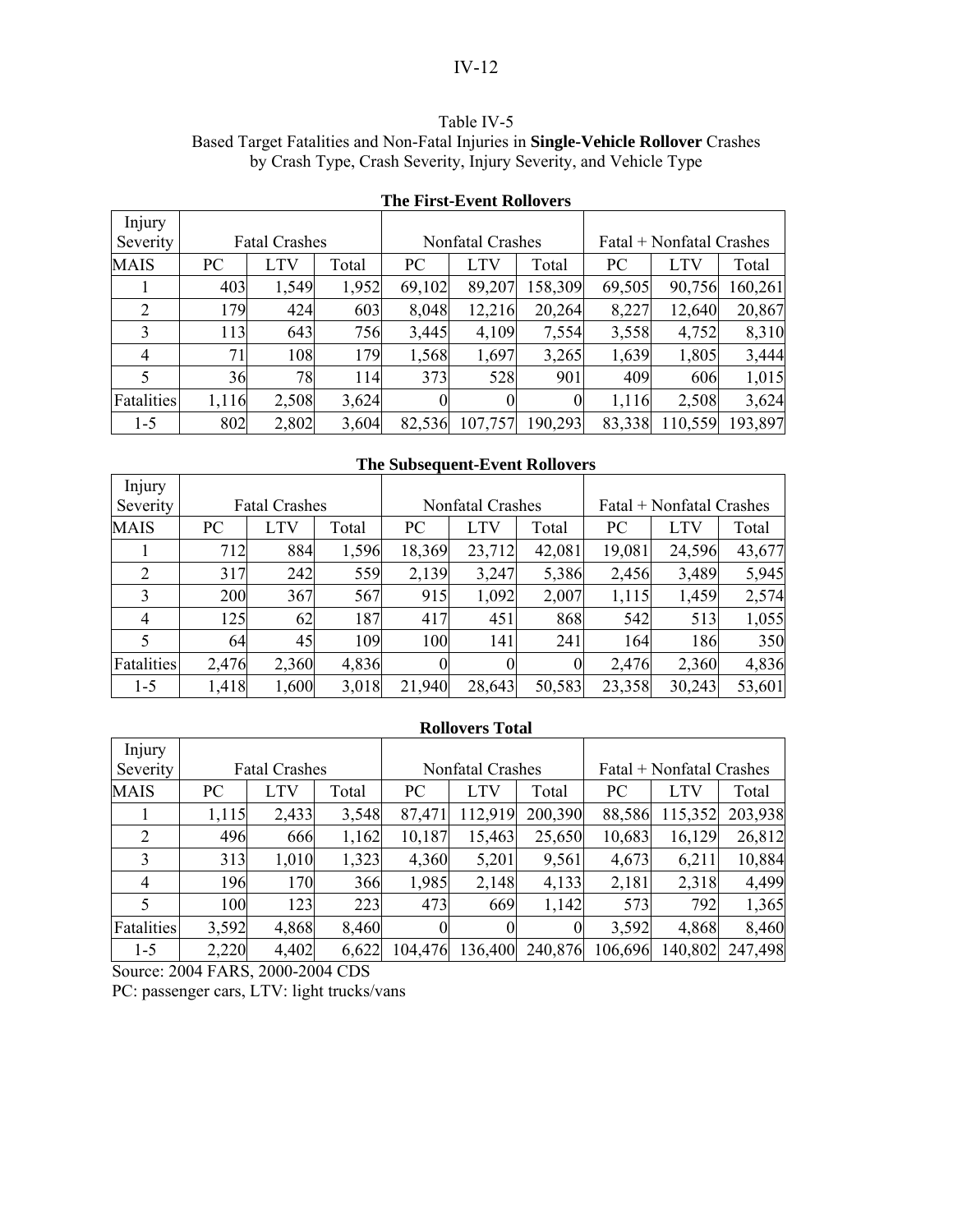#### **B. Projected Target Population**

The base target population is derived from a crash population for a fleet of vehicles where most of them were equipped without ESC. There is a difference between the percent of the on-road fleet in our crash data with ESC and the percent of the MY 2011 new vehicle fleet with ESC (see Chapter V for a discussion of using MY 2011 as the baseline). For example, less than 0.5 percent of the vehicles involved in the target fatal crashes were equipped with ESC. However, the agency estimates that about 71 percent of the MY 2011 vehicles will be equipped with ESC. Thus, using the base target population shown in Tables IV-2 and IV-3 would overestimate the benefit of ESC. To overcome this, the analysis adjusts the base target population to a level that reflects the penetration rate of the 2011 model vehicles. This adjustment is appropriate to derive the projected target population for benefit estimates. The following discussion leads to a projected target population.

The projected target population essentially is equal to the potential target population multiplied by the non-penetration portion (No-ESC portion), i.e., discounting the ESC penetration portion from the potential target population. The potential target population is an estimated population for a fleet of vehicles without ESCs, which contains two subpopulations: (1) base target population (i.e., No-ESC portion) and (2) all injuries in ESC-portion including those saved by ESC (i.e., ESC portion plus saved population). The potential target population is derived by the following formula:

$$
P_t = P_b + \frac{P_{\text{esc}}}{1-e}
$$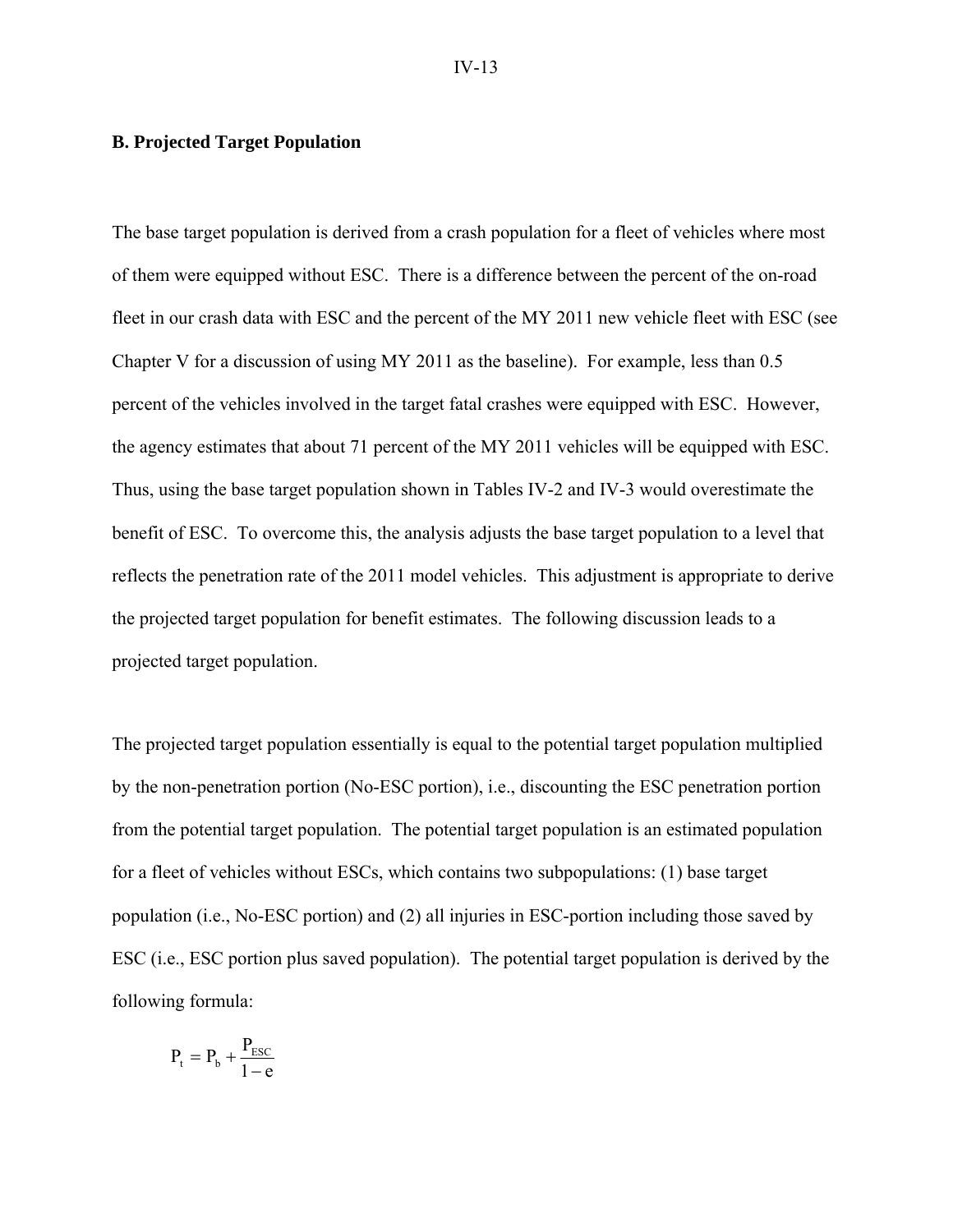Where,  $P_t$  = Potential target population

- $P_b$  = Base Target Population (No-ESC portion)
- $P_{\text{ESC}}$  = Population in crashes with subject vehicles equipped with ESCs,
- $e$  = ESC effectiveness rate of the subject vehicle

If the potential target population were impacted by ESC at the 2011 penetration level (i.e., the ESC portion), this portion of crashes, even if they could not be prevented by ESC, would not benefit by a further increased penetration of ESCs. Thus, the ESC portion is completely excluded from the projected population. The projected target population can be mathematically expressed as follows:

$$
P_p = potential target population * (1 - %_p)
$$
  
=  $P_t * (1 - %_b)$   
=  $(P_b + \frac{P_{\text{ESC}}}{1 - e}) * (1 - %_p)$ 

Where,  $P_p$  = Projected Target Population

 $P_b$  = Base Target Population

 $P_{ESCs}$  = Population in crashes with subject vehicles with ESCs

 $\%$ <sub>p</sub> = Projected ESC rate in crash data base

 $e$  = ESC effectiveness of the subject vehicle

As mentioned previously, the analysis uses a range of effectiveness for LTVs. Using the range produces two sets of projected population. The sizes of these two projected target populations are very similar and they are very close to the base target population due to the following reasons: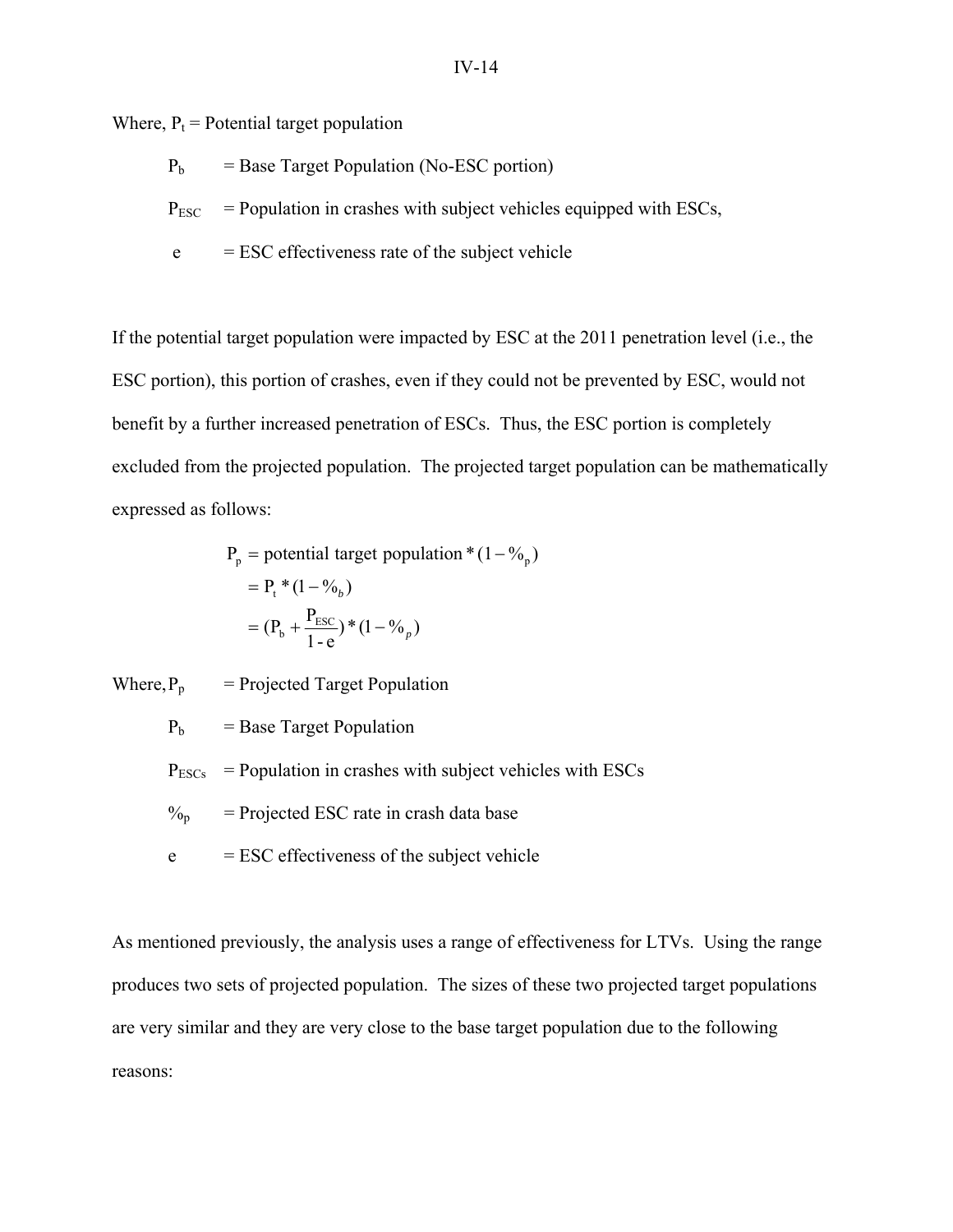- 1) Less than 0.5 percent of fatalities were in ESC-equipped vehicles, i.e.,  $P_{\text{ESC}}$  is relatively small for fatal crashes,
- 2) All vehicles in CDS were non-ESC equipped vehicles, i.e.,  $P_{\text{FSC}} = 0$  for MAIS 1-5 injuries in non-fatal crashes, and
- 3) The majority of the crashes were multi-vehicle crashes against which ESC had a lower effectiveness than against single-vehicle crashes.

Therefore, for simplicity, this analysis uses the base target population, instead of the potential target population, for adjustment. The above formula for the projected target population formula can be simplified as:

$$
P_p = P_b(1 - \%_p)
$$

The impact of this simplified approach on target population is minimal (less than 0.01 percent of overall target population and less than 0.5 percent of the fatalities). In addition, using the simplified formula generally produces a smaller projected population than the original formula because the base target crash population is smaller than the potential crash population.

The agency estimates that about 65 percent of PCs and 77 percent of LTVs in model year 2011 vehicles will be equipped with ESCs. Thus,  $\%_{p} = 0.65$  for PCs and  $\%_{p} = 0.77$  for LTVs. The projected target population for PC is the product of the base target population for PCs (Tables IV-2 and IV-3) and 0.35 (1-0.65). Similarly, the projected target population for LTVs is the product of the base target population for LTVs and 0.23. Tables IV-6 and IV-7 list the projected target crashes and injuries separately for benefit estimates. Tables IV-8 and IV-9 show the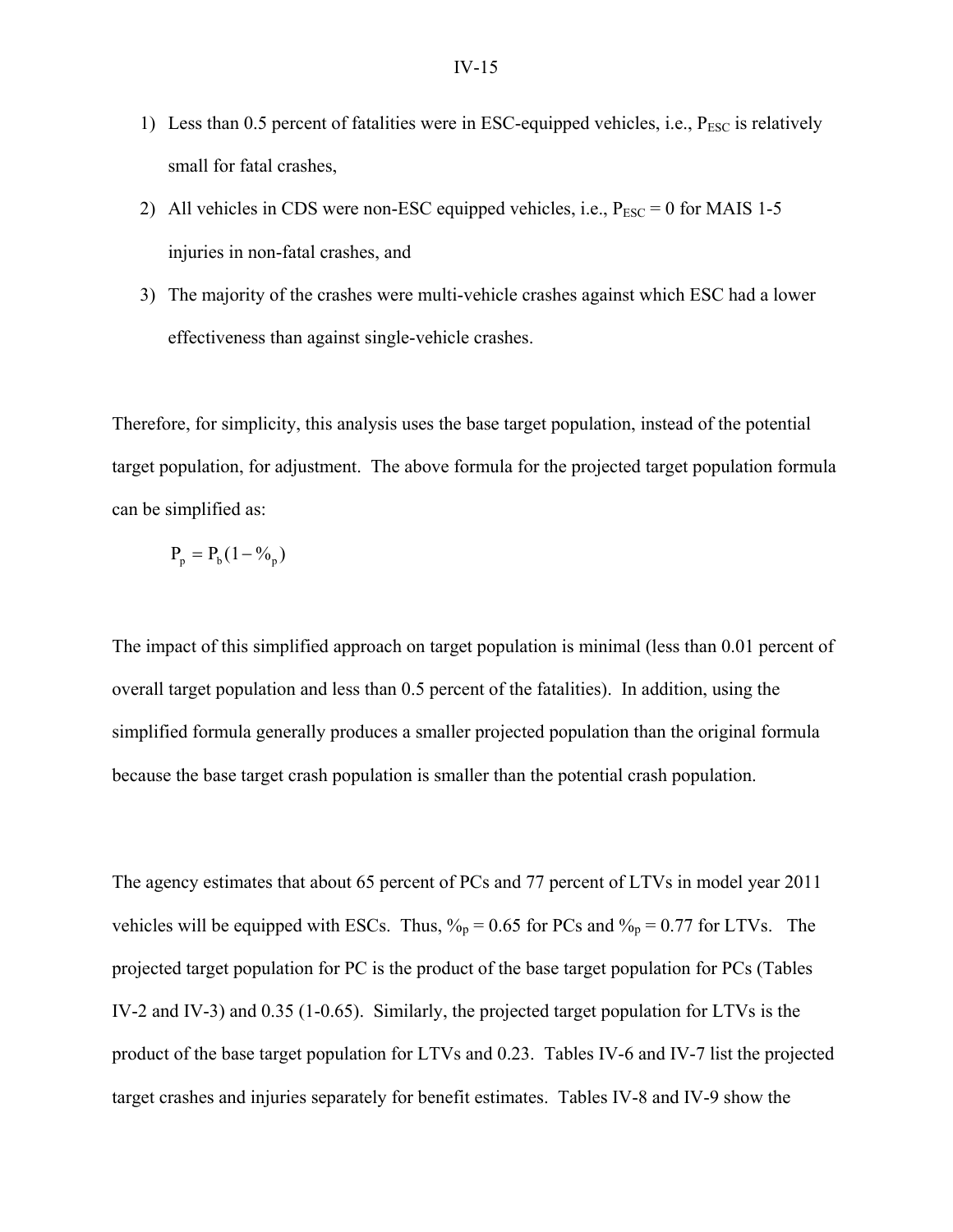projected rollover crashes and associated injuries. Note that the analysis does not adjust the projected baseline population further to account for the effects of current finalized safety regulations and those that have not been fully phased in. Current finalized safety regulations or consumer information that the agency anticipates will have an influence on fatalities from runoff-the-road crashes include FMVSS No. 208 advanced air bags and rear-center seat lap/shoulder belt requirements, FMVSS No. 138 Tire Pressure Monitoring Systems, FMVSS No. 139, New Pneumatic Tires for Light Vehicles, and the Static Stability Ratings for new vehicles. The agency believes that the impact of these safety standards on the proposed ESC rule is not significant enough to make specific adjustments. Similarly, the analysis does not adjust the baseline to account for possible increases in vehicle miles traveled (VMT) that could increase the target population of fatalities and injuries.

As shown in Tables IV-6 and IV-7, the proposal would impact 430,301 crashes and the associated 5,725 fatalities and 330,571 MAIS 1-5 injuries. For rollovers, the proposal would impact 59,503 rollover crashes and the 2,378 fatalities and 69,730 MAIS 1-5 injuries that were associated with rollovers (Tables IV-8 and IV-9).

|          |       |                      |       |         | by Clash Type, Clash Severity, highly Severity, and vehicle Type |         |                          |            |         |
|----------|-------|----------------------|-------|---------|------------------------------------------------------------------|---------|--------------------------|------------|---------|
| Crash    |       | <b>Fatal Crashes</b> |       |         | Nonfatal Crashes                                                 |         | Fatal + Nonfatal Crashes |            |         |
| Type     | PC.   | LTV                  | Total | PC      | <b>LTV</b>                                                       | Total   | PC.                      | <b>LTV</b> | Total   |
| Single   | 2,501 | 1,524                | 4,025 | 146,685 | 56,069                                                           | 202,754 | 149,186                  | 57,593     | 206,779 |
| Rollover | 1,157 | 1,013                | 2,170 | 34,256  | 23,077                                                           | 57,333  | 35,413                   | 24,090     | 59,503  |
| Multi    | 2,219 | 1,208                | 3,427 | 164,820 | 55,275                                                           | 220,095 | 167,039                  | 56,483     | 223,522 |
| Total    | 4,720 | 2,732                | 7,452 | 311,505 | 111,344                                                          | 422,849 | 316,225                  | 114,076    | 430,301 |

Table IV-6 Projected Target **Crashes** for MY 2011 ESC Level by Crash Type, Crash Severity, Injury Severity, and Vehicle Type

Source: 2004 FARS, 2000-2004 CDS;

PC: passenger cars, LTV: light trucks/vans

Single: single vehicle crashes, Multi: multi-vehicle crashes.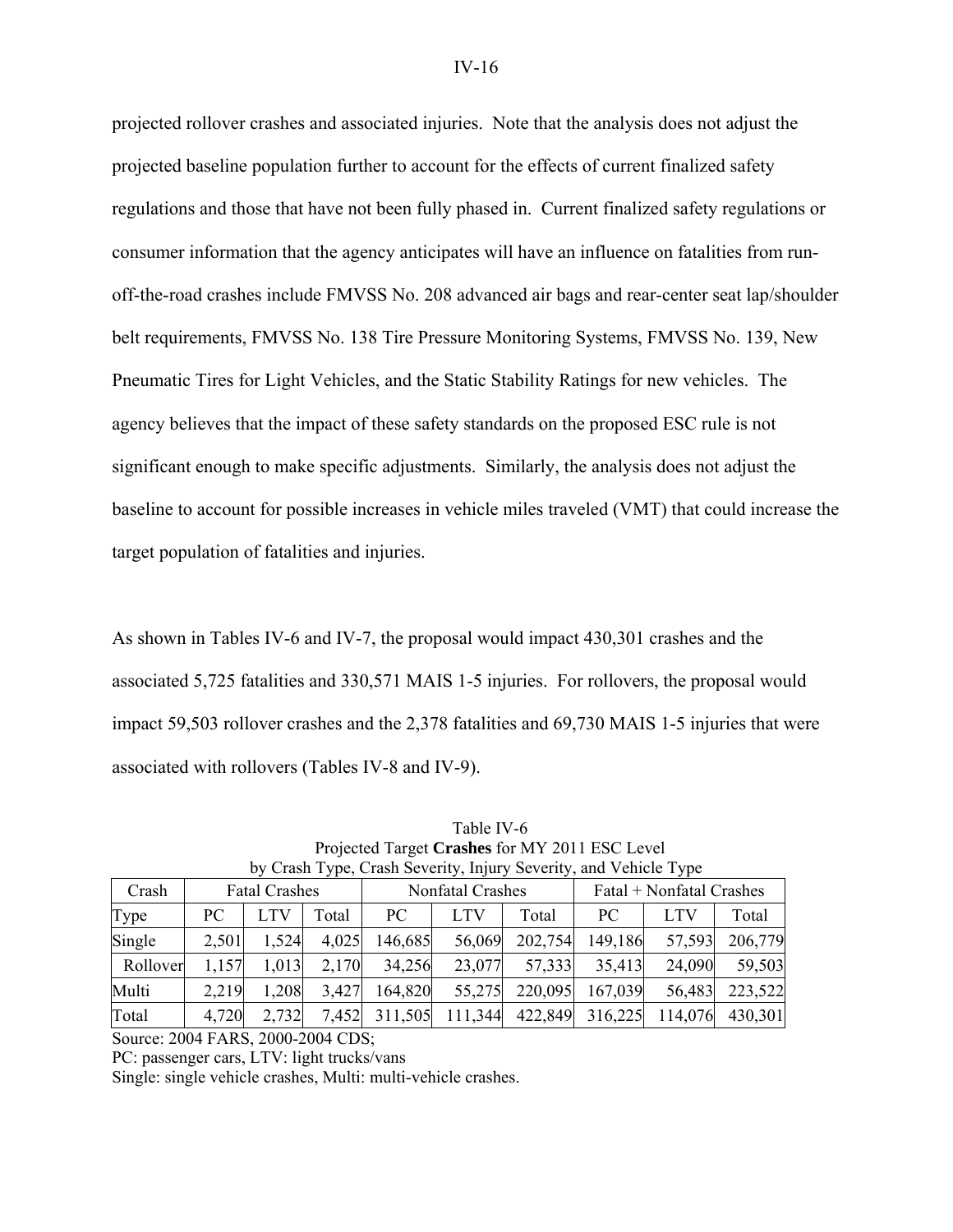### Table IV-7 Projected Target **Fatalities and Injuries** for MY 2011 ESC Level by Crash Type, Crash Severity, Injury Severity, and Vehicle Type

| Injury<br>Severity | <b>Fatal Crashes</b> |            |       |                | Nonfatal Crashes |          | Fatal + Nonfatal Crashes |            |         |  |
|--------------------|----------------------|------------|-------|----------------|------------------|----------|--------------------------|------------|---------|--|
| <b>MAIS</b>        | PC                   | <b>LTV</b> | Total | PC             | <b>LTV</b>       | Total    | PC                       | <b>LTV</b> | Total   |  |
|                    | 652                  | 647        | 1,299 | 82,419         | 36,628           | 119,047  | 83,071                   | 37,275     | 120,346 |  |
| 2                  | 309                  | 198        | 507   | 9,827          | 5,471            | 15,298   | 10,136                   | 5,669      | 15,805  |  |
| 3                  | 344                  | 332        | 676   | 5,745          | 1,931            | 7,676    | 6,089                    | 2,263      | 8,352   |  |
| $\overline{4}$     | 143                  | 99         | 242   | 2,316          | 628              | 2,944    | 2,459                    | 727        | 3,186   |  |
| 5                  | 91                   | 33         | 124   | 767            | 144              | 911      | 858                      | 177        | 1,035   |  |
| Fatalities         | 2,732                | 1,656      | 4,388 | $\overline{0}$ | $\overline{0}$   | $\theta$ | 2,732                    | 1,656      | 4,388   |  |
| $1 - 5$            | 1,539                | 1,309      | 2,848 | 101,074        | 44,802           | 145,876  | 102,613                  | 46,111     | 148,724 |  |

Target Single Vehicle Crashes

# Target Multi-Vehicle Crashes

| Injury<br>Severity |       | <b>Fatal Crashes</b> |       | ۔ ت      | Nonfatal Crashes |          | Fatal + Nonfatal Crashes |        |         |  |
|--------------------|-------|----------------------|-------|----------|------------------|----------|--------------------------|--------|---------|--|
| <b>MAIS</b>        | PC    | LTV                  | Total | PC       | LTV              | Total    | PC                       | LTV    | Total   |  |
|                    | 2,369 | 1,166                | 3,535 | 121,708  | 38,249           | 159,957  | 124,077                  | 39,415 | 163,492 |  |
| 2                  | 108   | 46                   | 154   | 9,270    | 3,488            | 12,758   | 9,378                    | 3,534  | 12,912  |  |
| 3                  | 120   | 76                   | 196   | 2,816    | 1,138            | 3,954    | 2,936                    | 1,214  | 4,150   |  |
| $\overline{4}$     | 50    | 23                   | 73    | 451      | 214              | 665      | 501                      | 237    | 738     |  |
| 5                  | 32    | 8                    | 40    | 370      | 145              | 515      | 402                      | 153    | 555     |  |
| Fatalities         | 956   | 381                  | 1,337 | $\Omega$ | 0                | $\Omega$ | 956                      | 381    | 1,337   |  |
| $1 - 5$            | 2,679 | 1,319                | 3,998 | 134,615  | 43,234           | 177,849  | 137,294                  | 44,553 | 181,847 |  |

## Total Target Crashes (Single and Multi-Vehicle Crashes Combined)

| Injury<br>Severity |       | <b>Fatal Crashes</b> |       |                | Nonfatal Crashes |         | Fatal + Nonfatal Crashes |        |         |  |
|--------------------|-------|----------------------|-------|----------------|------------------|---------|--------------------------|--------|---------|--|
| <b>MAIS</b>        | PC    | <b>LTV</b>           | Total | PC             | <b>LTV</b>       | Total   | PC                       | LTV    | Total   |  |
|                    | 3,021 | 1,813                | 4,834 | 204,127        | 74,877           | 279,004 | 207,148                  | 76,690 | 283,838 |  |
| 2                  | 417   | 244                  | 661   | 19,097         | 8,959            | 28,056  | 19,514                   | 9,203  | 28,717  |  |
| 3                  | 464   | 408                  | 872   | 8,561          | 3,069            | 11,630  | 9,025                    | 3,477  | 12,502  |  |
| 4                  | 193   | 122                  | 315   | 2,767          | 842              | 3,609   | 2,960                    | 964    | 3,924   |  |
| 5                  | 123   | 41                   | 164   | 1,137          | 289              | 1,426   | 1,260                    | 330    | 1,590   |  |
| Fatalities         | 3,688 | 2,037                | 5,725 | $\overline{0}$ | $\theta$         |         | 3,688                    | 2,037  | 5,725   |  |
| $1 - 5$            | 4,218 | 2,628                | 6,846 | 235,689        | 88,036           | 323,725 | 239,907                  | 90,664 | 330,571 |  |

Source: 2004 FARS, 2000-2004 CDS

PC: passenger cars, LTV: light trucks/vans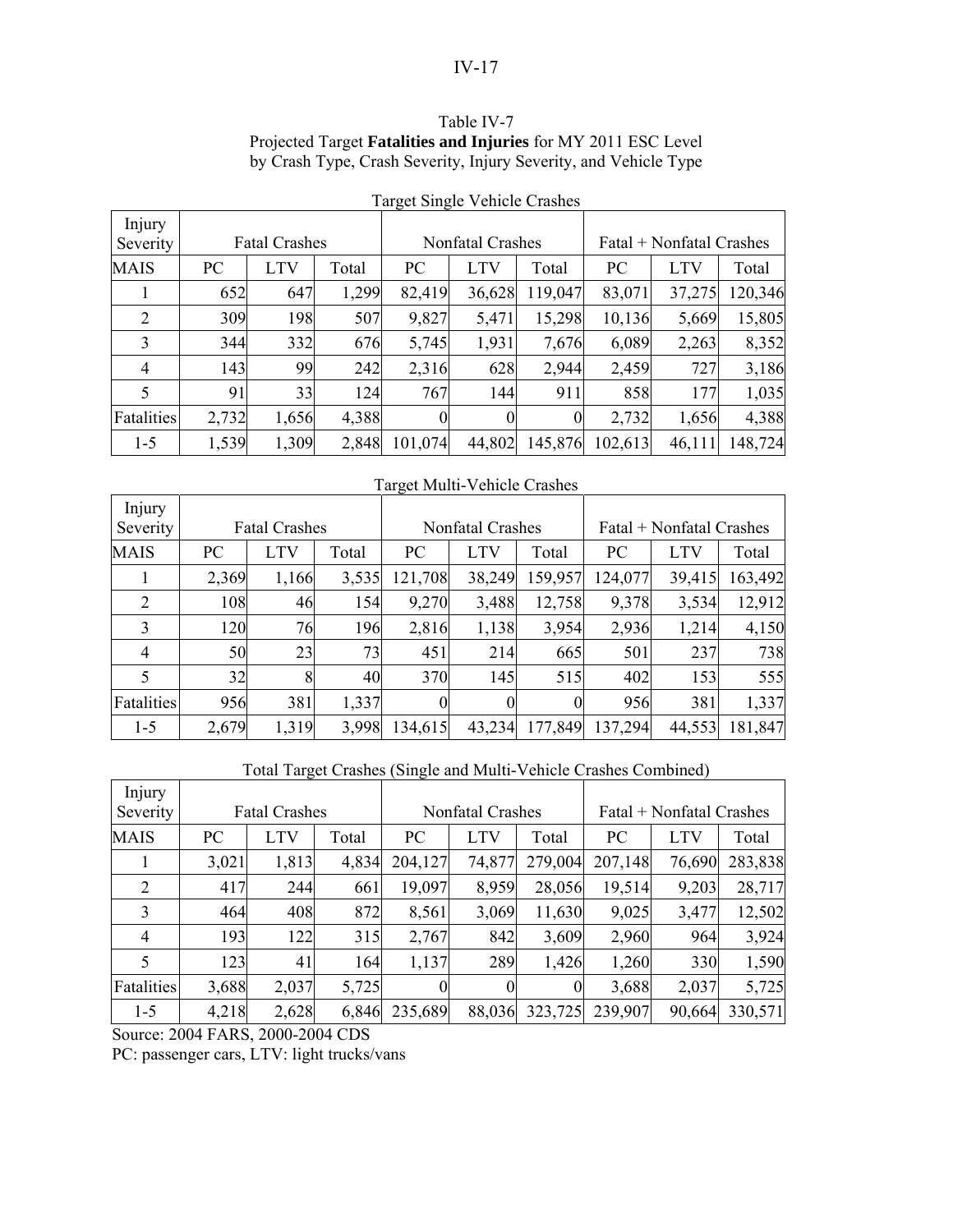|          |                         |                      |       |        |                         |        |                          | by Rollover Type, Crash Severity, Injury Severity, and Vehicle Type |        |  |
|----------|-------------------------|----------------------|-------|--------|-------------------------|--------|--------------------------|---------------------------------------------------------------------|--------|--|
| Rollover |                         | <b>Fatal Crashes</b> |       |        | <b>Nonfatal Crashes</b> |        | Fatal + Nonfatal Crashes |                                                                     |        |  |
| Type     | PC.                     | LTV                  | Total | PC     | <b>LTV</b>              | Total  | PC.                      | <b>LTV</b>                                                          | Total  |  |
| First    | 362                     | 511                  | 873   | 27,062 | 18,231                  | 45,293 | 27,424                   | 18,742                                                              | 46,166 |  |
| Sub      | 795                     | 502                  | 1,297 | 7.194  | 4,846                   | 12,040 | 7,989                    | 5,348                                                               | 13,337 |  |
| Total    | 2,170<br>1,013<br>1,157 |                      |       | 34,256 | 23,077                  | 57,333 | 35,413                   | 24,090                                                              | 59,503 |  |

Table IV-8 Projected Target Single-Vehicle **Rollover Crashes** for MY 2011 ESC Level by Rollover Type, Crash Severity, Injury Severity, and Vehicle Type

Source: 2004 FARS, 2000-2004 CDS

PC: passenger cars, LTV: light trucks/vans

First: the first-event rollovers, Sub: the subsequent-event rollovers

## **C. Benefits**

Applying the effectiveness rates of ESCs (Table IV-1) to the projected target population (crashes and injuries) derived in the previous section provides the benefits of the proposal. Table IV-10 lists the crashes that would be prevented by the proposal. Table IV-11-A shows the estimated overall benefits for the proposal by crash severity (fatal and non-fatal), injury severity level (MAIS), and vehicle type (PCs and LTVs). As shown in Tables IV-10, the proposal would prevent 70,344 – 90,153 crashes (1,408 – 2,355 fatal crashes, 68,936 – 91,798 non-fatal crashes). As a result, the proposal would save 1,536 – 2,211 fatalities and reduce 50,594 – 69,630 MAIS 1-5 injuries (Table IV-11-A).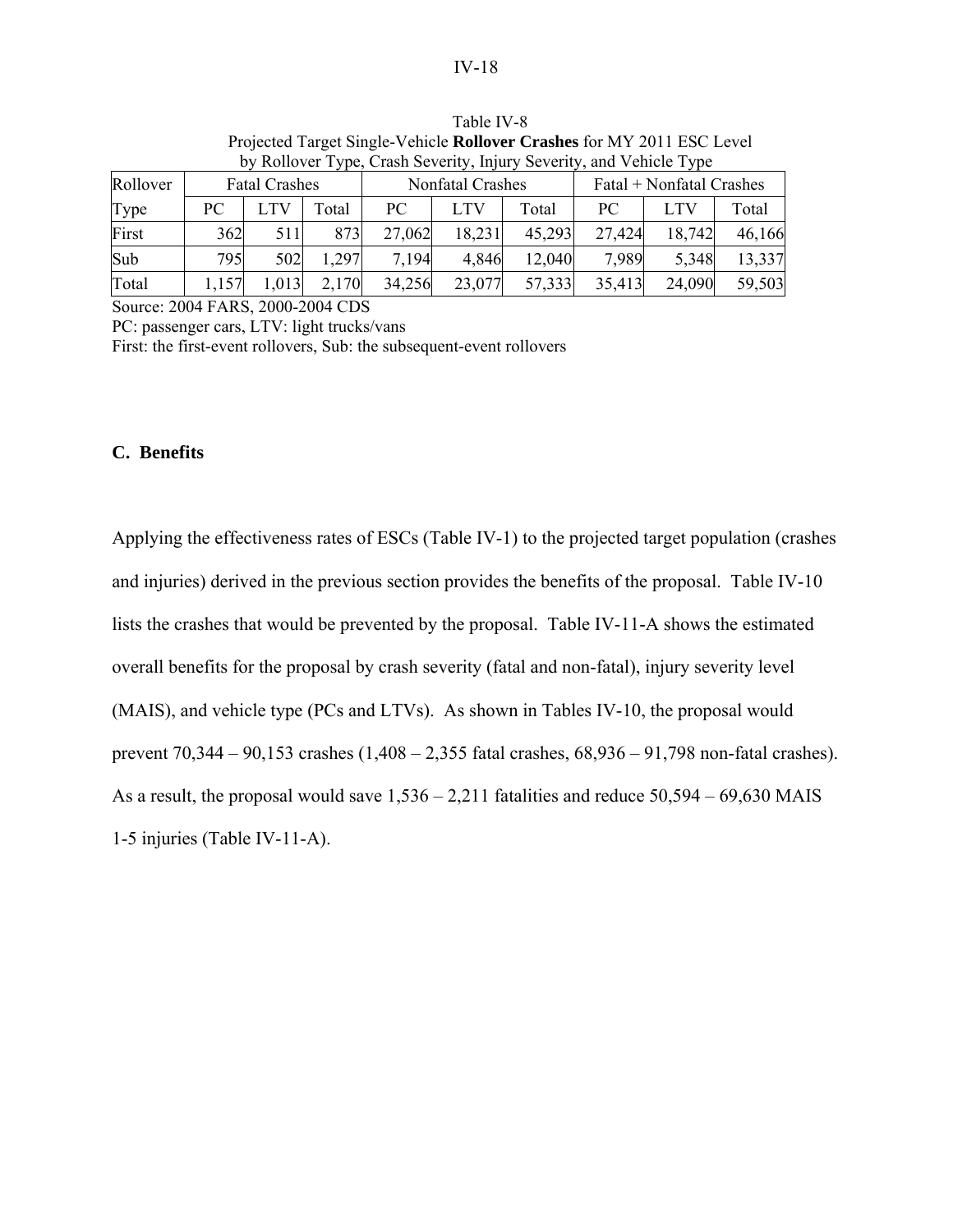## Table IV-9 Projected Target **Fatalities and Injuries** in **Single-Vehicle Rollover** Crashes for MY 2011 ESC Level by Rollover Type, Crash Severity, Injury Severity, and Vehicle Type

|                    |     |                      |       |          | ТИМ ЕУСШ КОПОУСІ У |          |                          |            |        |  |
|--------------------|-----|----------------------|-------|----------|--------------------|----------|--------------------------|------------|--------|--|
| Injury<br>Severity |     | <b>Fatal Crashes</b> |       |          | Nonfatal Crashes   |          | Fatal + Nonfatal Crashes |            |        |  |
| <b>MAIS</b>        | PC  | <b>LTV</b>           | Total | PC       | <b>LTV</b>         | Total    | PC                       | <b>LTV</b> | Total  |  |
|                    | 141 | 356                  | 497   | 24,186   | 20,518             | 44,704   | 24,327                   | 20,874     | 45,201 |  |
| 2                  | 63  | 98                   | 161   | 2,817    | 2,810              | 5,627    | 2,880                    | 2,908      | 5,788  |  |
| 3                  | 40  | 148                  | 188   | 1,206    | 945                | 2,151    | 1,246                    | 1,093      | 2,339  |  |
| 4                  | 25  | 25                   | 50    | 549      | 390                | 939      | 574                      | 415        | 989    |  |
| 5                  | 13  | 18                   | 31    | 131      | 121                | 252      | 144                      | 139        | 283    |  |
| Fatalities         | 391 | 577                  | 968   | $\theta$ | $\boldsymbol{0}$   | $\theta$ | 391                      | 577        | 968    |  |
| $1 - 5$            | 282 | 645                  | 927   | 28,889   | 24,784             | 53,673   | 29,171                   | 25,429     | 54,600 |  |

# First Event Rollovers

## Subsequent Event Rollovers

| Injury         |     |                      |       |                  |                  |        |                          |            |        |  |
|----------------|-----|----------------------|-------|------------------|------------------|--------|--------------------------|------------|--------|--|
| Severity       |     | <b>Fatal Crashes</b> |       |                  | Nonfatal Crashes |        | Fatal + Nonfatal Crashes |            |        |  |
| <b>MAIS</b>    | PC  | <b>LTV</b>           | Total | PC               | <b>LTV</b>       | Total  | PC                       | <b>LTV</b> | Total  |  |
|                | 249 | 203                  | 452   | 6,429            | 5,454            | 11,883 | 6,678                    | 5,657      | 12,335 |  |
| $\overline{2}$ | 111 | 56                   | 167   | 749              | 747              | 1,496  | 860                      | 803        | 1,663  |  |
| 3              | 70  | 84                   | 154   | 320              | 251              | 571    | 390                      | 335        | 725    |  |
| 4              | 44  | 14                   | 58    | 146              | 104              | 250    | 190                      | 118        | 308    |  |
|                | 22  | 10                   | 32    | 35               | 32               | 67     | 57                       | 42         | 99     |  |
| Fatalities     | 867 | 543                  | 1,410 | $\boldsymbol{0}$ | 0                | 0      | 867                      | 543        | 1,410  |  |
| $1 - 5$        | 496 | 367                  | 863   | 7,679            | 6,588            | 14,267 | 8,175                    | 6,955      | 15,130 |  |

#### Rollovers Total

| Injury<br>Severity |       | <b>Fatal Crashes</b> |       |                | Nonfatal Crashes |                | Fatal + Nonfatal Crashes |            |        |  |
|--------------------|-------|----------------------|-------|----------------|------------------|----------------|--------------------------|------------|--------|--|
| <b>MAIS</b>        | PC    | <b>LTV</b>           | Total | PC             | <b>LTV</b>       | Total          | PC                       | <b>LTV</b> | Total  |  |
|                    | 390   | 559                  | 949   | 30,615         | 25,972           | 56,587         | 31,005                   | 26,531     | 57,536 |  |
| 2                  | 174   | 154                  | 328   | 3,566          | 3,557            | 7,123          | 3,740                    | 3,711      | 7,451  |  |
| 3                  | 110   | 232                  | 342   | 1,526          | 1,196            | 2,722          | 1,636                    | 1,428      | 3,064  |  |
| 4                  | 69    | 39                   | 108   | 695            | 494              | 1,189          | 764                      | 533        | 1,297  |  |
| 5                  | 35    | 28                   | 63    | 166            | 153              | 319            | 201                      | 181        | 382    |  |
| Fatalities         | 1,258 | 1,120                | 2,378 | $\overline{0}$ | $\boldsymbol{0}$ | $\overline{0}$ | 1,258                    | 1,120      | 2,378  |  |
| $1 - 5$            | 778   | 1,012                | 1,790 | 36,568         | 31,372           | 67,940         | 37,346                   | 32,384     | 69,730 |  |

Source: 2004 FARS, 2000-2004 CDS

PC: passenger cars, LTV: light trucks/vans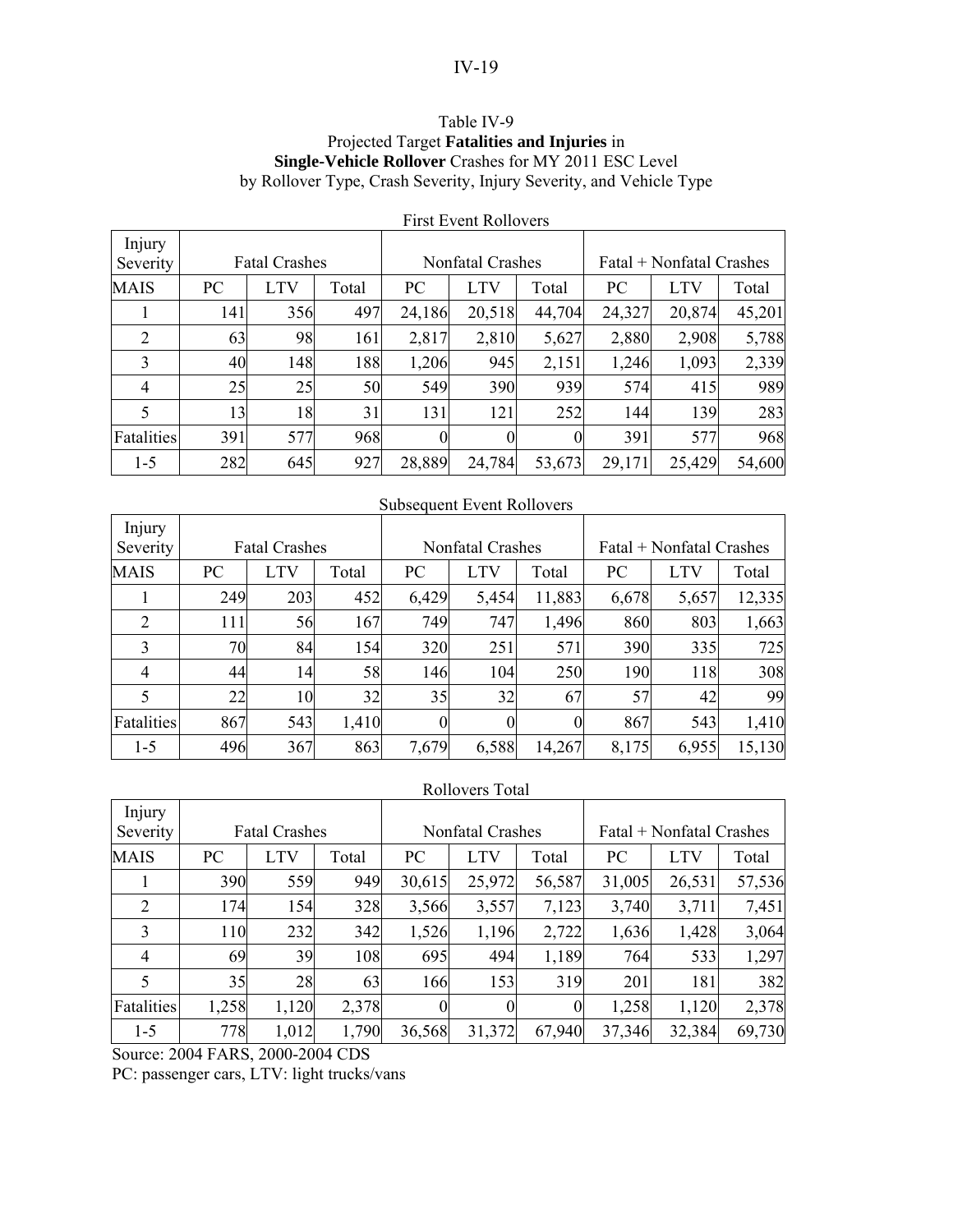#### Table IV-10 **Estimated Crashes Prevented**  by Crash Type, Crash Severity, Injury Severity, and Vehicle Type

|          |     |                      |       |        | LUWEI DUUIIU     |        |                          |            |        |  |
|----------|-----|----------------------|-------|--------|------------------|--------|--------------------------|------------|--------|--|
| Crash    |     | <b>Fatal Crashes</b> |       |        | Nonfatal Crashes |        | Fatal + Nonfatal Crashes |            |        |  |
| Type     | PС  | LTV                  | Total | PC     | <b>LTV</b>       | Total  | PC.                      | <b>LTV</b> | Total  |  |
| Single   | 875 | 533                  | 1,408 | 49,873 | 19,063           | 68,936 | 50,748                   | 19,596     | 70,344 |  |
| Rollover | 528 | 529                  | 1,057 | 21,660 | 14,592           | 36,252 | 22,188                   | 15,121     | 37,309 |  |
| Multi    |     |                      |       |        |                  |        |                          |            | 0.     |  |
| Total    | 875 | 533                  | 1,408 | 49,873 | 19,063           | 68,936 | 50,748                   | 19,596     | 70,344 |  |

# Lower Bound\*

## Higher Bound

| Crash    |     | <b>Fatal Crashes</b> |       | Fatal + Nonfatal Crashes<br>Nonfatal Crashes |            |        |        |            |        |
|----------|-----|----------------------|-------|----------------------------------------------|------------|--------|--------|------------|--------|
| Type     | PС  |                      | Total | PC                                           | <b>LTV</b> | Total  | PC.    | <b>LTV</b> | Total  |
| Single   | 875 | 1,021                | 1,896 | 49,873                                       | 33,081     | 82,954 | 50,748 | 34,102     | 84,850 |
| Rollover | 528 | 786                  | 1,314 | 21,660                                       | 18,173     | 39,833 | 22,188 | 18,959     | 41,147 |
| Multi    | 0   | 459                  | 459   |                                              | 8,844      | 8,844  |        | 9,303      | 9,303  |
| Total    | 875 | ,480                 | 2,355 | 49,873                                       | 41,925     | 91,798 | 50,748 | 43,405     | 94,153 |

Source: 2004 FARS, 2000-2004 CDS

PC: passenger cars, LTV: light trucks/vans

Single: single-vehicle crashes, Multi: multi-vehicle crashes

\* Assuming ESC effectiveness of LTVs = PCs

Table IV-11-B also shows the overall benefits for the proposal but benefits are tabulated by crash type (single-vehicle, multi-vehicles crashes) instead of by crash severity as are shown in Table IV-11-A. As shown in Table IV-11-B, of the 1,536 – 2,211 estimated fatalities saved by the proposal, 1,536 – 2,066 are from the prevention of single-vehicle crashes and up to 145 are from the reduction of multi-vehicle crashes. The proposal would eliminate 50,594 to 62,212 MAIS 1- 5 injuries from single-vehicle crashes and up to 7,418 MAIS 1-5 injuries from multi-vehicle crashes.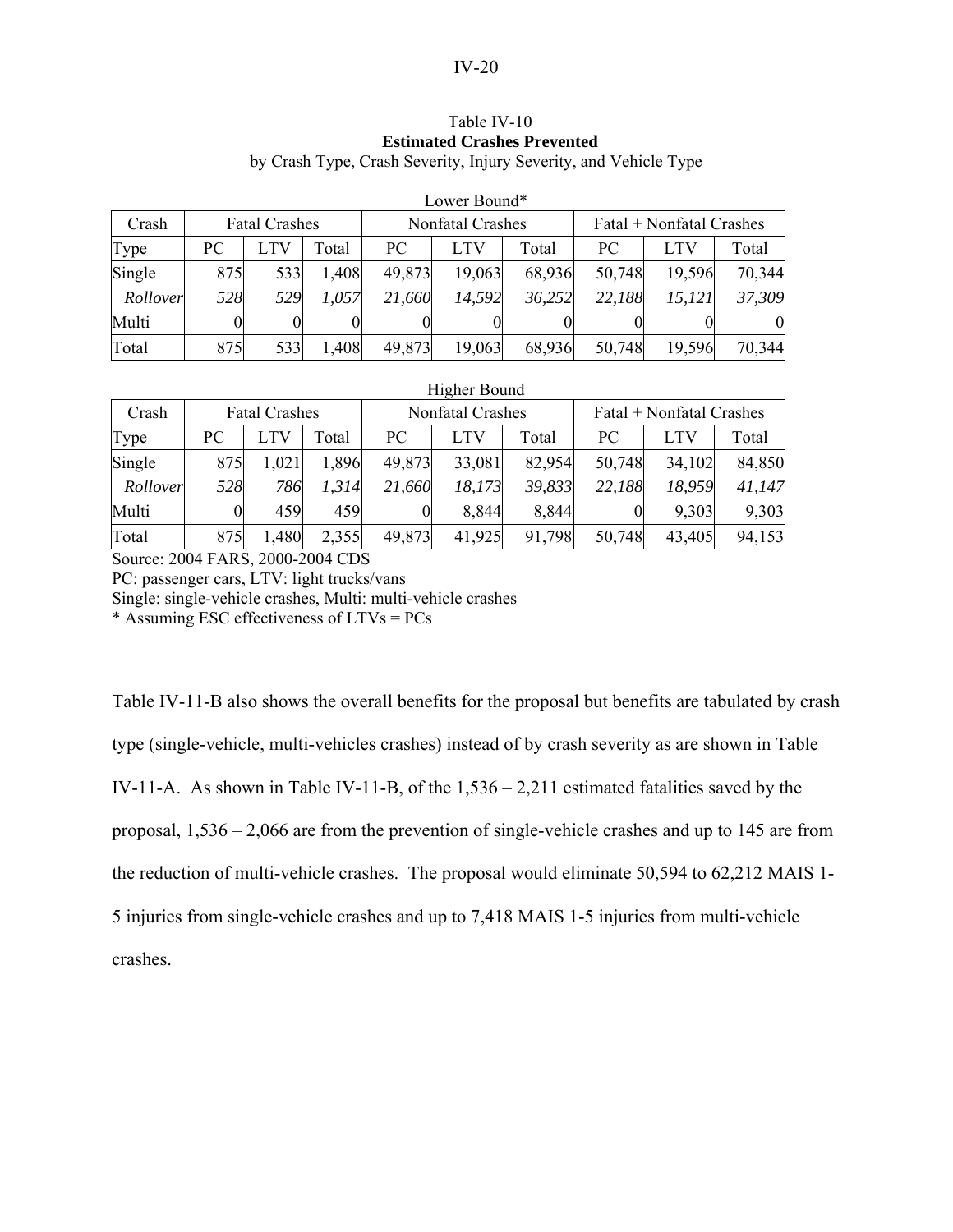## Table IV-11-A Estimated Benefits of the Proposal **Occupant Fatalities and Injuries Reduced**  by **Crash Severity**, Injury Severity, and Vehicle Type

|                    |     |                      |       |          | Lower Bound*     |          |                          |            |        |  |
|--------------------|-----|----------------------|-------|----------|------------------|----------|--------------------------|------------|--------|--|
| Injury<br>Severity |     | <b>Fatal Crashes</b> |       |          | Nonfatal Crashes |          | Fatal + Nonfatal Crashes |            |        |  |
| <b>MAIS</b>        | PC  | <b>LTV</b>           | Total | PC       | <b>LTV</b>       | Total    | PC                       | <b>LTV</b> | Total  |  |
| 1                  | 228 | 226                  | 454   | 28,022   | 12,454           | 40,476   | 28,250                   | 12,680     | 40,930 |  |
| $\overline{2}$     | 108 | 69                   | 177   | 3,341    | 1,860            | 5,201    | 3,449                    | 1,929      | 5,378  |  |
| 3                  | 120 | 116                  | 236   | 1,953    | 657              | 2,610    | 2,073                    | 773        | 2,846  |  |
| $\overline{4}$     | 50  | 35                   | 85    | 787      | 214              | 1,001    | 837                      | 249        | 1,086  |  |
| 5                  | 32  | 12                   | 44    | 261      | 49               | 310      | 293                      | 61         | 354    |  |
| Fatalities         | 956 | 580                  | 1,536 | $\Omega$ | 0                | $\Omega$ | 956                      | 580        | 1,536  |  |
| $1 - 5$            | 538 | 458                  | 996   | 34,364   | 15,234           | 49,598   | 34,902                   | 15,692     | 50,594 |  |

## Higher Bound

| Injury      |     |                      |       |        |                  |          |                          |            |        |  |
|-------------|-----|----------------------|-------|--------|------------------|----------|--------------------------|------------|--------|--|
| Severity    |     | <b>Fatal Crashes</b> |       |        | Nonfatal Crashes |          | Fatal + Nonfatal Crashes |            |        |  |
| <b>MAIS</b> | PC  | <b>LTV</b>           | Total | PC     | <b>LTV</b>       | Total    | PC                       | <b>LTV</b> | Total  |  |
|             | 228 | 876                  | 1,104 | 28,022 | 27,731           | 55,753   | 28,250                   | 28,607     | 56,857 |  |
| 2           | 108 | 150                  | 258   | 3,341  | 3,786            | 7,127    | 3,449                    | 3,936      | 7,385  |  |
| 3           | 120 | 251                  | 371   | 1,953  | 1,321            | 3,274    | 2,073                    | 1,572      | 3,645  |  |
| 4           | 50  | 75                   | 125   | 787    | 405              | 1,192    | 837                      | 480        | 1,317  |  |
|             | 32  | 25                   | 57    | 261    | 108              | 369      | 293                      | 133        | 426    |  |
| Fatalities  | 956 | 1,255                | 2,211 |        | $\theta$         | $\theta$ | 956                      | 1,255      | 2,211  |  |
| $1 - 5$     | 538 | 1,377                | 1,915 | 34,364 | 33,351           | 67,715   | 34,902                   | 34,728     | 69,630 |  |

Source: 2004 FARS, 2000-2004 CDS

PC: passenger cars, LTV: light trucks/vans

\* Assuming ESC effectiveness of LTVs = PCs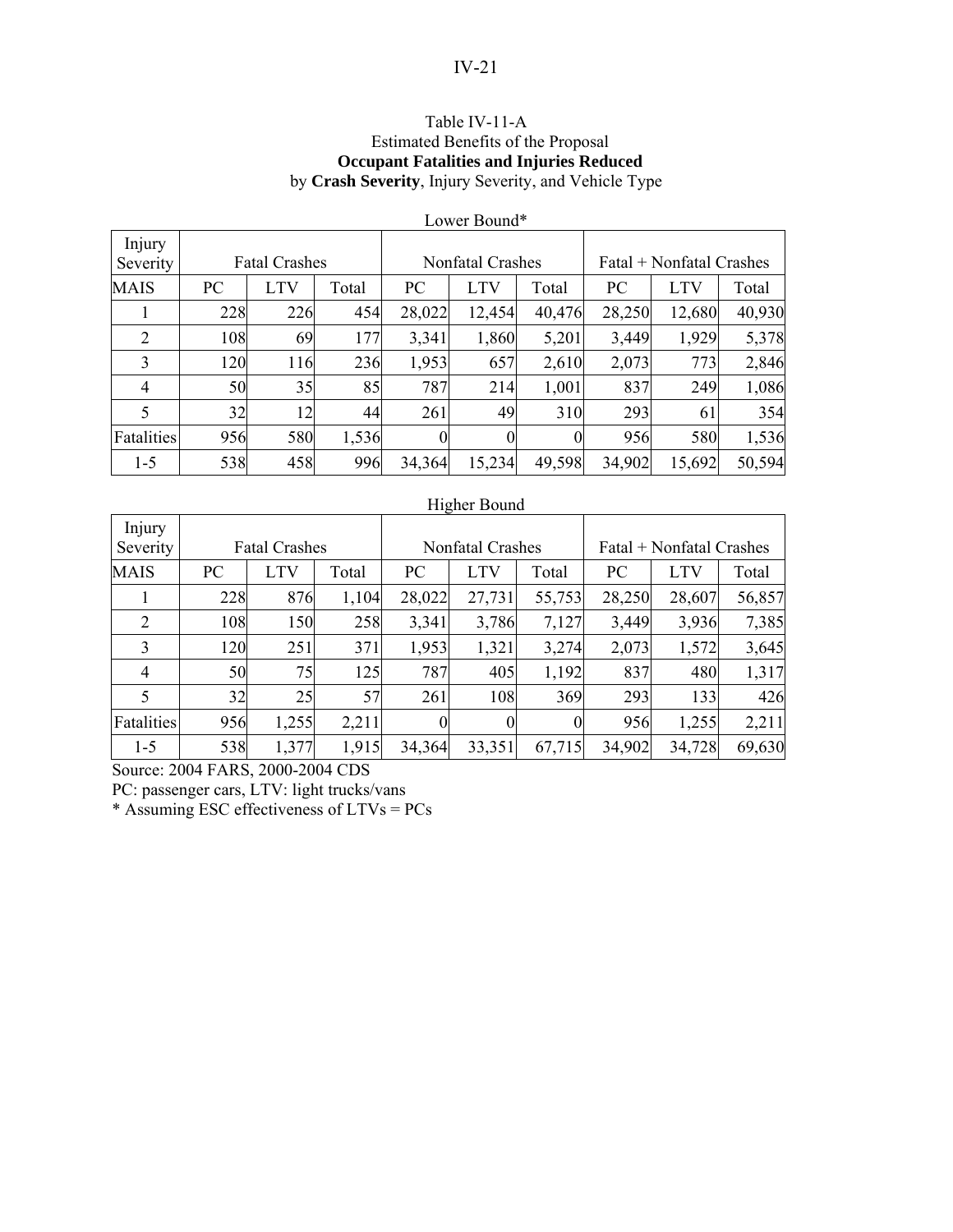### Table IV-11-B Estimated Benefits of the Proposal **Occupant Fatalities and Injuries Reduced**  by **Crash Type**, Injury Severity, and Vehicle Type

|             |        |                        |        |          | Lower Bound*          |                |         |                           |        |  |  |
|-------------|--------|------------------------|--------|----------|-----------------------|----------------|---------|---------------------------|--------|--|--|
| Injury      |        |                        |        |          |                       |                |         | $Single- + Multi-Vehicle$ |        |  |  |
| Severity    |        | Single-Vehicle Crashes |        |          | Multi-Vehicle Crashes |                | Crashes |                           |        |  |  |
| <b>MAIS</b> | PC     | <b>LTV</b>             | Total  | PC       | <b>LTV</b>            | Total          | PC      | <b>LTV</b>                | Total  |  |  |
|             | 28,250 | 12,680                 | 40,930 |          |                       | $\Omega$       | 28,250  | 12,680                    | 40,930 |  |  |
| 2           | 3,449  | 1,929                  | 5,378  | 0        | O                     | $\Omega$       | 3,449   | 1,929                     | 5,378  |  |  |
| 3           | 2,073  | 773                    | 2,846  |          | 0                     | $\overline{0}$ | 2,073   | 773                       | 2,846  |  |  |
| 4           | 837    | 249                    | 1,086  | $\Omega$ | $\theta$              | 0              | 837     | 249                       | 1,086  |  |  |
| 5           | 293    | 61                     | 354    | $\Omega$ | 0                     | 0              | 293     | 61                        | 354    |  |  |
| Fatalities  | 956    | 580                    | 1,536  | $\Omega$ | $\overline{0}$        | $\Omega$       | 956     | 580                       | 1,536  |  |  |
| $1 - 5$     | 34,902 | 15,692                 | 50,594 |          |                       | $\overline{0}$ | 34,902  | 15,692                    | 50,594 |  |  |

#### Higher Bound

| Injury         |        |                        |        |                |                       |       |         | $Single- + Multi-Vehicle$ |        |  |  |
|----------------|--------|------------------------|--------|----------------|-----------------------|-------|---------|---------------------------|--------|--|--|
| Severity       |        | Single-Vehicle Crashes |        |                | Multi-Vehicle Crashes |       | Crashes |                           |        |  |  |
| <b>MAIS</b>    | PC     | <b>LTV</b>             | Total  | PC             | <b>LTV</b>            | Total | PC      | <b>LTV</b>                | Total  |  |  |
|                | 28,250 | 22,044                 | 50,294 | $\overline{0}$ | 6,563                 | 6,563 | 28,250  | 28,607                    | 56,857 |  |  |
| 2              | 3,449  | 3,361                  | 6,810  | 0              | 575                   | 575   | 3,449   | 3,936                     | 7,385  |  |  |
| 3              | 2,073  | 1,361                  | 3,434  | 0              | 211                   | 211   | 2,073   | 1,572                     | 3,645  |  |  |
| $\overline{4}$ | 837    | 437                    | 1,274  | $\Omega$       | 43                    | 43    | 837     | 480                       | 1,317  |  |  |
|                | 293    | 107                    | 400    | $\Omega$       | 26                    | 26    | 293     | 133                       | 426    |  |  |
| Fatalities     | 956    | 1,110                  | 2,066  | $\Omega$       | 145                   | 145   | 956     | 1,255                     | 2,211  |  |  |
| $1 - 5$        | 34,902 | 27,310                 | 62,212 |                | 7,418                 | 7,418 | 34,902  | 34,728                    | 69,630 |  |  |

Source: 2004 FARS, 2000-2004 CDS

PC: passenger cars, LTV: light trucks/vans

\* Assuming ESC effectiveness of LTVs = PCs

Similarly, applying the projected rollover population to its corresponding ESC effectiveness rates derives the rollover portion of benefits. Tables IV-12 and IV-13 list the rollover crashes that would be prevented and injuries that would be eliminated separately by this proposal. As shown in these two tables, the proposal would prevent 37,309 to 41,147 single-vehicle rollover crashes, including 1,057 – 1,314 fatal crashes and 36,252 – 39,833 non-fatal single-vehicle rollover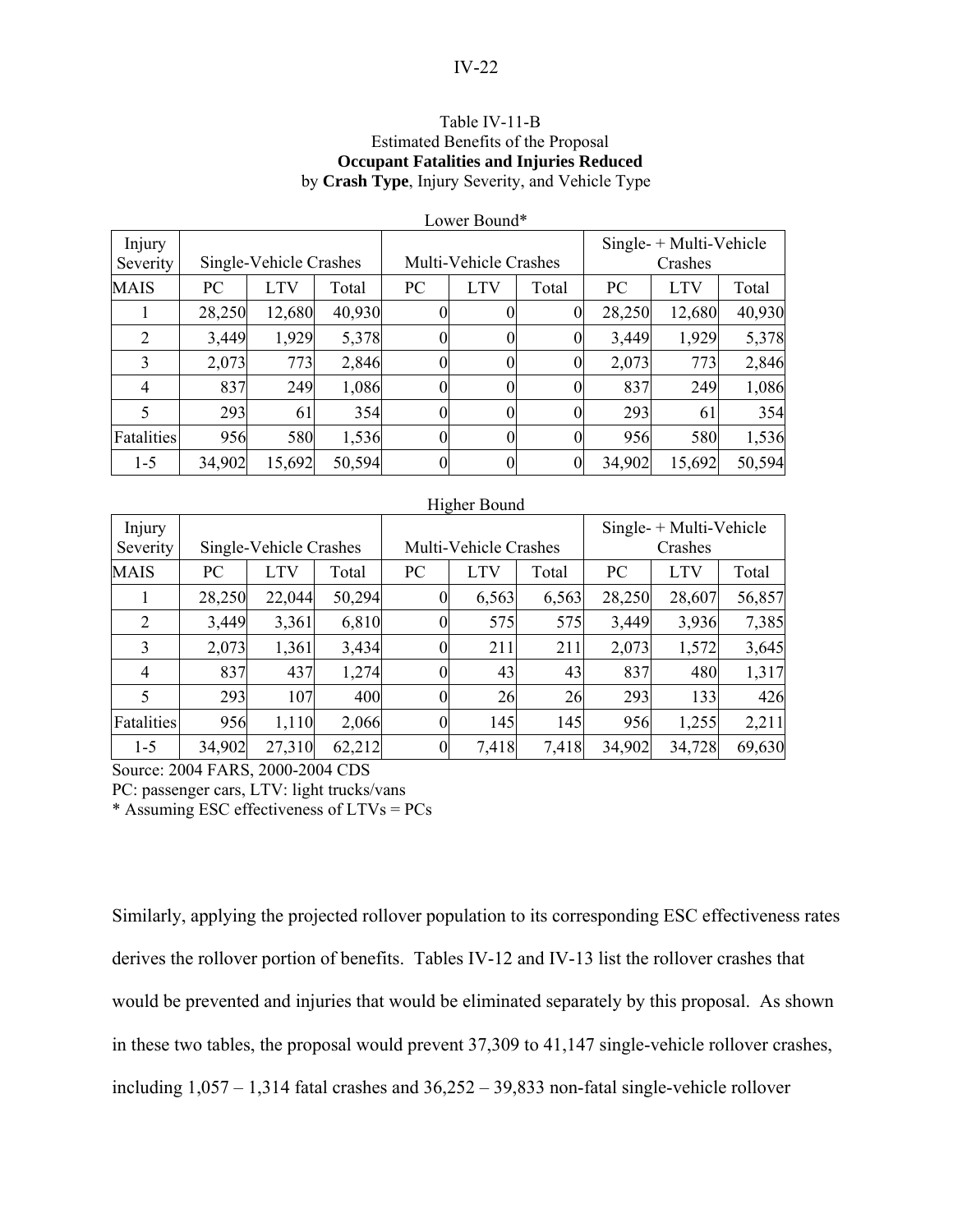crashes. In preventing these rollover crashes, the proposal would save 1,161 to 1,445 lives and eliminate  $43,901 - 49,010$  MAIS 1-5 injuries.

Note that the range of benefits basically is a reflection of the range of effectiveness rates that were used for LTVs in the analysis. The lower range of the benefits was derived by assuming that the ESC effectiveness rates for LTVs are equal to those of the PCs. ESC is designed to prevent loss-of-control crashes including rollovers. Logically, ESC would be expected to be more beneficial to LTVs specifically for rollover crashes. However, the agency also acknowledges that ESC effectiveness estimates for LTVs might have a greater estimating variation due to the small sample size of LTVs with an ESC and the predominance of SUVs within the sample. Therefore, the analysis provides the lower bound estimates as a conservative benefit estimate.

The rollover benefits were derived using different ESC effectiveness estimates based on whether the rollover is the first or subsequent harmful event. For first-event rollovers, the ESC effectiveness rates against rollovers were used. For the subsequent event rollovers, the ESC effectiveness rates against all crashes were used. The differentiation is made to ensure that the rollover target population is consistent with or comparable to that used in deriving the rollover effectiveness rates.

Although the effectiveness rates are crash-based (i.e., against crashes), these rates are applied directly to fatalities and injuries to derive benefits. The effectiveness rates for fatal crashes are applied to the fatalities and nonfatal injuries associated with the fatal target crashes. Similarly,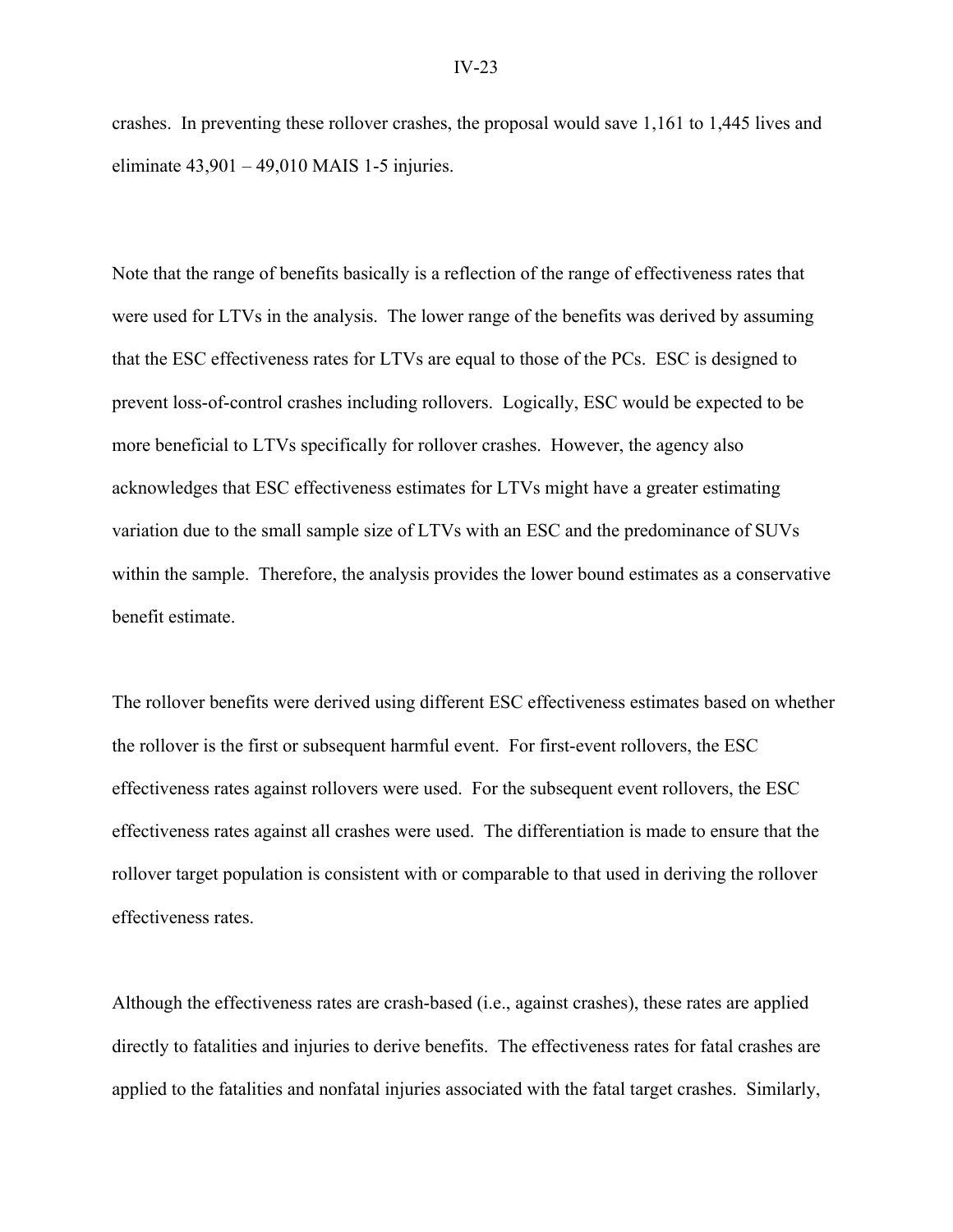the effectiveness rates for nonfatal crashes are uniformly applied to those nonfatal injuries

associated with the nonfatal target crashes, regardless of MAIS severity levels. This approach is

appropriate since preventing a crash would prevent all injuries that resulted from that crash.

#### Table IV-12 **Single-Vehicle Rollover Crashes Prevented**  by Rollover Type, Crash Severity, Injury Severity, and Vehicle Type

|          |     |                      |       |        | Lower Bound*     |        |                          |            |        |
|----------|-----|----------------------|-------|--------|------------------|--------|--------------------------|------------|--------|
| Rollover |     | <b>Fatal Crashes</b> |       |        | Nonfatal Crashes |        | Fatal + Nonfatal Crashes |            |        |
| Type     | PC  |                      | Total | PС     | <b>LTV</b>       | Total  | PC.                      | <b>LTV</b> | Total  |
| First    | 250 | 353                  | 603   | 19,214 | 12,944           | 32,158 | 19,464                   | 13,297     | 32,761 |
| Sub      | 278 | 176                  | 454   | 2,446  | 1,648            | 4,094  | 2,724                    | 1,824      | 4,548  |
| Total    | 528 | 529                  | 1,057 | 21,660 | 14,592           | 36,252 | 22,188                   | 15,121     | 37,309 |

#### Higher Bound\*

| Rollover | <b>Fatal Crashes</b> |     |       |        | Nonfatal Crashes |        | Fatal + Nonfatal Crashes |        |        |
|----------|----------------------|-----|-------|--------|------------------|--------|--------------------------|--------|--------|
| Type     | PC                   |     | Total | PC     | LTV              | Total  | PC                       | LTV    | Total  |
| First    | 250                  | 450 | 700   | 19,214 | 15,314           | 34,528 | 19,464                   | 15,764 | 35,228 |
| Sub      | 278                  | 336 | 614   | 2,446  | 2,859            | 5,305  | 2,724                    | 3,195  | 5,919  |
| Total    | 528                  | 786 | 1,314 | 21,660 | 18,173           | 39,833 | 22,188                   | 18,959 | 41,147 |

Source: 2004 FARS, 2000-2004 CDS

PC: passenger cars, LTV: light trucks/vans

First: the first-event rollovers, Sub: the subsequent-event rollovers

\* Assuming ESC effectiveness of LTVs = PCs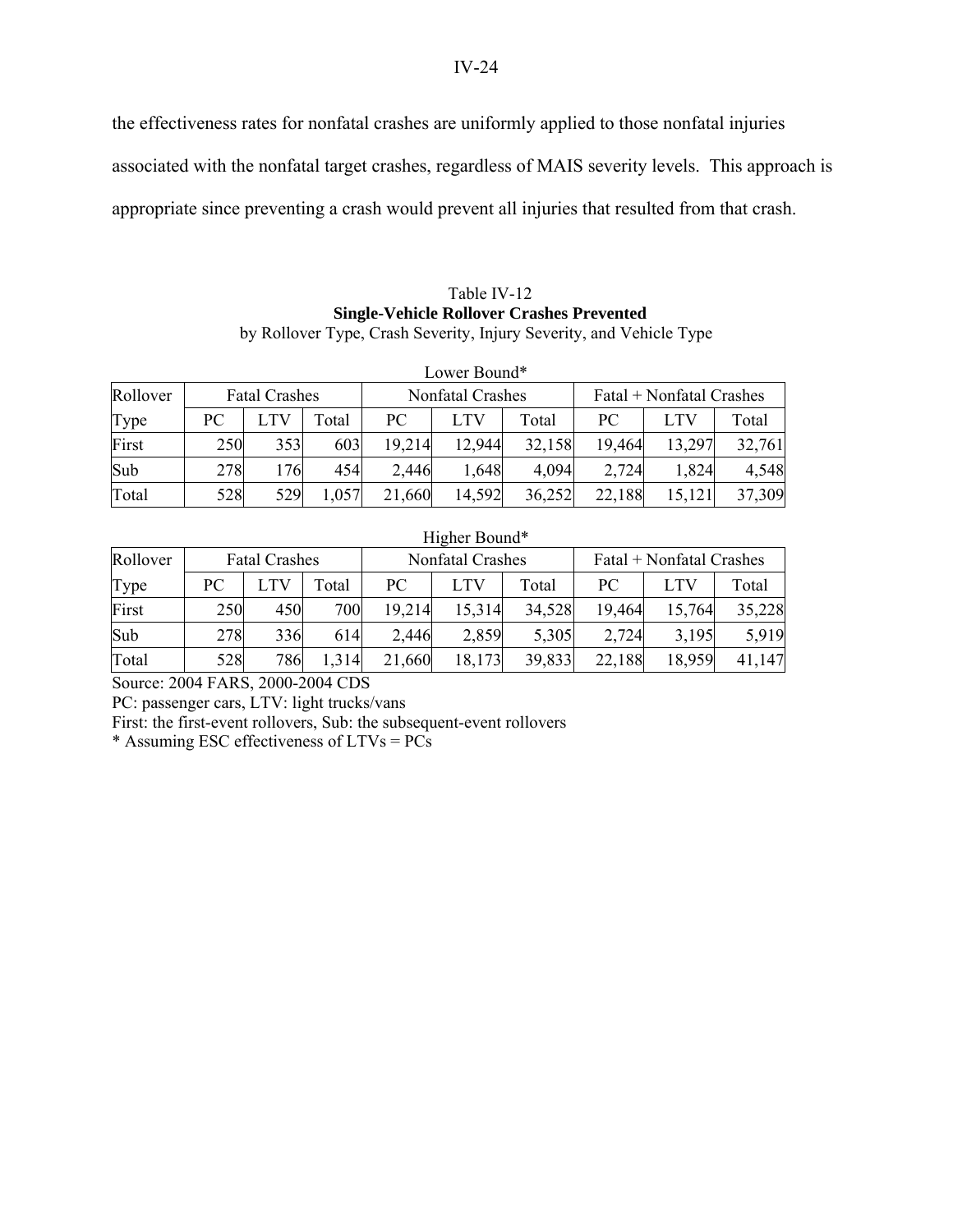## Table IV-13 Estimated **Single-Vehicle Rollover** Benefits of the Proposal **Occupant Fatalities and Injuries Reduced**

by Crash Type, Crash Severity, Injury Severity, and Vehicle Type

|                    |                      |            |       |                  | LUWUL DUULIU     |          |                          |            |        |
|--------------------|----------------------|------------|-------|------------------|------------------|----------|--------------------------|------------|--------|
| Injury<br>Severity | <b>Fatal Crashes</b> |            |       |                  | Nonfatal Crashes |          | Fatal + Nonfatal Crashes |            |        |
| <b>MAIS</b>        | PC                   | <b>LTV</b> | Total | PC               | <b>LTV</b>       | Total    | PC                       | <b>LTV</b> | Total  |
|                    | 184                  | 317        | 501   | 19,358           | 16,422           | 35,780   | 19,542                   | 16,739     | 36,281 |
| 2                  | 82                   | 88         | 170   | 2,255            | 2,249            | 4,504    | 2,337                    | 2,337      | 4,674  |
| 3                  | 53                   | 131        | 184   | 965              | 756              | 1,721    | 1,018                    | 887        | 1,905  |
| $\overline{4}$     | 32                   | 22         | 54    | 440              | 312              | 752      | 472                      | 334        | 806    |
| 5                  | 17                   | 16         | 33    | 105              | 97               | 202      | 122                      | 113        | 235    |
| Fatalities         | 573                  | 588        | 1,161 | $\boldsymbol{0}$ | 0                | $\theta$ | 573                      | 588        | 1,161  |
| $1 - 5$            | 368                  | 574        | 942   | 23,123           | 19,836           | 42,959   | 23,491                   | 20,410     | 43,901 |

#### Lower Bound\*

#### Higher Bound

| Injury         |                      |     |       |          |                  |          |                          |        |        |
|----------------|----------------------|-----|-------|----------|------------------|----------|--------------------------|--------|--------|
| Severity       | <b>Fatal Crashes</b> |     |       |          | Nonfatal Crashes |          | Fatal + Nonfatal Crashes |        |        |
| <b>MAIS</b>    | PC                   | LTV | Total | PC       | LTV              | Total    | PC                       | LTV    | Total  |
|                | 184                  | 449 | 633   | 19,358   | 20,453           | 39,811   | 19,542                   | 20,902 | 40,444 |
| 2              | 82                   | 124 | 206   | 2,255    | 2,801            | 5,056    | 2,337                    | 2,925  | 5,262  |
| 3              | 53                   | 186 | 239   | 965      | 942              | 1,907    | 1,018                    | 1,128  | 2,146  |
| $\overline{4}$ | 32                   | 31  | 63    | 440      | 389              | 829      | 472                      | 420    | 892    |
| 5              | 17                   | 23  | 40    | 105      | 121              | 226      | 122                      | 144    | 266    |
| Fatalities     | 573                  | 872 | 1,445 | $\Omega$ | $\boldsymbol{0}$ | $\theta$ | 573                      | 872    | 1,445  |
| $1 - 5$        | 368                  | 813 | 1,181 | 23,123   | 24,706           | 47,829   | 23,491                   | 25,519 | 49,010 |

Source: 2004 FARS, 2000-2004 CDS

PC: passenger cars, LTV: light trucks/vans (pickups, vans, and sport-utility vehicles)

\* Assuming ESC effectiveness of LTVs =  $\overrightarrow{PCs}$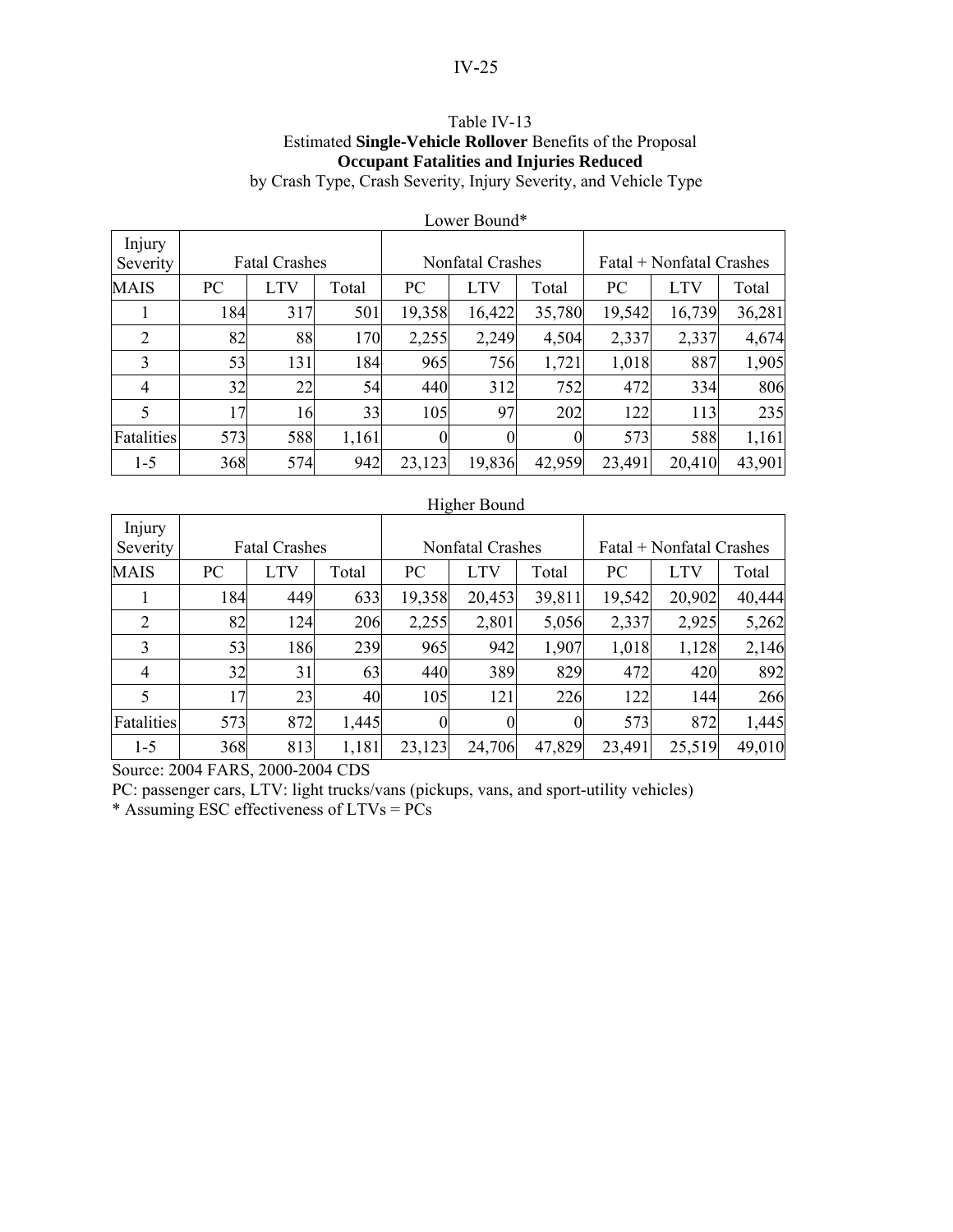### **D. Travel Delay and Property Damage Savings**

The non-injury component of benefits includes savings from the elimination of crash-related travel delays and vehicle property damage. Unit costs for both travel delay and property damage are represented on a per person basis for all MAIS injury levels, and per vehicle basis for property damage only (PDO) crashes. These unit costs were developed from a 2002 NHTSA report<sup>27</sup> based on 2000 economics. These costs were adjusted to 2005 dollars using a factor of 1.121 (=112.145/100), which was derived using the implicit price deflator for gross domestic product**<sup>28</sup>**.

The total travel delay and property damage cost for each MAIS and PDO level is equal to the product of the individual unit cost and the corresponding incidences that would be prevented by the proposal. The MAIS incidences prevented by the proposal were estimated previously in this section (Tables IV-11 and IV-13). For PDO crashes, the incidence is the total number of PDO vehicles for which crashes were eliminated. At this time, there is no available ESC effectiveness rate against PDO crashes for us to precisely estimate the PDO crashes that would be prevented by ESC. As an alternative, the number of PDO crashes was prorated from the total non-fatal crashes prevented according to their proportion reported in the 2000-2004 CDS.

<sup>&</sup>lt;sup>27</sup> Table 2, Blincoe, L., et al, The Economic Impact of Motor Vehicle Crashes 2000, Washington, DC, DOT HS 809 446, May 2002

| $(in 2000 \text{ } $)$ | <b>MAIS</b> | MAIS $\angle$ | MAIS <sub>3</sub> | MAIS <sub>4</sub> | MAIS .  | Fatality | <b>PDO</b> |
|------------------------|-------------|---------------|-------------------|-------------------|---------|----------|------------|
| Travel Delav           |             | \$846         | \$940             | \$999             | \$9.148 | \$9.148  | \$803      |
| <b>Property Damage</b> | \$3,844     | \$3,954       | \$6,799           | \$9,833           | \$9.446 | \$10.273 | 484        |

<sup>28</sup> Published by Bureau of Economic Analysis, U.S. Department of Commerce, December 2005.

1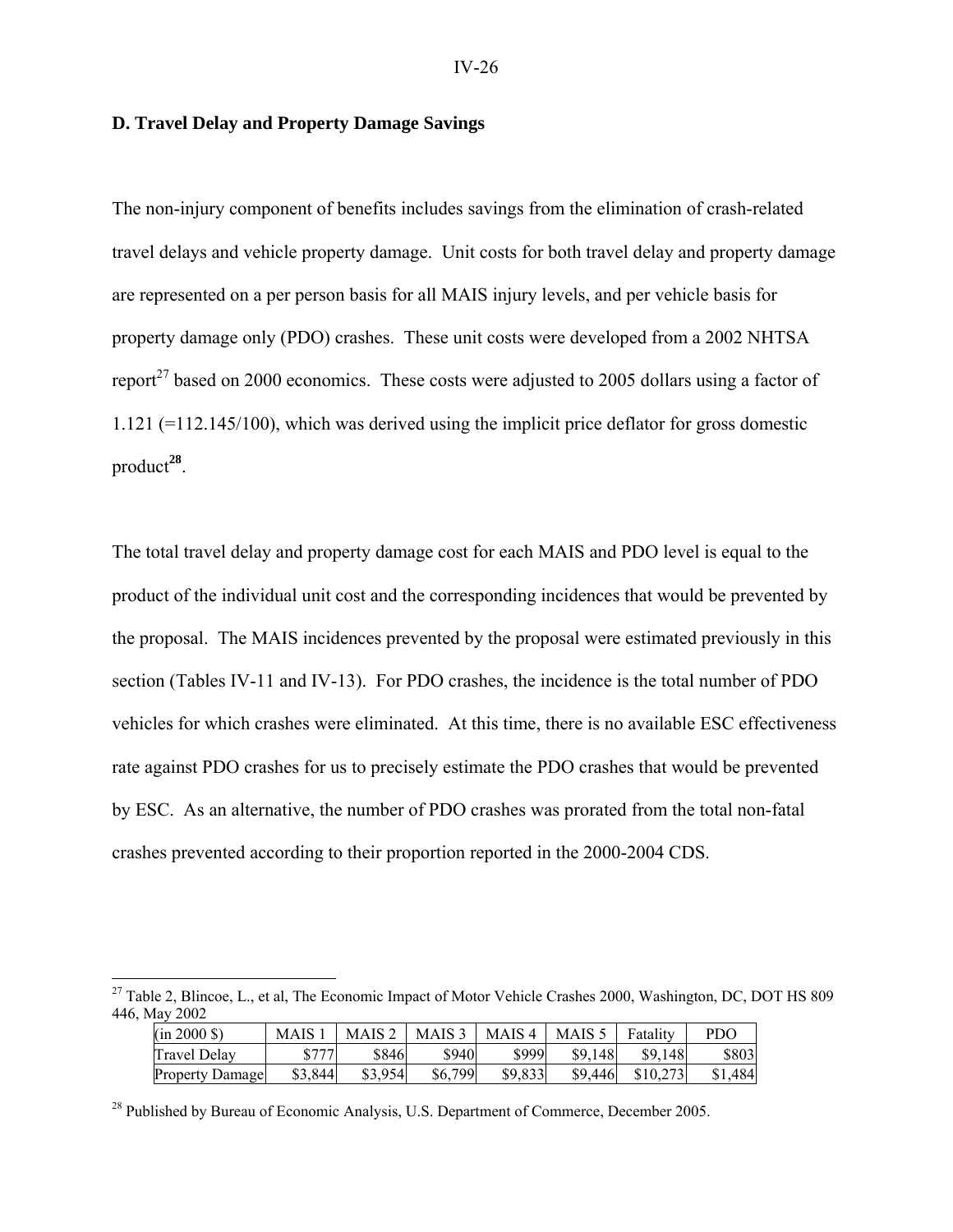Based on 2000-2004 CDS, PDO crashes accounted for about 43 percent of the target singlevehicle crashes and 49 percent of the target multi-vehicle crashes. Therefore, 43 percent of the single-vehicle crashes and 49 percent of the multi-vehicle crashes prevented by the proposal would be PDO crashes, i.e.,

 $PDO<sub>s</sub> = 0.43 * C<sub>s</sub>$ , and

 $PDO<sub>m</sub> = 0.49 * C<sub>m</sub>$ 

Where,  $PDO<sub>s</sub> = Single vehicle PDO crashes prevented$ 

 $PDO<sub>m</sub> = Multi-vehicle PDO crashes prevented$ 

 $C_s$  = Single vehicle non-fatal crashes prevented, and

 $C_m$  = Multi-vehicle non-fatal crashes prevented.

 $C_s$  and  $C_m$  can be found in Table IV-10 for all non-fatal crashes and in Table IV-12 for rollovers.

Also, based on 2000-2004 CDS, on average, about 2.2 vehicles were involved in a multi-vehicle crash. Thus, the total number of vehicles in prevented PDO crashes is equal to the sum of the total single-vehicle PDO crashes prevented and 2.2 times the multi-vehicle PDO crashes, i.e.,

 $\text{PDOV} = \text{PDO}_s + 2.2^* \text{PDO}_m$ 

 $= 0.43 * C_s + 2.2 * 0.49 * C_m$ 

Where, PDOV = Property-damage-only-vehicles in PDO crashes prevented

 $PDO<sub>s</sub> = Single-vehicle PDO crashes prevented$ 

 $PDO<sub>m</sub> = Multi-vehicle PDO crashes prevented$ 

 $C_s$  = Single-vehicle non-fatal crashes prevented, and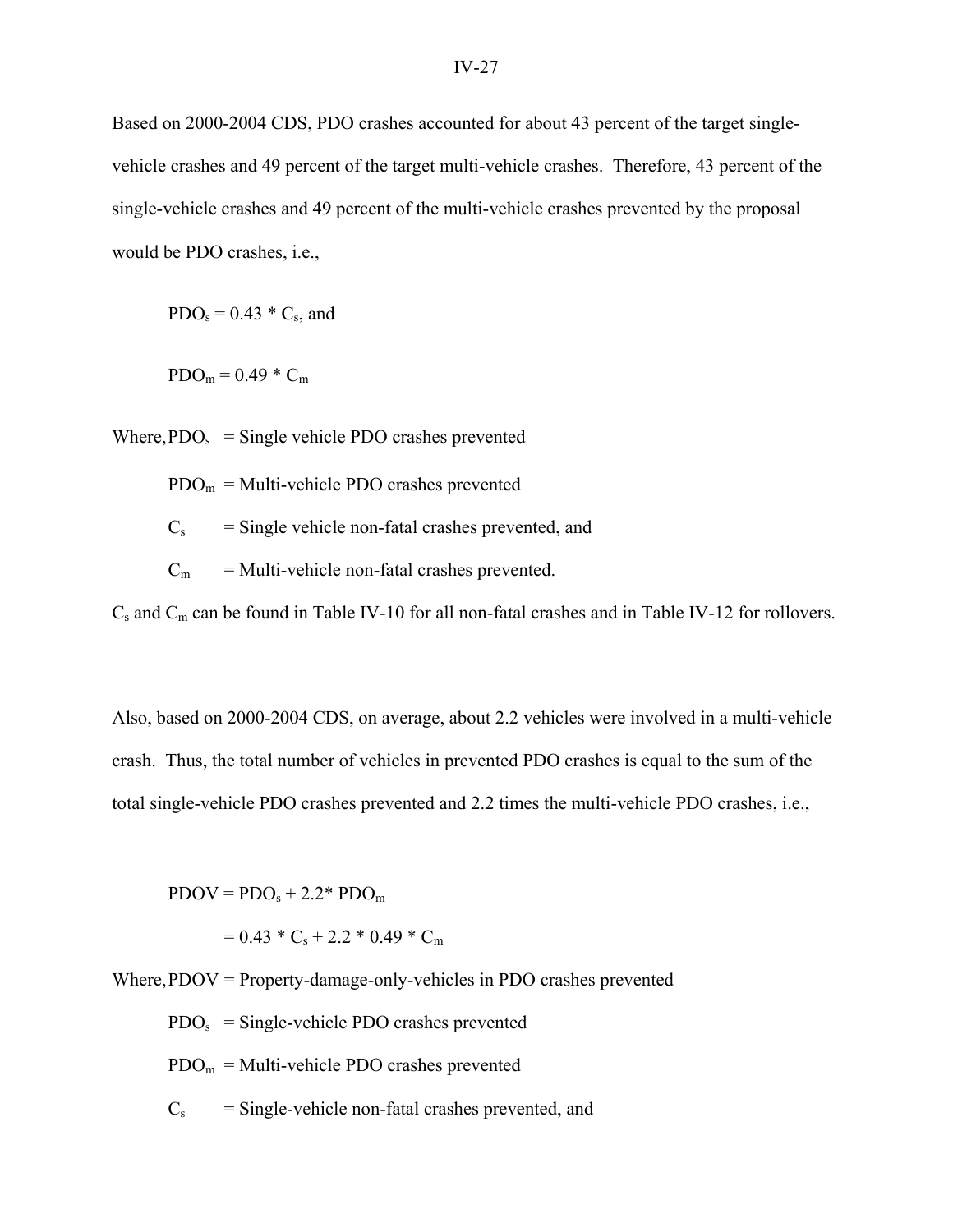$C_m$  = Multi-vehicle non-fatal crashes prevented.

Table IV-14 lists the travel delay and property damage unit costs, MAIS and PDO incidences, and the total costs. All the costs reported in Table IV-14 are in 2005 dollars. As shown in Table IV-14, the proposal would save undiscounted \$396 to \$555 million from travel delay and property damage associated with the crashes that would be prevented by the proposal.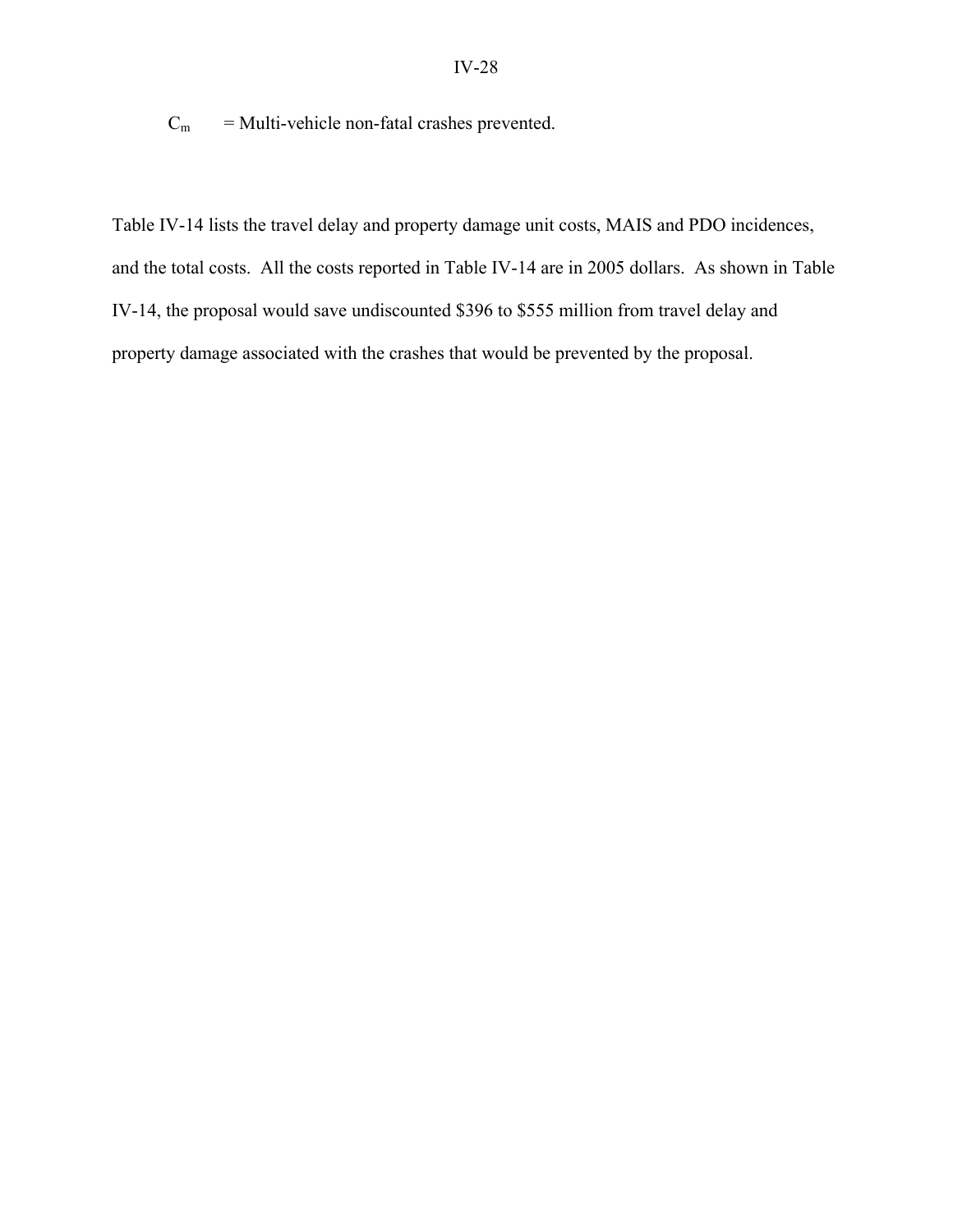### IV-29

### **Table IV-14 Total Travel Delay and Property Damage Savings**  (Undiscounted 2005 \$)

|             |           |          |           | LOWEI DOUILLET     |               |                     |
|-------------|-----------|----------|-----------|--------------------|---------------|---------------------|
|             | Unit Cost |          |           | <b>Total Costs</b> |               | Total               |
|             | Travel    | Property | Incidents | Travel             | Property      | <b>Travel Delay</b> |
| <b>MAIS</b> | Delay     | Damage   | Prevented | Delay              | Damage        | +Property Damage    |
|             | \$871     | \$4,309  | 40,930    | \$35,650,030       | \$176,367,370 | \$212,017,400       |
| 2           | \$948     | \$4,432  | 5,378     | \$5,098,344        | \$23,835,296  | \$28,933,640        |
| 3           | \$1,054   | \$7,622  | 2,846     | \$2,999,684        | \$21,692,212  | \$24,691,896        |
| 4           | \$1,120   | \$11,023 | 1,086     | \$1,216,320        | \$11,970,978  | \$13,187,298        |
|             | \$10,255  | \$10,589 | 354       | \$3,630,270        | \$3,748,506   | \$7,378,776         |
| Fatal       | \$10,255  | \$11,516 | 1,536     | \$15,751,680       | \$17,688,576  | \$33,440,256        |
| $PDO**$     | \$900     | \$1,664  | 29,642    | \$26,677,800       | \$49,324,288  | \$76,002,088        |
| Total       |           |          |           | \$91,024,128       | \$304,627,226 | \$395,651,354       |

Lower Bound\*

#### Higher Bound

|             |          | Unit Cost |           | <b>Total Costs</b> |               | Total               |
|-------------|----------|-----------|-----------|--------------------|---------------|---------------------|
|             | Travel   | Property  | Incidents | Travel             | Property      | <b>Travel Delay</b> |
| <b>MAIS</b> | Delay    | Damage    | Prevented | Delay              | Damage        | +Property Damage    |
|             | \$871    | \$4,309   | 56,857    | \$49,522,447       | \$244,996,813 | \$294,519,260       |
| 2           | \$948    | \$4,432   | 7,385     | \$7,000,980        | \$32,730,320  | \$39,731,300        |
| 3           | \$1,054  | \$7,622   | 3,645     | \$3,841,830        | \$27,782,190  | \$31,624,020        |
| 4           | \$1,120  | \$11,023  | 1,317     | \$1,475,040        | \$14,517,291  | \$15,992,331        |
|             | \$10,255 | \$10,589  | 426       | \$4,368,630        | \$4,510,914   | \$8,879,544         |
| Fatal       | \$10,255 | \$11,516  | 2,211     | \$22,673,805       | \$25,461,876  | \$48,135,681        |
| $PDO**$     | \$900    | \$1,664   | 45,205    | \$40,684,320       | \$75,220,787  | \$115,905,107       |
| Total       |          |           |           | \$129,567,052      | \$425,220,191 | \$554,787,243       |

Source: Table 2 of "The Economic Impact of Motor Vehicle Crashes 2000", NHTSA Report; 2004 FARS, 2000-2004 CDS

PDO: property damage only

\*Assuming ESC effectiveness of LTVs = PCs; \*\* PDO vehicles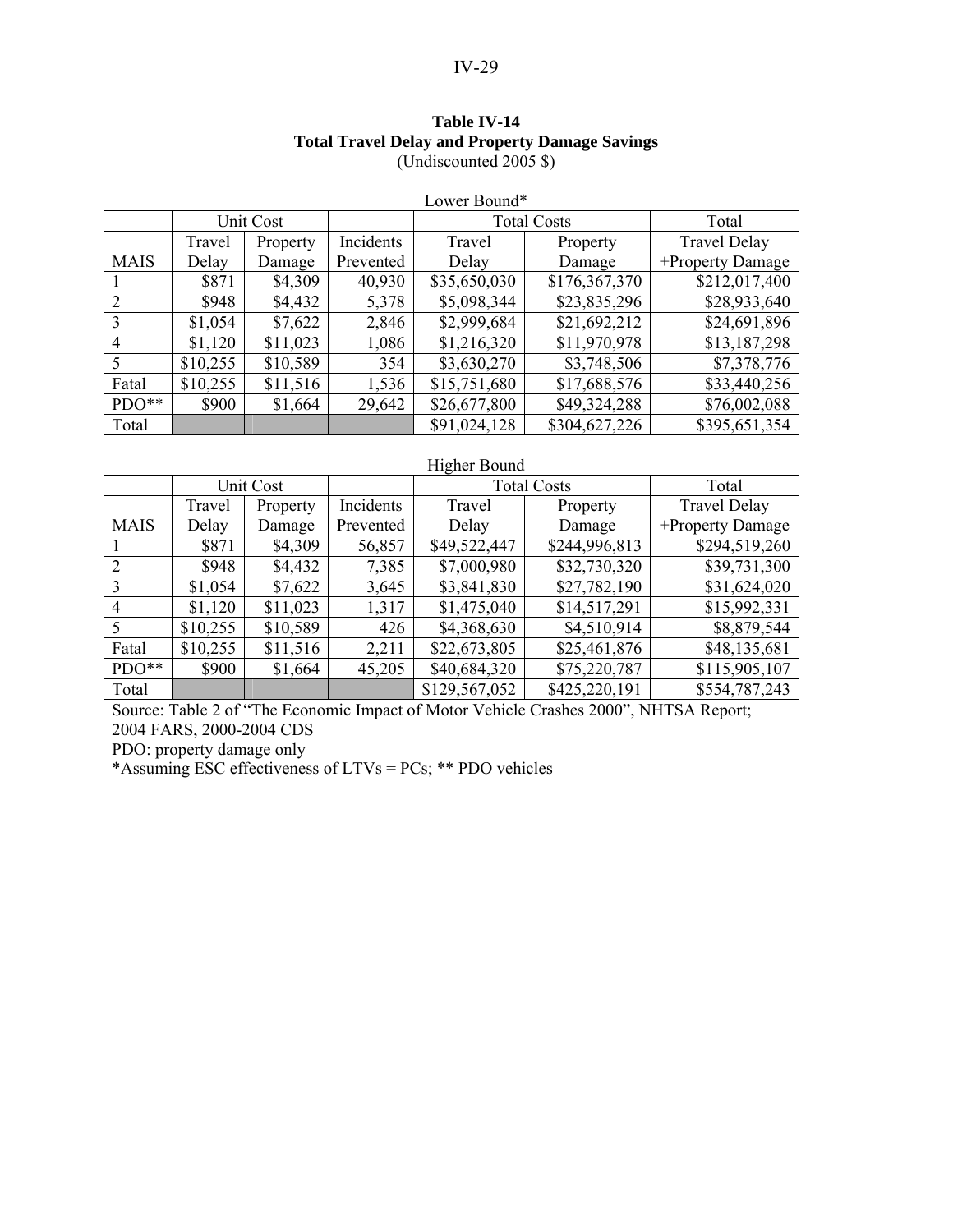IV-30

Table IV-15 shows the total travel delay and property damage savings specifically for single-

vehicle rollovers. The proposal would save an undiscounted \$310 to \$348 million for rollovers.

| Table IV-15                                                                 |
|-----------------------------------------------------------------------------|
| Total Travel Delay and Property Damage Savings for Single-Vehicle Rollovers |
| (Undiscounted 2005 $\})$ )                                                  |

| Lower Bound* |          |           |           |                    |               |                     |
|--------------|----------|-----------|-----------|--------------------|---------------|---------------------|
|              |          | Unit Cost |           | <b>Total Costs</b> |               | Total               |
|              | Travel   | Property  | Incidents | Travel             | Property      | <b>Travel Delay</b> |
| <b>MAIS</b>  | Delay    | Damage    | Prevented | Delay              | Damage        | +Property Damage    |
|              | \$871    | \$4,309   | 36,281    | \$31,600,751       | \$156,334,829 | \$187,935,580       |
| 2            | \$948    | \$4,432   | 4,674     | \$4,430,952        | \$20,715,168  | \$25,146,120        |
| 3            | \$1,054  | \$7,622   | 1,905     | \$2,007,870        | \$14,519,910  | \$16,527,780        |
| 4            | \$1,120  | \$11,023  | 806       | \$902,720          | \$8,884,538   | \$9,787,258         |
|              | \$10,255 | \$10,589  | 235       | \$2,409,925        | \$2,488,415   | \$4,898,340         |
| Fatal        | \$10,255 | \$11,516  | 1,161     | \$11,906,055       | \$13,370,076  | \$25,276,131        |
| $PDO**$      | \$900    | \$1,664   | 15,589    | \$14,030,100       | \$25,940,096  | \$39,970,196        |
| Total        |          |           |           | \$67,288,373       | \$242,253,032 | \$309,541,405       |

## Higher Bound

|                |          | Unit Cost |           | <b>Total Costs</b> |               | Total               |
|----------------|----------|-----------|-----------|--------------------|---------------|---------------------|
|                | Travel   | Property  | Incidents | Travel             | Property      | <b>Travel Delay</b> |
| <b>MAIS</b>    | Delay    | Damage    | Prevented | Delay              | Damage        | +Property Damage    |
|                | \$871    | \$4,309   | 40,444    | \$35,226,724       | \$174,273,196 | \$209,499,920       |
|                | \$948    | \$4,432   | 5,262     | \$4,988,376        | \$23,321,184  | \$28,309,560        |
| 3              | \$1,054  | \$7,622   | 2,146     | \$2,261,884        | \$16,356,812  | \$18,618,696        |
| $\overline{4}$ | \$1,120  | \$11,023  | 892       | \$999,040          | \$9,832,516   | \$10,831,556        |
| 5              | \$10,255 | \$10,589  | 266       | \$2,727,830        | \$2,816,674   | \$5,544,504         |
| Fatal          | \$10,255 | \$11,516  | 1,445     | \$14,818,475       | \$16,640,620  | \$31,459,095        |
| $PDO**$        | \$900    | \$1,664   | 17,128    | \$15,415,200       | \$28,500,992  | \$43,916,192        |
| Total          |          |           |           | \$76,437,529       | \$271,741,994 | \$348,179,523       |

Source: Table 2 of "The Economic Impact of Motor Vehicle Crashes 2000", NHTSA Report; 2004 FARS, 2000-2004 CDS

PDO: property damage only

\*Assuming ESC effectiveness of LTVs = PCs; \*\* PDO vehicles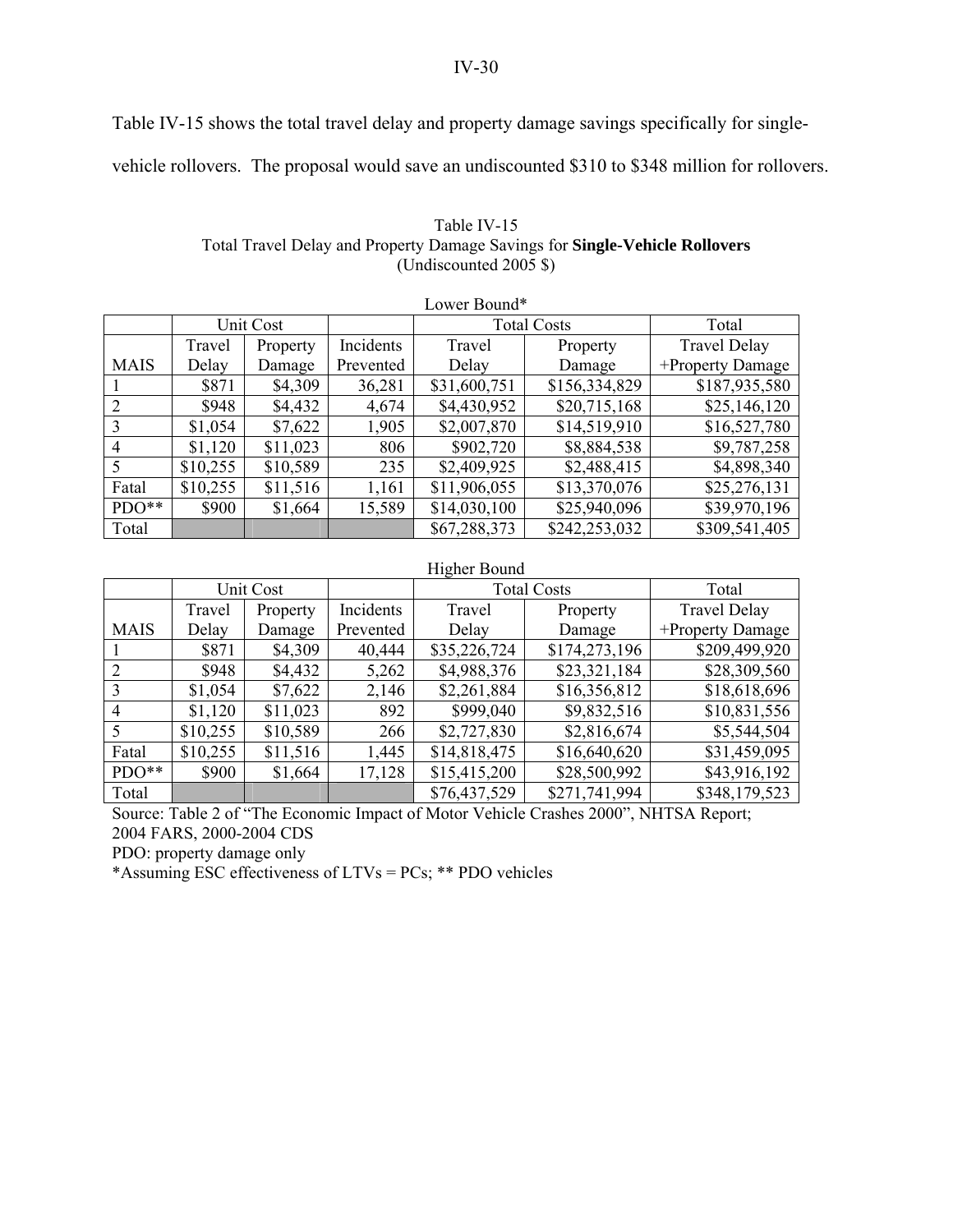### **E. Summary**

The following summarizes the estimated benefits of the proposal. These are incremental benefits over a projected baseline of 71 percent ESC installations in the model year 2011 fleet. These are the annual benefits that would accrue once all vehicles in the fleet are equipped with ESC.

## Overall Benefits of the Proposal

- Prevent  $70,344 95,153$  crashes
	- $\blacksquare$  1,408 2,355 fatal crashes
	- $\cdot$  68,936 91,798 non-fatal crashes
- Save  $1,536 2,211$  lives
- Eliminate  $50,594 69,630$  MAIS 1-5 injuries
- Save \$396 \$555 million (undiscounted) from travel delay and property damage.

## Single-Vehicle Rollover Benefits (these are included in the overall benefits above)

- Prevent  $37,309 41,147$  rollover crashes
	- $\cdot$  1,057 1,314 fatal crashes
	- $\cdot$  36,252 39,833 non-fatal crashes
- Save  $1,161 1,445$  lives
- Eliminate  $43,901 49,010$  MAIS 1-5 injuries.
- Save \$310 \$348 million (undiscounted) from travel delay and property damage.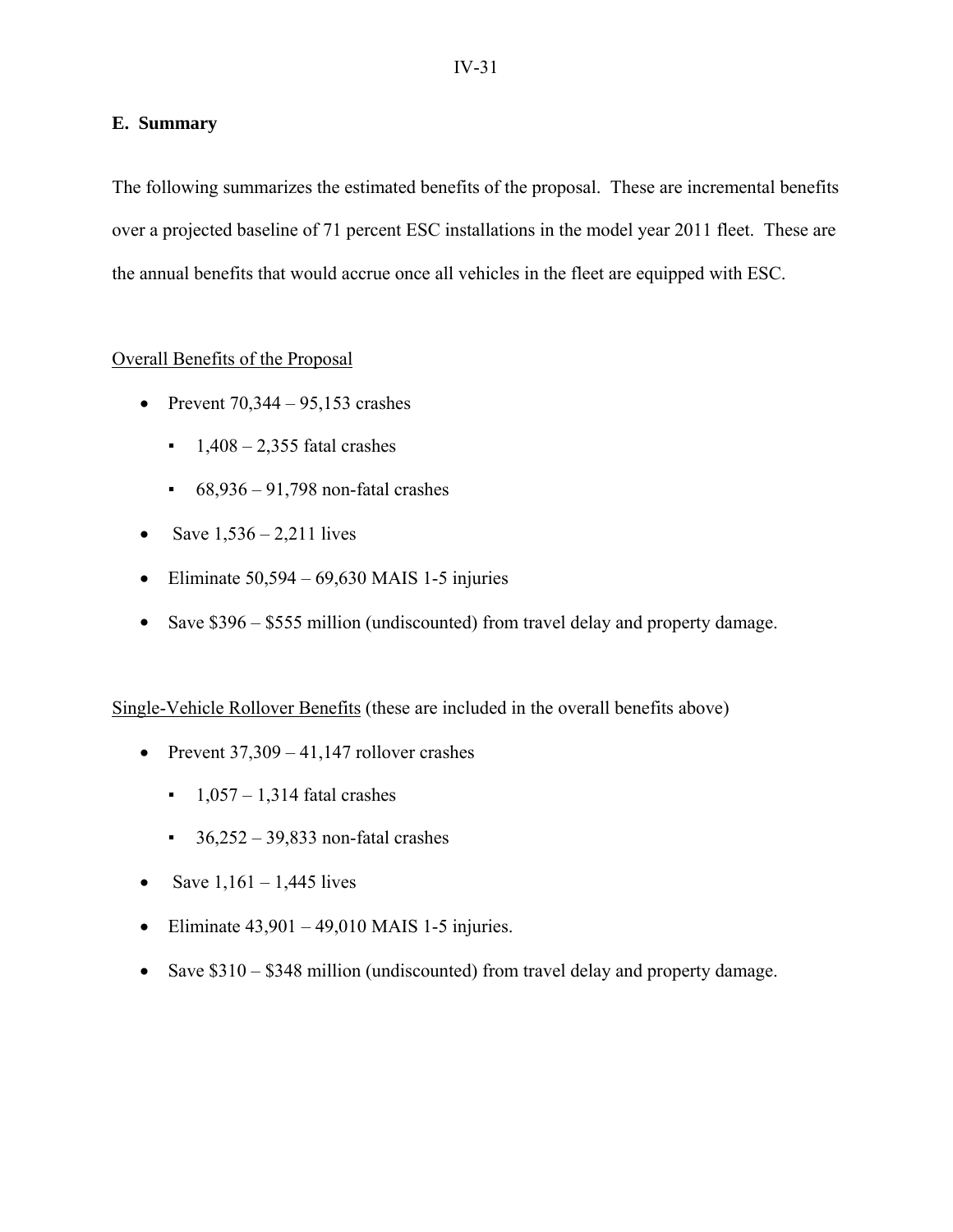Note that the estimated injury benefits and property damage and travel delay savings of the proposal are measured from a baseline of 71 percent ESC installation rate to 100 percent installation. The benefits of the ESC system itself, which are measured from a baseline of no ESC installation to 100 percent installation, are summarized below.

# ESC Benefits (0% to 100% ESC Installation)

- Prevent  $230,198 333,710$  crashes
	- $\cdot$  4,819 8,935 fatal crashes
	- $\cdot$  225,379 324,775 non-fatal crashes
- Save  $5,252 10,292$  lives
- Eliminate  $167.949 251.566$  MAIS 1-5 injuries
- Save \$1,310 \$2,056 million (undiscounted) from travel delay and property damage.

## ESC Benefits for Single-Vehicle Rollovers (these are included in the ESC benefits above)

- Prevent  $129,130 145,822$  rollover crashes
	- $\cdot$  3,803 4,923 fatal crashes
	- $\cdot$  125,327 140,899 non-fatal crashes
- Save  $4,194 5,425$  lives
- Eliminate  $155,849 178,062$  MAIS 1-5 injuries.
- Save \$1,096 \$1,264 million (undiscounted) from travel delay and property damage.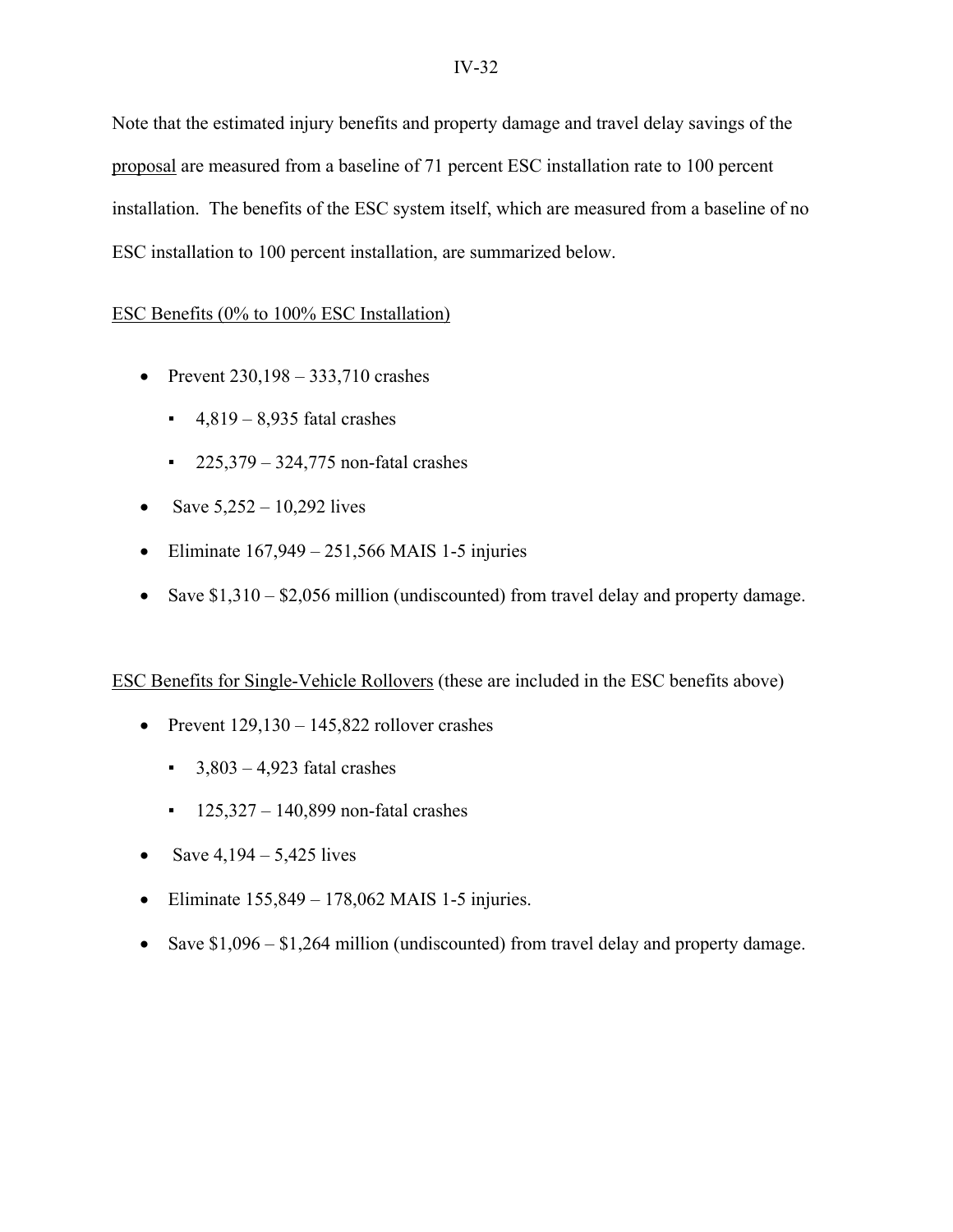### **CHAPTER V. ESC COSTS**

The cost of the proposal comprises technology costs and fuel economy impacts. The components add weight to vehicles and increase fuel consumption over the lifetime of the vehicles. The analysis examines the economic and environmental impacts resulting from increases in fuel consumption. These future impacts are discounted to represent their present value, using a 3 and 7 percent discount rate.

### **A. Technology Costs**

A contractor did a tear-down study of the incremental technology cost and weight to equip vehicles with ABS, traction control, ESC, and a telltale light. Ten different make/models were analyzed. In addition, a cost tear-down study of a 2-channel system was completed in order to be able to compare it to a 4-channel system in the same make/model. In order to estimate the cost of the additional components required to equip every vehicle in future model years with an ESC system, a determination had to be made about the relationship between equipment found in anti-lock brake systems (ABS), traction control, and ESC systems. Almost every ESC system in production today has ABS, traction control, and ESC. We assumed that ABS is a prerequisite for an ESC system. However, we assumed that traction control is a convenience feature and is not a safety feature required to provide the safety benefits found in ESC systems. Thus, the cost of traction control is not included in the cost of an ESC system. Thus, if a passenger car or light truck had none of those systems, it would require the cost of an ABS plus the additional incremental costs of ESC to comply with an ESC standard. We estimated a future annual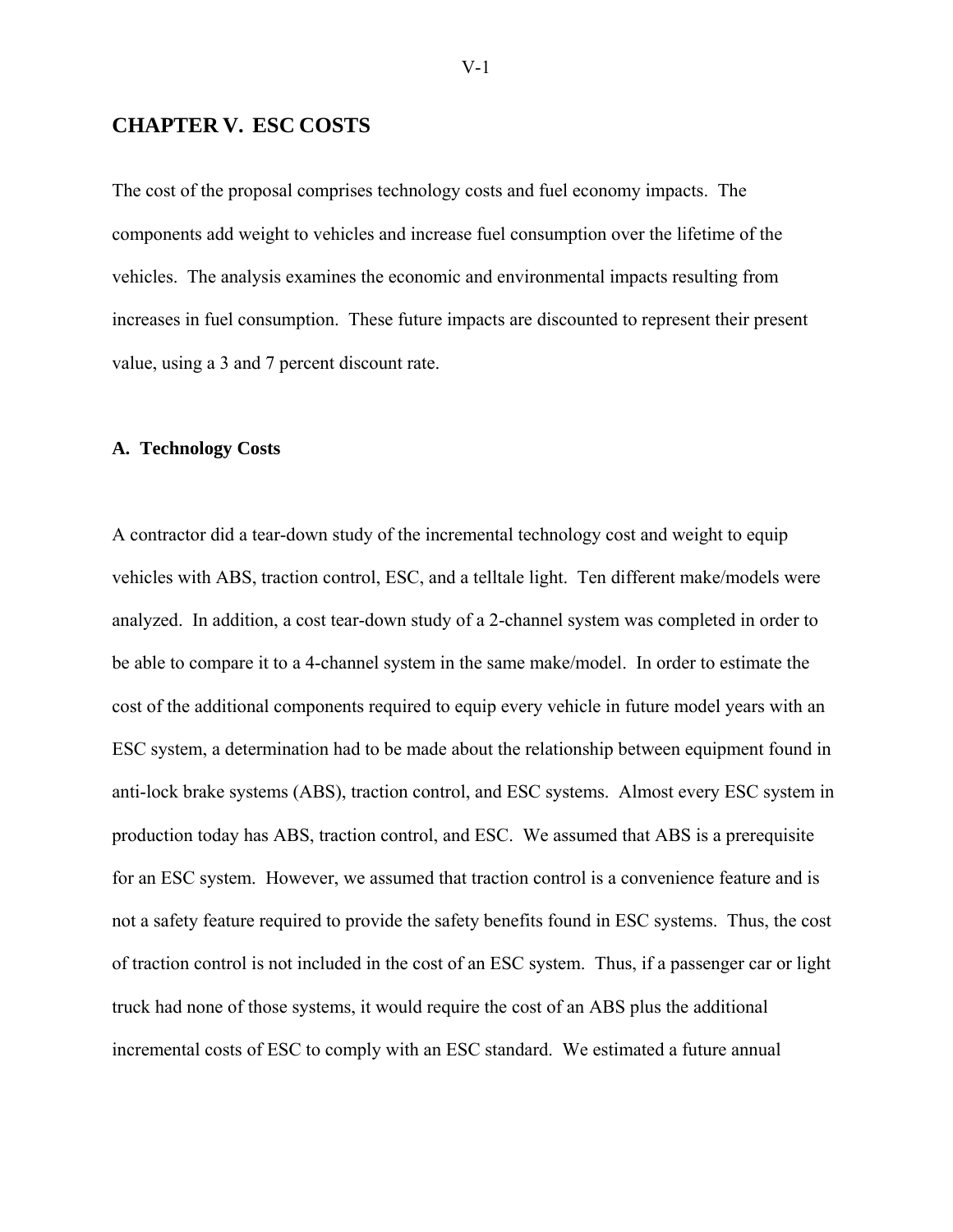production volume of 17 million light vehicles, consisting of 9 million light trucks and 8 million passenger cars.

#### **The Baseline for ESC compliance**

The installation rate for ESC in the new model year fleet has been rapidly increasing (from 10 percent in MY 2003, to 16 percent in MY 2004, to 19 percent in MY 2005, to 29 percent in MY  $2006)^{29}$ . In order to get a better estimate of the market penetration of ESC with a requirement, the agency requested product plan information from seven manufacturers to establish a baseline voluntary installation rate of ABS and ESC. From these product plans and the current MY 2006 installation rates of ABS and ESC for those manufacturers that were not asked for production plans, estimates were made of the planned progress of ABS and ESC. MY 2011 was chosen as the baseline voluntary installation rate for ESC, because it was the last year for which available data indicated changes in the planned percentages of ESC. MY 2011 serves as the baseline against which both costs and benefits are measured. In other words, the ESC penetration rate for each new model of vehicles beyond MY 2011 is assumed to be at the MY 2011 level of 71 percent. Thus, the cost of the standard is the incremental cost of going from the MY 2011 planned installations to 100 percent installation of ABS and ESC. The estimated model year (MY) planned installation rates are shown in Table V-1. The weighted average reflects the relative unit sales of passenger cars and light trucks noted above.

 $\overline{a}$ 

<sup>&</sup>lt;sup>29</sup> Based on NHTSA estimates.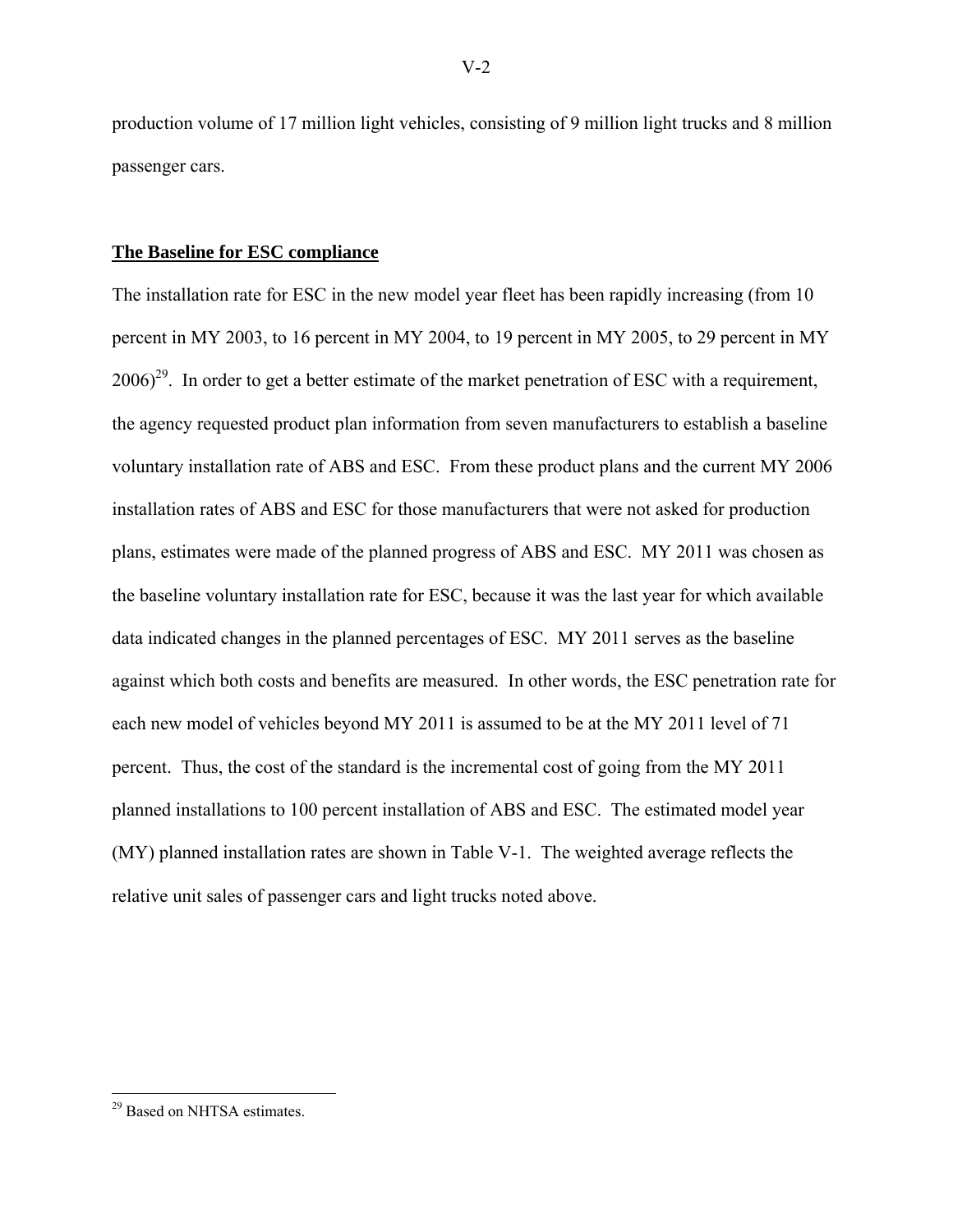| % of the fleet)     |         |         |                |         |         |
|---------------------|---------|---------|----------------|---------|---------|
|                     | MY 2007 | MY 2008 | MY 2009        | MY 2010 | MY 2011 |
| Neither ABS nor ESC |         |         |                |         |         |
| Passenger Cars      | 22      | 18      | 16             | 14      | 14      |
| <b>Light Trucks</b> | 4       |         | $\overline{2}$ |         |         |
| Weighted Ave        | 12      | 9       | 8              | 7       | 7       |
|                     |         |         |                |         |         |
| ABS alone           |         |         |                |         |         |
| Passenger Cars      | 49      | 46      | 39             | 33      | 21      |
| <b>Light Trucks</b> | 42      | 35      | 27             | 25      | 22      |
| Weighted Ave        | 45      | 40      | 32             | 29      | 22      |
|                     |         |         |                |         |         |
| $ABS + ESC$         |         |         |                |         |         |
| Passenger Cars      | 29      | 36      | 44             | 52      | 65      |
| <b>Light Trucks</b> | 54      | 64      | 72             | 74      | 77      |
| Weighted Ave        | 42      | 52      | 60             | 64      | 71      |

| <b>Table V-1</b>               |  |  |  |  |  |
|--------------------------------|--|--|--|--|--|
| <b>Estimated Installations</b> |  |  |  |  |  |
| $(0/$ of the floot             |  |  |  |  |  |

Based on the assumptions above and the data provided in Table V-1, the percent of the MY 2011 fleet that needs these specific technologies in order to reach 100 percent of the fleet with ESC are shown in the Table V-2.

| Percent of Fleet Needing Technology to Achieve 100% ESC |      |             |          |  |  |  |
|---------------------------------------------------------|------|-------------|----------|--|--|--|
|                                                         | None | $ABS + ESC$ | ESC only |  |  |  |
| Passenger Cars                                          |      |             |          |  |  |  |
| Light Trucks                                            |      |             |          |  |  |  |
| Weighted Ave.                                           |      |             |          |  |  |  |

**Table V-2 Percent of Fleet Needing Technology to Achieve 100% ESC**

The cost estimates developed for this analysis were taken from tear down studies that a contractor has performed for  $NHTSA^{30}$ . The total average incremental cost for ABS and ESC in these vehicles is estimated at \$479 (see Table V-3). This process resulted in estimates of the consumer cost of ABS at \$368, and the incremental cost of ESC at \$111, for a total cost of \$479.

 $\overline{a}$ 

 $30$  In order to abide with our confidentiality agreements with the manufacturers, the particular make/models will not be disclosed. However, a representative sample of passenger cars, light trucks, vans, and SUVs designed in the U.S., Europe, and Japan were analyzed.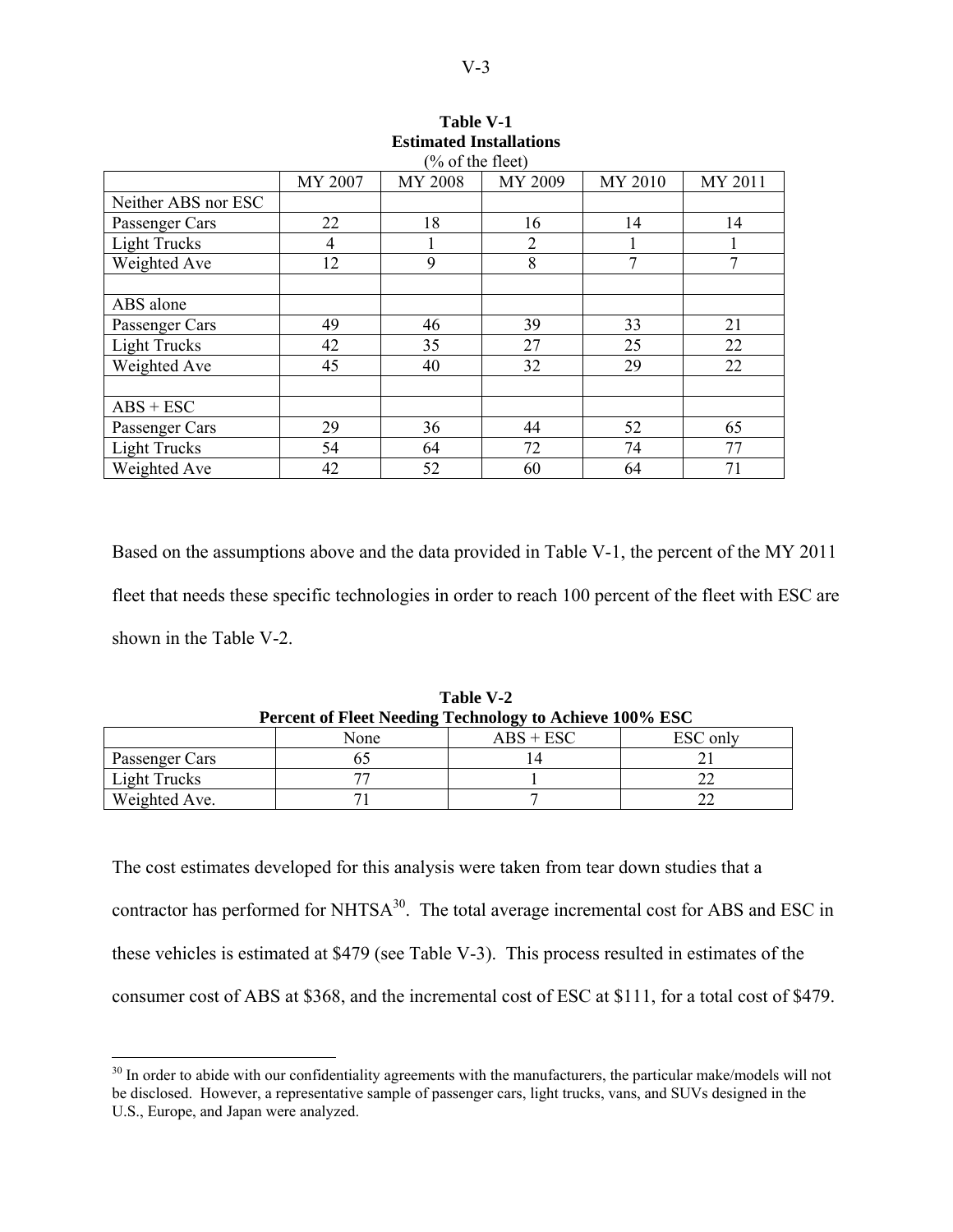| Incremental Cost and weights for ADS and ESC |             |            |                  |  |  |  |
|----------------------------------------------|-------------|------------|------------------|--|--|--|
|                                              | ABS         | ESC        | ABS/ESC Combined |  |  |  |
| Costs                                        | \$368       |            | \$479            |  |  |  |
| Weights                                      | $4.85$ kg.  | $0.82$ kg. | $5.67$ kg.       |  |  |  |
|                                              | $10.7$ lbs. | $.8$ lbs.  | $12.5$ lbs.      |  |  |  |

**Table V-3 Incremental Cost and Weights for ABS and ESC** 

We included, in these costs above, the costs and weights for two malfunction warning telltales, one for ABS and one for ESC systems, at \$2.52 per telltale (which includes the malfunction electronics) and 0.02 pounds. We assumed that existing ABS systems and existing ESC systems already had a malfunction warning telltale.

The agency and its contractor had a very difficult time determining the parts that made up the ABS and ESC systems, and separating out the traction control systems. Each manufacturer provided the contractor with a confidential list of parts that comprised their systems. However, some manufacturers included everything in the brake system (down to the nuts and bolts), including parts from the non-ABS hydraulic brake systems, and other manufacturers provided only the new big ticket items (new sensors and integrated control unit). Each manufacturer has different names for their systems, uses different parts, and the systems are quickly changing. The agency took the contractor's data and tried to make a consistent set of incremental parts for each manufacturer and averaged these data, as shown in Table V-4. Costs and weights were very similar between passenger cars and light trucks and are assumed to be the same for all vehicles. Further complicating the task was changing technology. For example, when we compared some ABS systems to ABS/ESC systems for the same make/models, we found that the integrated control unit doing both functions (ABS and ESC) was cheaper than the previous integrated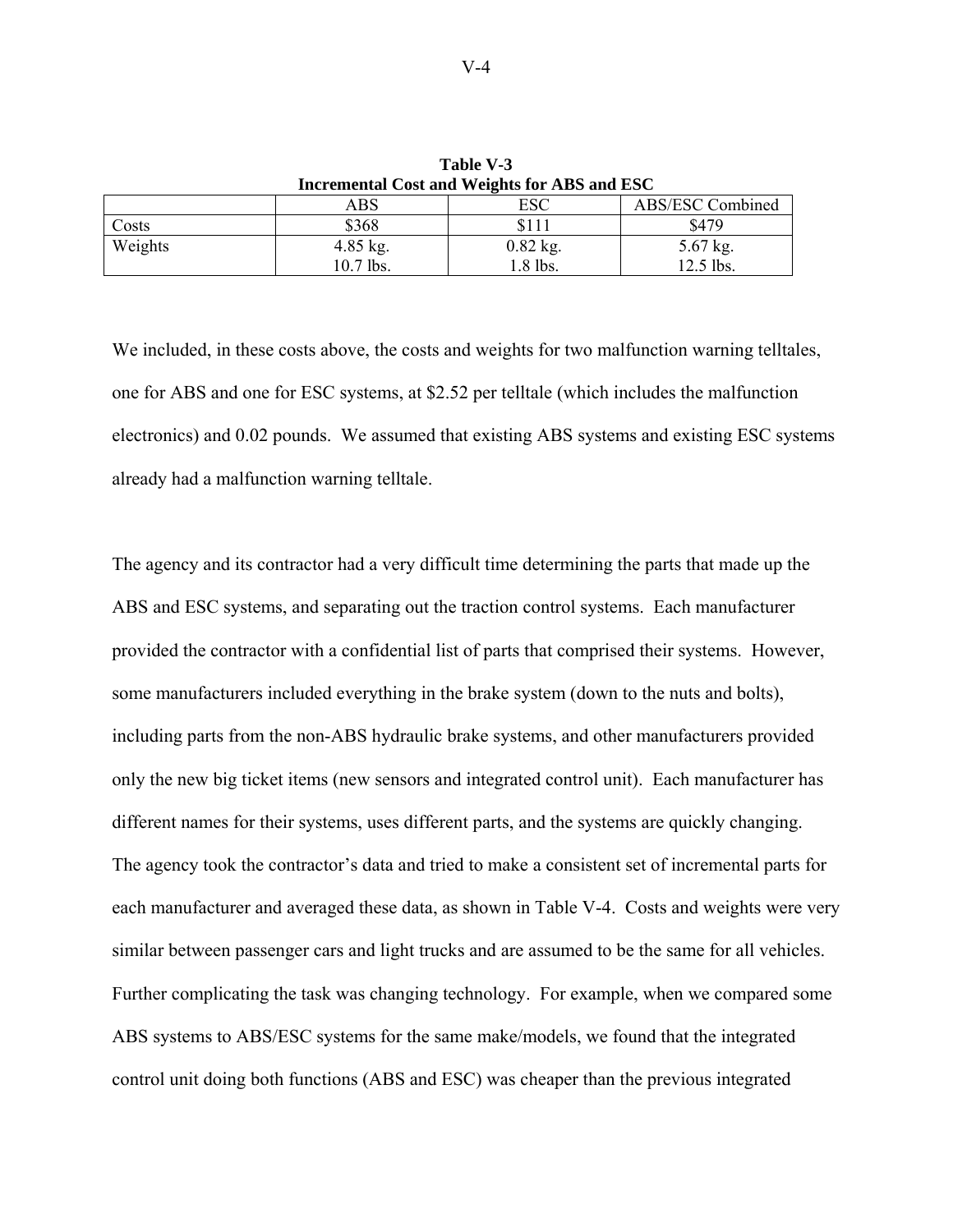control unit handling only ABS. In this case we assumed that the ABS integrated control unit could have been made less expensive if it were redesigned after the learning curve of technology costs. In essence, we have a cost estimate from a slice in time (MY 2005).

| $(\$2005$ and lbs.)                       |                          |                    |  |  |  |
|-------------------------------------------|--------------------------|--------------------|--|--|--|
| <b>ABS System Components</b>              | <b>Incremental Costs</b> | Incremental Weight |  |  |  |
| <b>Speed Sensors</b>                      | \$60.32                  | 3.22 lbs.          |  |  |  |
| Integrated Control Unit/Hydraulic Control | 290.03                   | 6.78               |  |  |  |
| Unit                                      |                          |                    |  |  |  |
| Wires/Telltale/Hardware                   | 17.52                    | 0.70               |  |  |  |
| Subtotal                                  | \$367.87                 | 10.70              |  |  |  |
| <b>ESC System Components</b>              |                          |                    |  |  |  |
| Yaw Rate/Lateral Acceleration Sensors     | \$60.24                  | 0.78               |  |  |  |
| Steering Wheel Sensor                     | 27.55                    | 0.35               |  |  |  |
| Integrated Control Unit (over ABS)        | 17.58                    | 0.61               |  |  |  |
| Wires/Telltale                            | 5.52                     | 0.08               |  |  |  |
| Subtotal                                  | \$110.89                 | 1.82               |  |  |  |
| Total                                     | \$478.76                 | 12.52 lbs.         |  |  |  |

| <b>Table V-4</b>                             |
|----------------------------------------------|
| <b>Average Incremental Costs and Weights</b> |
| (0.0005, 0.010)                              |

Note: Most ESC systems include a manual Off switch to allow the driver to turn off the ESC in some situations. The contractor's estimate of the cost of an Off switch averaged \$5.93 and weighed 0.08 lbs. An Off switch is not required by the standard and has not been included in the average cost of the rule.

Combining the technology needs in Table V-2 with the cost above and the assumed production

volume yields the cost in Table V-5 for the proposed standard.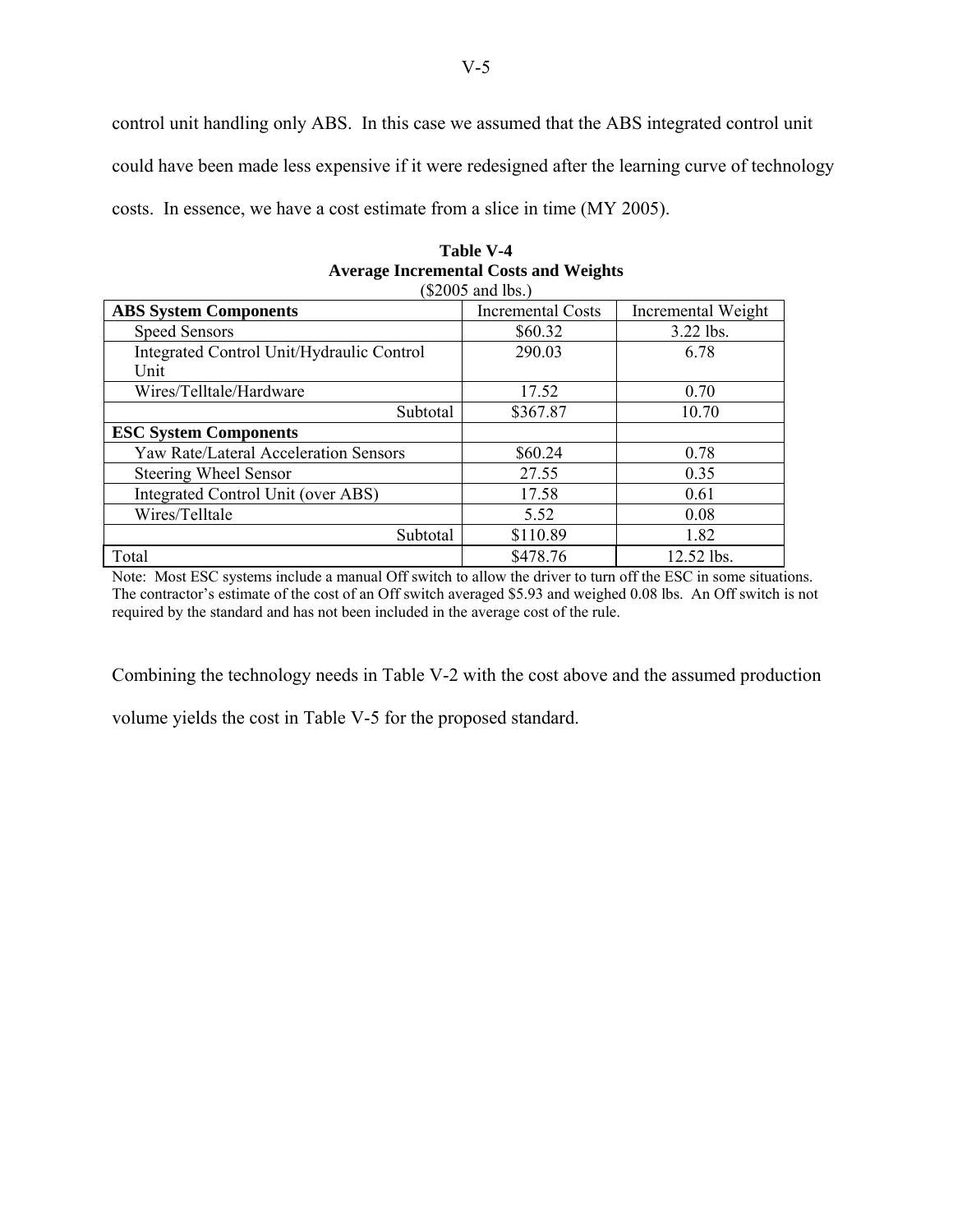|                           | $(\$2005)$ |                   |          |
|---------------------------|------------|-------------------|----------|
| Passenger Cars            | None       | $ABS + ESC$       | ESC only |
| % Needing Improvements    | 65%        | 14%               | 21%      |
| 8 million sales estimated |            | 1.12 M            | 1.68 M   |
| Costs per vehicle         | $\theta$   | \$479             | \$111    |
| Total costs               | $\theta$   | \$536 M           | \$186 M  |
| Light Trucks              |            |                   |          |
| % Needing Improvements    | 77%        | $1\%$             | $22\%$   |
| 9 million sales estimated |            | 0.09 <sub>M</sub> | 1.98 M   |
| Costs per vehicle         | 0          | \$479             | \$111    |
| Total costs               | 0          | \$43 M            | \$220 M  |
| $M \cdot$ million         |            |                   |          |

# **Table V-5 Total Costs for the Proposal**

**Table V-6 Summary of Vehicle Costs** 

|                     | \$2005                       |                    |
|---------------------|------------------------------|--------------------|
|                     | <b>Average Vehicle Costs</b> | <b>Total Costs</b> |
| Passenger Cars      | \$90.3                       | \$722.5 mill.      |
| <b>Light Trucks</b> | \$29.2                       | \$262.7 mill.      |
| Total               | \$58.0                       | \$985.2 mill.      |

In summary, Table V-6 shows that the incremental vehicle costs of providing electronic stability control and antilock brakes compared to manufacturer's planned production for MY 2011 fleet will add \$985 million to new light vehicles at a cost averaging \$58 per vehicle.

Predicting MY 2011 Installations for Manufacturers without their production plans Because we have different effectiveness estimates for SUVs versus passenger cars, we broke out sales estimates into light trucks (pickups, vans, and SUVs) and passenger cars separately. At this time, our tear-down costs data do not indicate that an ABS or ESC system costs more or less for a light truck than for a passenger car. We assume they are the same cost. The basis for predicting MY 2011 installations for manufacturers without their production plans starts with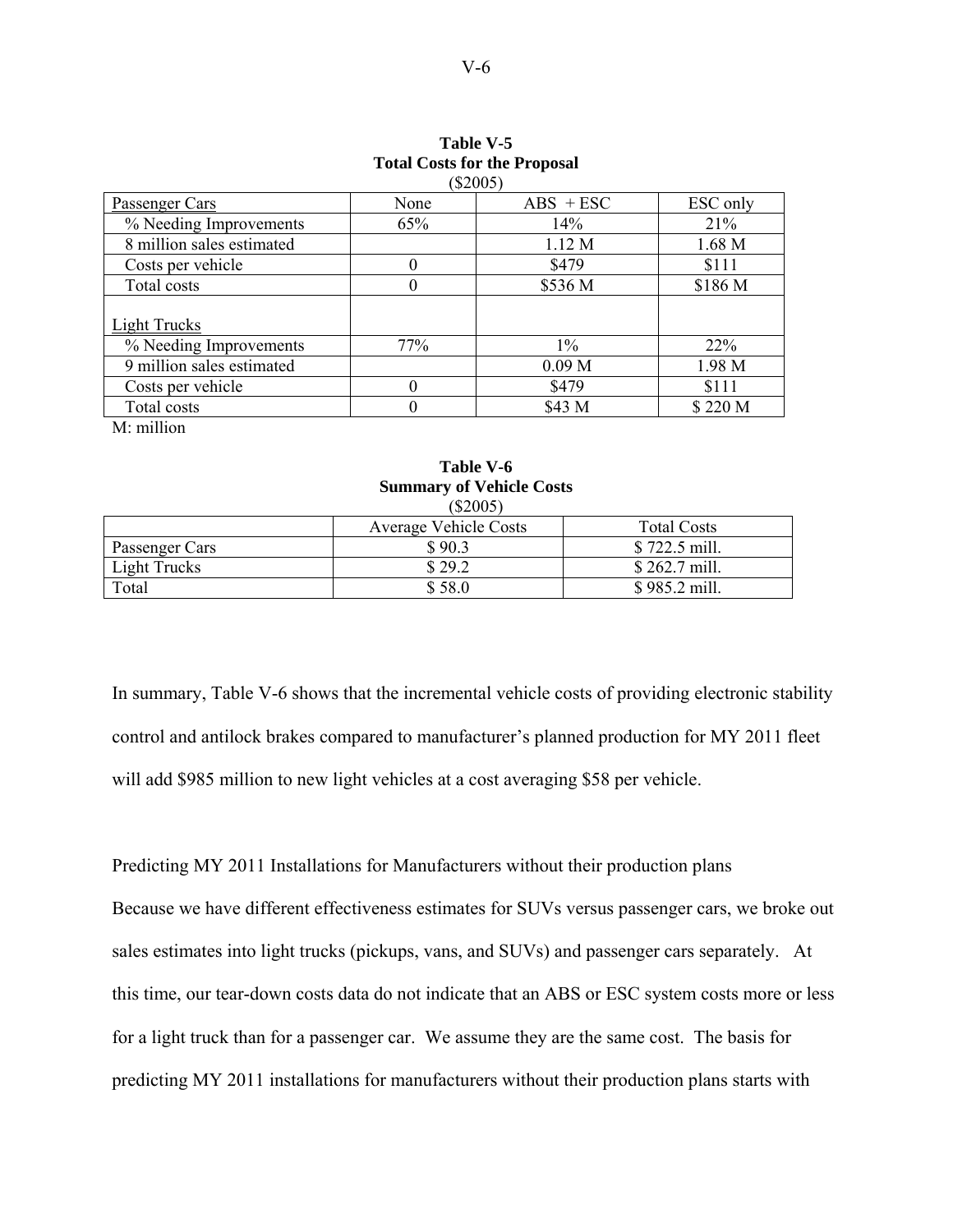data provided in the 2005 Wards Automotive Yearbook. This provides sales of MY 2004 vehicles by make/model, which includes actual rates of installations for standard equipment as well as factory-installed optional equipment.

From these MY 2004 sales data, and from make/model data provided in "Buying a Safer Car" by NHTSA for MY 2006, which provides information as to whether such equipment is provided as standard equipment or optional equipment, an estimate was made regarding predicted installations of ESC-related equipment for MY 2006. Assumptions made in the analysis included:

- 1) That the optional equipment installation rate for a specific make/model in MY 2004 would be the same optional equipment installation rate for that make/model in MY 2006. (This may well be a conservative assumption, given the level of media coverage of the benefits of ESC over this time period.)
- 2) When a MY 2004 make/model was replaced by another make/model by MY 2006, and both had optional equipment, the optional equipment installation rate would be the same for the new MY 2006 make/model.
- 3) When a totally new make/model was introduced by MY 2006 that had optional equipment, the sales level and the optional equipment installation rate from a similar vehicle in its class were used to estimate the sales and optional equipment installation rates for the new make/model.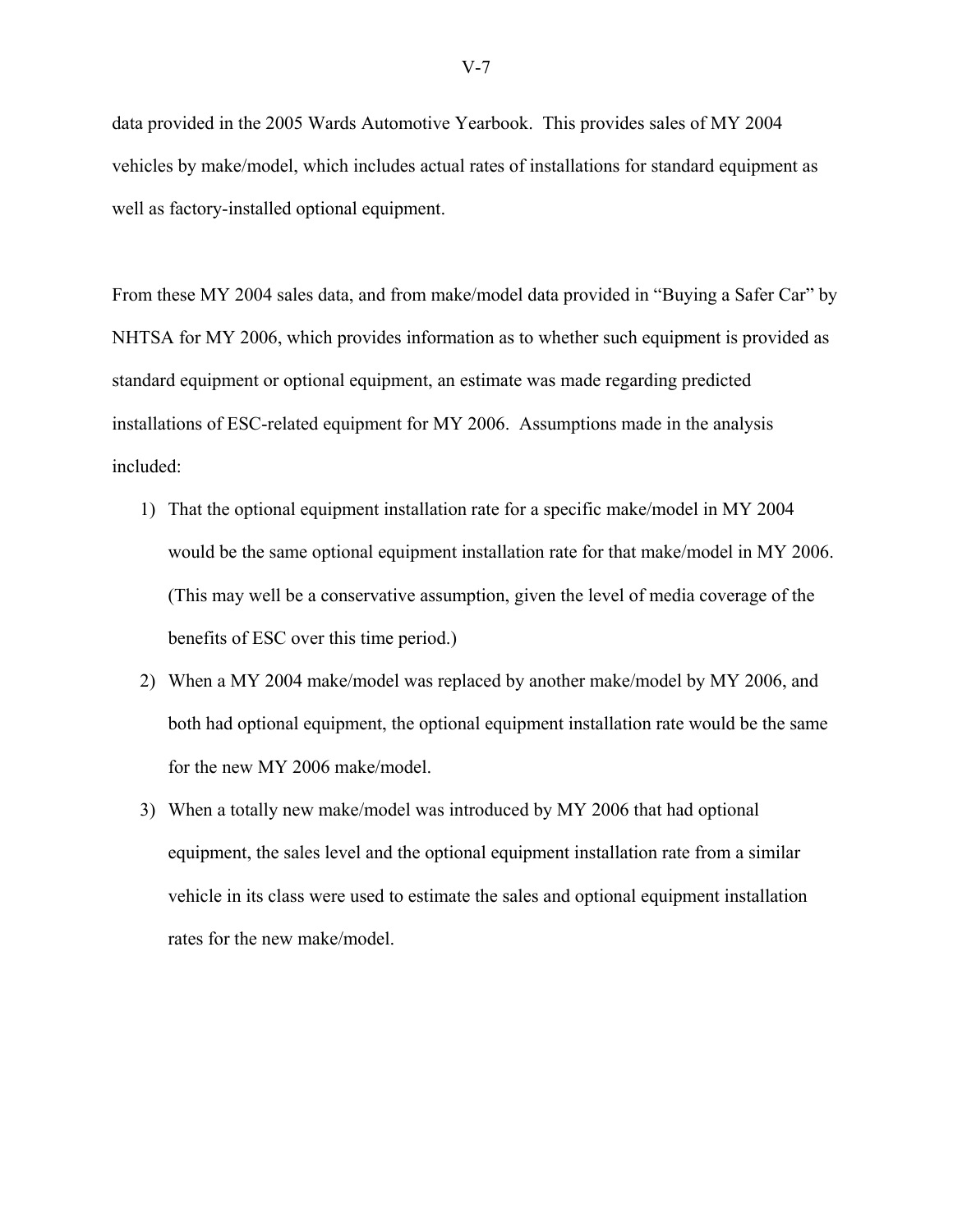Obviously, there are a number of assumptions that must be made in this estimation process for MY 2006; however, this will give us a closer estimate of current compliance with the ESC proposal than if we just relied on known MY 2006 installation rates.

#### **B. Fuel Economy Impacts**

Going through the same averaging technique we used for costs in Tables V-5 and V-6 and applying it to weights, we find that the proposal would add an additional 2.13 pounds to an average PC and 0.52 pounds to a LTV. The added weight would reduce vehicle fuel economy [measured by miles per gallon (mpg)] and consequently increase vehicle lifetime gasoline consumption and fuel economy costs. Lifetime fuel economy cost is the cost of additional gasoline used over the vehicles' life and is estimated on a per vehicle basis. Applying the estimated lifetime fuel economy cost per vehicle to every vehicle derives the fuel economy cost of the proposal. The cost is accrued throughout the vehicles' life and is discounted to reflect its present value (2005 \$ value). The analysis uses a 3 percent and a 7 percent discount rate. The discounting procedures for future benefits and costs in regulatory impact analyses are based on the guidelines published in Appendix V of the "Regulatory Program of the United States Government", April 1, 1990 - March 31, 1991.

The process of deriving the lifetime fuel economy cost per vehicle can be represented by the following generic formula:

$$
LFEV_j = \sum_{i=1}^{N} FC_i * G_i(j) * d_i
$$

Where,  $LFEV_i$  = lifetime fuel economy cost per vehicle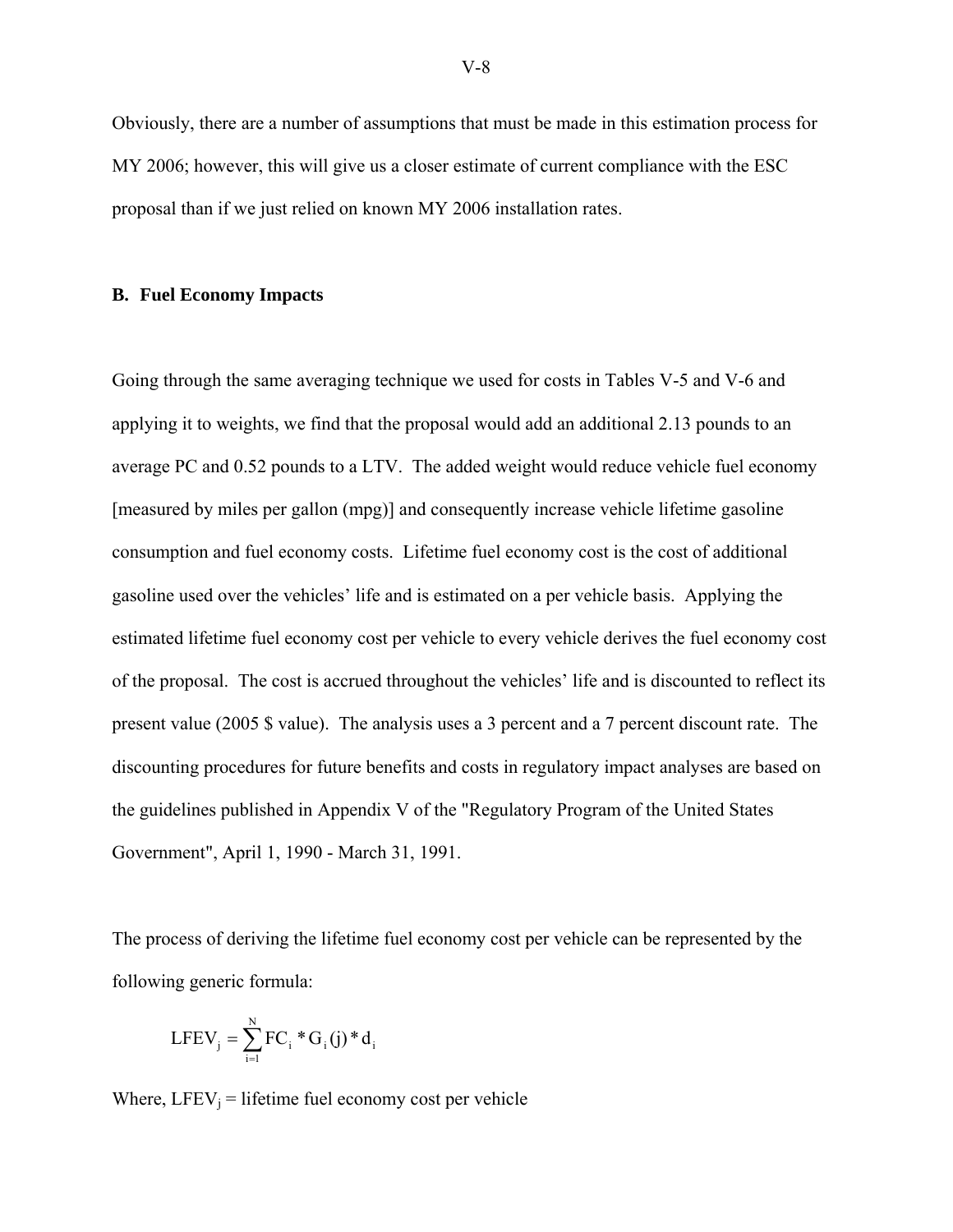$j =$  added weight  $N$  = vehicle life  $FC_i$  = fuel price per gallon  $G_i(i)$  = additional gallons used per vehicle  $d_i$  = discount factors at 3 or 7 percent

Within this formula, Vehicle life, N, is determined by the age at which 98 percent of the vehicles originally produced in a model year are no longer registered using Polk data (mainly because they have been scrapped). Based on this criterion and the vehicle operation data in the National Vehicle Population Profile  $(NVPP)^{31}$ , the agency concludes that PCs are expected to last an average of about 25 years and LTVs will last 36 years. Therefore,  $N = 25$  for PCs and N=36 for LTVs.

Fuel prices per gallon, FCi, are adapted from those (in 2003 dollar) published in the 2006 final rule for corporate average fuel economy (CAFE) standards for light trucks<sup>32</sup>, but are presented in 2005 dollars. The adjustment factor from 2003 dollars to 2005 dollars is 1.055  $(=112.145/106.305)$ , which is the ratio of 2005 and 2003 gross domestic product (GDP) implicit price deflector<sup>33</sup>. Fuel taxes of \$0.40 are already excluded from these unit prices since taxes are transfer payments and not a cost to society. These fuel prices are further adjusted to account for externalities that are associated with U.S. oil consumption but not reflected in the projected

 $\overline{a}$ 

 $31$  Annual census of passenger cars and light trucks vans in operation, as July 1 of each year, compiled by R.L. Polk and Company.

<sup>&</sup>lt;sup>32</sup> Final Regulatory Impact Analysis, Corporate Average Fuel Economy and CAFE Reform for MY 2008-2011 Light Trucks, March 2006

<sup>&</sup>lt;sup>33</sup> Published by U.S. Department of Commerce, Bureau of Economic Analysis, May 25, 2006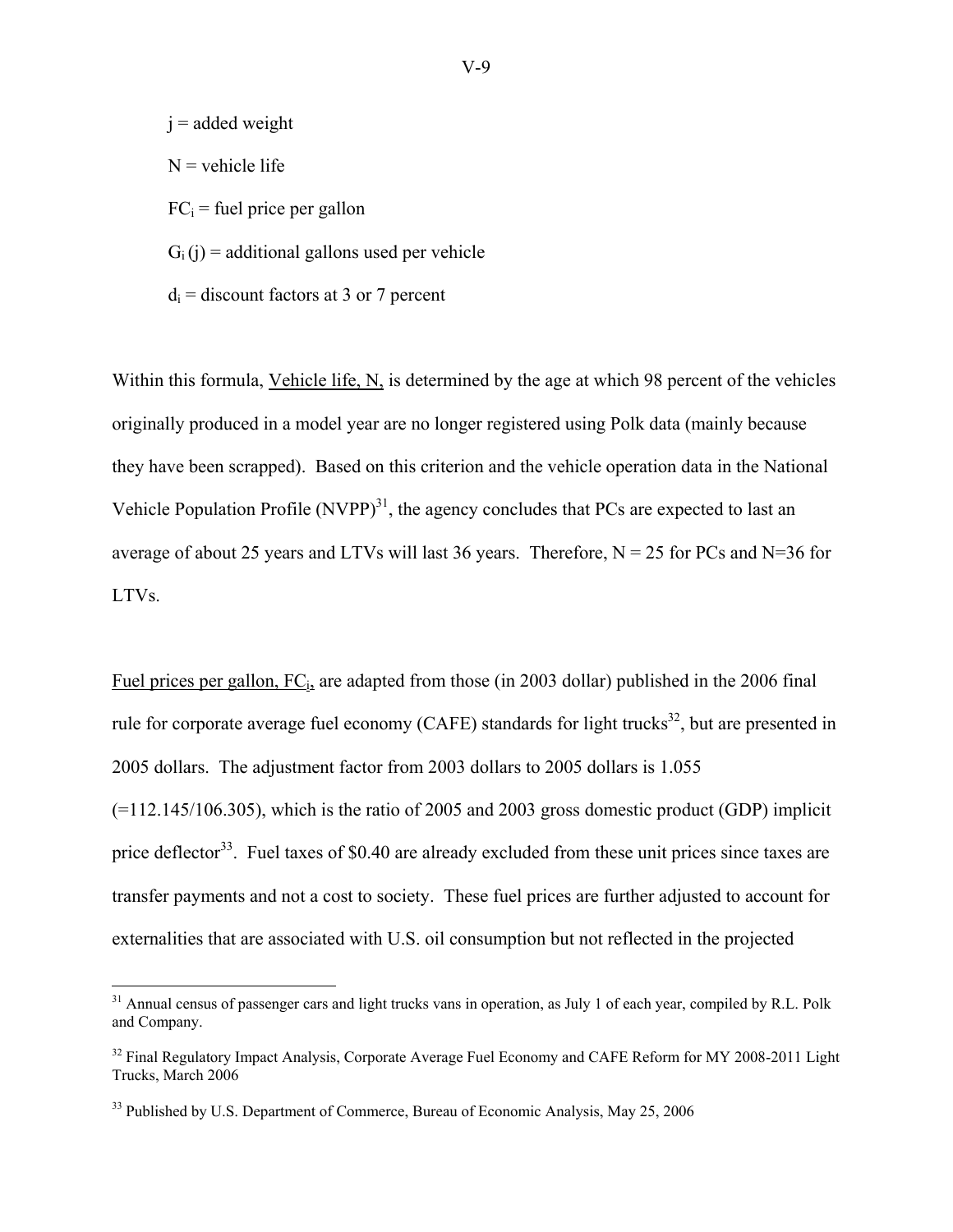market oil price. Externalities considered here include the monopsony effect of the oil market, oil price shock impacts, environmental impacts, and other impacts from rebound effects. Costs for these externalities are also adopted from those published in the 2006 CAFE final rule or revisions derived after the publication of the final rule. Detailed discussions about these external economic costs are available in the 2006 CAFE final rule.

Monopsony costs are related to oil supplier-demand and the anticompetitive nature of the global oil market. For the supplier side, the Organization of Petroleum Exporting Countries (OPEC) operates as a cartel that restricts oil production to escalate the price of oil far above its marginal cost. For the demand side, an increase in U.S. petroleum demand also can cause the world oil price to rise. Since the higher oil price is applied to all oil imported to the U.S., not just limited to the increased oil use, the actual cost for purchasing the increased amount would exceed their market payment. In addition, an increase in monopsony payment to foreign oil suppliers represents a net loss to U.S. oil purchasers and thus has a downward impact on the U.S. economy. Overall, the monopsony cost is estimated to be \$0.142 per gallon<sup>34</sup>.

The effects of oil price shocks account for the impacts on oil price that were triggered by a disruption in world oil supplies. The increased oil price reduces the level of U.S. economic output using its available resource. Also, a sudden disruption requires a rapid adjustment in oil use and the use of other energy sources and would impose an additional societal cost. The agency estimates that the cost is about \$0.047 per gallon<sup>35</sup>.

 $\overline{a}$ 

<sup>&</sup>lt;sup>34</sup> Derived from a revised value of \$0.135 (2003 \$) which is slightly different from \$0.122 that was published in the 2006 CAFÉ final rule for light trucks.

<sup>&</sup>lt;sup>35</sup> Adjusted from the \$0.045 (2003 \$) published in the 2006 CAFE final rule.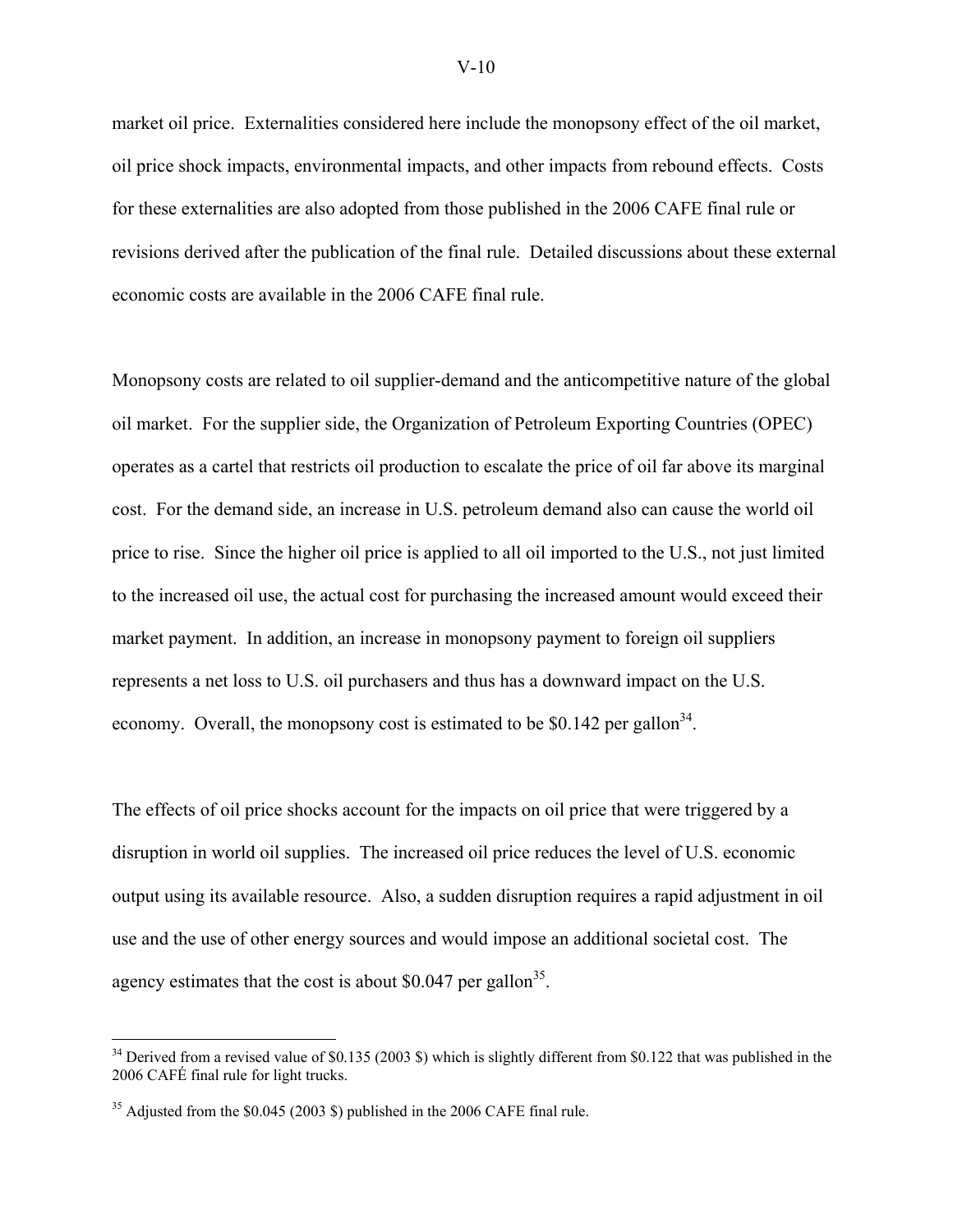Environmental impacts include the economic and environmental consequence of increased emissions directly from vehicles (combustion emissions) and emissions associated with fuel's exploration, production, processing, and distribution (pre-combustion emissions). These emissions include carbon dioxide  $(CO_2)$ , carbon monoxide  $(CO)$ , hydrocarbons  $(HC)$ , nitrous oxides nitrogen  $(NO_x)$  and other airborne particulates. At this moment, the administration has not taken a position on combustion emission related costs. Also, the cost on a per vehicle basis is extremely small if based on estimates in the literature. Thus the cost for combustion emissions is not included in the analysis. As for pre-combustion emission related cost, the agency estimates its marginal cost is  $$0.084$  per gallon<sup>36</sup>.

This cost is adjusted downward to account for the emission impact due to the rebound effect. Rebound effect refers to drivers' compensatory behavior in response to the rising cost of driving due to lower fuel economy and increased oil prices. Drivers might reduce their driving by combining short trips and/or driving less to control the rising cost of driving. Driving less miles reduces emissions. The estimated emission impact due to the rebound effect is \$0.030 per gallon<sup>37</sup>. Overall, the economic and environmental impact is estimated to be \$0.054 per gallon  $(= $0.084 - $0.030)$ 

Furthermore, the compensatory behavior due to the rebound effect, in turn, would generate other benefits to drivers and society such as reducing traffic congestion, motor vehicle crashes, and noise. The agency estimates that the combined benefit is about \$0.07 per gallon, of which

<u>.</u>

 $36$  Adjusted from the \$0.080 (2003 \$) estimated in the 2006 CAFE final rule

<sup>&</sup>lt;sup>37</sup> Adjusted form the \$0.028 (2003 \$) estimated in the 2006 CAFE final rule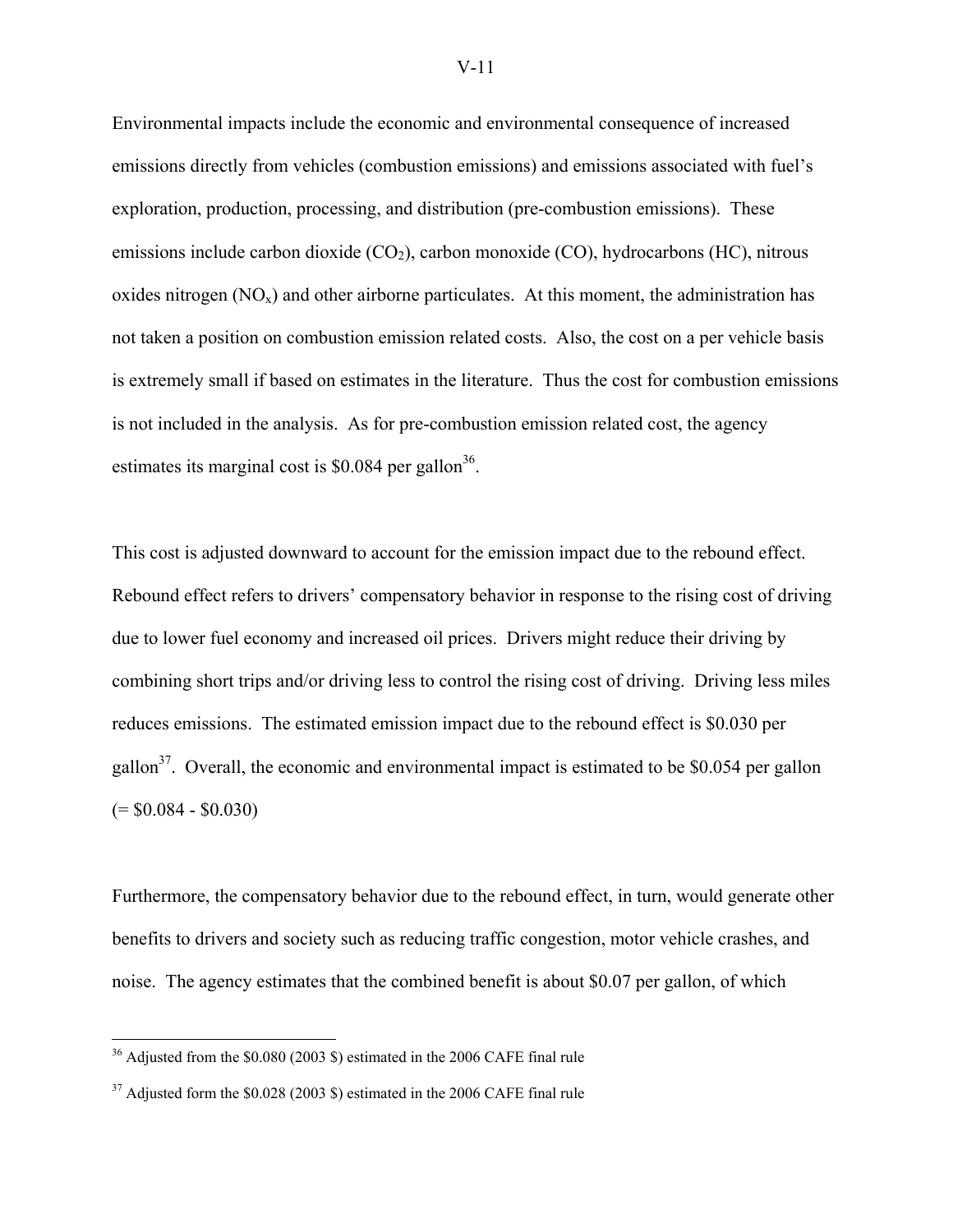\$0.045 is from the mitigation of traffic congestion, \$0.024 from the reduction of crashes, and  $$0.001$  from the elimination of noise<sup>38</sup>.

Collectively, the net cost for these externalities is \$0.173 per gallon (=  $$0.042 + 0.047 + $0.054$ ) \$0.070). Note that the real impact of relatively small increase in vehicle weight on these externalities is unclear. The inclusion of estimates for these externalities nevertheless provides a comprehensive assessment of the costs and produces relatively conservative cost-effectiveness and net benefit estimates.

Additional gasoline use per vehicle,  $G_i(i)$ , is the difference in fuel consumption (in gallons) between an average baseline vehicle (i.e., 2011 MY) with added weight and without. Fuel consumption of a vehicle generally is a function of average vehicle miles traveled, the survival probability of the vehicle, its fuel economy, and vehicle weight. Specifically, some vehicles are gradually scrapped or retired each year after their initial production. As vehicles age, the actual miles traveled tend to decline. Therefore, the average vehicle miles traveled are discounted by the vehicle's survival probability to reflect the actual average miles traveled in each year. Dividing the actually vehicle miles traveled by the fuel economy derives the total gallons of fuel used. Fuel economy is determined according to procedures established by the Environmental Protection Agency (EPA). However, the EPA estimates that actual on-road fuel economy is overall 15 percent less than the EPA's derived fuel economy. Therefore, the EPA fuel economy values are discounted by 15 percent.

In essence,  $G_i(i)$  can be noted as:

1

<sup>&</sup>lt;sup>38</sup> Adjusted separately from the \$0.043 (traffic congestion), \$0.023 (crashes), and \$0.001 (noise) estimated in the 2006 CAFÉ final rule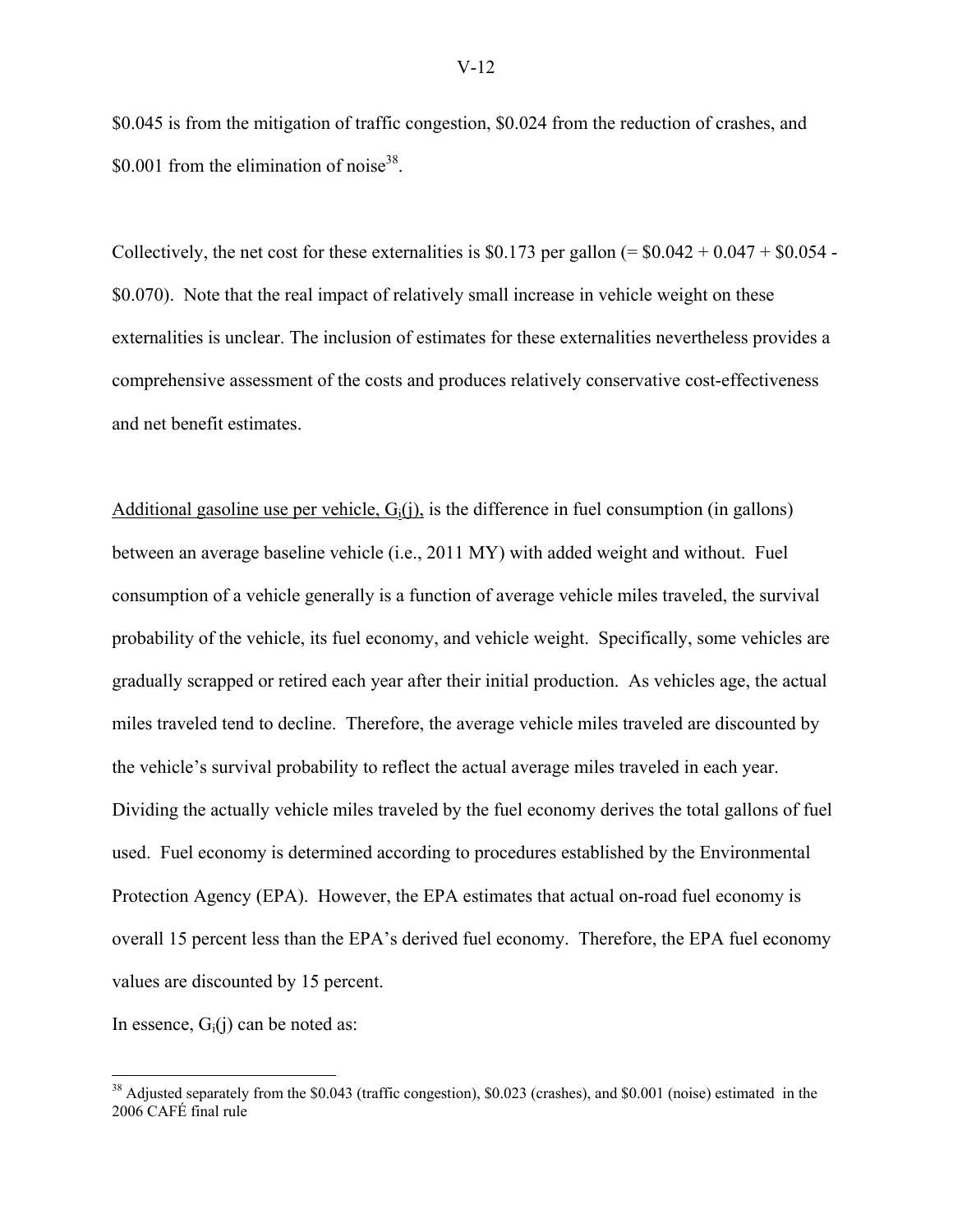$$
G_{i}(j) = \frac{VMT_{i} * Suv_{i}}{0.85 * MPG_{w0+j}} - \frac{VMT_{i} * Suv_{i}}{0.85 * MPG_{w0}}
$$

$$
= \frac{VMT_{i} * Suv_{i}}{0.85} (\frac{1}{MPG_{w0+j}} - \frac{1}{MPG_{w0}})
$$

Where  $G_i$  = gasoline use per vehicle

 $j =$ added weigh

 $VMT_i$  = average miles traveled

 $Suv_i$  = vehicle survival probability

 $MPG<sub>w0</sub>$  = fuel economy that is associated with vehicle test weight w0

 $0.85$  = EPA factor to reflect the on-road driving fuel economy

The average vehicle miles traveled and survival probability are derived from the agency report on vehicle survivability and travel mileage schedules<sup>39</sup>. Fuel economy value for PCs is based on EPA fuel economy of 29.50 mpg achieved by the 2006 model year  $PCs^{40}$ . The 2006 level CAFE standard of 22.50 mpg is used for the fuel economy value for LTVs. These fuel economy values are associated with their base vehicle test weights: 3,564 pounds for PCs and 4,750 pounds for LTVs. In other words,  $MPG_{w0} = MPG_{3,564} = 29.50$  mpg for PCs and  $MPG_{w0} = MPG_{4,750} = 22.50$ mpg for LTVs.

Furthermore, j represents the added weight, i.e.,  $j = 2.13$  pounds for PCs and  $j = 0.52$  pounds for LTVs. A study by the National Research Council projected a fuel consumption of 3 to 4 percent

 $\overline{a}$ 

<sup>&</sup>lt;sup>39</sup> Lu, S., "Vehicle Survivability and Travel Mileage Schedules", NHTSA Technical Report, January 2006, DOT 809 952

 $40$  Current the CAFE standard for PCs is 27.5 mpg.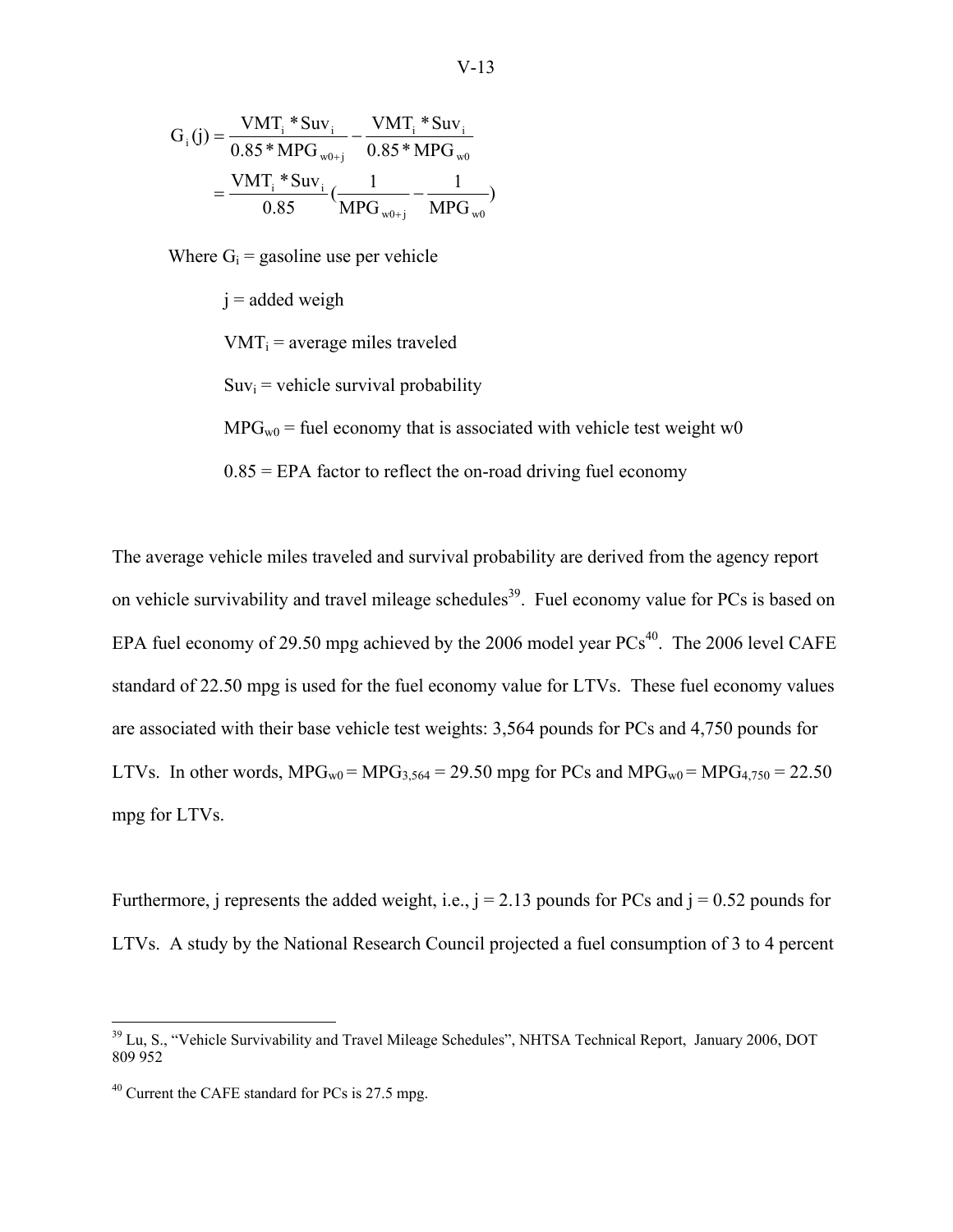for each 5 percent weight reduction while maintaining the same acceleration performance<sup>41</sup>. If an average is used, the projection means that every 1 percent reduction (or increase) in vehicle weight would reduce (or increase) fuel consumption by 0.7 percent  $(=3.5/5)$ . Based in this projection, the new fuel consumption per mile, i.e.,  $\frac{1}{\text{MPG}_{w0+j}}$ + , can be transformed to be a

function of base weight (w0), added weight (j pounds), and base fuel consumption  $\frac{1}{MPG_w}$ :

$$
\frac{1}{\text{MPG}_{w0+j}} = (1 + \frac{0.7j}{w0}) \frac{1}{\text{MPG}_{w0}}
$$

$$
= \frac{w0 + 0.7j}{w0} \frac{1}{\text{MPG}_{w0}}
$$

Substituting this formula to that in  $G_i(i)$ ,  $G_i(i)$  can be rewritten as

$$
G_{i}(j) = \frac{VMT_{i} * Suv_{i}}{0.85} \left( \frac{1}{MPG_{w0+j}} - \frac{1}{MPG_{w0}} \right)
$$
  
= 
$$
\frac{VMT_{i} * Suv_{i}}{0.85} \left( \frac{w0 + 0.7j}{w0} \frac{1}{MPG_{w0}} - \frac{1}{MPG_{w0}} \right)
$$
  
= 
$$
\frac{VMT_{i} * Suv_{i}}{0.85} * \frac{0.7j}{w0} * \frac{1}{MPG_{w0}}
$$

Lastly, the discount factors (d<sub>i</sub>) are factors corresponding to mid-year 3 and 7 discount rates.

The discount factors  $(d<sub>i</sub>)$  corresponding a discount rate can be represented as:

$$
d_i = \frac{1}{(1+d)^{i-0.5}}
$$

 $\overline{a}$ 

Where,  $d = 3$  percent or 7 percent

<sup>&</sup>lt;sup>41</sup> Effectiveness and Impact of Corporate Average Fuel Economy (CAFE) Standards, National Research Council, National Academy Press, Washington DC, 2002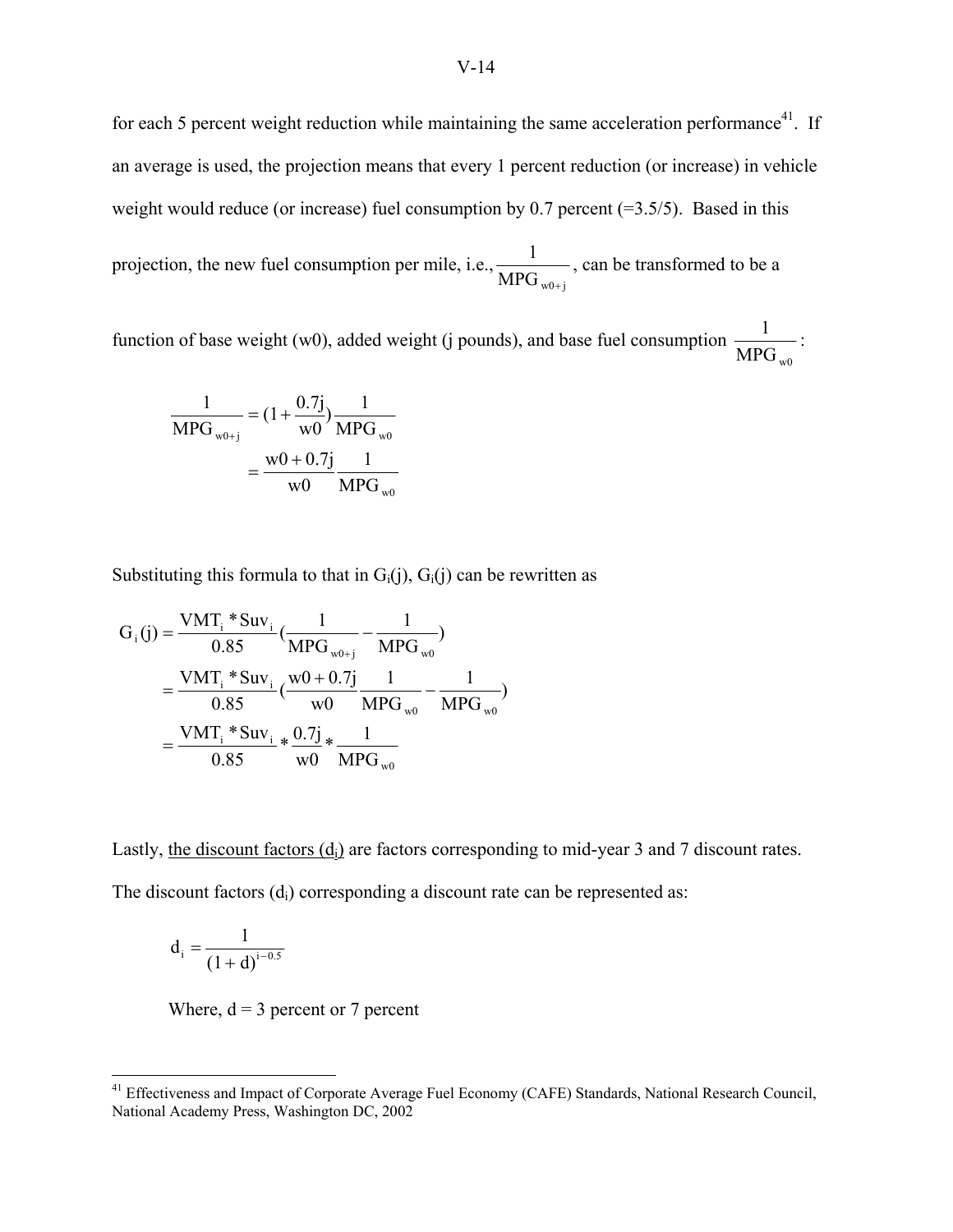Substitute the above detailed formulas back into the generic  $LEV_i$ , the  $LEV_i$  can be refined as:

$$
LFE_{j} = \sum_{i=1}^{N} FC_{i} * G_{i}(j) * d_{i}
$$
  
= 
$$
\sum_{i=1}^{N} FC_{i} * (VMT_{i} * Suv_{i} * \frac{0.7j}{0.85 * MPG_{w0}}) * \frac{1}{(1+d)^{i-0.5}}
$$
  
= 
$$
\frac{0.7j}{0.85 * MPG_{w0}} \sum_{i=1}^{N} FC_{i} * VMT_{i} * Suv_{i} * \frac{1}{(1+d)^{i-0.5}}
$$

Tables V-7 to V-10 illustrate the process of deriving  $LEV_i$ . These tables list the unit fuel prices, vehicle miles traveled, survival probability, fuel consumption in gallons, and present discounted values of fuel costs by vehicle age. Tables V-7 and V-8 show the present discounted values of fuel costs at 3 percent discount for PCs and LTVs, respectively. In parallel, Tables V-9 and V-10 show the present discounted values of the fuel costs at 7 percent discount.

As shown, the average weight gain of 2.13 pounds for every PC results in an additional 2.6 gallons of fuel being used over its lifetime. The present discounted value of the added fuel cost over the lifetime of an average passenger car is estimated to be \$3.35 at a 3 percent discount rate and \$2.73 at a 7 percent discount rate. The average weight increase for every light truck is estimated to be 0.52 pounds. The incremental fuel cost for LTVs is negligible.

Applying the per vehicle based fuel costs and fuel consumption to the total vehicles derives the total fuel impacts of the proposal. Table V-11 summarizes the estimated fuel economy impact of the proposal. As shown, the proposal would increase the lifetime fuel consumption by a total of 20.8 million gallons. The estimated added fuel consumption cost is estimated to be \$26.8 million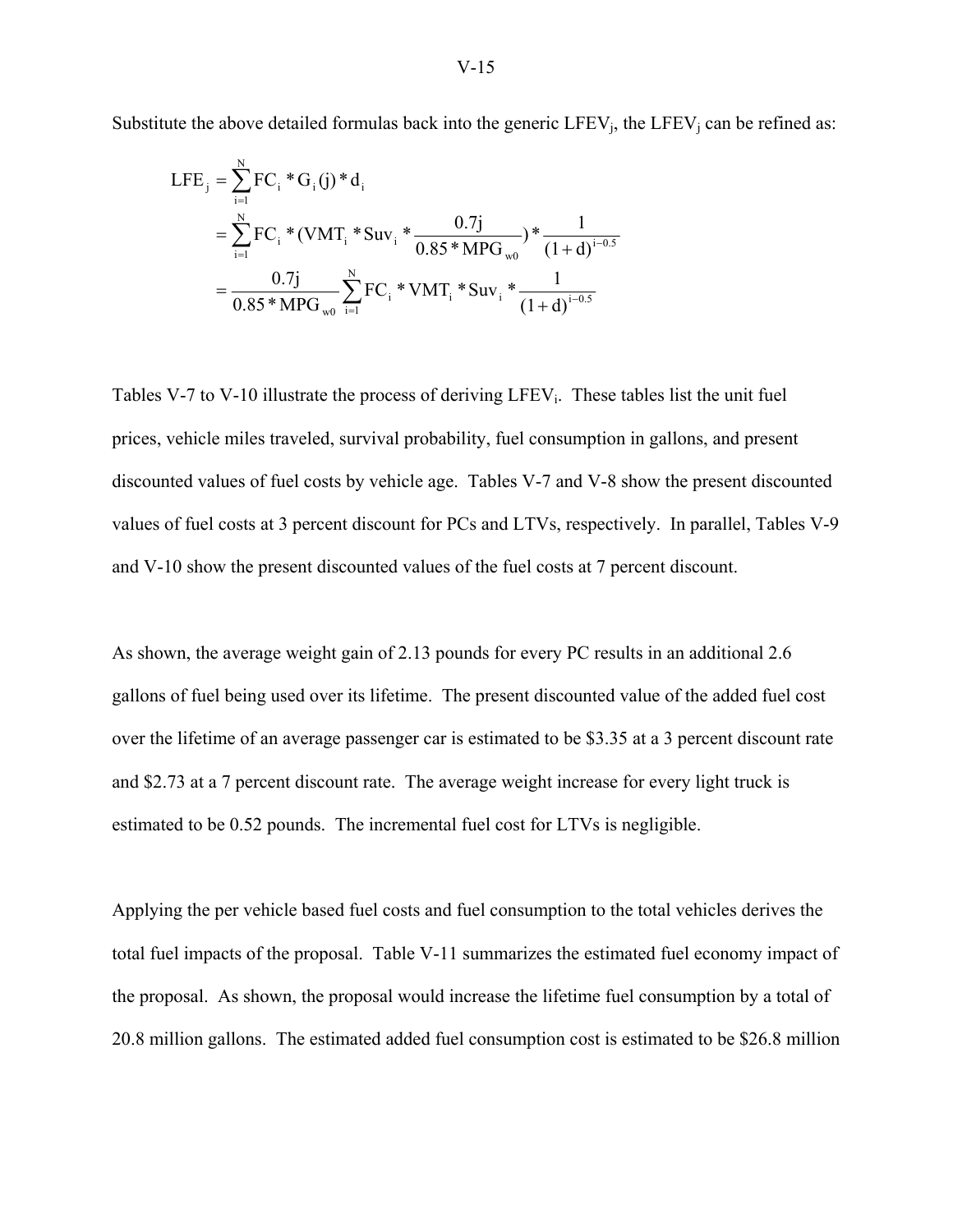at 3 percent discount and \$21.8 million at 7 percent discount. Fuel consumption costs for PCs

contribute to almost all the fuel economy impacts of the proposal.

|                 | Per Passenger Car* (2005 Dollars) |          |          |         |                  |                  |                       |            |  |  |  |
|-----------------|-----------------------------------|----------|----------|---------|------------------|------------------|-----------------------|------------|--|--|--|
| Vehicle         | Vehicle                           | Survival | Actual   | Fuel    | Fuel Consumption |                  | Present Value of Fuel |            |  |  |  |
| Age             | Miles                             | Prob-    | Vehicle  | Price** | (gallon)         |                  | Consumption $(\$)$    |            |  |  |  |
|                 | Traveled                          | ability  | Miles    |         |                  |                  |                       |            |  |  |  |
|                 |                                   |          | Traveled |         |                  |                  |                       |            |  |  |  |
|                 |                                   |          |          |         | Base             | New              | Base                  | New        |  |  |  |
| 1               | 14,231                            | 0.990    | 14,089   | 1.65    | 561.7            | 562              | \$913.18              | \$913.67   |  |  |  |
| $\overline{2}$  | 13,961                            | 0.983    | 13,725   | 1.58    | 547.2            | 547.5            | \$827.05              | \$827.51   |  |  |  |
| 3               | 13,669                            | 0.973    | 13,300   | 1.49    | 530.3            | 530.5            | \$733.89              | \$734.17   |  |  |  |
| $\overline{4}$  | 13,357                            | 0.959    | 12,813   | 1.49    | 510.9            | 511.1            | \$686.41              | \$686.68   |  |  |  |
| 5               | 13,028                            | 0.941    | 12,262   | 1.48    | 488.9            | 489.1            | \$633.49              | \$633.75   |  |  |  |
| 6               | 12,683                            | 0.919    | 11,652   | 1.48    | 464.6            | 464.8            | \$584.47              | \$584.72   |  |  |  |
| $\sqrt{ }$      | 12,325                            | 0.892    | 10,991   | 1.46    | 438.2            | 438.4            | \$527.94              | \$528.18   |  |  |  |
| $\overline{8}$  | 11,956                            | 0.860    | 10,287   | 1.48    | 410.2            | 410.3            | \$486.41              | \$486.52   |  |  |  |
| $\overline{9}$  | 11,578                            | 0.825    | 9,554    | 1.49    | 380.9            | 381.1            | \$441.43              | \$441.67   |  |  |  |
| 10              | 11,193                            | 0.787    | 8,804    | 1.51    | 351.1            | 351.2            | \$400.38              | \$400.49   |  |  |  |
| 11              | 10,804                            | 0.717    | 7,746    | 1.53    | 308.9            | 309              | \$346.52              | \$346.63   |  |  |  |
| 12              | 10,413                            | 0.612    | 6,378    | 1.55    | 254.3            | 254.4            | \$280.57              | \$280.68   |  |  |  |
| 13              | 10,022                            | 0.509    | 5,105    | 1.58    | 203.5            | 203.6            | \$222.21              | \$222.32   |  |  |  |
| 14              | 9,633                             | 0.414    | 3,990    | 1.60    | 159.1            | 159.2            | \$170.81              | \$170.92   |  |  |  |
| 15              | 9,249                             | 0.331    | 3,060    | 1.61    | 122              | 122              | \$127.95              | \$127.95   |  |  |  |
| 16              | 8,871                             | 0.260    | 2,310    | 1.63    | 92.1             | 92.2             | \$94.94               | \$95.04    |  |  |  |
| 17              | 8,502                             | 0.203    | 1,724    | 1.64    | 68.7             | 68.8             | \$69.18               | \$69.28    |  |  |  |
| $\overline{18}$ | 8,144                             | 0.157    | 1,275    | 1.66    | 50.8             | 50.8             | \$50.27               | \$50.27    |  |  |  |
| 19              | 7,799                             | 0.120    | 936      | 1.67    | 37.3             | 37.3             | \$36.05               | \$36.05    |  |  |  |
| 20              | 7,469                             | 0.092    | 684      | 1.68    | 27.3             | 27.3             | \$25.77               | \$25.77    |  |  |  |
| 21              | 7,157                             | 0.070    | 498      | 1.69    | 19.9             | 19.9             | \$18.35               | \$18.35    |  |  |  |
| $\overline{22}$ | 6,866                             | 0.053    | 362      | 1.70    | 14.4             | 14.4             | \$12.97               | \$12.97    |  |  |  |
| 23              | 6,596                             | 0.040    | 263      | 1.71    | 10.5             | 10.5             | \$9.23                | \$9.23     |  |  |  |
| 24              | 6,350                             | 0.030    | 191      | 1.72    | 7.6              | 7.6              | $\overline{$}6.53$    | \$6.53     |  |  |  |
| $\overline{25}$ | 6,131                             | 0.023    | 139      | 1.74    | $\overline{5.5}$ | $\overline{5.5}$ | \$4.64                | \$4.64     |  |  |  |
| Total           |                                   |          | 152,137  |         | 6065.9           | 6068.5           | \$7,710.64            | \$7,713.99 |  |  |  |
|                 | Difference Between New and Base   |          |          | 2.6     |                  | \$3.35           |                       |            |  |  |  |

| Table V-7                                                    |
|--------------------------------------------------------------|
| Present Discounted Value @3% of Lifetime Fuel Economy Impact |
| Per Passenger Car* (2005 Dollars)                            |

\*Average vehicle test weight = 3,564 pounds; \*\* Excluded \$0.40 for taxes and \$0.173 for externalities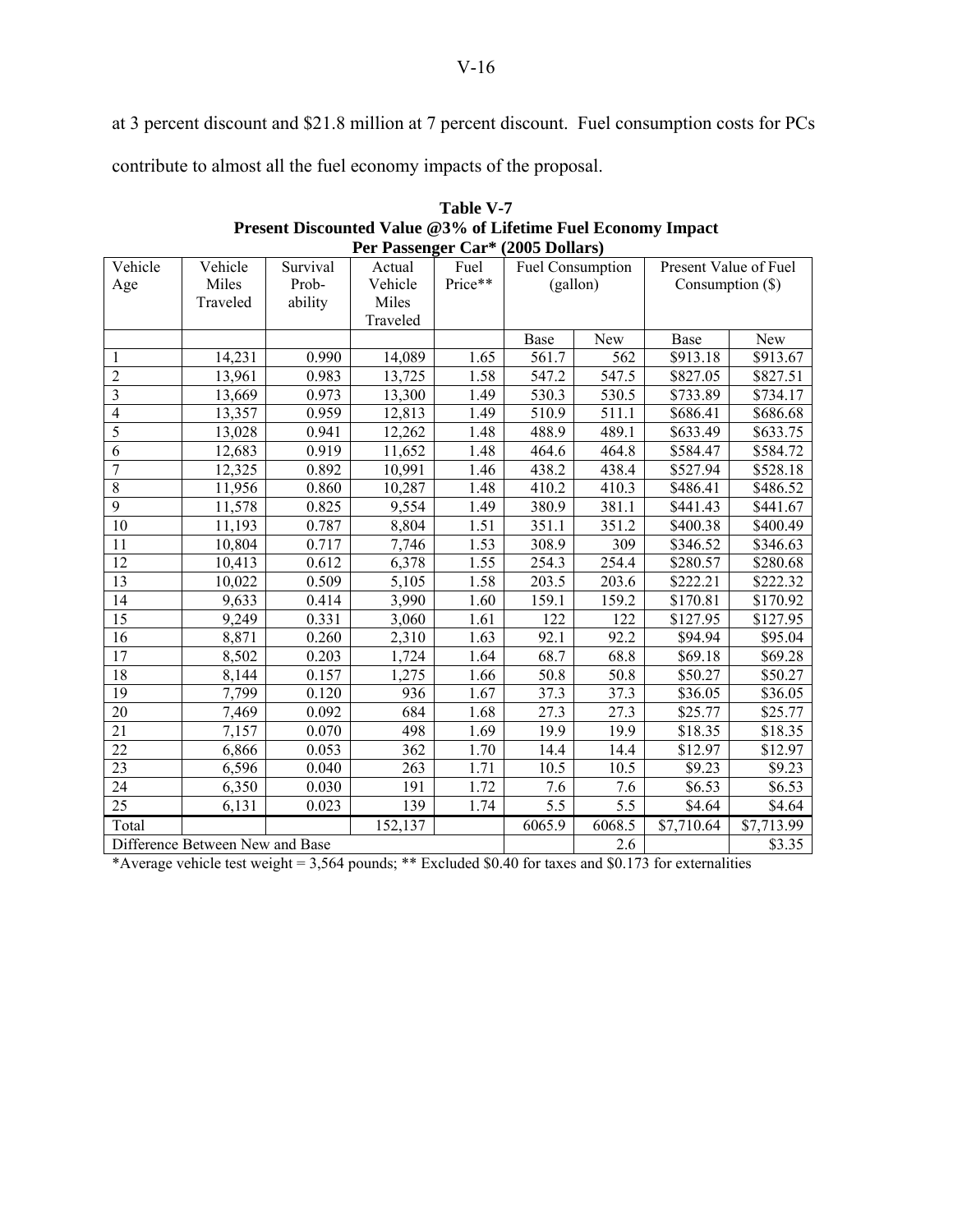|                          |                                 |          |                  | Fer Light Truck/Vall (2005 Donars) |                   |                   |                       |             |
|--------------------------|---------------------------------|----------|------------------|------------------------------------|-------------------|-------------------|-----------------------|-------------|
| Vehicle                  | Vehicle                         | Survival | Actual           | Fuel                               | Fuel Consumption  |                   | Present Value of Fuel |             |
| Age                      | Miles                           | Prob-    | Vehicle Miles    | Price**                            | (gallon)          |                   | Consumption $(\$)$    |             |
|                          | Traveled                        | ability  | Traveled         |                                    |                   |                   |                       |             |
|                          |                                 |          |                  |                                    | Base              | New               | Base                  | New         |
| 1                        | 16,085                          | 0.974    | 15,668           | 1.65                               | 819.0             | 819.0             | \$1,331.49            | \$1,331.49  |
| $\overline{c}$           | 15,782                          | 0.960    | 15,155           | 1.58                               | 792.2             | 792.2             | \$1,197.35            | \$1,197.35  |
| 3                        | 15,442                          | 0.942    | 14,547           | 1.49                               | 760.4             | 760.4             | \$1,052.33            | \$1,052.33  |
| $\overline{\mathcal{L}}$ | 15,069                          | 0.919    | 13,849           | 1.49                               | 723.9             | 723.9             | \$972.58              | \$972.58    |
| $\overline{5}$           | 14,667                          | 0.891    | 13,072           | 1.48                               | 683.3             | 683.3             | \$885.38              | \$885.38    |
| 6                        | 14,239                          | 0.859    | 12,230           | 1.48                               | 639.3             | 639.3             | \$804.24              | \$804.24    |
| $\overline{7}$           | 13,790                          | 0.823    | 11,343           | 1.46                               | 592.9             | 592.9             | $\overline{$}714.32$  | \$714.32    |
| $\overline{8}$           | 13,323                          | 0.783    | 10,428           | 1.48                               | 545.1             | 545.1             | \$646.37              | \$646.37    |
| $\overline{9}$           | 12,844                          | 0.740    | 9,506            | 1.49                               | 496.9             | 496.9             | \$575.87              | \$575.87    |
| 10                       | 12,356                          | 0.696    | 8,595            | 1.51                               | 449.3             | 449.3             | \$512.36              | \$512.36    |
| 11                       | 11,863                          | 0.650    | 7,712            | 1.53                               | 403.1             | 403.1             | \$452.20              | \$452.20    |
| 12                       | 11,369                          | 0.604    | 6,870            | 1.55                               | 359.1             | 359.1             | \$396.19              | \$396.19    |
| $\overline{13}$          | 10,879                          | 0.552    | 6,002            | 1.58                               | 313.7             | 313.7             | \$342.54              | \$342.54    |
| 14                       | 10,396                          | 0.501    | 5,207            | 1.60                               | 272.2             | 272.2             | \$292.23              | \$292.23    |
| 15                       | 9,924                           | 0.452    | 4,488            | 1.61                               | 234.6             | 234.6             | \$246.04              | \$246.04    |
| 16                       | 9,468                           | 0.406    | 3,846            | 1.63                               | 201.1             | 201.1             | \$207.30              | \$207.30    |
| $\overline{17}$          | 9,032                           | 0.363    | 3,281            | 1.64                               | 171.5             | 171.5             | \$172.69              | \$172.69    |
| $\overline{18}$          | 8,619                           | 0.324    | 2,790            | 1.66                               | 145.8             | 145.8             | \$144.27              | \$144.27    |
| 19                       | 8,234                           | 0.287    | 2,366            | 1.67                               | 123.7             | 123.7             | \$119.57              | \$119.57    |
| 20                       | 7,881                           | 0.254    | 2,004            | 1.68                               | 104.7             | 104.7             | \$98.84               | \$98.84     |
| $\overline{21}$          | 7,565                           | 0.224    | 1,697            | 1.69                               | 88.7              | 88.7              | \$81.79               | \$81.79     |
| $\overline{22}$          | 7,288                           | 0.198    | 1,440            | 1.70                               | 75.2              | 75.2              | \$67.72               | \$67.72     |
| 23                       | 7,055                           | 0.174    | 1,224            | 1.71                               | 64.0              | 64.0              | \$56.27               | \$56.27     |
| 24                       | 6,871                           | 0.152    | 1,046            | 1.72                               | 54.7              | 54.7              | \$46.98               | \$46.98     |
| $\overline{25}$          | 6,739                           | 0.133    | $\overline{898}$ | 1.74                               | 46.9              | 46.9              | \$39.55               | \$39.55     |
| 26                       | 6663                            | 0.116    | 776              | 1.75                               | 40.6              | 40.6              | \$33.44               | \$33.44     |
| $\overline{27}$          | 6648                            | 0.102    | 676              | 1.77                               | 35.3              | 35.3              | \$28.55               | \$28.55     |
| 28                       | 6648                            | 0.089    | 590              | 1.78                               | 30.8              | 30.8              | \$24.32               | \$24.32     |
| 29                       | 6648                            | 0.077    | $\overline{5}14$ | 1.79                               | $\overline{26.9}$ | 26.9              | \$20.74               | \$20.74     |
| 30                       | 6648                            | 0.067    | 448              | 1.81                               | 23.4              | 23.4              | $\overline{$}17.71$   | \$17.71     |
| 31                       | 6648                            | 0.059    | 389              | 1.82                               | 20.4              | $\overline{2}0.4$ | \$15.07               | \$15.07     |
| 32                       | 6648                            | 0.051    | 339              | 1.84                               | 17.7              | 17.7              | \$12.84               | \$12.84     |
| $\overline{33}$          | 6648                            | 0.044    | 294              | 1.85                               | 15.4              | 15.4              | \$10.90               | \$10.90     |
| 34                       | 6648                            | 0.038    | 256              | 1.86                               | 13.4              | 13.4              | $\overline{\$9.26}$   | \$9.26      |
| 35                       | 6648                            | 0.033    | 222              | 1.88                               | 11.6              | 11.6              | \$7.87                | \$7.87      |
| 36                       | 6648                            | 0.029    | 193              | 1.89                               | 10.1              | 10.1              | \$6.68                | \$6.68      |
| Total                    |                                 |          | 179,957          |                                    | 9,406.9           | 9,406.9           | \$11,643.85           | \$11,643.85 |
|                          | Difference Between New and Base |          |                  |                                    |                   | $0.00***$         |                       | $$0.00***$  |
|                          |                                 |          |                  |                                    |                   |                   |                       |             |

**Table V-8 Present Discounted Value @3% of Lifetime Fuel Economy Impact Per Light Truck/Van\* (2005 Dollars)**

\*Average vehicle test weight = 4,750 pounds; \*\* Excluded \$0.40 for taxes and \$0.173 for externalities; \*\*\* Insignificant difference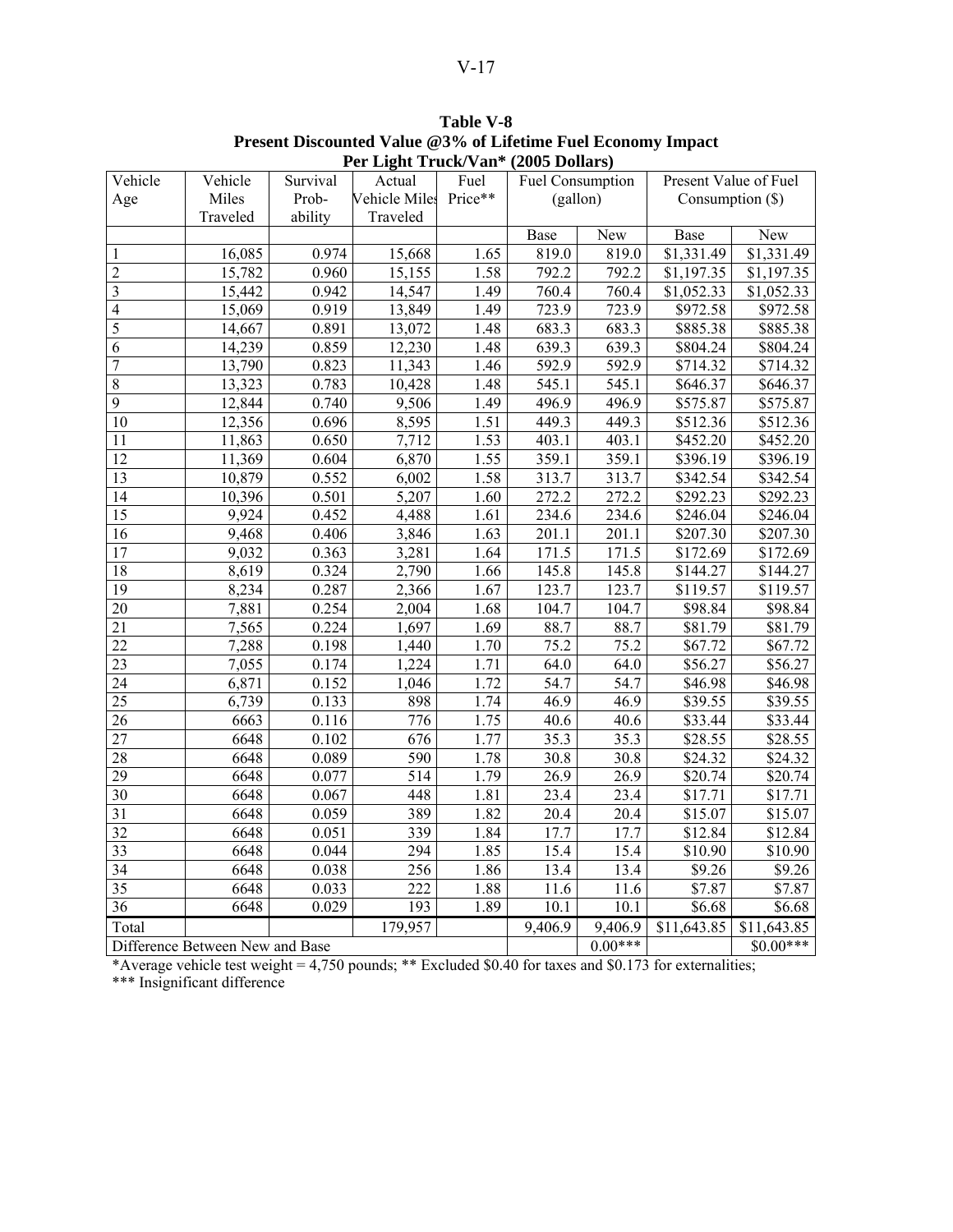|                 |                                 |          | I U I ASSUIGU VAI | $(2003 \text{ D})$ |                  |        |                       |            |
|-----------------|---------------------------------|----------|-------------------|--------------------|------------------|--------|-----------------------|------------|
| Vehicle         | Vehicle                         | Survival | Actual            | Fuel               | Fuel Consumption |        | Present Value of Fuel |            |
| Age             | Miles                           | Prob-    | Vehicle           | Price**            | (gallon)         |        | Consumption $(\$)$    |            |
|                 | Traveled                        | ability  | Miles             |                    |                  |        |                       |            |
|                 |                                 |          | Traveled          |                    |                  |        |                       |            |
|                 |                                 |          |                   |                    | Base             | New    | Base                  | <b>New</b> |
| 1               | 14,231                          | 0.990    | 14,089            | 1.65               | 561.7            | 562    | \$895.94              | \$896.42   |
| $\overline{2}$  | 13,961                          | 0.983    | 13,725            | 1.58               | 547.2            | 547.5  | \$781.14              | \$781.57   |
| 3               | 13,669                          | 0.973    | 13,300            | 1.49               | 530.3            | 530.5  | \$667.20              | \$667.45   |
| $\overline{4}$  | 13,357                          | 0.959    | 12,813            | 1.49               | 510.9            | 511.1  | \$600.70              | \$600.93   |
| 5               | 13,028                          | 0.941    | 12,262            | 1.48               | 488.9            | 489.1  | \$533.63              | \$533.85   |
| 6               | 12,683                          | 0.919    | 11,652            | 1.48               | 464.6            | 464.8  | \$473.97              | \$474.17   |
| 7               | 12,325                          | 0.892    | 10,991            | 1.46               | 438.2            | 438.4  | \$412.14              | \$412.33   |
| $\overline{8}$  | 11,956                          | 0.860    | 10,287            | 1.48               | 410.2            | 410.3  | \$365.47              | \$365.56   |
| $\overline{9}$  | 11,578                          | 0.825    | 9,554             | 1.49               | 380.9            | 381.1  | \$319.30              | \$319.47   |
| 10              | 11,193                          | 0.787    | 8,804             | 1.51               | 351.1            | 351.2  | \$278.76              | \$278.84   |
| 11              | 10,804                          | 0.717    | 7,746             | 1.53               | 308.9            | 309    | \$232.24              | \$232.32   |
| 12              | 10,413                          | 0.612    | 6,378             | 1.55               | 254.3            | 254.4  | \$181.04              | \$181.11   |
| 13              | 10,022                          | 0.509    | 5,105             | 1.58               | 203.5            | 203.6  | \$138.00              | \$138.07   |
| 14              | 9,633                           | 0.414    | 3,990             | 1.60               | 159.1            | 159.2  | \$102.13              | \$102.19   |
| $\overline{15}$ | 9,249                           | 0.331    | 3,060             | 1.61               | 122              | 122    | \$73.64               | \$73.64    |
| 16              | 8,871                           | 0.260    | 2,310             | 1.63               | 92.1             | 92.2   | \$52.60               | \$52.66    |
| 17              | 8,502                           | 0.203    | 1,724             | 1.64               | 68.7             | 68.8   | \$36.90               | \$36.95    |
| 18              | 8,144                           | 0.157    | 1,275             | 1.66               | 50.8             | 50.8   | \$25.80               | \$25.80    |
| 19              | 7,799                           | 0.120    | 936               | 1.67               | 37.3             | 37.3   | \$17.82               | \$17.82    |
| 20              | 7,469                           | 0.092    | 684               | 1.68               | 27.3             | 27.3   | \$12.26               | \$12.26    |
| 21              | 7,157                           | 0.070    | 498               | 1.69               | 19.9             | 19.9   | \$8.40                | \$8.40     |
| 22              | 6,866                           | 0.053    | 362               | 1.70               | 14.4             | 14.4   | \$5.72                | \$5.72     |
| 23              | 6,596                           | 0.040    | 263               | 1.71               | 10.5             | 10.5   | \$3.92                | \$3.92     |
| 24              | 6,350                           | 0.030    | 191               | 1.72               | 7.6              | 7.6    | \$2.67                | \$2.67     |
| $\overline{25}$ | 6,131                           | 0.023    | 139               | 1.74               | 5.5              | 5.5    | \$1.82                | \$1.82     |
| Total           |                                 |          | 152,137           |                    | 6065.9           | 6068.5 | \$6,223.21            | \$6,225.94 |
|                 | Difference Between New and Base |          |                   |                    |                  |        |                       | \$2.73     |

**Table V-9 Present Discounted Value @7% of Lifetime Fuel Economy Impact Per Passenger Car\* (2005 Dollars)**

\*Average vehicle test weight = 3,564 pounds; \*\* Excluded 0.40 taxes and \$0.173 for externalities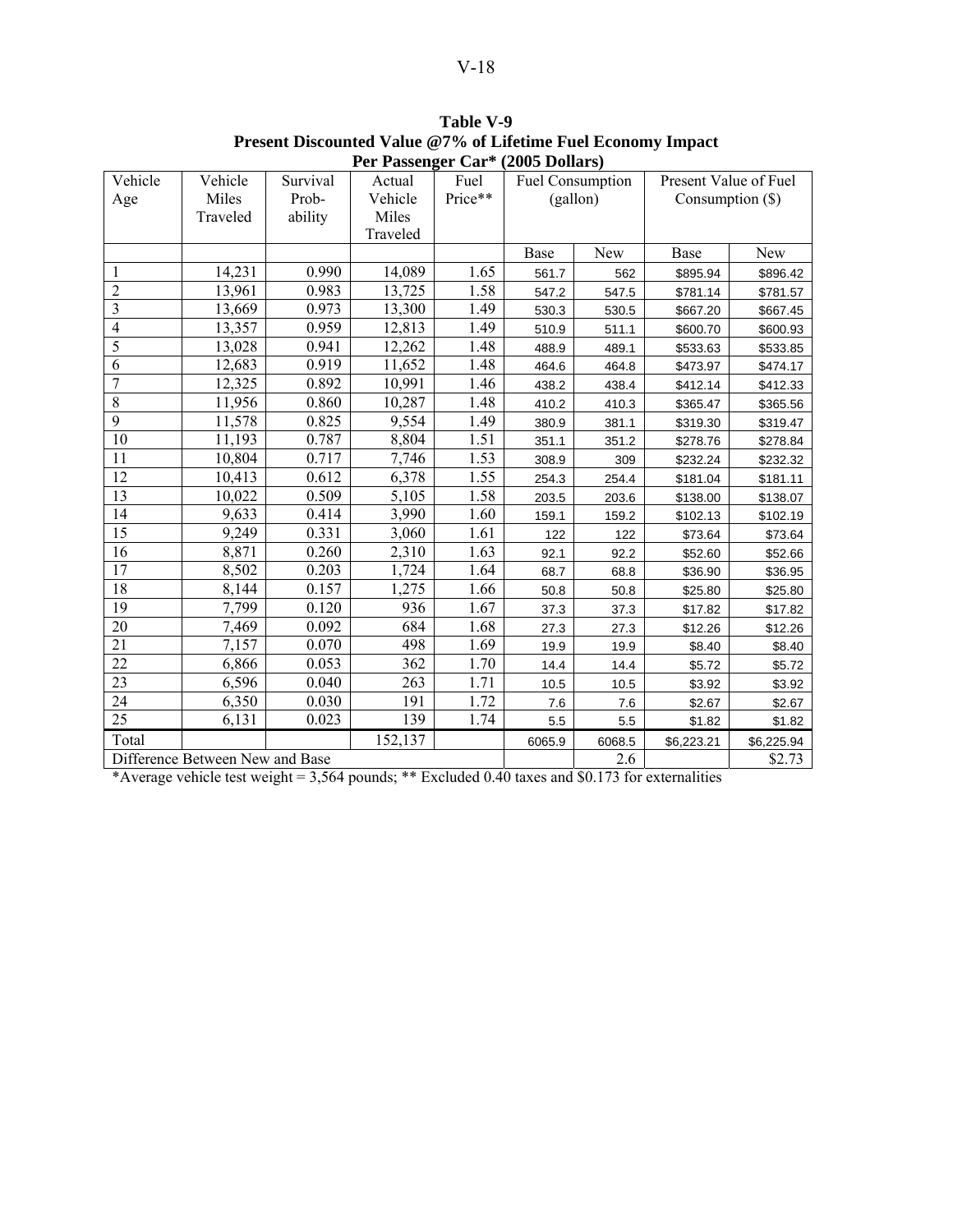|                          |                                 |          |                  | Fer Light Truck/Vall (2005 Donars) |                   |           |                       |                      |
|--------------------------|---------------------------------|----------|------------------|------------------------------------|-------------------|-----------|-----------------------|----------------------|
| Vehicle                  | Vehicle                         | Survival | Actual           | Fuel                               | Fuel Consumption  |           | Present Value of Fuel |                      |
| Age                      | Miles                           | Prob-    | Vehicle Miles    | Price**                            | (gallon)          |           | Consumption $(\$)$    |                      |
|                          | Traveled                        | ability  | Traveled         |                                    |                   |           |                       |                      |
|                          |                                 |          |                  |                                    | Base              | New       | Base                  | New                  |
| 1                        | 16,085                          | 0.974    | 15,668           | 1.65                               | 819.0             | 819.0     | \$1,306.35            | \$1,306.35           |
| $\overline{c}$           | 15,782                          | 0.960    | 15,155           | 1.58                               | 792.2             | 792.2     | \$1,130.89            | \$1,130.89           |
| 3                        | 15,442                          | 0.942    | 14,547           | 1.49                               | 760.4             | 760.4     | \$956.70              | \$956.70             |
| $\overline{\mathcal{L}}$ | 15,069                          | 0.919    | 13,849           | 1.49                               | 723.9             | 723.9     | \$851.13              | \$851.13             |
| $\overline{5}$           | 14,667                          | 0.891    | 13,072           | 1.48                               | 683.3             | 683.3     | \$745.82              | \$745.82             |
| 6                        | 14,239                          | 0.859    | 12,230           | 1.48                               | 639.3             | 639.3     | \$652.19              | \$652.19             |
| $\overline{7}$           | 13,790                          | 0.823    | 11,343           | 1.46                               | 592.9             | 592.9     | \$557.64              | \$557.64             |
| $\overline{8}$           | 13,323                          | 0.783    | 10,428           | 1.48                               | 545.1             | 545.1     | \$485.66              | \$485.66             |
| $\overline{9}$           | 12,844                          | 0.740    | 9,506            | 1.49                               | 496.9             | 496.9     | $\overline{$416.54}$  | \$416.54             |
| 10                       | 12,356                          | 0.696    | 8,595            | 1.51                               | 449.3             | 449.3     | \$356.73              | $\overline{$356.73}$ |
| 11                       | 11,863                          | 0.650    | 7,712            | 1.53                               | 403.1             | 403.1     | \$303.07              | \$303.07             |
| 12                       | 11,369                          | 0.604    | 6,870            | 1.55                               | 359.1             | 359.1     | \$255.65              | \$255.65             |
| $\overline{13}$          | 10,879                          | 0.552    | 6,002            | 1.58                               | 313.7             | 313.7     | \$212.73              | \$212.73             |
| 14                       | 10,396                          | 0.501    | 5,207            | 1.60                               | 272.2             | 272.2     | \$174.73              | \$174.73             |
| 15                       | 9,924                           | 0.452    | 4,488            | 1.61                               | 234.6             | 234.6     | \$141.60              | \$141.60             |
| 16                       | 9,468                           | 0.406    | 3,846            | 1.63                               | 201.1             | 201.1     | \$114.86              | \$114.86             |
| $\overline{17}$          | 9,032                           | 0.363    | 3,281            | 1.64                               | 171.5             | 171.5     | \$92.11               | \$92.11              |
| $\overline{18}$          | 8,619                           | 0.324    | 2,790            | 1.66                               | 145.8             | 145.8     | \$74.06               | \$74.06              |
| 19                       | 8,234                           | 0.287    | 2,366            | 1.67                               | 123.7             | 123.7     | \$59.08               | \$59.08              |
| 20                       | 7,881                           | 0.254    | 2,004            | 1.68                               | 104.7             | 104.7     | \$47.02               | \$47.02              |
| $\overline{21}$          | 7,565                           | 0.224    | 1,697            | 1.69                               | 88.7              | 88.7      | \$37.45               | \$37.45              |
| $\overline{22}$          | 7,288                           | 0.198    | 1,440            | 1.70                               | 75.2              | 75.2      | \$29.85               | \$29.85              |
| 23                       | 7,055                           | 0.174    | 1,224            | 1.71                               | 64.0              | 64.0      | \$23.88               | \$23.88              |
| 24                       | 6,871                           | 0.152    | 1,046            | 1.72                               | 54.7              | 54.7      | \$19.18               | \$19.18              |
| $\overline{25}$          | 6,739                           | 0.133    | $\overline{898}$ | 1.74                               | 46.9              | 46.9      | \$15.55               | \$15.55              |
| 26                       | 6663                            | 0.116    | 776              | 1.75                               | 40.6              | 40.6      | \$12.65               | \$12.65              |
| $\overline{27}$          | 6648                            | 0.102    | 676              | 1.77                               | 35.3              | 35.3      | \$10.40               | \$10.40              |
| 28                       | 6648                            | 0.089    | 590              | 1.78                               | 30.8              | 30.8      | \$8.53                | \$8.53               |
| 29                       | 6648                            | 0.077    | $\overline{5}14$ | 1.79                               | $\overline{26.9}$ | 26.9      | \$7.00                | \$7.00               |
| 30                       | 6648                            | 0.067    | 448              | 1.81                               | 23.4              | 23.4      | $\overline{$}5.76$    | \$5.76               |
| 31                       | 6648                            | 0.059    | 389              | 1.82                               | 20.4              | 20.4      | \$4.72                | \$4.72               |
| 32                       | 6648                            | 0.051    | 339              | 1.84                               | 17.7              | 17.7      | \$3.87                | \$3.87               |
| $\overline{33}$          | 6648                            | 0.044    | 294              | 1.85                               | 15.4              | 15.4      | \$3.16                | \$3.16               |
| 34                       | 6648                            | 0.038    | 256              | 1.86                               | 13.4              | 13.4      | \$2.58                | \$2.58               |
| 35                       | 6648                            | 0.033    | 222              | 1.88                               | 11.6              | 11.6      | \$2.11                | \$2.11               |
| 36                       | 6648                            | 0.029    | 193              | 1.89                               | 10.1              | 10.1      | \$1.73                | \$1.73               |
| Total                    |                                 |          | 179,957          |                                    | 9,406.9           | 9,406.9   | \$9,122.98            | \$9,122.98           |
|                          | Difference Between New and Base |          |                  |                                    |                   | $0.00***$ |                       | $$0.00***$           |
|                          |                                 |          |                  |                                    |                   |           |                       |                      |

**Table V-10 Present Discounted Value @7% of Lifetime Fuel Economy Impact Per Light Truck/Van\* (2005 Dollars)**

\*Average vehicle test weight = 4,750 pounds; \*\* Excluded \$0.40 for taxes and \$0.173 for externalities; \*\*\* Insignificant difference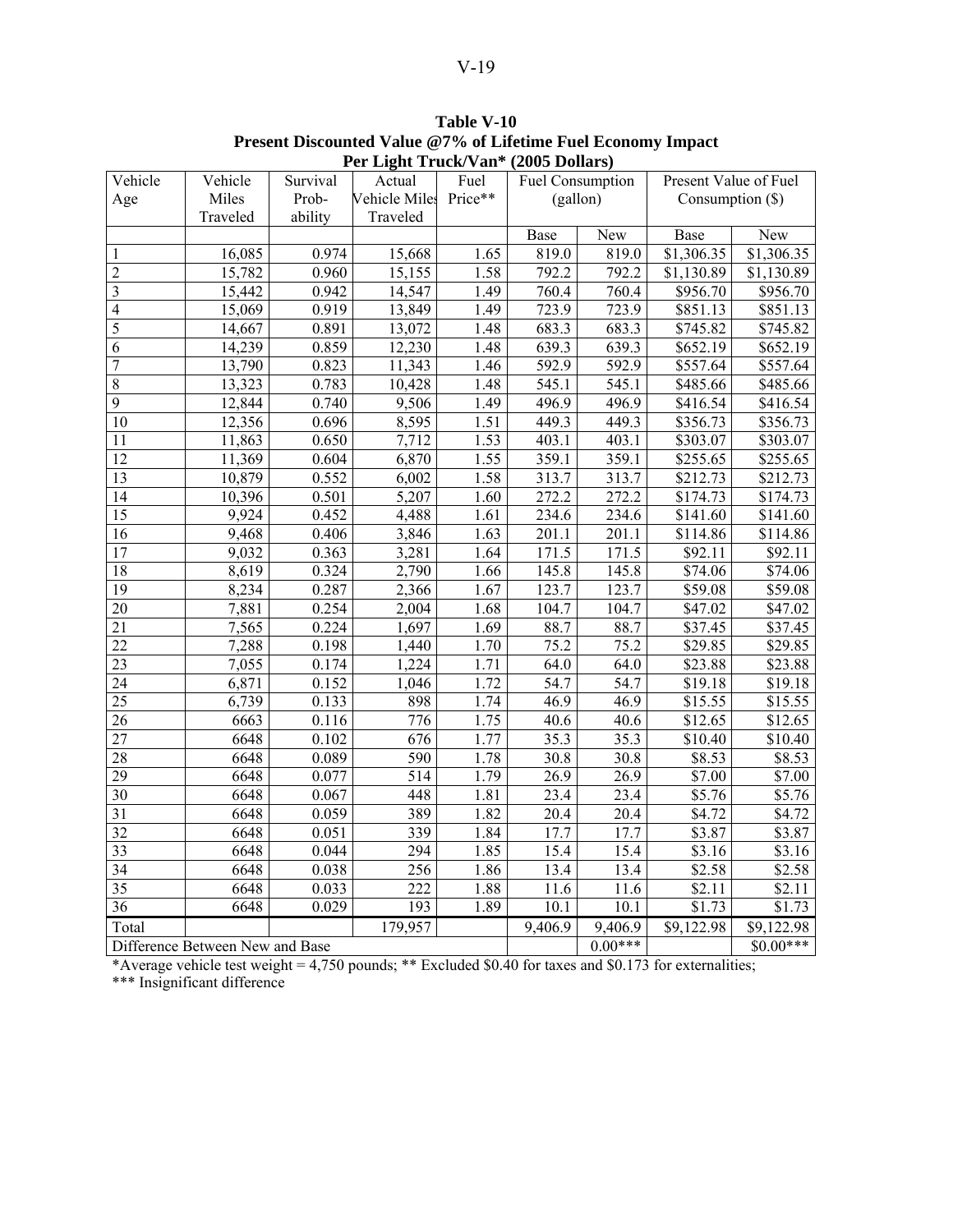### **Table V-11 Fuel Economy Impacts by Vehicle Type and Discount Rate**  (2005 Dollars)

|             | At 3% Discount |            |             |             |            |                      |  |  |  |  |
|-------------|----------------|------------|-------------|-------------|------------|----------------------|--|--|--|--|
|             | Added          |            | Additional  | Fuel        | Total      | <b>Present Value</b> |  |  |  |  |
|             | Weights        |            | Fuel Use    | Economy     | Additional | of Total Fuel        |  |  |  |  |
|             | Per Vehicle    | Total      | Per Vehicle | Per Vehicle | Fuel Use   | Economy              |  |  |  |  |
|             | (pounds)       | Vehicles   | (gallon)    | (S)         | (gallon)   | $(\$\)$              |  |  |  |  |
| PCs         | 2.13           | 8,000,000  | 2.6         | \$3.35      | 20,800,000 | \$26,800,000         |  |  |  |  |
| <b>LTVs</b> | 0.52           | 9,000,000  | $0.0*$      | $$0.00*$    | $0*$       | $$0*$                |  |  |  |  |
| Total       |                | 17,000,000 |             |             | 20,800,000 | \$26,800,000         |  |  |  |  |

#### At 7% Discount

|             | Added       |            | Additional  | Fuel        | Total      | <b>Present Value</b> |
|-------------|-------------|------------|-------------|-------------|------------|----------------------|
|             | Weights     |            | Fuel Use    | Economy     | Additional | of Total Fuel        |
|             | Per Vehicle | Total      | Per Vehicle | Per Vehicle | Fuel Use   | Economy              |
|             | (pounds)    | Vehicles   | (gallon)    | (\$)        | (gallon)   | (S)                  |
| <b>PCs</b>  | 2.13        | 8,000,000  | 2.6         | \$2.73      | 20,800,000 | \$21,840,000         |
| <b>LTVs</b> | 0.52        | 9,000,000  | $0.0*$      | $$0.00*$    | $0*$       | $$0*$                |
| Total       |             | 17,000,000 |             |             | 20,800,000 | \$21,840,000         |

\* Extremely small numbers

## **C. Summary**

The following summarizes the estimated cost and fuel economy impacts of the proposal:

- Technology cost: \$985 million
	- Cost per vehicle: \$58.0 (\$90.3 per PC; \$29.2 per LTV)
	- Number of vehicles: 17 million (8 million PCs and 9 million LTVs)
- Fuel economy impacts
	- Added weight per vehicle: 2.13 lbs per PC; 0.52 lbs per LTV
	- $\blacksquare$  Additional fuel consumption per vehicle: 2.6 gallons per PC; < 0.001 gallons per LTV
	- Total additional fuel consumption: 20.8 million gallons
	- Fuel cost: \$26.8 million at 3 percent; \$21.8 million at 7 percent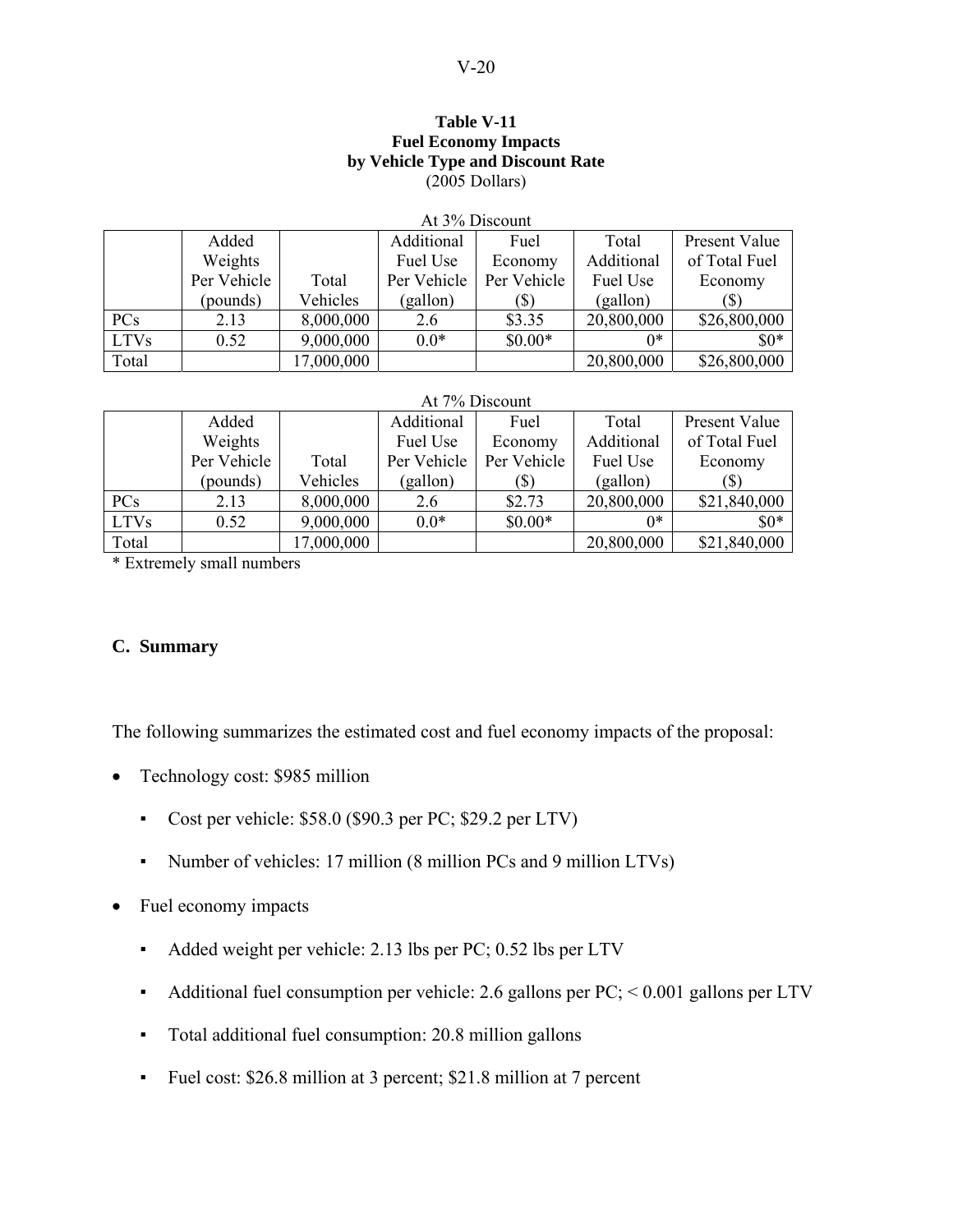### **CHAPTER VI. COST-EFFECTIVENESS AND BENEFIT-COST**

This chapter provides cost-effectiveness and benefit-cost analysis for the ESC proposal. The Office of Management and Budget (OMB) requires all agencies to perform both analyses in support of rules, effective January 1, 2004. $42$ 

The cost-effectiveness measures the net cost per equivalent life saved (i.e., per equivalent fatality), while the benefit-cost measures the net benefit which is the difference between benefits and net costs in monetary values. The net cost is equal to the technology and fuel costs for the vehicles minus the savings from the prevention of crash-related travel delays and property damage. Thus, these two analyses require four primary components: injury benefits, travel delays and property damage savings, vehicle costs, and fuel costs. Injury benefits are expressed in fatal equivalents in cost-effectiveness analysis and are further translated into monetary value in benefit-cost analysis. Fatal equivalents and travel delays and property damage savings represent the savings throughout the vehicle life and are discounted to reflect their present values (2005 \$ value). The discounting procedures for future benefits and costs in regulatory impact analyses are based on the guidelines published in Appendix V of the "Regulatory Program of the United States Government", April 1, 1990 - March 31, 1991. The guidelines state, "An attempt should be made to quantify all potential real incremental benefits to society in monetary terms to the maximum extent possible."

There is general agreement within the economic community that the appropriate basis for determining discount rates is the marginal opportunity costs of lost or displaced funds. When

1

<sup>&</sup>lt;sup>42</sup> See OMB Circular A-4.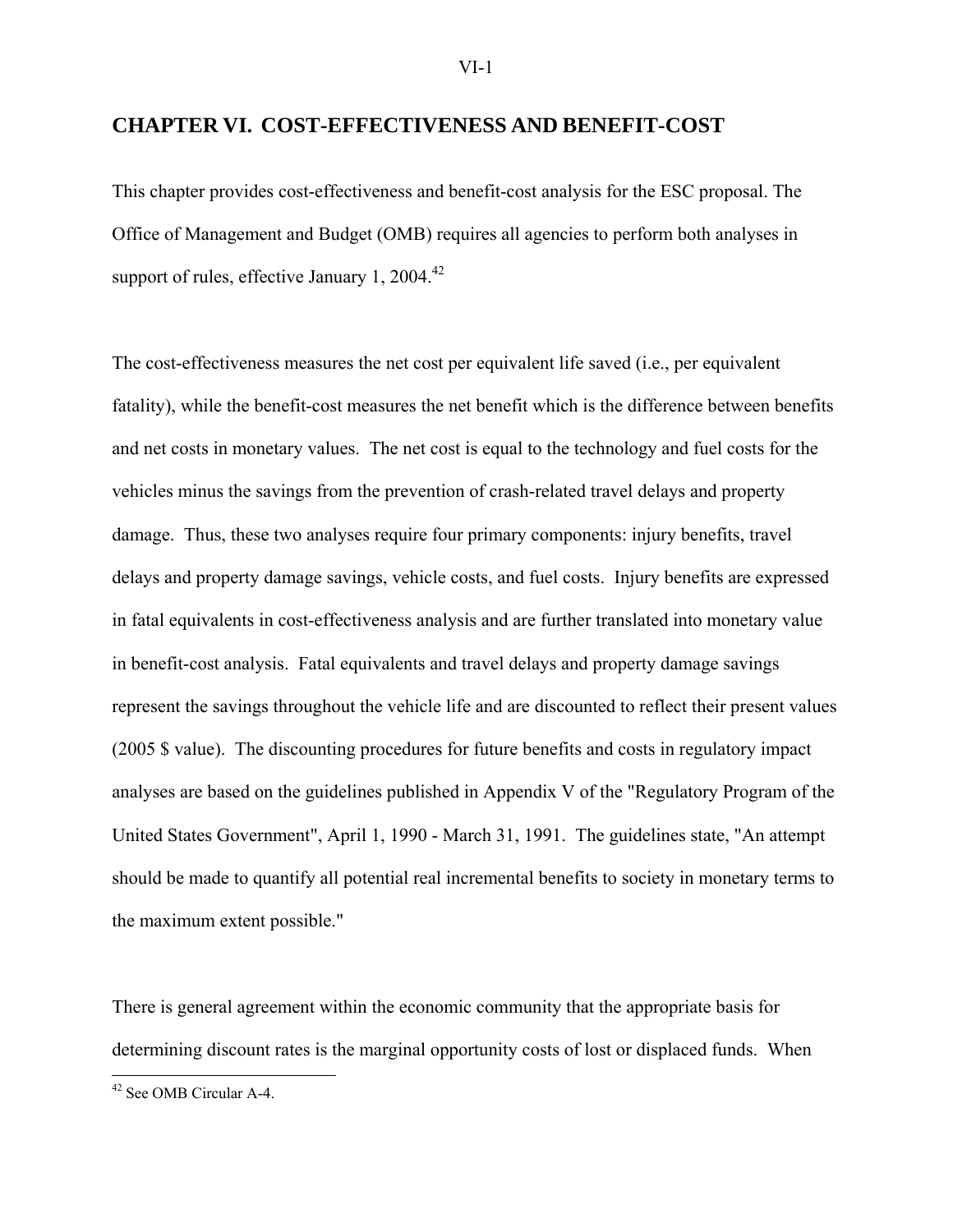these funds involve capital investment, the marginal, real rate of return on capital must be considered. However, when these funds represent lost consumption, the appropriate measure is the rate at which society is willing to trade-off future for current consumption. This is referred to as the "social rate of time preference," and it is generally assumed that the consumption rate of interest, i.e., the real, after-tax rate of return on widely available savings instruments or investment opportunities, is the appropriate measure of its value.

Estimates of the social rate of time preference have been made by a number of authors. Robert Lind<sup>43</sup> estimated that the social rate of time preference is between zero and six percent, reflecting the rates of return on Treasury bills and stock market portfolios. Kolb and Sheraga<sup>44</sup> put the rate at between one and five percent, based on returns to stocks and three-month Treasury bills. Moore and Viscusi<sup>45</sup> calculated a two percent real time rate of time preference for health, which they characterize as being consistent with financial market rates for the period covered by their study. Moore and Viscusi's estimate was derived by estimating the implicit discount rate for deferred health benefits exhibited by workers in their choice of job risk. OMB Circular A-4 recommends agencies use both 3 percent and 7 percent as the "social rate of time preference."

Safety benefits can occur at any time during the vehicle's lifetime. For this analysis, the agency assumes that the distribution of weighted yearly vehicle miles traveled is an appropriate proxy

1

<sup>&</sup>lt;sup>43</sup> Lind, R.C., "A Primer on the Major Issues Relating to the Discount Rate for Evaluating National Energy Options," in Discounting for Time and Risks in Energy Policy, 1982, (Washington, D.C., Resources for the Future, Inc.).

<sup>&</sup>lt;sup>44</sup> J. Kolb and J.D. Sheraga, "A Suggested Approach for Discounting the Benefits and Costs of Environmental Regulations,: unpublished working papers.

<sup>&</sup>lt;sup>45</sup> Moore, M.J. and Viscusi, W.K., "Discounting Environmental Health Risks: New Evidence and Policy Implications," Journal of Environmental Economics and Management, V. 18, No. 2, March 1990, part 2 of 2.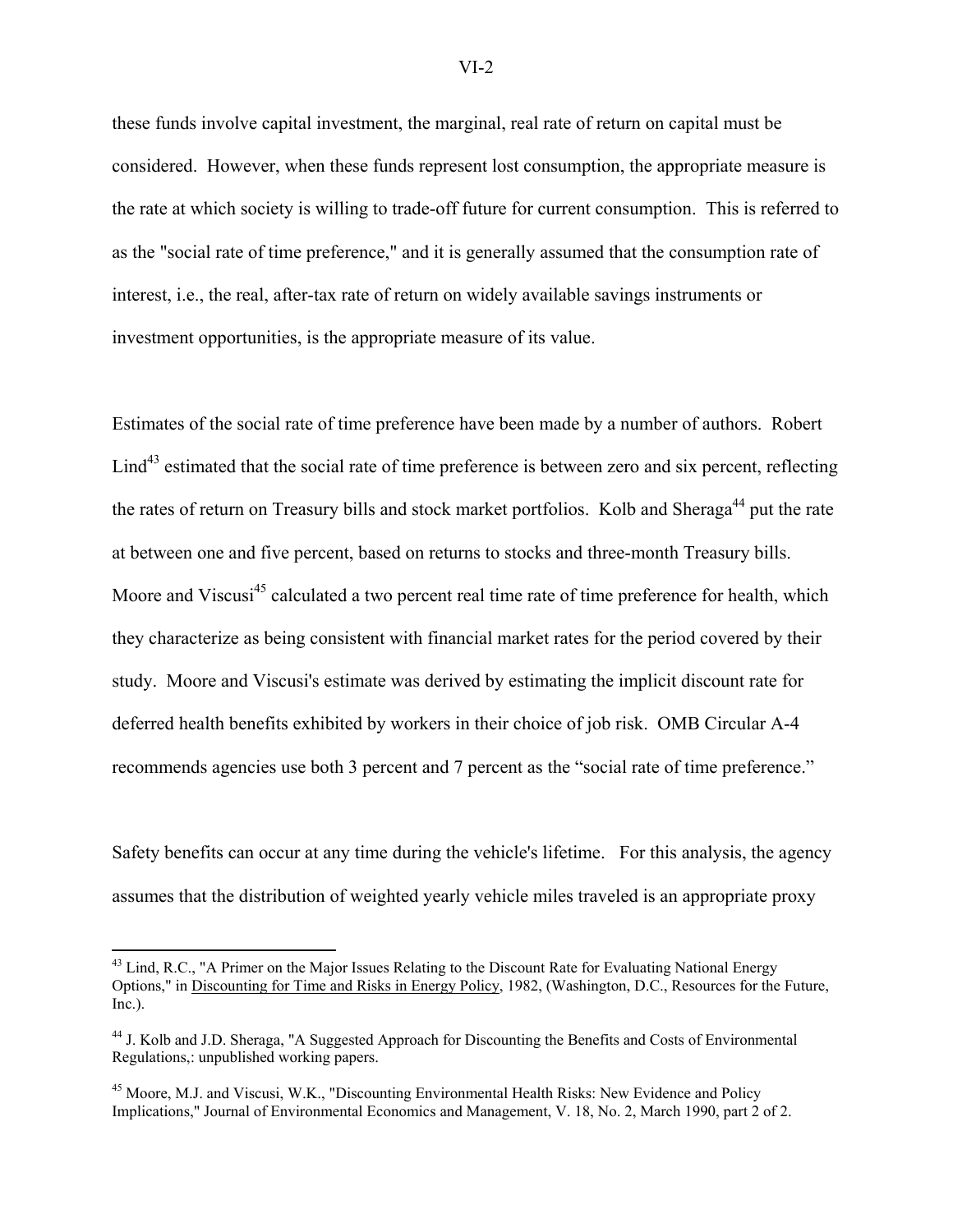measure for the distribution of such crashes over the vehicle's lifetime. This measure takes into account both vehicle survival rates and changes over time in annual average vehicle miles traveled (VMT). Multiplying the percent of a vehicle's total lifetime mileage that occurs in each year by the discount factor and summing these percentages over the years of the vehicle's operating life, results in a factor of 0.8304 for PCs and 0.8022 for LTVs under a 3 percent discounted rate. For the 7 percent discounted rate, these factors are 0.6700 and 0.6300 for PCs and LTVs, respectively. For example, the present value of the benefits for PCs at the 3 percent discounted rate is equivalent to a 0.8304 of the initial estimates.

### **A. Fatal Equivalents**

To calculate a cost per equivalent fatality, nonfatal injuries must be expressed in terms of fatalities. This is done by comparing the values of preventing nonfatal injuries to the value of preventing a fatality. Comprehensive values, which include both economic impacts and loss of quality (or value) of life considerations, will be used to determine the relative value of nonfatal injuries to fatalities. Value-of-life measurements inherently include a value for lost quality of life plus a valuation of lost material consumption that is represented by measuring consumers' after-tax lost productivity. In addition to these factors, preventing a motor vehicle fatality will reduce costs for medical care, emergency services, insurance administrative costs, workplace costs, and legal costs. If the countermeasure is one that also prevents a crash from occurring, property damage and travel delay would be prevented as well. The sum of both value-of-life and economic cost impacts is referred to as the comprehensive cost savings from reducing fatalities.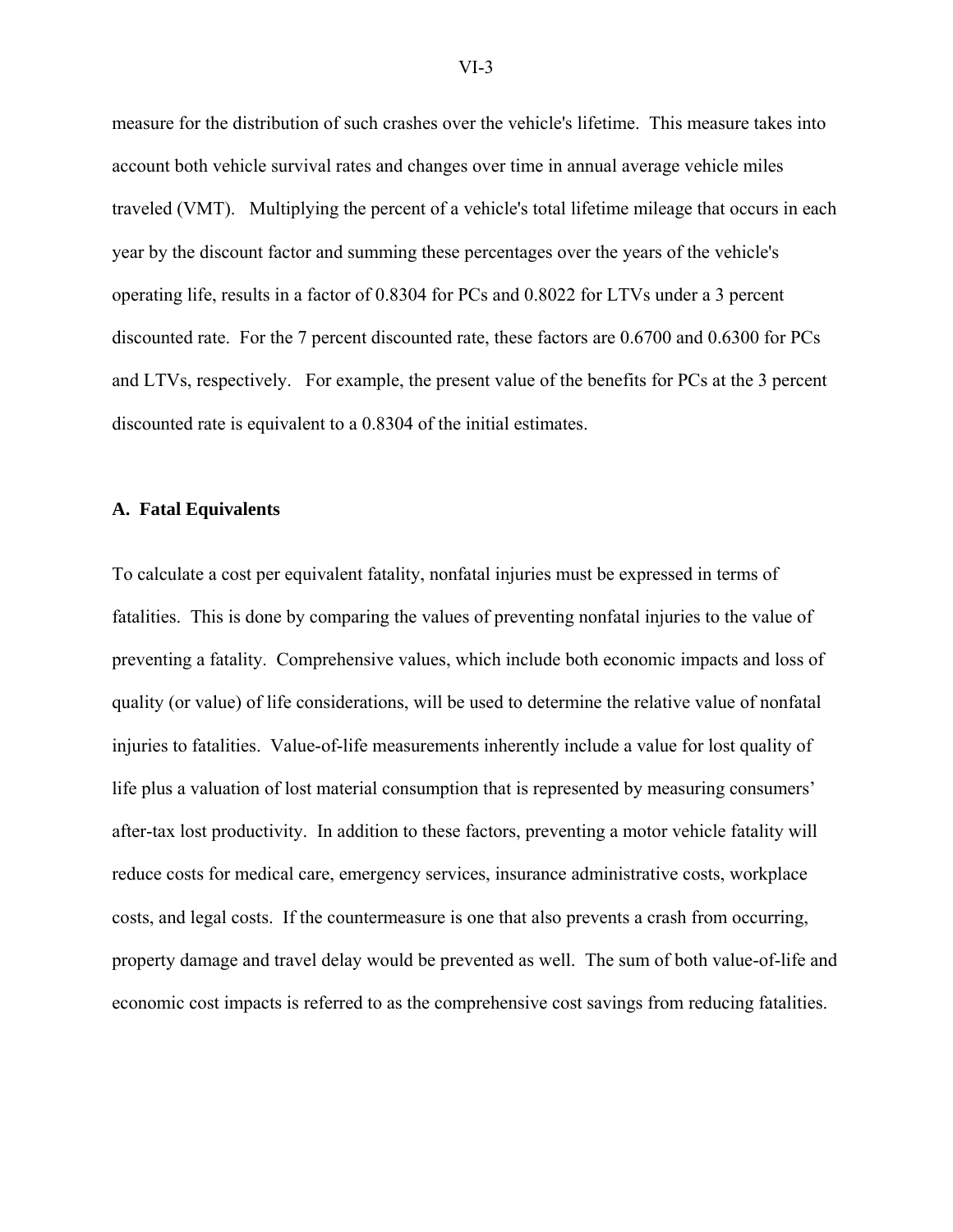These values were taken from the most recent study of vehicle crash-related economic impacts published by NHTSA<sup>46</sup>. Because travel delay and property damage were netted out from cost, they were taken out from these comprehensive values. The reported costs were in 2000 dollars. These dollars were adjusted to 2005 dollars by a factor of 1.121 (the same factor used in the benefit chapter). Table VI-1 shows the comprehensive costs for each MAIS injury level. Note the adjustment did not affect the relative fatality ratio since the factor 1.121 was applied to each unit.

| <b>Calculation of Fatal Equivalents</b> |                                           |                                            |                                |  |  |  |  |  |  |
|-----------------------------------------|-------------------------------------------|--------------------------------------------|--------------------------------|--|--|--|--|--|--|
| <b>Injury Severity</b>                  | Comprehensive Cost<br>$(2000 \text{ } $)$ | Comprehensive Cost*<br>$(2005 \text{ } $)$ | <b>Relative Fatality Ratio</b> |  |  |  |  |  |  |
|                                         |                                           |                                            |                                |  |  |  |  |  |  |
| MAIS <sub>1</sub>                       | \$10,396                                  | \$11,654                                   | 0.00311                        |  |  |  |  |  |  |
| MAIS <sub>2</sub>                       | \$153,157                                 | \$171,689                                  | 0.04576                        |  |  |  |  |  |  |
| MAIS <sub>3</sub>                       | \$306,465                                 | \$343,547                                  | 0.09156                        |  |  |  |  |  |  |
| MAIS <sub>4</sub>                       | \$720,747                                 | \$807,957                                  | 0.21534                        |  |  |  |  |  |  |
| MAIS <sub>5</sub>                       | \$2,384,403                               | \$2,672,916                                | 0.71241                        |  |  |  |  |  |  |
| Fatality                                | \$3,346,966                               | \$3,751,949                                | 1.00000                        |  |  |  |  |  |  |

**Table VI-1 Calculation of Fatal Equivalents** 

Source: Table VIII-9 of "The Economic Impact of Motor Vehicle Crashes 2000"

\* Adjusted from 2000 \$ by a factor of 1.121

1

Fatal equivalents are derived by applying the relative fatality ratios to the estimated MAIS 1-5 injury benefits. As discussed earlier, benefits are realized through a vehicle's life. Thus, fatal equivalents are required to be discounted at 3 and 7 percent. Table VI-2 shows the undiscounted and discounted fatal equivalents. As shown, undiscounted the proposal would save 2,656 – 3,647 fatal equivalents. At a 3 percent discount rate,  $2,180 - 2,974$  would be saved. At a 7 percent discount rate, 1,746 – 2,370 would be saved.

<sup>&</sup>lt;sup>46</sup> Blincoe, L., et al, The Economic Impact of Motor Vehicle Crashes 2000, Washington, DC, DOT HS 809 446, May 2002.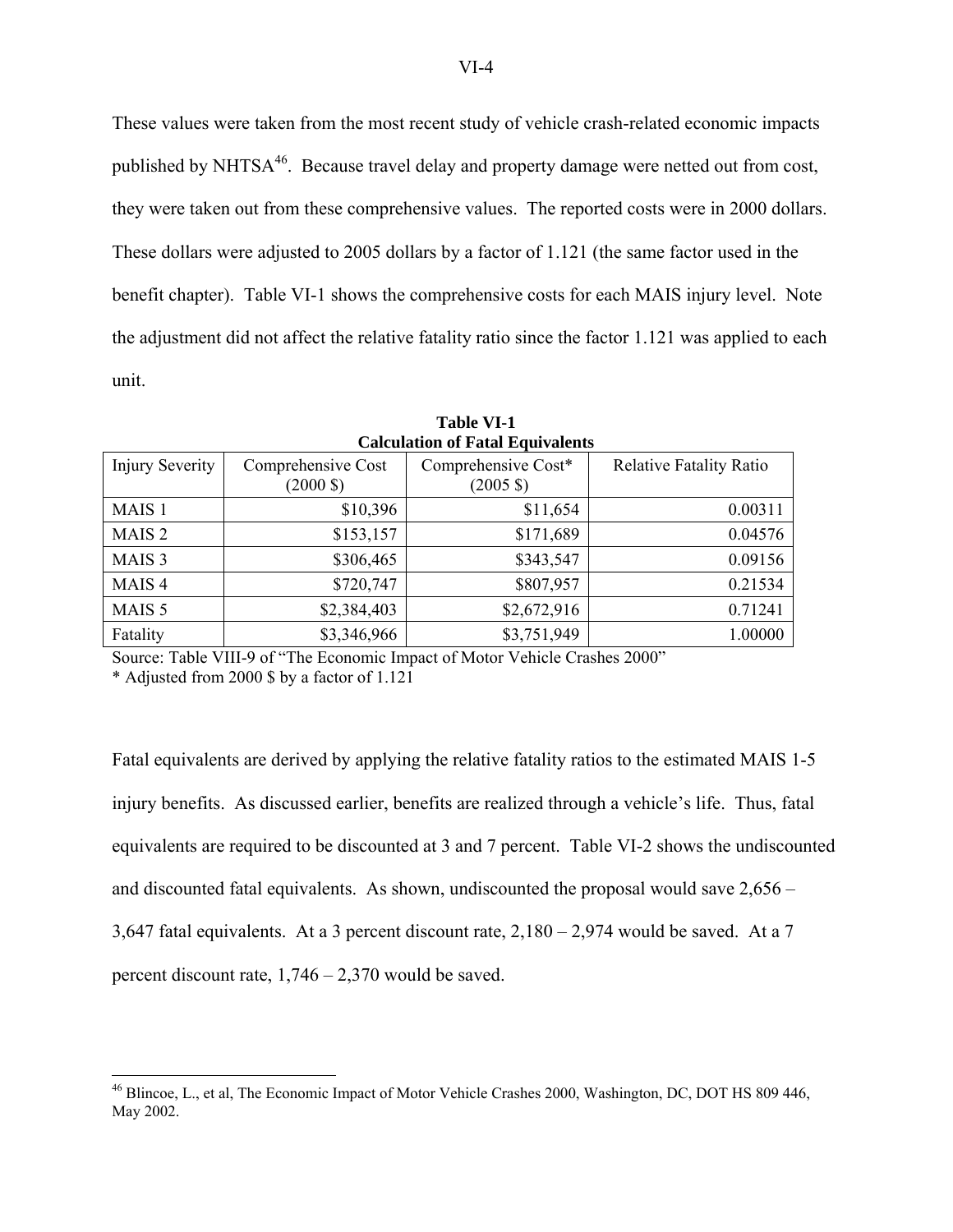|                    | Lower Bound* |            |       |       |                       |       |                       |            |       |
|--------------------|--------------|------------|-------|-------|-----------------------|-------|-----------------------|------------|-------|
| Injury<br>Severity | No Discount  |            |       |       | At 3 Percent Discount |       | At 7 Percent Discount |            |       |
| <b>MAIS</b>        | PC           | <b>LTV</b> | Total | PC    | <b>LTV</b>            | Total | PC                    | <b>LTV</b> | Total |
|                    | 88           | 39         | 127   | 73    | 31                    | 104   | 59                    | 25         | 84    |
| 2                  | 158          | 88         | 246   | 131   | 71                    | 202   | 106                   | 55         | 161   |
| 3                  | 190          | 71         | 261   | 158   | 57                    | 215   | 127                   | 45         | 172   |
| 4                  | 180          | 54         | 234   | 149   | 43                    | 192   | 121                   | 34         | 155   |
| 5                  | 209          | 43         | 252   | 174   | 34                    | 208   | 140                   | 27         | 167   |
| Fatalities         | 956          | 580        | 1,536 | 794   | 465                   | 1,259 | 641                   | 366        | 1,007 |
| Total              | 1,781        | 875        | 2,656 | 1,479 | 701                   | 2,180 | 1,194                 | 552        | 1,746 |

# **Table VI-2 Fatal Equivalents**  Lower Bound\*

## Higher Bound

| Injury<br>Severity |       | No Discount |       |       | At 3 Percent Discount |       |       | At 7 Percent Discount |       |
|--------------------|-------|-------------|-------|-------|-----------------------|-------|-------|-----------------------|-------|
| <b>MAIS</b>        | PC    | <b>LTV</b>  | Total | PC    | <b>LTV</b>            | Total | PC    | LTV                   | Total |
|                    | 88    | 89          | 177   | 73    | 71                    | 144   | 59    | 56                    | 115   |
| $\overline{2}$     | 158   | 180         | 338   | 131   | 145                   | 276   | 106   | 113                   | 219   |
| 3                  | 190   | 144         | 334   | 158   | 115                   | 273   | 127   | 91                    | 218   |
| 4                  | 180   | 103         | 283   | 149   | 82                    | 231   | 121   | 65                    | 186   |
| 5                  | 209   | 95          | 304   | 174   | 76                    | 250   | 140   | 60                    | 200   |
| Fatalities         | 956   | 1,255       | 2,211 | 794   | 1,006                 | 1,800 | 641   | 791                   | 1,432 |
| Total              | 1,781 | 1,866       | 3,647 | 1,479 | 1,495                 | 2,974 | 1,194 | 1,176                 | 2,370 |

PC: passenger cars, LTV: light trucks/vans

\* Assuming the effectiveness of LTVs = PCs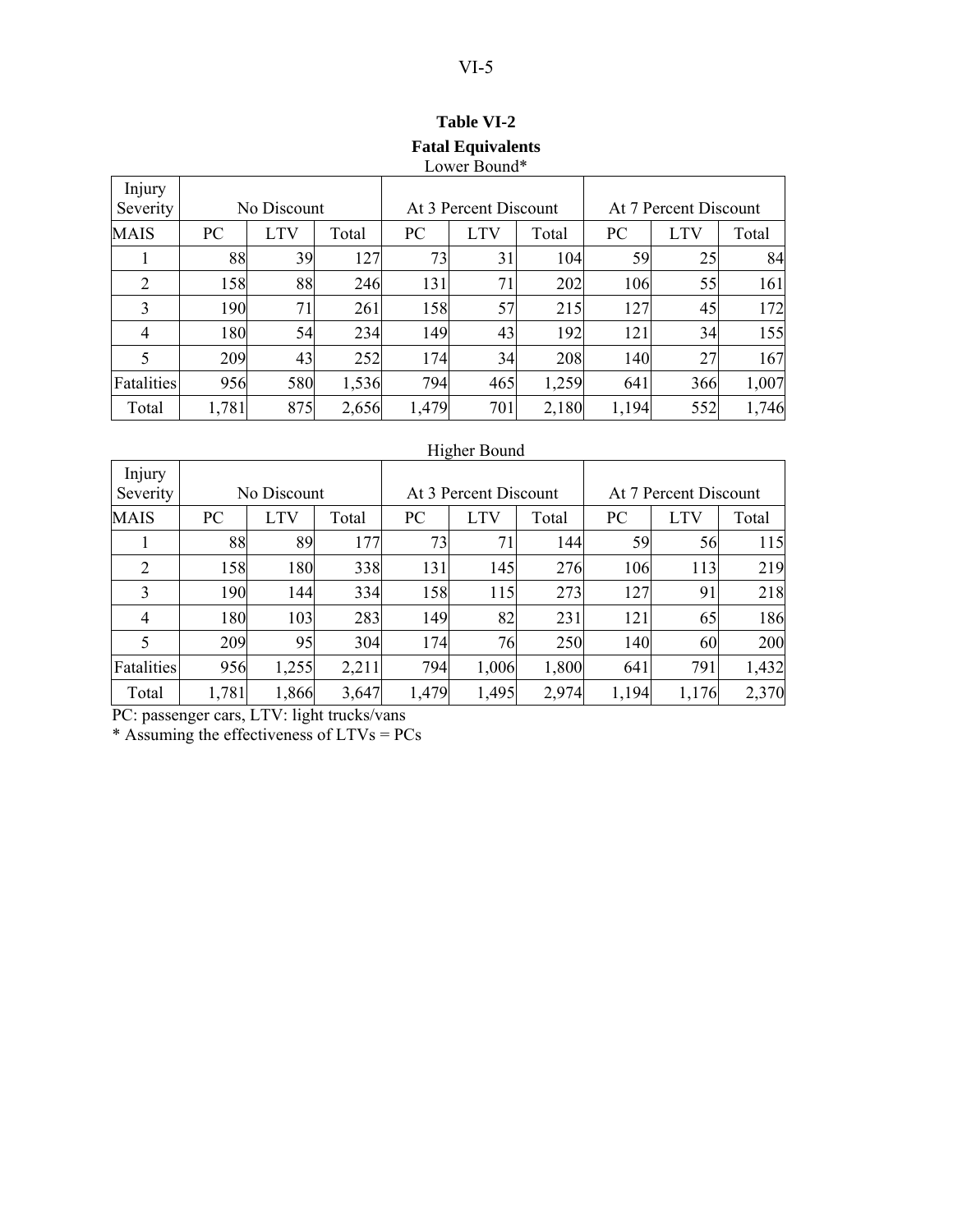#### **B. Net Costs**

The net cost is the difference between the technology and fuel economy costs and the savings from travel delays and property damage. The total technology cost of the proposal as estimated in the cost chapter is \$985 million. The technology cost represents the investments paid now for future benefits and thus no discounting is needed.

By contrast, the travel delay and property damage savings and fuel economy costs are realized through vehicle's life, thus are required to be discounted at 3 and 7 percent. At a 3 percent discount, the travel delay and property damage savings range from \$325 to \$453 million. At a 7 percent discount, the savings are estimated to range \$260 to \$361 million. The fuel economy costs are estimated be \$26.8 and \$21.8 million at 3 percent and 7 percent discount, respectively. Subtracting the travel delay and property damage savings from vehicle technology and fuel economy costs derives the net cost. The net cost is estimated to range from \$559 to \$687 million at a 3 percent discount and \$646 to \$747 million at a 7 percent discount. Table VI-3 lists the vehicle technology cost, travel delays and property damage savings, fuel economy costs, and the net costs by discount rate,

|                                                      | $(2005 \text{ } $)$ |                 |
|------------------------------------------------------|---------------------|-----------------|
|                                                      | At 3% Discount      | At 7% Discount  |
| Vehicle Cost $(a)^*$                                 | \$985 M             | \$985 M         |
| Savings from Property<br>Damage and Travel Delay (b) | $$325 - $453$ M     | $$260 - $361$ M |
| Fuel Economy Impact (c)                              | \$26.8 <sub>M</sub> | \$21.8 M        |
| Net Costs $(= a - b + c)$                            | \$559-\$687 M       | $$646 - $747 M$ |

| Table VI-3                        |
|-----------------------------------|
| <b>Net Costs by Discount Rate</b> |
| $(2005, \text{S})$                |

\* Vehicle costs are not discounted, since they occur when the vehicle is purchased, whereas benefits occur over the vehicle's lifetime and are discounted back to the time of purchase. M: million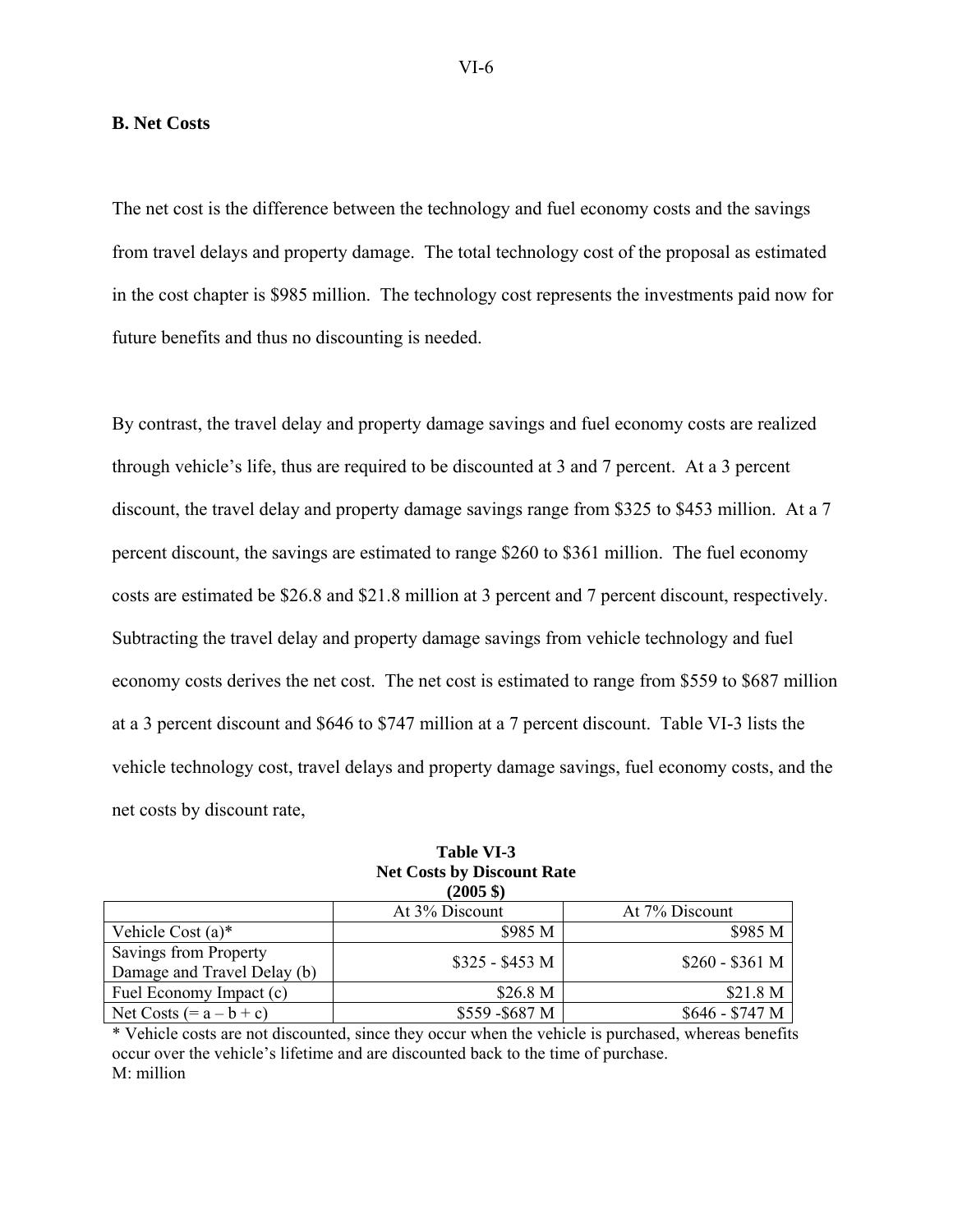#### **C. Cost-Effectiveness**

The cost-effectiveness analysis derives the cost per equivalent life saved (i.e., cost per equivalent fatality), which is equal to the net cost divided by the fatal equivalents. As show in Table VI-3, the net cost is estimated to be \$559 to \$687 million at a 3 percent discount and \$646 to \$747 million at a 7 percent discount. Dividing these costs to the responding fatal equivalents derives the net cost per equivalent fatality. The net cost per equivalent fatality would range from \$0.19 to \$0.32 million at a 3 percent discount, and \$0.27 - \$0.43 million at a 7 percent discount.

#### **D. Net Benefits**

Benefit-cost analysis derives the net benefits which is the difference between the injury benefits and the net costs of the proposal in monetary values. Thus, benefit-cost analysis differs from cost-effectiveness analysis in that it requires that benefits be assigned a monetary value, and that this value be compared to the monetary value of costs to derive a net benefit. As shown in Table VI-5, a fatality was valued at \$3,751,949 in 2005 dollars. Multiplying this unit cost by the total fatal equivalents (Table VI-2) derives the monetary values for the injury benefits of the proposal. As results, the injury benefit is estimated to range from \$8.2 to \$11.2 billion at a 3 percent discount and \$6.6 to \$8.9 billion at a 7 percent discount.

After translating the injury benefits into monetary values and deriving the net cost (Table VI-3), the net benefits simply is the difference of these values. Table IV-4 shows the discounted injury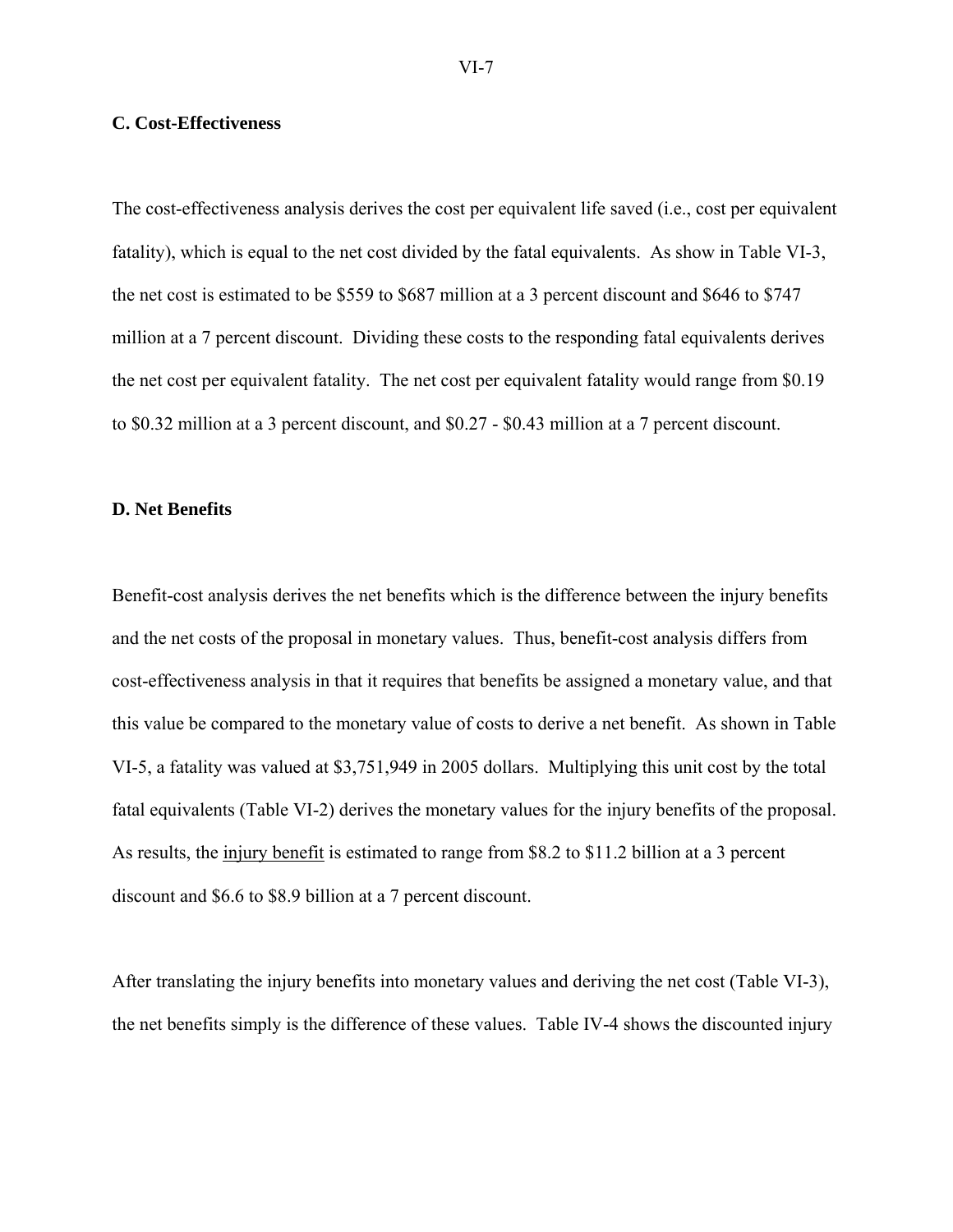benefits, net costs, and net benefits. As shown, the net benefits would range from \$7.5 to \$10.6 billion at a 3 percent discount rate and \$5.8 to \$8.2 billion at a 7 percent discount rate.

#### **E. Summary**

In summary, this proposal would save 1,536 to 2,211 lives and eliminate 50,594 to 69,630 MAIS 1-5 injuries. These fatalities and injuries translate to a total of 2,656 to 3,467 undiscounted fatal equivalents, 2,180 to 2,974 fatal equivalent at a 3 percent discount, and 1,746 to 2,730 fatal equivalents at a 7 percent discount rate.

The cost per equivalent life saved would range from \$0.19 to \$0.32 million at a 3 percent discount and \$0.27 to \$0.43 million at a 7 percent discount. The net benefit is estimated to range from \$7.5 to \$10.6 billion at a 3 percent discount and \$5.8 to \$8.2 billion at a 7 percent discount. Table VI-4 summarizes the fatal equivalents, cost-effectiveness, and net benefit statistics. The low and high figures correspond to the low and high bounds of injury benefits. Based on these cost/benefit statistics, the proposal is extremely cost-effective. The cost per life saved, at both 3 and 7 discount, is estimated to be less than a \$450,000. At both 3 and 7 discount, the proposal would generate over \$5.5 billion in net benefits.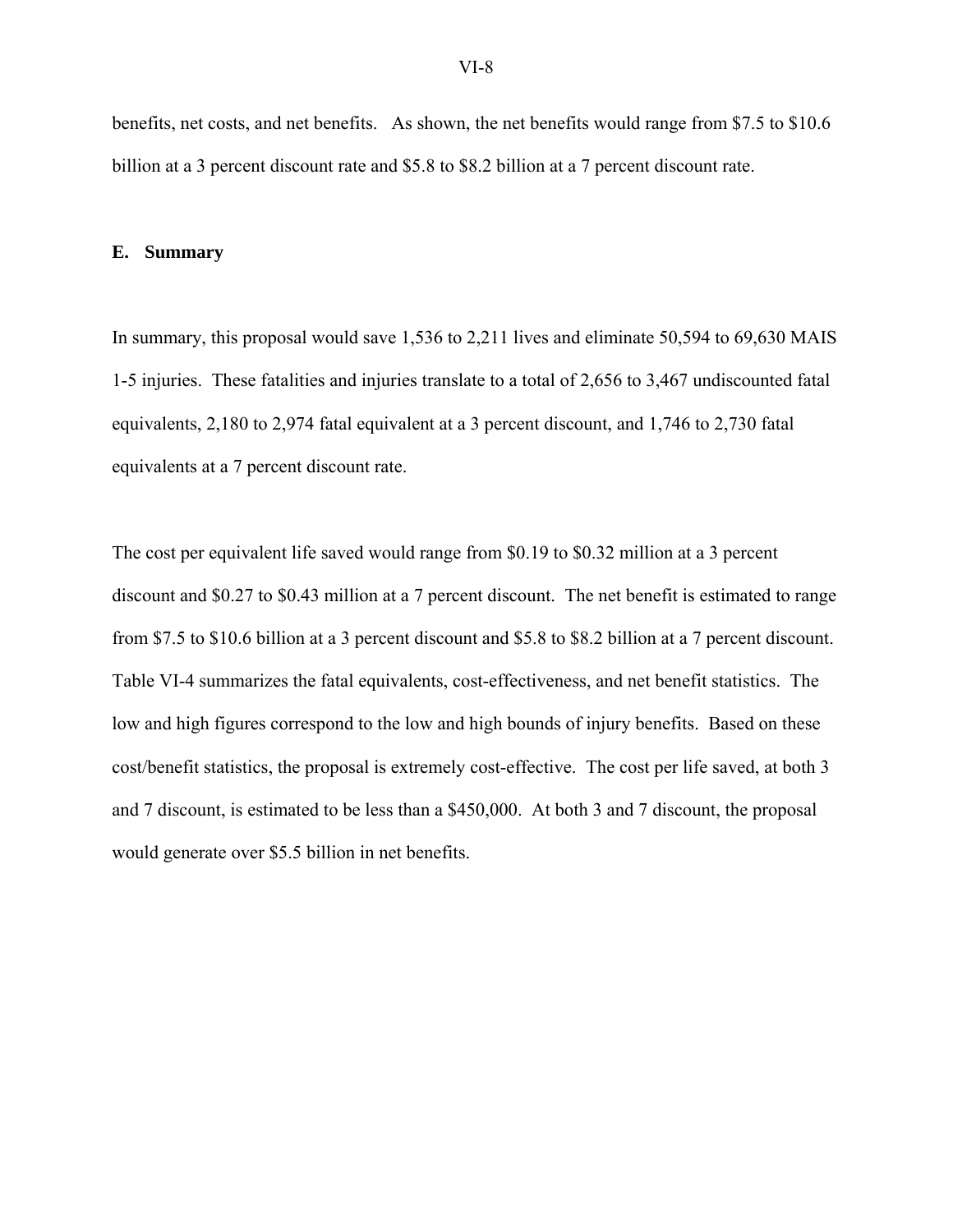| $2000 \varphi$    |                 |                  |                 |                 |  |
|-------------------|-----------------|------------------|-----------------|-----------------|--|
|                   | 3% Discount     |                  | 7% Discount     |                 |  |
|                   | Low             | High             | Low             | High            |  |
| Fatal             |                 |                  |                 |                 |  |
| Equivalents       | 2,180           | 2,974            | 1,746           | 2,370           |  |
| Injury Benefits   |                 |                  |                 |                 |  |
| (1)               | \$8,179,248,820 | \$11,158,296,326 | \$6,550,902,954 | \$8,892,119,130 |  |
| PD&TD Savings     | \$325,144,966   | \$452,803,776    | \$260,294,366   | \$360,597,716   |  |
| Vehicle Costs*    | \$985,157,000   | \$985,157,000    | \$985,157,000   | \$985,157,000   |  |
| <b>Fuel Costs</b> | \$26,800,000    | \$26,800,000     | \$21,840,000    | \$21,840,000    |  |
| Net Costs $(2)$   | \$686,812,034   | \$559,153,224    | \$746,702,634   | \$646,399,284   |  |
| Net Cost Per      |                 |                  |                 |                 |  |
| Fatal Equivalent  |                 |                  |                 |                 |  |
| (3)               | \$188,014       | \$315,051        | \$272,742       | \$427,665       |  |
| Net Benefits (4)  | \$7,492,436,786 | \$10,599,143,102 | \$5,804,200,320 | \$8,245,719,846 |  |

**Table VI-5 Cost-Effectiveness and Net Benefits by Discount Rate**   $(2005S)$ 

PD&TD: property damage and travel delay

\* Vehicle costs are not discounted, since they occur when the vehicle is purchased, whereas benefits occur over the vehicle's lifetime and are discounted back to the time of purchase.

 $(1) = $3,751,949 *$  Fatal Equivalents

 $(2)$  = Vehicle Costs - PD&TD + Fuel Economy Costs

 $(3)$  = Net Costs/Fatal Equivalents

 $(4)$  = Injury Benefits – Net Costs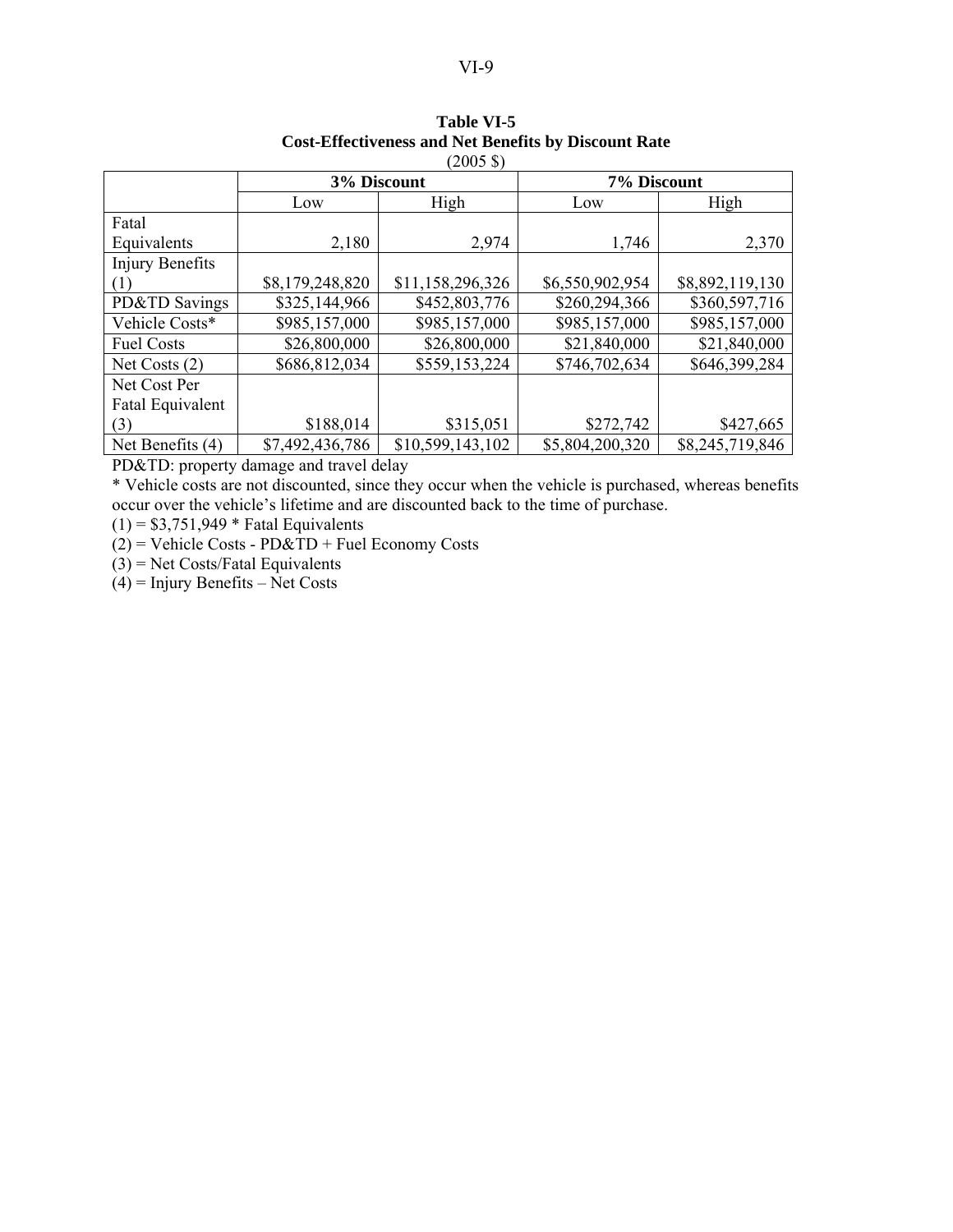# **CHAPTER VII. ALTERNATIVES**

The agency considered two alternatives to the proposal. The first was to limit the ESC standard's applicability only to LTVs. The second alternative was to not require a 4-wheel system, which would allow a 2-wheel system to be used by manufacturers.

### **Alternative 1, Limiting the Applicability to LTVs**

The agency considered this alternative for two reasons: (a) the ESC effectiveness rates for LTVs against single-vehicle crashes were almost twice as high of the effectiveness rates for passenger cars (PCs), and (b) LTVs generally had a higher propensity for rollover than PCs. The alternative would address the core rollover issue and target the high-risk rollover vehicle population. However, after examining the safety impact and the cost-effectiveness of the alternative, the agency determined that an excellent opportunity to reduce passenger car crashes would be lost if PCs were excluded from the proposal.

We examined this alternative by looking at the impacts of requiring ESC for passenger cars. Requiring ESC for passenger cars would save 956 lives and reduce 34,902 non-fatal injuries. Following this analysis through the cost-effectiveness equations, the cost-effectiveness analysis shows that ESC is highly cost-effective for PCs alone. For PCs, the cost per equivalent life saved is estimated to be \$0.35 million at a 3 percent discount rate and \$0.47 million at a 7 percent discount rate. The net benefit would be \$4.8 billion at a 3 percent discount rate and \$3.8 billion at a 7 percent discount rate.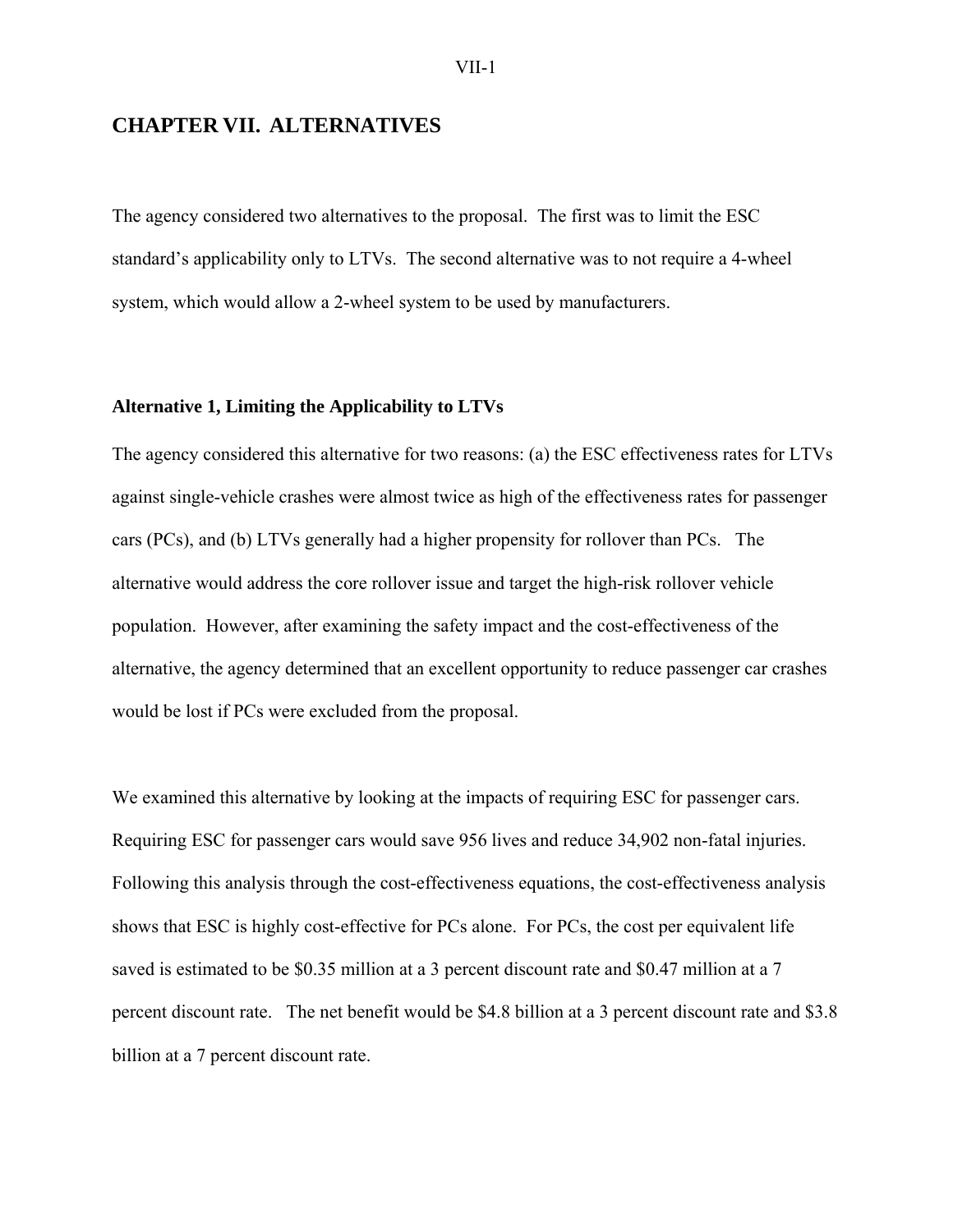Given the fact that ESC is highly cost-effective and that extending the ESC applicability to PCs would save a large number of additional lives (956) and reduce a large number of additional injuries (34,902), the agency is not proposing this alternative.

#### **Alternative 2, Two-Wheel System**

#### 2-Wheel vs. 4-Wheel systems

General Motors utilized a 2-wheel ESC system in most of its ESC-equipped passenger cars through MY 2005, but has changed over to a 4-wheel system in MY 2006. All other manufacturers have utilized a 4-wheel ESC system in their vehicles. The agency's tests on the track indicate that the 4-wheel systems tend to exhibit more oversteer mitigation capability than GM's earlier 2-wheel systems.

Statistical analyses comparing 2-wheel to 4-wheel ESC systems were shown in Chapter III. The effectiveness estimates show a potentially enhanced benefit of 4-wheel ESC systems over 2 wheel ESC systems in reducing single-vehicle run-off-road crashes (significant at the 0.05 level), although the benefit could not be shown in a separate analysis of fatal-only crashes, likely due to the small sample size.

The agency's contractor has performed a teardown study to determine the difference in costs between a 2-wheel and 4-wheel system, and the 2-wheel system is about \$10.00 less expensive. However, it is not intuitively obvious that the difference need be this much, and with a sample of one, it is possible that other changes in design for other reasons may be affecting this estimate.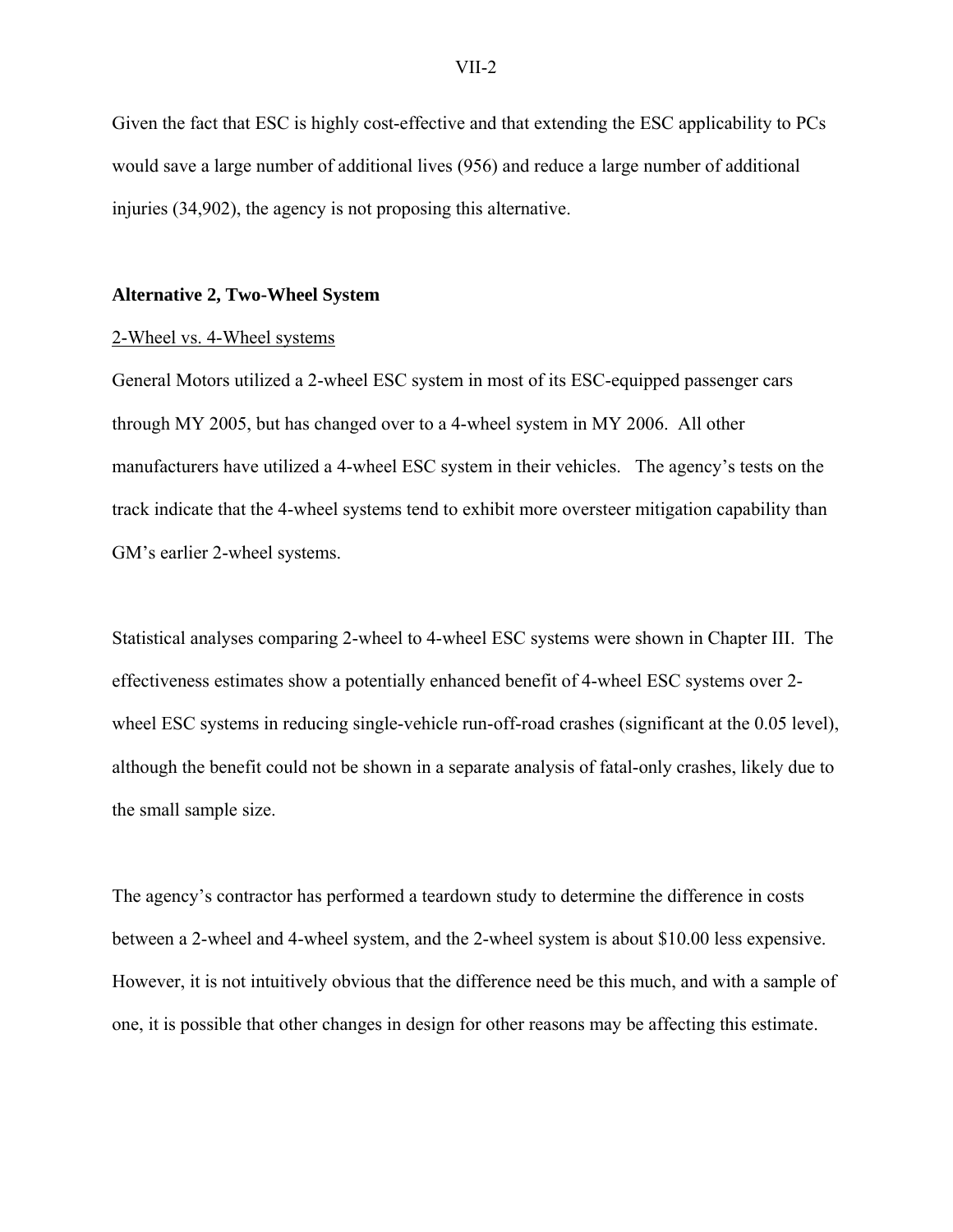Since the industry has moved away from the 2-wheel system on its own, and it appears that the difference in cost of \$10 or less will be insignificant as compared to the additional benefits achieved with 4-wheel ESC, we are not providing a full analysis of this alternative at this time.

Based on the available information, the agency is proposing the 4-wheel system. The agency's decision is based on our and the industry's engineering judgment that the 4-wheel system is more effective, the effectiveness study showing that the 4-wheel system is more effective than the 2 wheel system in reducing crashes, the industry trend towards installing the 4-wheel system in their vehicles, and the estimated cost differences between 2-wheel and 4-wheel ESC systems.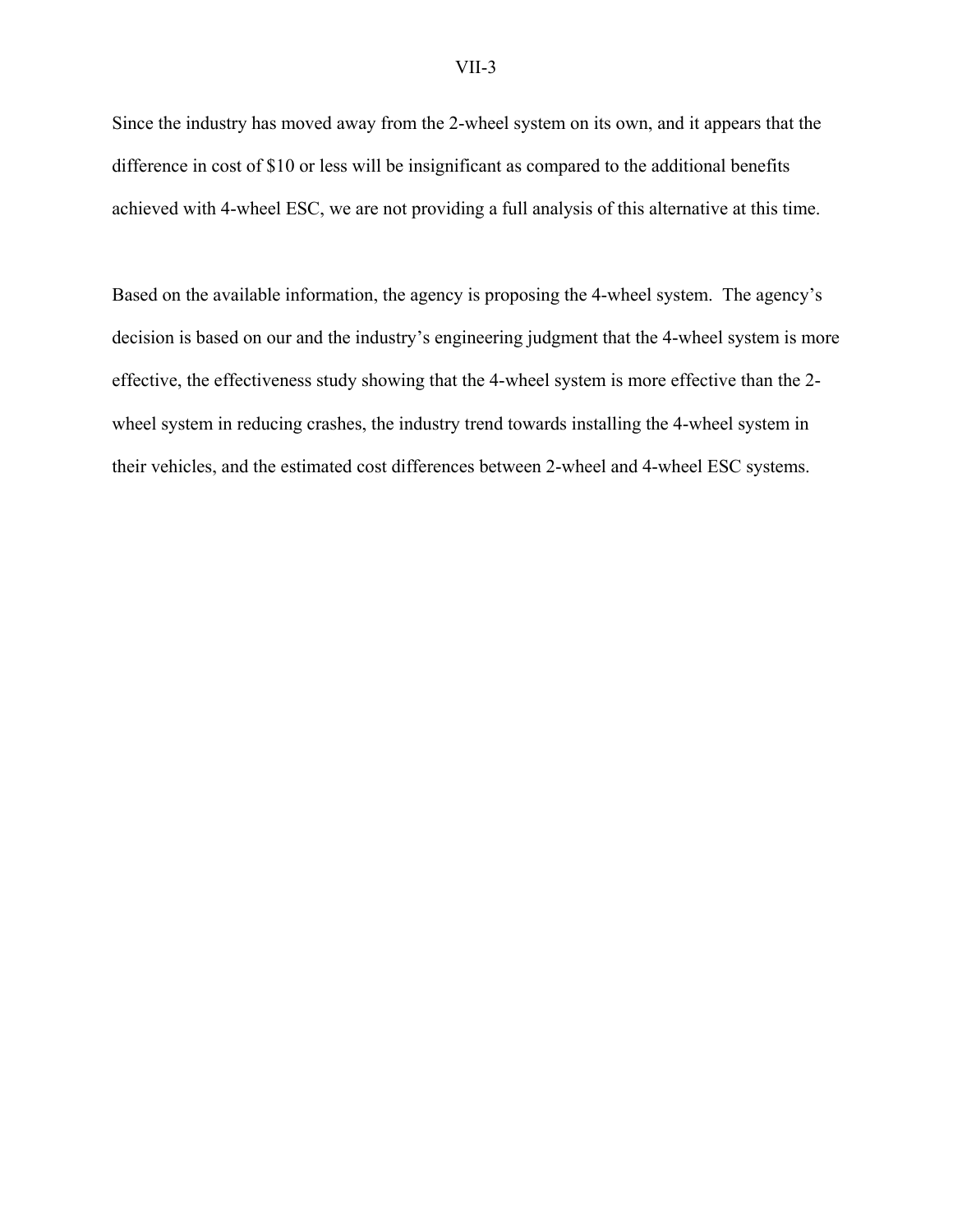# **VIII. PROBABILISTIC UNCERTAINTY ANALYSIS**

This chapter identifies and quantifies the major uncertainties in the cost-effectiveness and net benefit (benefit-cost) analyses and examines the impacts of these uncertainties. Throughout the course of these analyses, many assumptions were made, diverse data sources were used, and different statistical processes were applied. The variability of these assumptions, data sources, and statistical processes potentially would influence the estimated regulatory outcomes. Thus, all these assumptions, data sources, and derived statistics can be considered as uncertainty factors for the regulatory analysis. The purpose of this uncertainty analysis is to identify the uncertainty factors with appreciable variability, quantify these uncertainty factors by appropriate probability distributions, and induce the probabilistic outcomes accompanied with degrees of probability or plausibility. This facilitates a more informed decision-making process.

A Monte Carlo statistical simulation technique<sup>47</sup> is used to accomplish the process. The technique is to first randomly select values for those uncertainty factors from their preestablished probability distributions. The selected values then are fed back to the costeffectiveness and net benefit analysis process to generate all possible outcomes. The process is run repeatedly. Each complete run is a trial. Crystal Ball®<sup>48</sup>, a spreadsheet-based risk analysis and forecasting software package which includes the Monte Carlo simulation technique tool, was chosen to automate the process. In addition to simulation results, Crystal Ball® also provides

 $\overline{a}$ 

<sup>47</sup> a: Robert, C.P. & Casella, G., *Monte Carlo Statistical Methods*, Springer-Verlag New York, Inc., 1999 b: Liu, J.S., *Monte Carlo Strategies in Scientific Computing*, Springer-Verlag New York, Inc., 2001 (Or any statistics books describing the Monte Carlo simulation theory are good references for understanding the technique.)

<sup>&</sup>lt;sup>48</sup> A registered trademark of Decisioneering, Inc.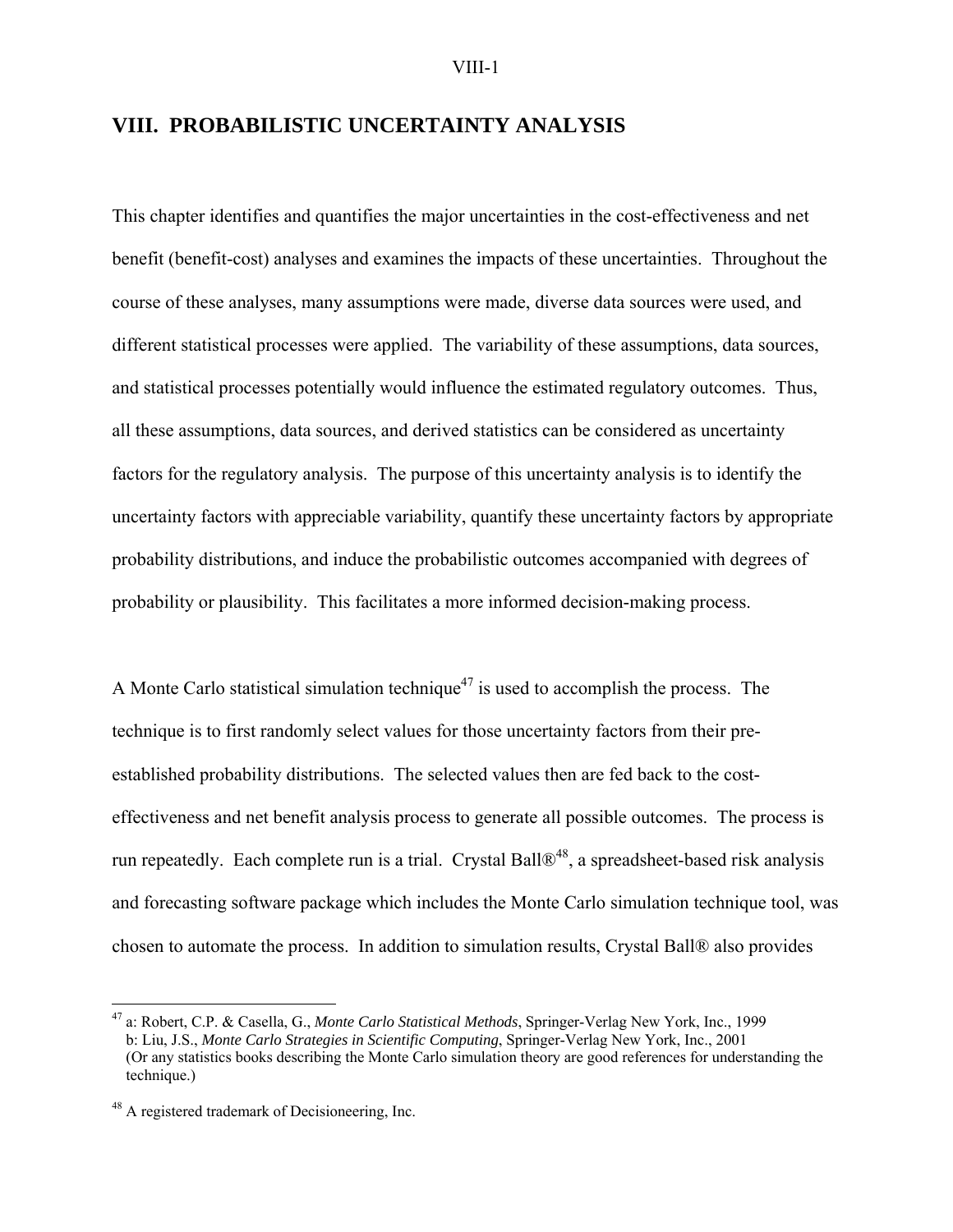the degree of certainty (or confidence, or credibility) that is associated with the simulated results. The degree of certainty provides the decision-makers an additional piece of important information to evaluate the outcomes.

The analysis starts by establishing mathematical models that imitate the actual processes in deriving cost-effectiveness and net benefits, as shown in previous chapters. The formulation of the models also allows analysts to conveniently identify and categorize uncertainty factors. In the mathematical model, each variable (e.g., cost of technology) represents an uncertainty factor that would potentially alter the model outcomes if its value were changed. Variations of these uncertainty factors are described by appropriate probability distribution functions. These probability distributions are established based on available data. If data are not sufficient or not available, professional judgments are used to estimate the distribution of these uncertainty factors.

After defining and quantifying the uncertainty factors, the next step is to simulate the model to obtain probabilistic results rather than single-value estimates. The simulation repeats the trials until certain pre-defined criteria<sup>49</sup> are met and a probability distribution of results is generated.

1

 $49$  The pre-defined criteria may change with each uncertainty analysis. In this case, we require a 99 percent precision in mean for each simulated outcome such as total costs, cost-effectiveness, and net benefits as described later.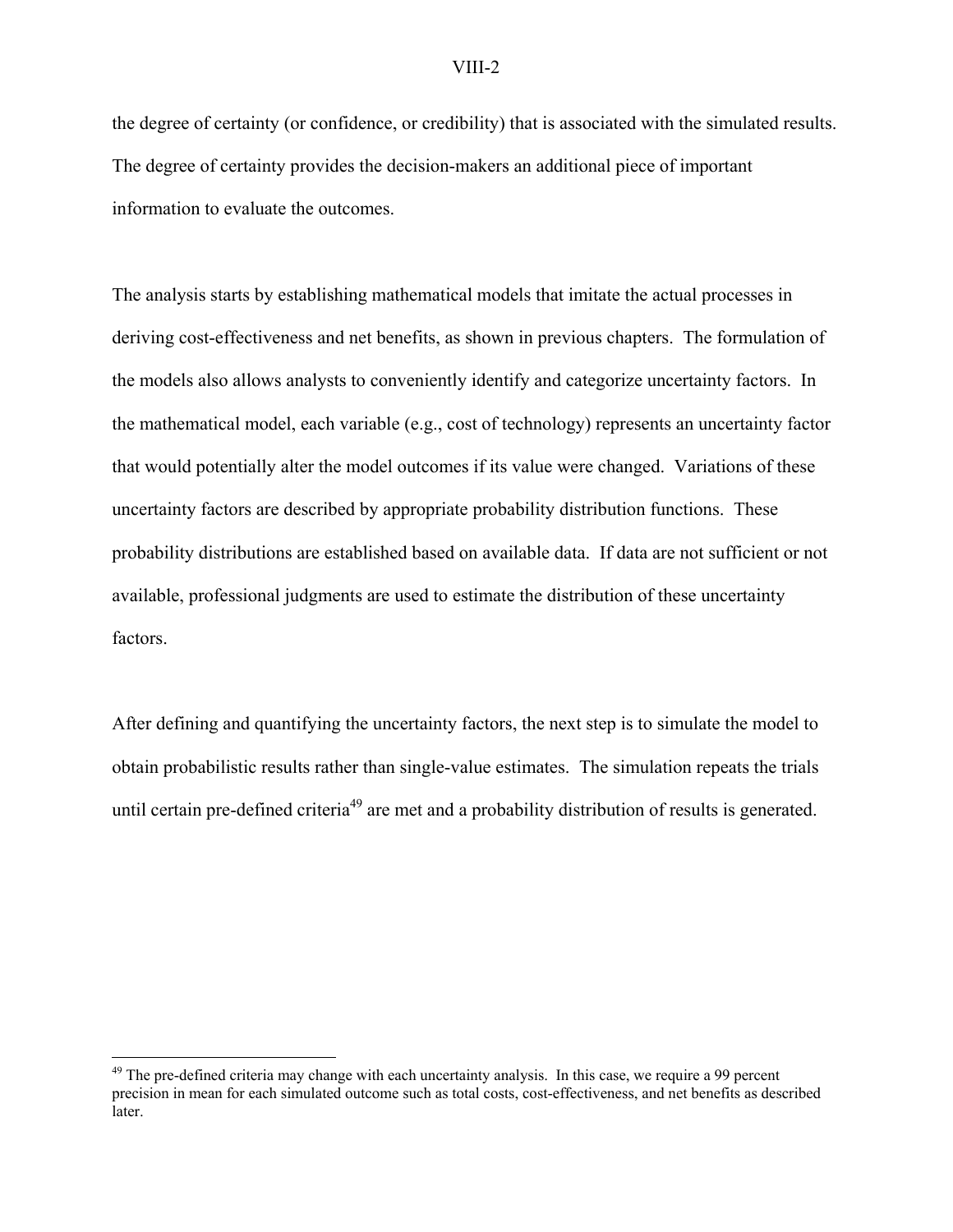# **A. Simulation Models**

Mathematical models were built to imitate the process used in deriving cost-effectiveness and net benefits as developed in previous chapters. Both the cost-effectiveness and net benefit models comprise four principal components: injury benefits, travel delay and property damage savings, vehicle technology costs, and fuel economy cost. These four components are discussed separately in the following sections.

#### A.1 Benefit Component

In the cost-effectiveness model, injury benefits are represented by fatal equivalents (FEs) reduced. In the net benefit model, injury benefits are represented by their monetary value, which is the product of comprehensive cost per life saved and FEs. Since benefits (fatalities and injuries reduced) were already expressed as FEs in the cost-effectiveness model, the net benefit model is just one step removed from the cost-effectiveness model. Therefore, the FE model is discussed first.

The overall FEs are derived from eight mutually exclusive target crash populations that were categorized by three attributes: crash type (single vehicle crashes, multi-vehicle crashes), crash severity (non-fatal, fatal), and vehicle type (PC, LTV). For example, one crash type is singlevehicle, non-fatal PC crashes. Each of these FEs is derived through the following steps:

(1) estimating initial crash benefits (i.e., crashes avoided by ESC)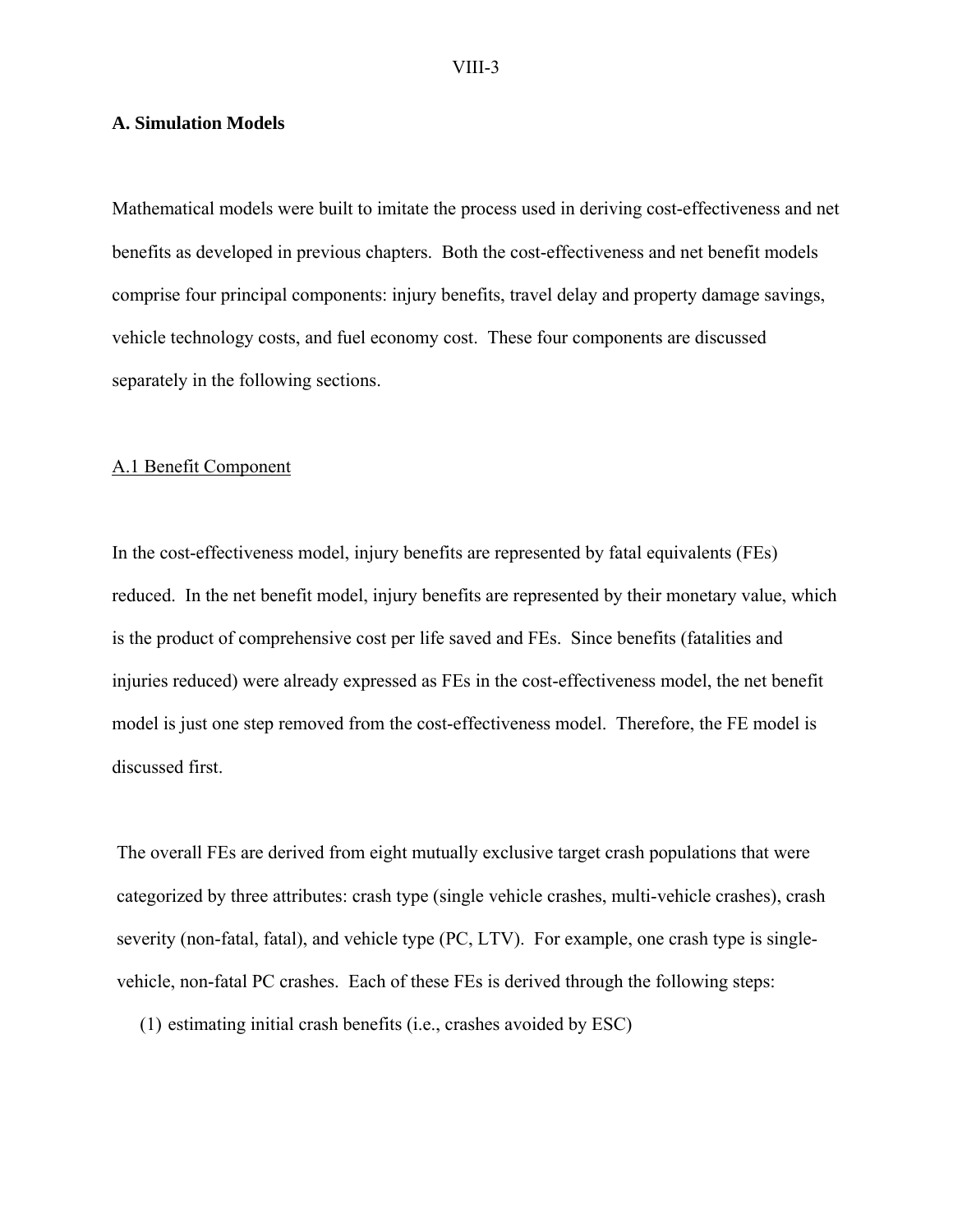- (2) deriving corresponding injury benefits (i.e., fatalities and MAIS 1-5 injuries eliminated by ESC),
- (3) deriving FEs by multiplying the injury benefits by their corresponding injury-to-fatality ratios, and
- (4) discounting FEs to derive the discounted net benefits over the vehicle's life.

Therefore, FEs can be represented by the following mathematical formula:

$$
FEs = (\sum_{i=1}^{8} \sum_{j=1}^{6} TC_i * e_i * p_{ij} * r_j) * d
$$

Where  $TC_i$ = target crash population

 $e_i$  = effectiveness of ESC against the i<sup>th</sup> target crash population

 $p_{ii}$  = MAIS j injuries per crash for i<sup>th</sup> target crash population, with j=6 as fatalities

 $r_i$  = MAIS j injury-to-fatality ratio with j=6 as fatalities.

 $d =$  cumulative lifetime discount factor, either at 3 or 7 percent discount rate.

Of the notation and processes, the product of the i<sup>th</sup> target crash  $(TC_i)$  and the corresponding ESC effectiveness rate  $(e_i)$  represents the crash benefits from the i<sup>th</sup> target crash population (=  $TC_i^*e_i$ ). The product of the resulted crash benefits and severity j injuries per crash  $(p_{ii})$ represents the injury benefits for severity j injuries (=  $TC_i^*e_i * p_{ij}$ ). Multiplying the injury severity j benefits by its corresponding injury-to-fatality ratio (=  $TC_i^*e_i * p_{ii} * r_i$ ) derives its FEs. Summed over the injury severity (indexed by j) and target crash population (indexed by i) thus will derive the total FEs. Finally, the total FEs are discounted either at a 3 or 7 percent rate to reflect the net benefits of the proposal over a vehicle's life.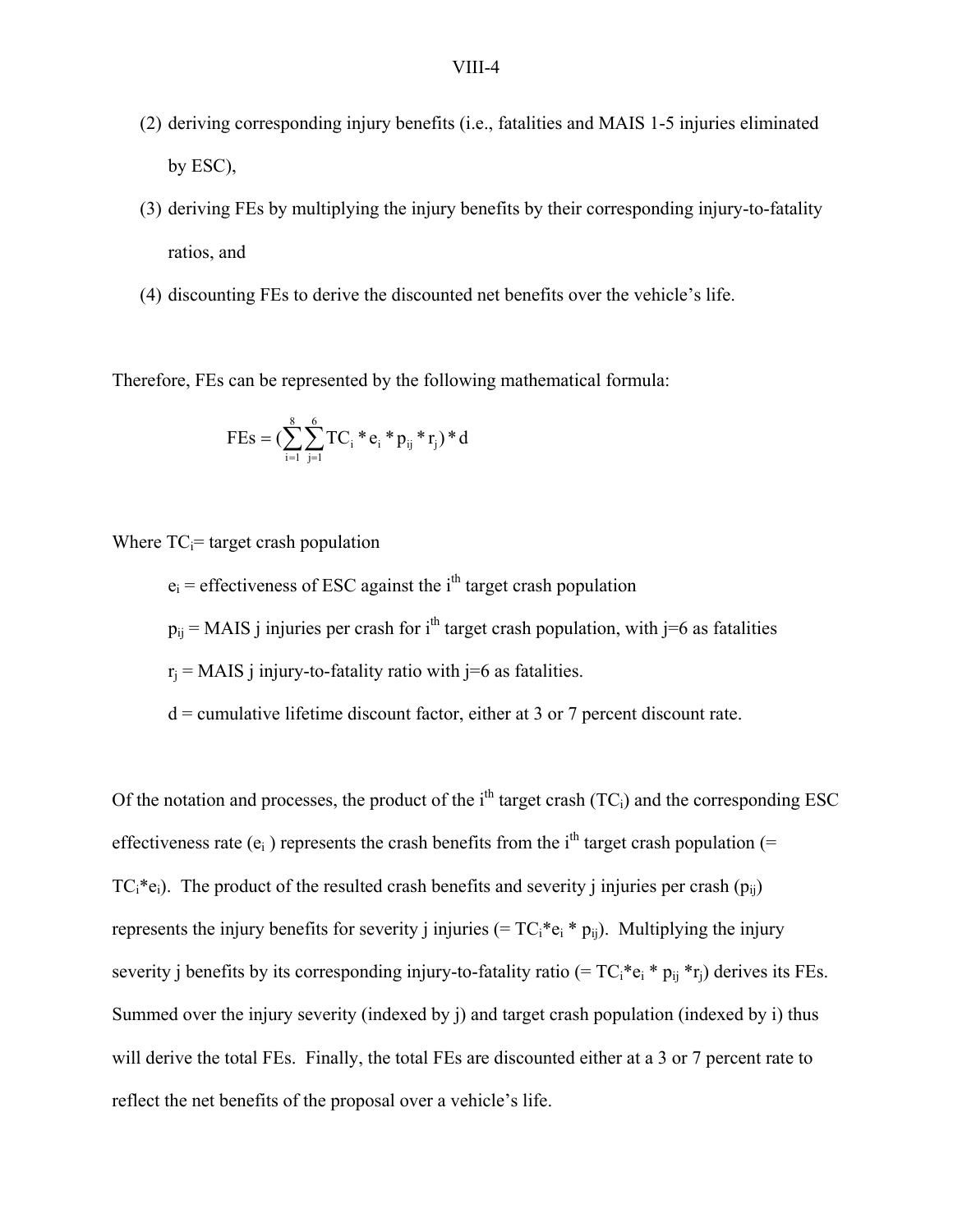As described, FEs is the basic benefit measurement for estimating cost-effectiveness. For net benefits, FEs is translated into monetary value. If M denotes the cost per fatality, benefit in the net benefit calculation is equal to M\*FEs. Hence, the benefit component for net benefits is:

$$
M * FEs = M * (\sum_{i=1}^{8}\sum_{j=1}^{6} TC_i * e_i * p_{ij} * r_j) * d
$$

# A.2 Traveling Delay and Property Damage Savings

Travel delay and property damage savings (S) can be represented by the following mathematical formula:

$$
S = (\sum_{j=1}^{7} u_j * o_j) * d
$$

Where,

- $u_i$ = unit cost for travel delays and property damage by MAIS injury severity levels and PDOV, with  $j=6$  as fatalities and  $j=7$  as PDOV
- $o_i$  = incidents by MAIS severity levels and PDOV
- $d =$  cumulative lifetime discount factors, either at 3 or 7 percent discount rate.

Incidents,  $o_i$ , represent injuries, fatalities, and PDOV that would be prevented by ESC. As described in the FE model and the benefit chapter, these incidents can be derived from target crashes avoided. Injuries and fatalities were derived by multiplying injuries per crash (noted as  $p_{ij}$  in the FE model) by the number of corresponding target crashes avoided (i.e.,  $TC_i^*e_i$ ).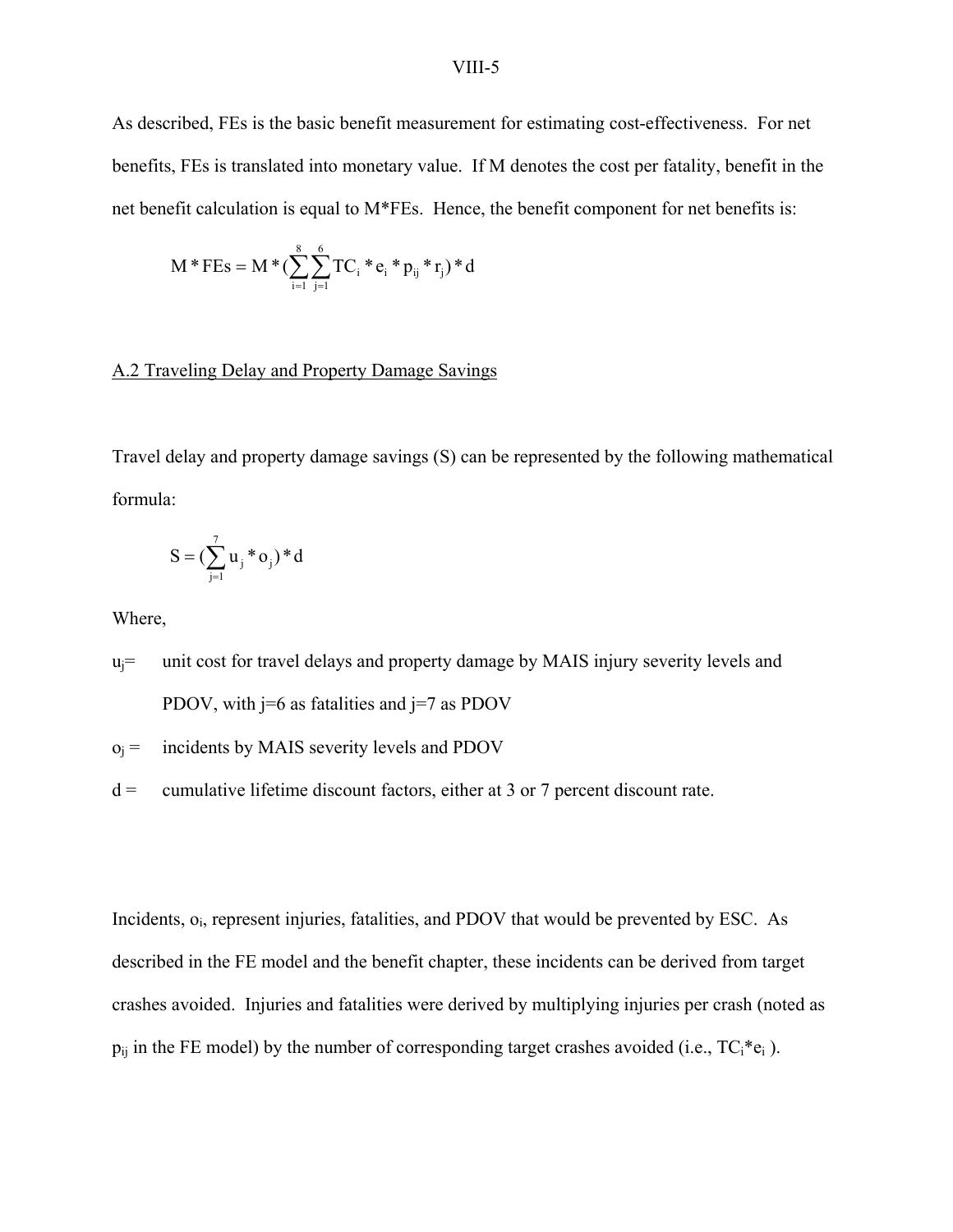Similarly, PDOV is the product of PDOV per crash and the number of corresponding target crashes avoided. Thus, the S model can be further expanded as:

$$
S = (\sum_{i=1}^{8} \sum_{j=1}^{7} u_i * TC_i * e_i * p_{ij}) * d
$$

Note that  $p_{ii}$  represents severity j injuries per crash with  $j \le 6$  and PDOV per crash for  $j = 7$ .

# A.3 Vehicle Technology Cost Component

Vehicle technology cost (VC) is the product of technology cost per vehicle and the number of vehicles. The technology cost per vehicle varies depending upon whether vehicles are required to install ABS and ESC or just ESC. As discussed in the cost chapter, the manufacturers' product plan for PCs is different from that of LTVs. Thus, the vehicle technology cost per vehicle differs between these two groups of vehicles. The vehicle technology cost of the proposal can be represented as:

$$
VC = \sum_{i=1}^2 c_i * v_i
$$

Where,  $VC$  = vehicle technology cost

 $c_i$  = technology cost per vehicle,  $i=1$  for PCs and  $i=2$  for LTVs

 $v_i$  = vehicle population corresponding to  $c_i$ .

#### VIII-6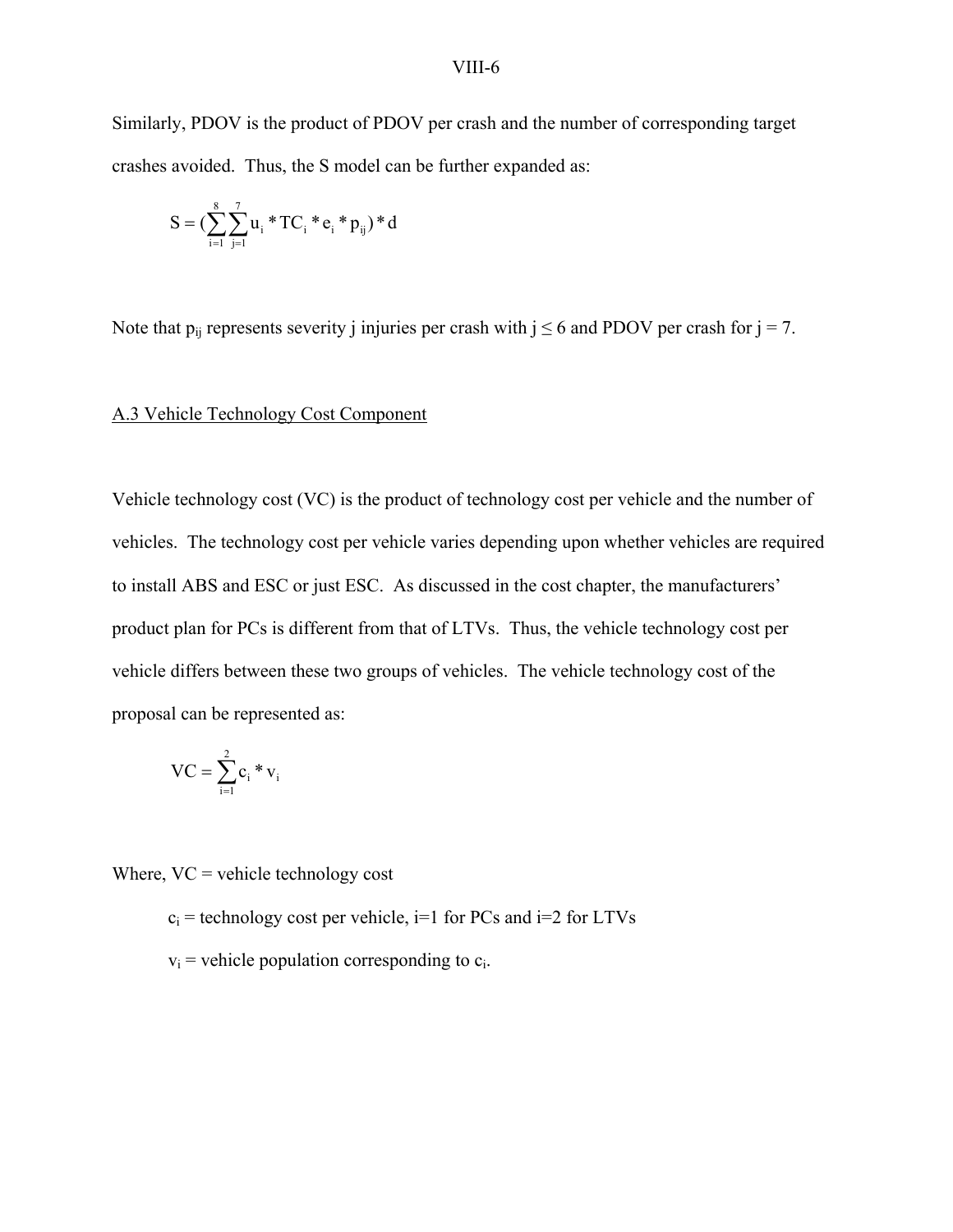# A.4 Fuel Economy Cost Component

The total lifetime fuel economic cost (LFE) model of the proposal can be represented by the following simplified formula:

$$
LFE = \sum_{i=1}^{2} LFEV_i * v_i
$$

Where,  $LFEV_i$  = present value of lifetime fuel economy per vehicle at 3 or 7 percent discount, with  $i=1$  for PCs and  $i=2$  for LTVs

 $v_i$  = number of vehicles

# A.5 Cost-Effectiveness Model and Net Benefit Model

After the fatal equivalent, travel delay and property damage savings, vehicle technology cost, and fuel economy cost models were established, the cost-effectiveness model (CE) is calculated as the ratio of net costs (NC) to fatal equivalents (FEs) where net cost is equal to vehicle technology cost (VC) plus lifetime fuel economy cost (LFE) minus savings from travel delay and property damage (S). The cost-effectiveness model (CE) has the format:

$$
CE = \frac{NC}{FEs}
$$
  
= 
$$
\frac{VC + LFE - S}{FEs}
$$
  
= 
$$
\frac{\sum_{i=1}^{2} (c_i + LFEV_i) * v_i - (\sum_{i=1}^{8} \sum_{j=1}^{7} u_j * TC_i * e_i * p_{ij}) * d}{(\sum_{i=1}^{8} \sum_{j=1}^{6} TC_i * e_i * p_{ij} * r_i) * d}
$$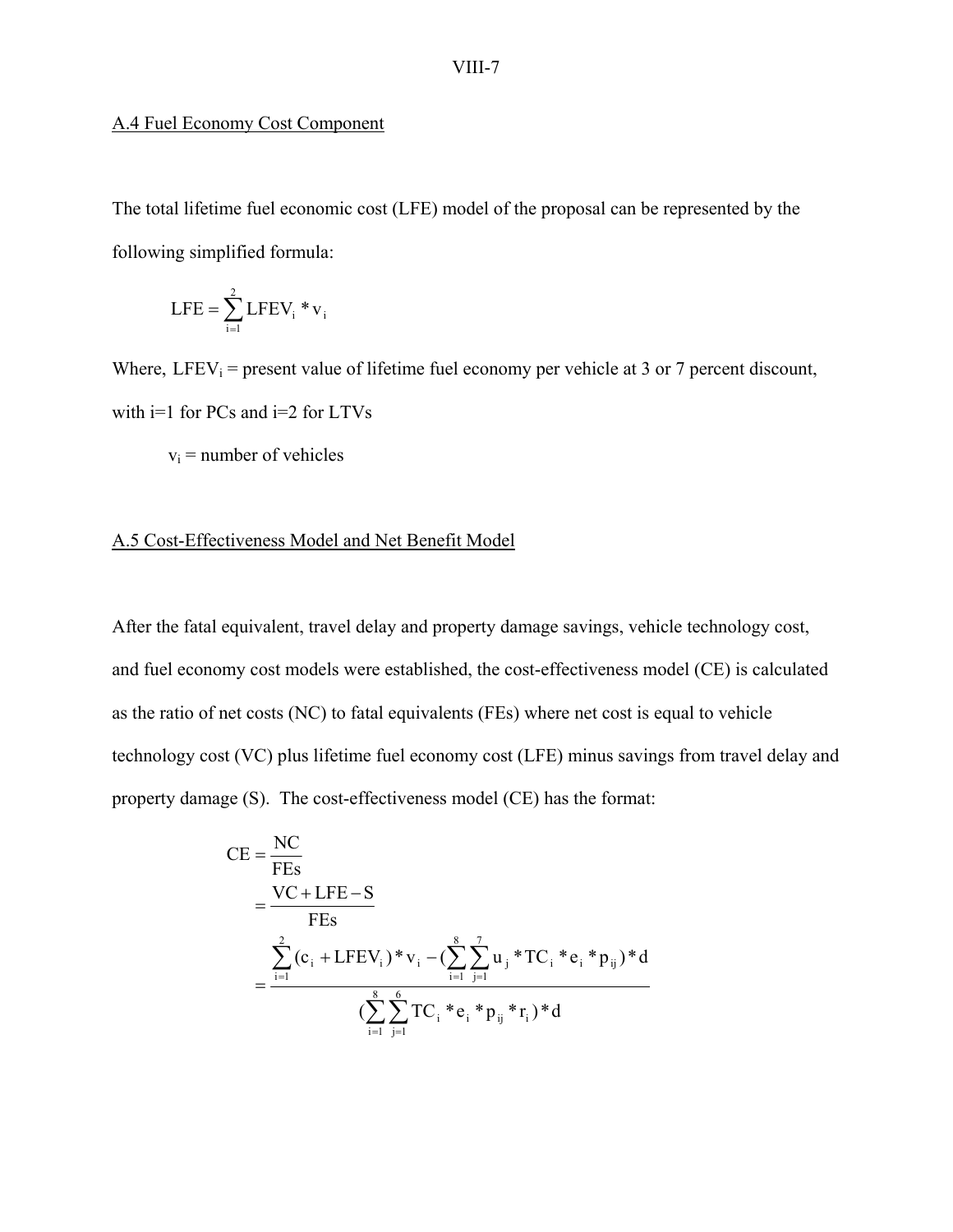The net benefit is the difference between benefits expressed in monetary value and the net cost. The net benefit model (NB) has the format:

NB = M \* FEs – NC  
\n= M \* FEs + S – VC - LFE  
\n= M \* (
$$
\sum_{i=1}^{8} \sum_{j=1}^{6} TC_i * e_i * p_{ij} * r_j
$$
) \* d + ( $\sum_{i=1}^{8} \sum_{j=1}^{7} u_j * TC_i * e_i * p_{ij}$ ) \* d -  $\sum_{i=1}^{2} (c_i + LFEV_i) * v_i$ 

Where, M is the cost per fatality.

# **B. Uncertainty Factors**

Each parameter in the above cost-effectiveness and net benefit model represents a major category of uncertainty factors. Therefore, there are nine categories of uncertainty factors that would impact the cost-effectiveness: (1) target crash population,  $TC_i$ , (2) effectiveness,  $e_i$ , (3) injuries or PDOV per crash,  $p_{ij}$ , (4) injury-to-fatality ratios,  $r_i$ , (5) cumulative lifetime discount factors, d, (6) unit costs for travel delays and property damage,  $u_i$ , (7) cost per vehicle,  $c_i$ , (8) lifetime fuel economic cost per vehicle,  $LEFV_i$ , and (9) number of vehicles,  $v_i$ . The net benefit model has one additional uncertainty factor (10) cost per life, M, in addition to those eight for the cost-effectiveness model.

Target crash population,  $TC_i$ , is important to benefit estimates because it defines the crash population of risk without the rule. The major uncertainties in this factor arise from sources such as demographic projections, driver/occupant behavioral changes (e.g., shifts in safety belt use), increased roadway travel, new Government safety regulations, and survey errors in NHTSA's data sampling system NASS-CDS.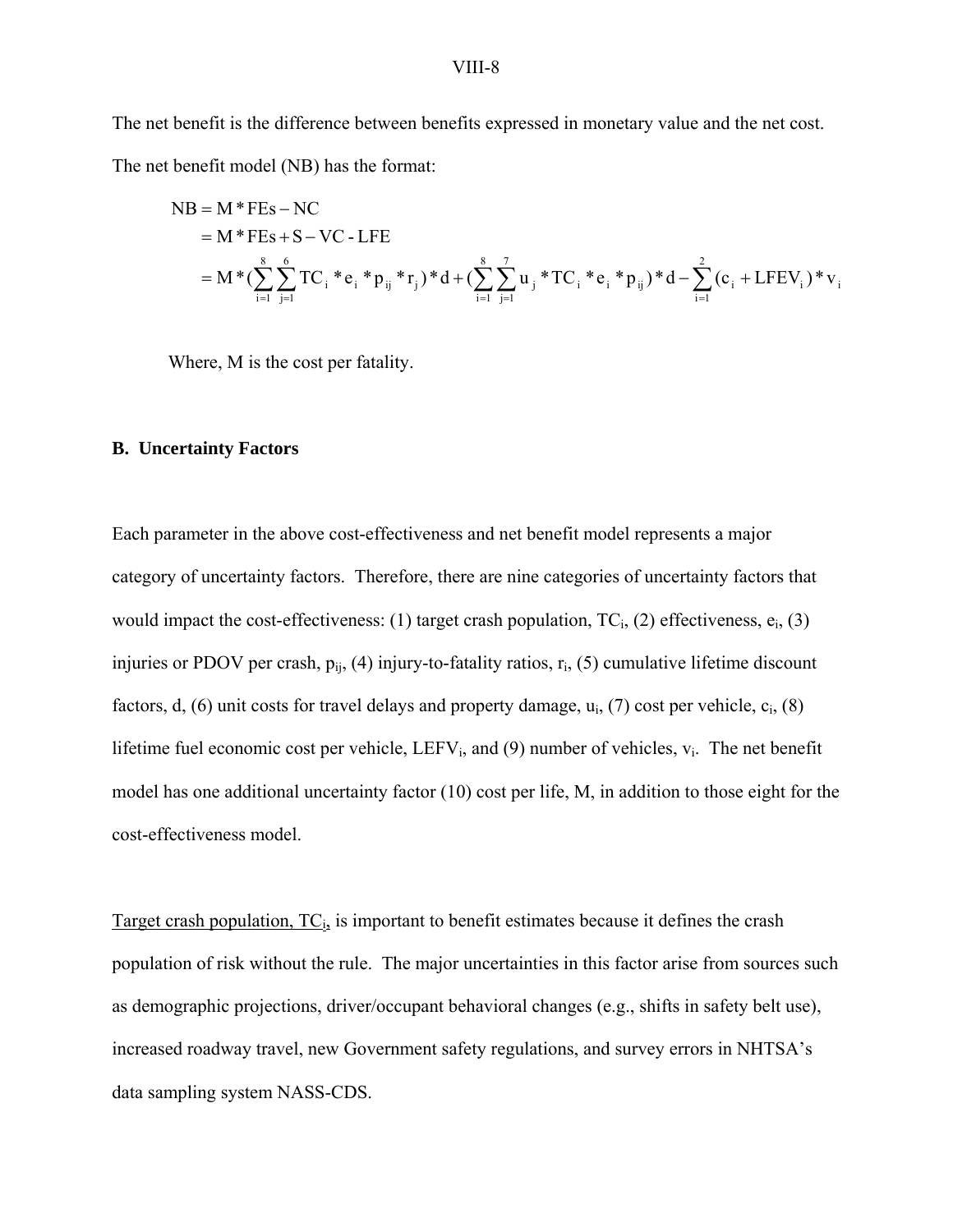The impact of demographic and driver/occupant behavior changes, roadway traveling, and new automobile safety regulations are reflected in the crash database. Thus, the analysis examined the historic FARS and CDS to determine whether variations resulting from these uncertainty sources would warrant further adjustment to the future target crash population. Based on 1995 to 2004 FARS, there is no definitive trend in total incidents for this period of time. The changes in fatal crashes and fatalities among years were small with a variation within +2.0 percent. Data from 1995-2004 CDS yields a similar result for non-fatal crashes and MAIS 1-5 injuries. Therefore, the analysis does not further adjust the target crash population to account for variations associated with these uncertainty sources. Only survey errors from CDS are considered here. In other words, fatal crashes (and fatalities) are treated as constants. In contrast, non-fatal crashes (and MAIS 1-5 injuries) have variations and are treated as normally distributed. Survey errors for CDS are used as the proxy for standard deviation to establish the normal distribution for non-fatal target population. Standard errors (SE) form CDS were derived using  $\text{SUBAAN}^{50}$ .

Effectiveness of countermeasures,  $e_i$ , is by far the parameter with the greatest uncertainty. The sources of its uncertainty include the estimation errors inherent in the statistical processes, the variability of the data systems (i.e., FARS and State Data Systems), and the representativeness of the data samples (i.e., SUVs representing LTVs). Two types of probability distributions are used to describe the variations for these effectiveness rates. For PCs, the ESC effectiveness rates are treated as normally distributed. Their confidence bounds are used as the proxy for standard deviations for establishing the normal distribution. For LTVs, the ESC effectiveness rates are

 $\overline{a}$ 

<sup>&</sup>lt;sup>50</sup> Software for the Statistical Analysis of Correlated Data, Release 9.0.1, Research Triangle Institute, NC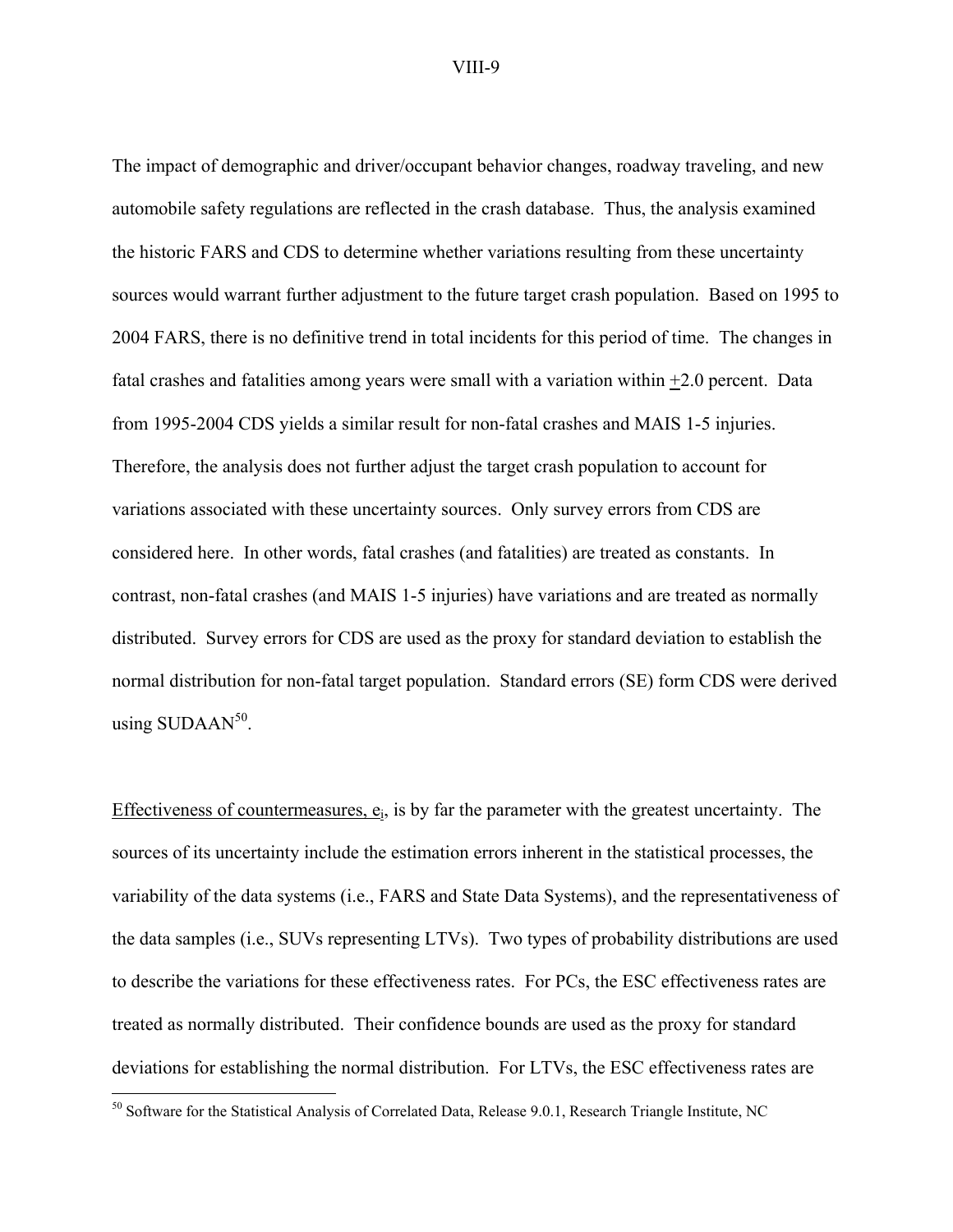treated as minimum extreme value distribution (also known as the Gumbel distribution) with its initial confidence bounds as the proxy for standard deviations. As described in the benefit chapter, the lower range of the ESC effectiveness for LTVs is bounded by the mean effectiveness for PCs. Due to this constraint, distributions for ESC in LTVs tend to be negatively skewed if its mean is preserved, i.e., a distribution with a longer tail towards the lower end of values. Therefore, a minimum extreme value distribution, a skewed distribution bounded by its minimum and maximum values, is more appropriate to describe the effectiveness for LTVs than a normal distribution with a similar mean and standard deviation.

MAIS injuries and PDOV per crash,  $p_{ij}$  is obviously important to benefit estimates because it is used to derive the at-risk injury and PDOV population. The major uncertainties for these factors arise from sources similar to those for crash population. Similarly, only survey errors from CDS are considered. However, variations for these factors are highly correlated with those of crash population and are already described by the probability distributions for crash population  $(TC_i)$ . Furthermore, based on 1995-2004 FARS and CDS, no specific trend existed in number of occupants per vehicle and in injury profile (i.e., the make-up of all injury severity levels or the relative proportion of each injury severity) would influence these factors. Based on these historic data, the fatalities per crash fluctuated between 1.12 and 1.13. Injuries per crash range from 0.8 to 1.0 over the years with the majority at a constant level of 0.9. These statistics indicate that changes in number of occupants per vehicle and injury profile are insignificant and are not considered here. Similarly, the number of PDOV per crash stays almost constant over the same period. Therefore, these factors are not described by separate distributions and are treated as constants.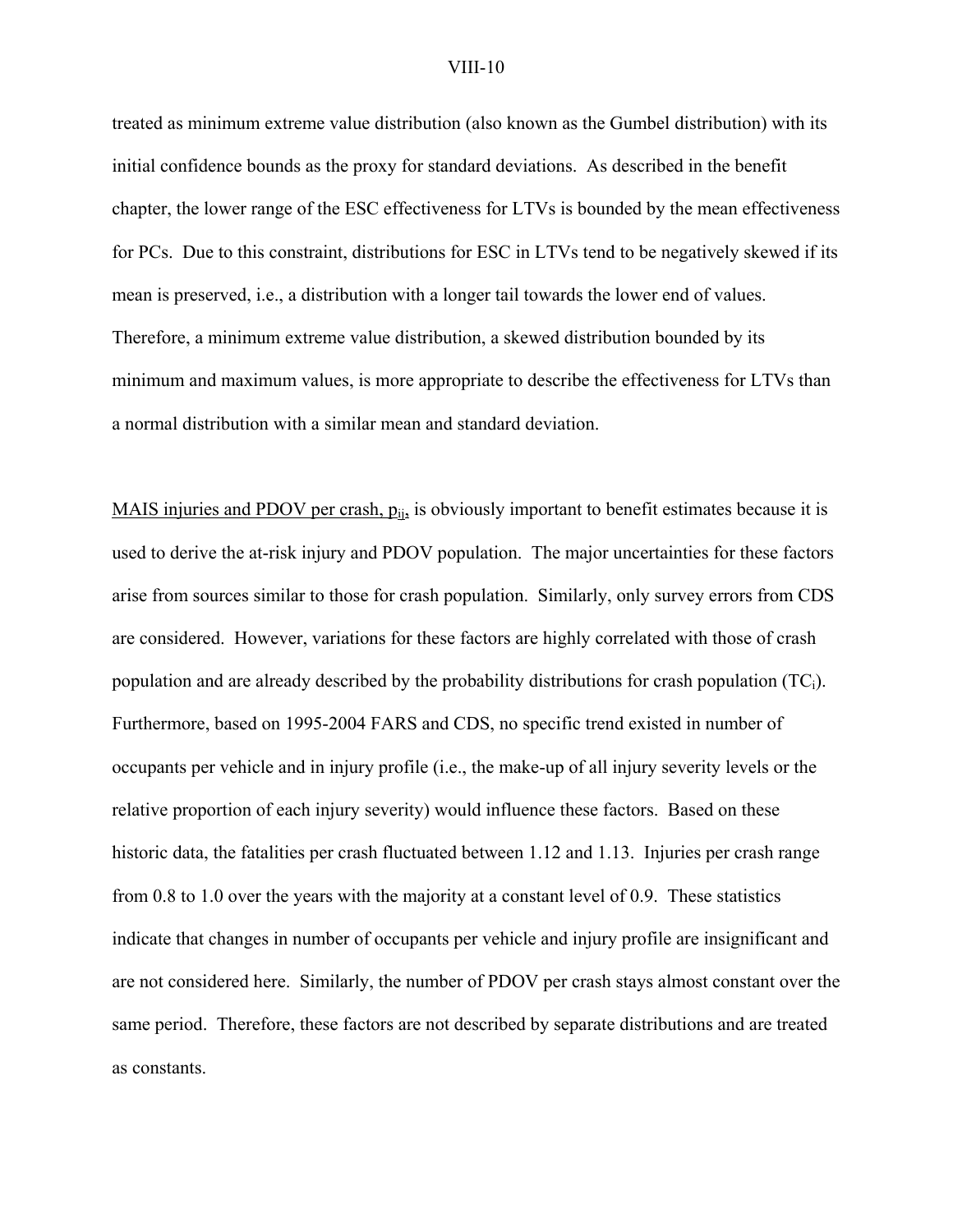Injury-to-fatality ratios,  $r_i$ , reflect the relative economic impact of injuries compared to fatalities based on their estimated comprehensive unit costs. They were derived based on the most current 2002 crash cost assessment<sup>51</sup>. The crash cost assessment itself is a complex analysis with an associated degree of uncertainty. At this time, these uncertainties are also unknowns. Thus, the variation in these ratios is unknown and the analysis treats these ratios as constants.

Cumulative lifetime discount factors, d, represent the present discount factor over the vehicle's life. These factors are derived based on the agency study on vehicle miles traveled and vehicle survivability<sup>52</sup>. Variation of these factors comes from vehicle mileage surveys, national vehicle population, and statistical process. These uncertainties cannot be quantified at this time. Thus, the analysis treats these factors as constants.

Technology cost per vehicle,  $c_i$ , is a concern. The sources of cost uncertainties arise from, but are not limited to, maturity of the technologies/countermeasures and potential fluctuation in labor and material costs (e.g., due to economics from production volume). According to professional judgments of NHTSA cost analysts and contractors, the cost (for MY 2005 designs) will fall within 10 percent of the point estimate shown in the cost chapter. Any cost in this range would have equal chance to be the true cost. Thus, the analysis treats the cost is uniformly distributed.

Lifetime fuel economy cost per vehicle,  $LEEV_i$ , is expected to have certain level of variability. Its variation comes from many sources: fuel price projections, vehicle lifespan, annual vehicle

<u>.</u>

<sup>&</sup>lt;sup>51</sup> The Economic Impact of Motor Vehicle Crashes 2000, NHTSA DOT HS 809 446, May 2002

<sup>&</sup>lt;sup>52</sup> Vehicle Survivability and Travel Mileage Schedules, Technical Report, DOT HS 809 952, January 2006 (Docket No. 22223-2218)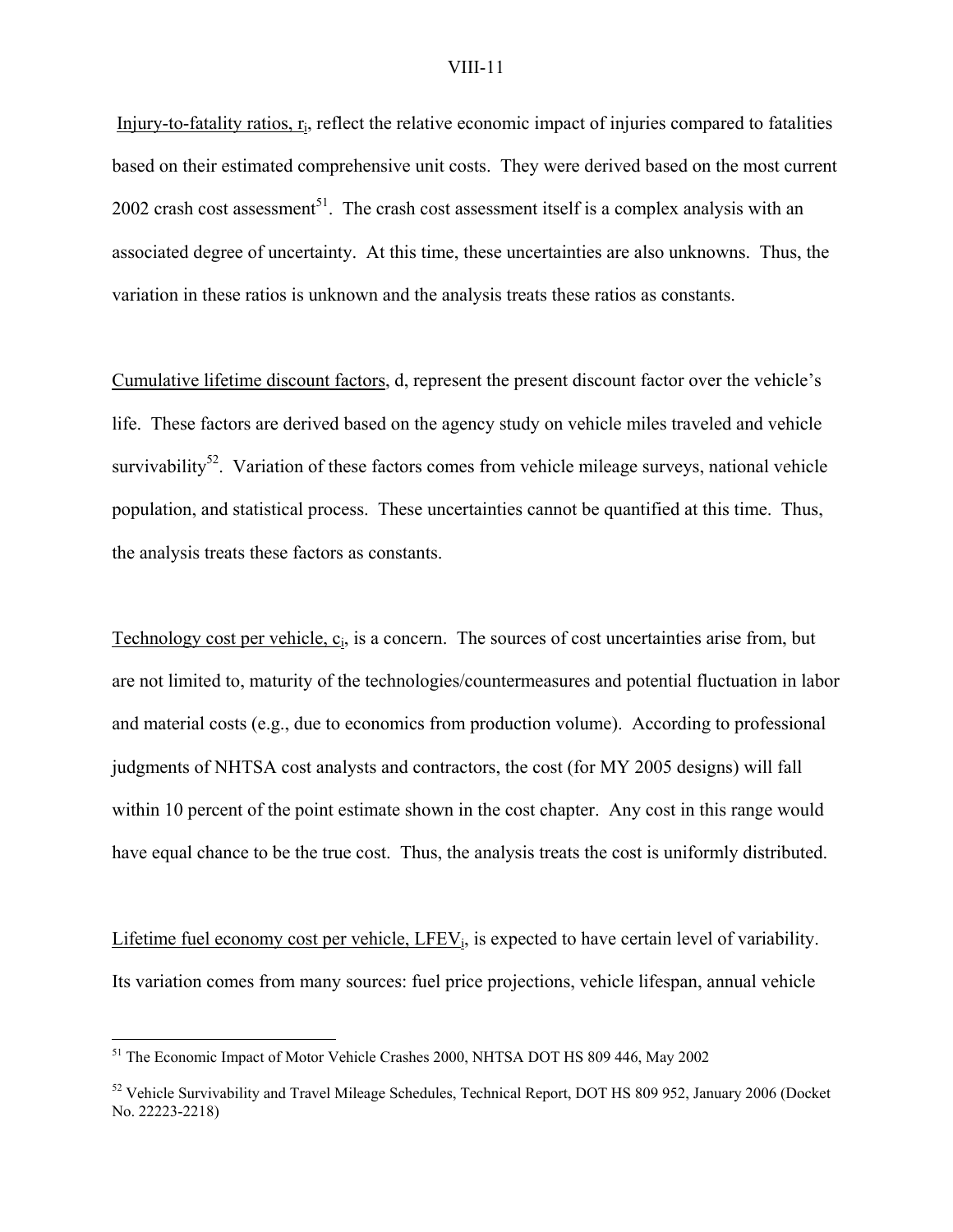miles traveled, survival probability, and discount rate. Variations for these sources are unknown at this time. Therefore, the uncertainty for  $LFEV_i$  is also unknown. However, due to the importance of the fuel economy impacts, the analysis treats LFEV<sub>i</sub> as normally distributed to monitor the potential fuel economic impact of the proposal. The standard deviation is set to be 10 percent of the mean cost.

Number of vehicles,  $v_i$ , is an uncertainty factor that would impact the cost estimates. Although, vehicle sales have gradually increased over time, they are subject to annual variation due to changes in economic conditions, which are difficult to predict. Thus, the number of vehicles  $(v_i)$ is treated as a constant.

The nine factors discussed above would impact the cost-effectiveness outcome. The net benefit model has an additional factor, cost of statistical life, M.

Cost per statistical life, M, is an uncertainty factor for net benefits. The cost is based on recent meta-analyses of the wage-risk value of statistical life (VSL). These meta-analyses deployed different statistical methodologies and assumptions. But, generally, these studies show that an individual's willingness-to-pay (WTP) for reduction in premature fatalities is from \$1 million to \$10 million<sup>53</sup>. Thus, the agency uses this as the range for M and assumes the value of M is normally distributed.

1

<sup>53</sup> a: Mrozek, J.R. and L.O. Taylor, What determines the value of a life? A Meta Analysis, Journal of Policy Analysis and Management 21 (2), pp. 253-270.

b: Viscusi , W. K., The Value of Life: Estimates with Risks by Occupation and Industry, Economic Inquiry, Oxford University Press, vol. 42(1), pages 29-48, January, 2004.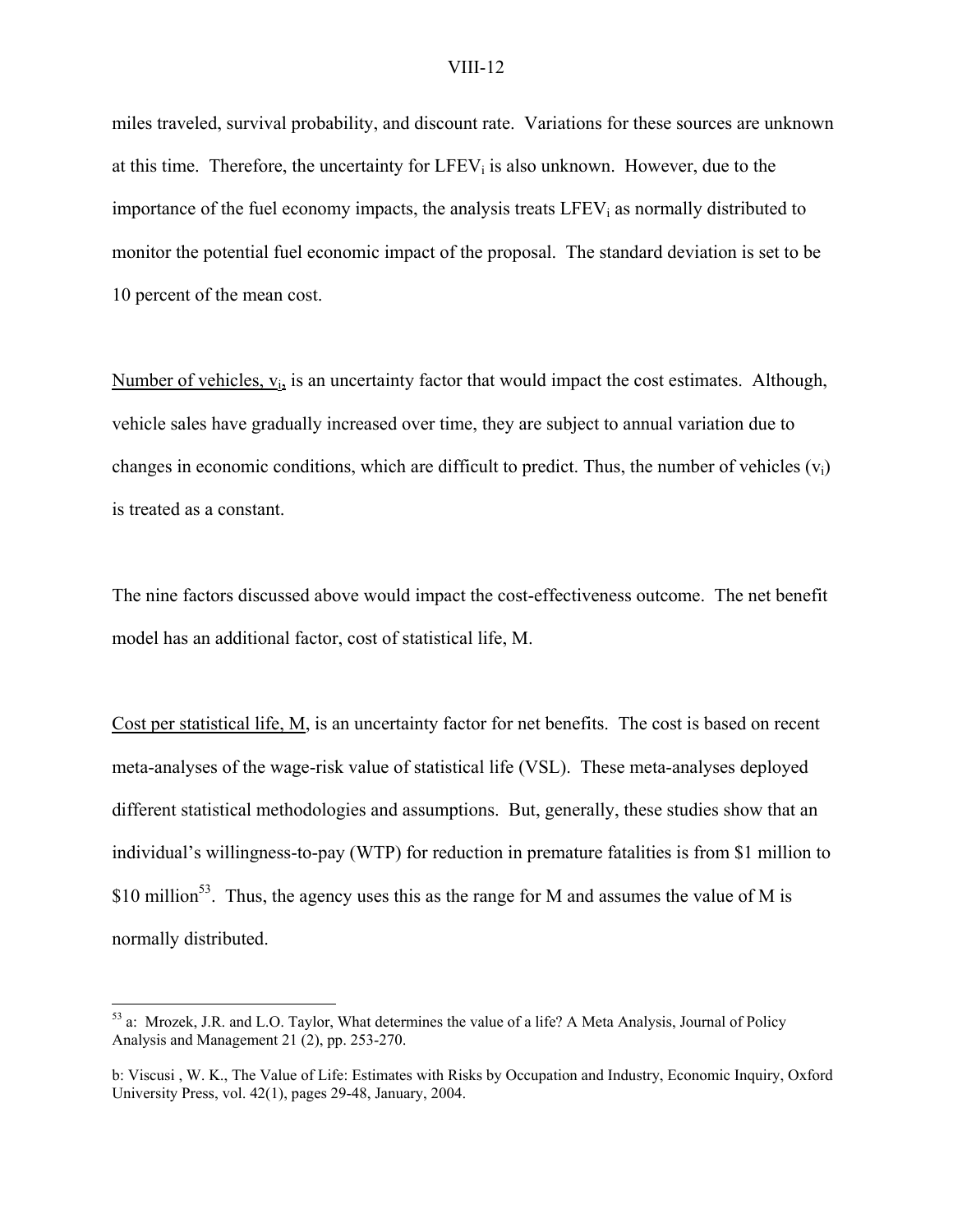# **C. Quantifying the Uncertainty Factors**

This section establishes the appropriate probability distributions for the uncertainty factors that come with appreciable variations (i.e., target crash population and effectiveness) and quantifies the constant values for other factors.

Target Crashes, TC<sub>i</sub>. As discussed in the previous section, the size of the target fatal crashes is treated as constant and the size of the target non-fatal crashes is treated as normally distributed. Means and standard deviations are provided here to establish the normal distributions. The standard deviation for the target non-fatal crashes is set to be equivalent to the survey errors of the CDS. PROC CROSSTAB<sup>54</sup> procedure in SUDAAN is used to derive the survey errors for the base target crash population. Then, standard errors for the projected crash population (e.g., 2011 based adjustment) are prorated from the overall standard errors based on its size relative to the base population. In other words, if  $SE_{BC}$  represents the standard errors for the base crash population BC, the standard errors for the individual projected target population (i.e., 2011 adjusted crash population)  $TC_i$ , j = 1 to 8, is equal to  $SE_{IC}$  \*  $TC_i$  / BC. Figure VIII-1 depicts the probability distribution for projected target crash population by crash type, crash severity, and subject vehicle type. Note that target fatal crashes are treated as constants.

c: Viscusi, W. K. & Aldy, J.E., The Value of a Statistical Life: A Critical Review of Market Estimates through Out the World, Journal of Risk and Uncertainty, Kluwer Academic Publishers, vol. 27(1), pages 5-76, August, 2003.

<sup>54</sup> SUDAAN User's Manual, Research Triangle Institute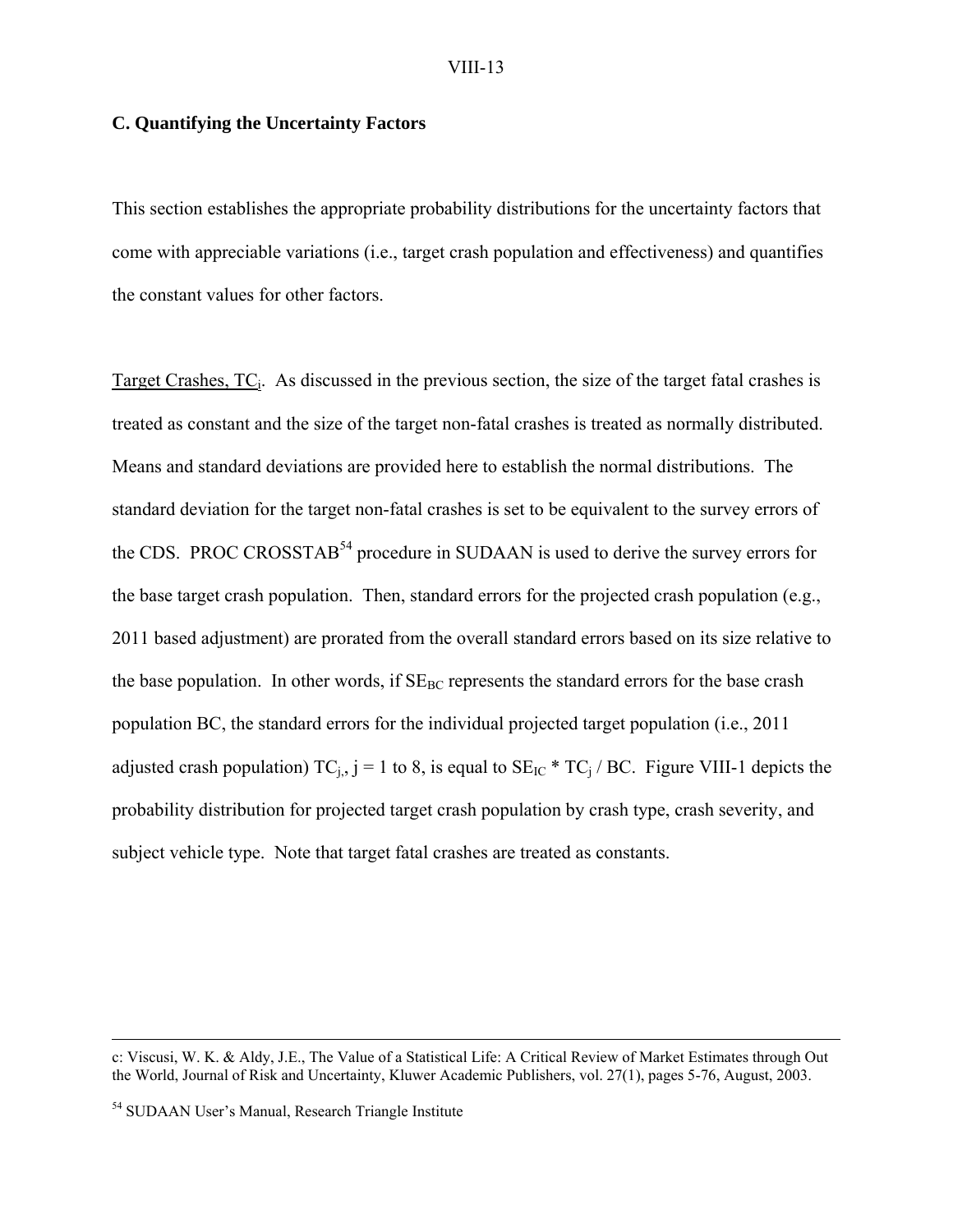|--|--|





**Figure VIII-1**  Probability Distributions for **Target** Crashes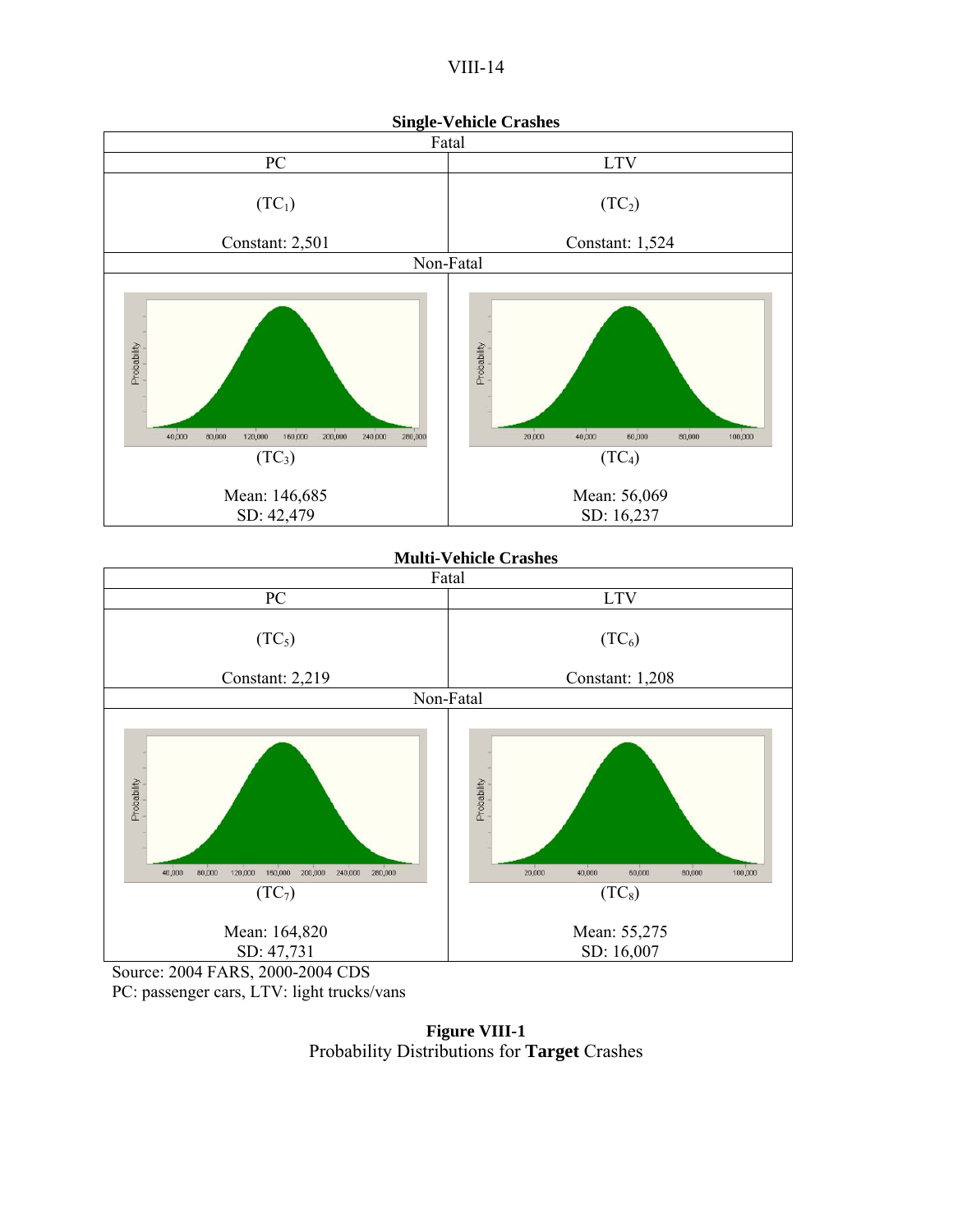ESC Effectiveness,  $e_i$ . The analysis treats ESC effectiveness for PCs as normally distributed with its standard errors as the proxy for standard deviation. The effectiveness for LTVs is described by a minimum extreme value distribution with the standard deviation set to be equal to the standard error derived from the statistical process. Two parameters, mode and scale, are also required to establish the minimum extreme value distribution. Figures VIII-2-A and Figure VIII-2-B depict these two types of distributions against single-vehicle and multi-vehicle crashes, respectively. Note that mean and standard deviation are required for establishing the normal distributions. Mode and scale are required for minimum extreme value distributions.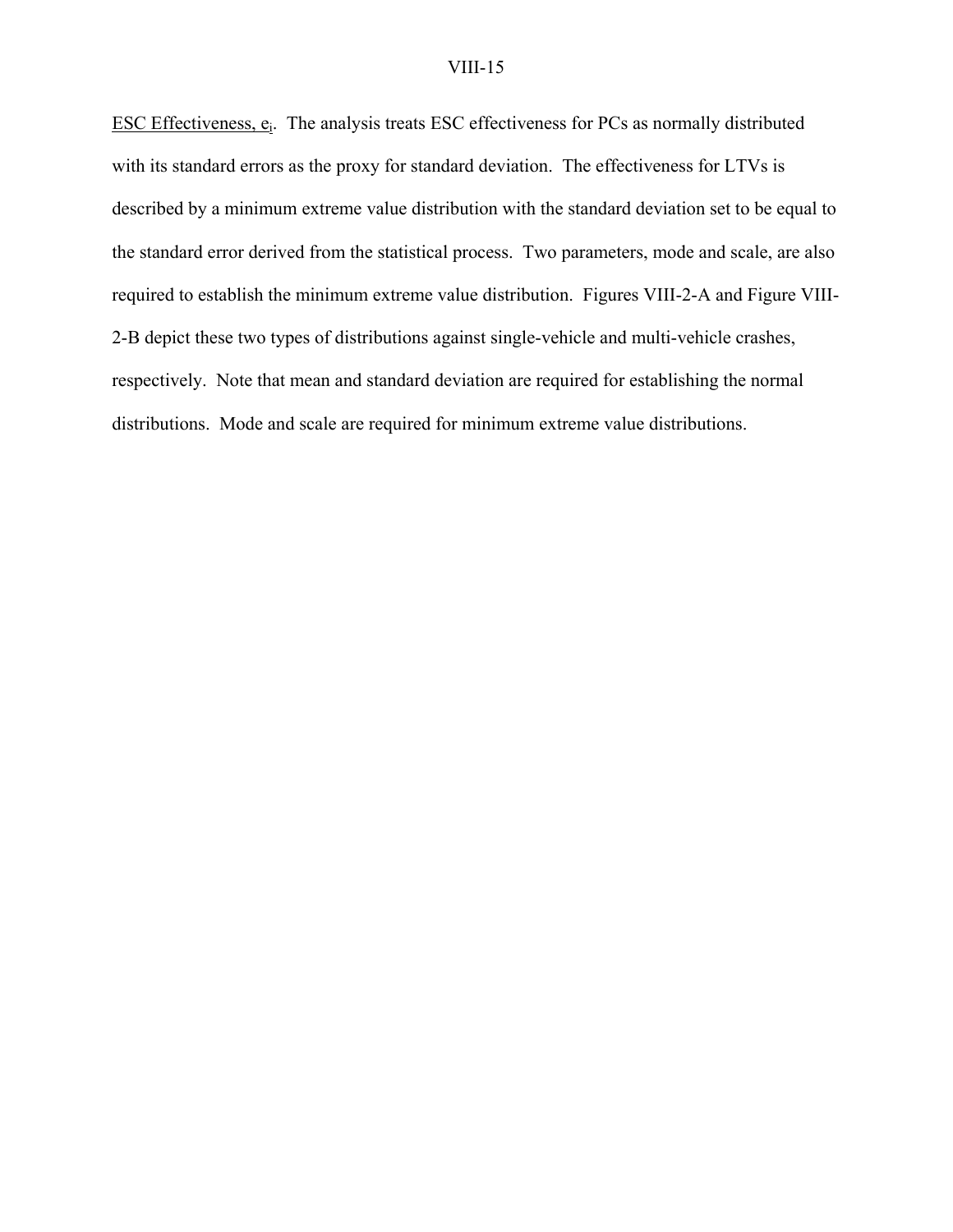



**Non-Fatal Single-Vehicle Crashes** 



**Figure VIII-2-A**  Parameters for Probability Distributions ESC Effectiveness (in Percent) Against **Single-Vehicle** Crashes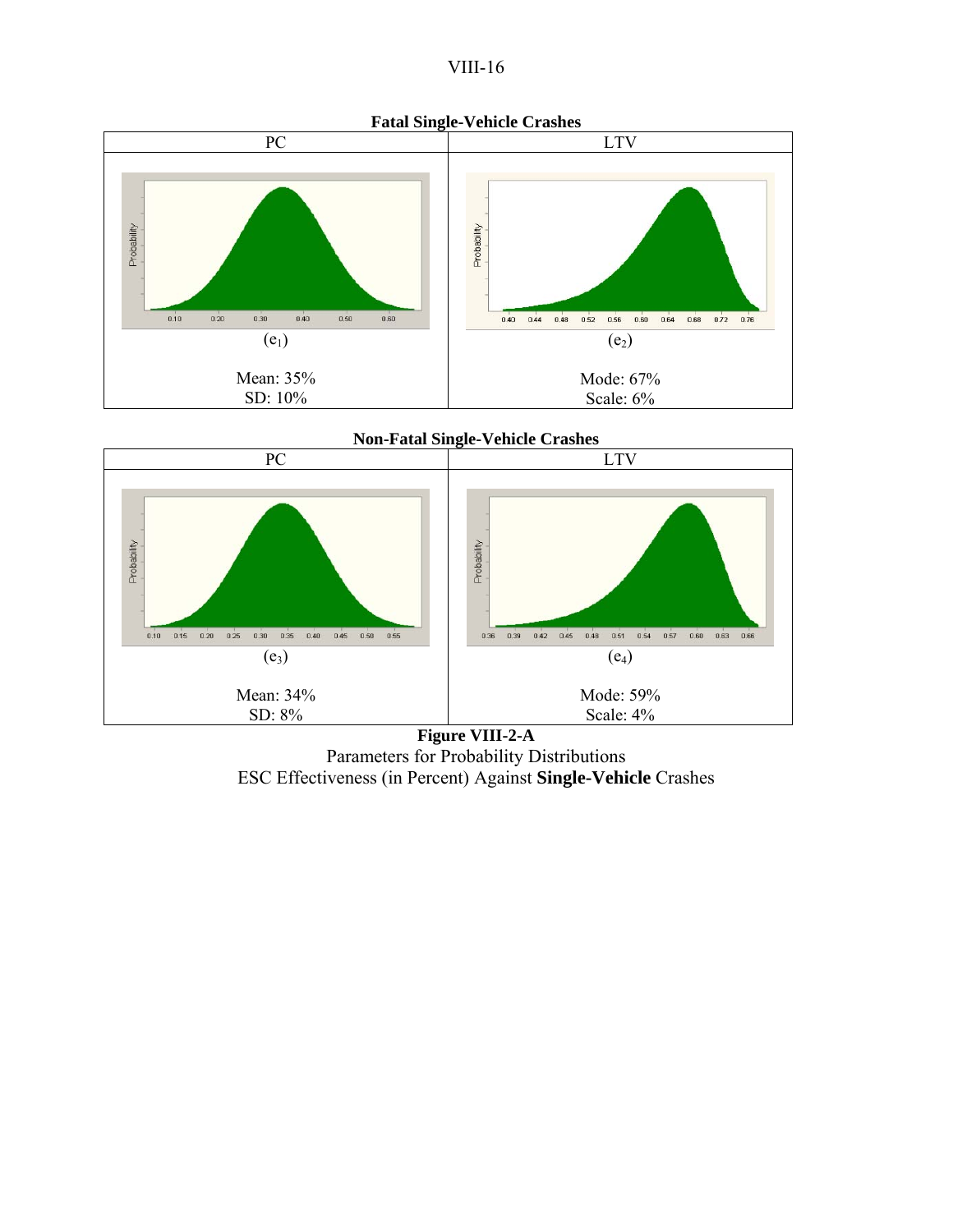





**Figure VIII-2-B**  Parameters for Probability Distributions ESC Effectiveness (in Percent) Against **Multi-Vehicle** Crashes

Injuries and PDOV Per Crash  $(p_{i,j})$ . The index j of these factors represents injury severity with  $j=1$  as MAIS 1 injuries,  $j=6$  as fatalities, and  $j=7$  as PDOV. The index i represents the eight target crash types that were defined by crash type (single vehicle crashes, multi-vehicle crashes), crash severity (fatal, non-fatal), and vehicle type (PCs, LTVs). These factors are treated as constants. For injuries, i.e.,  $p_{ij}$ ,  $j \le 6$ , their values are represented by the mean injuries per crash that is derived from the FARS and CDS. Basically, their values are equal to the number of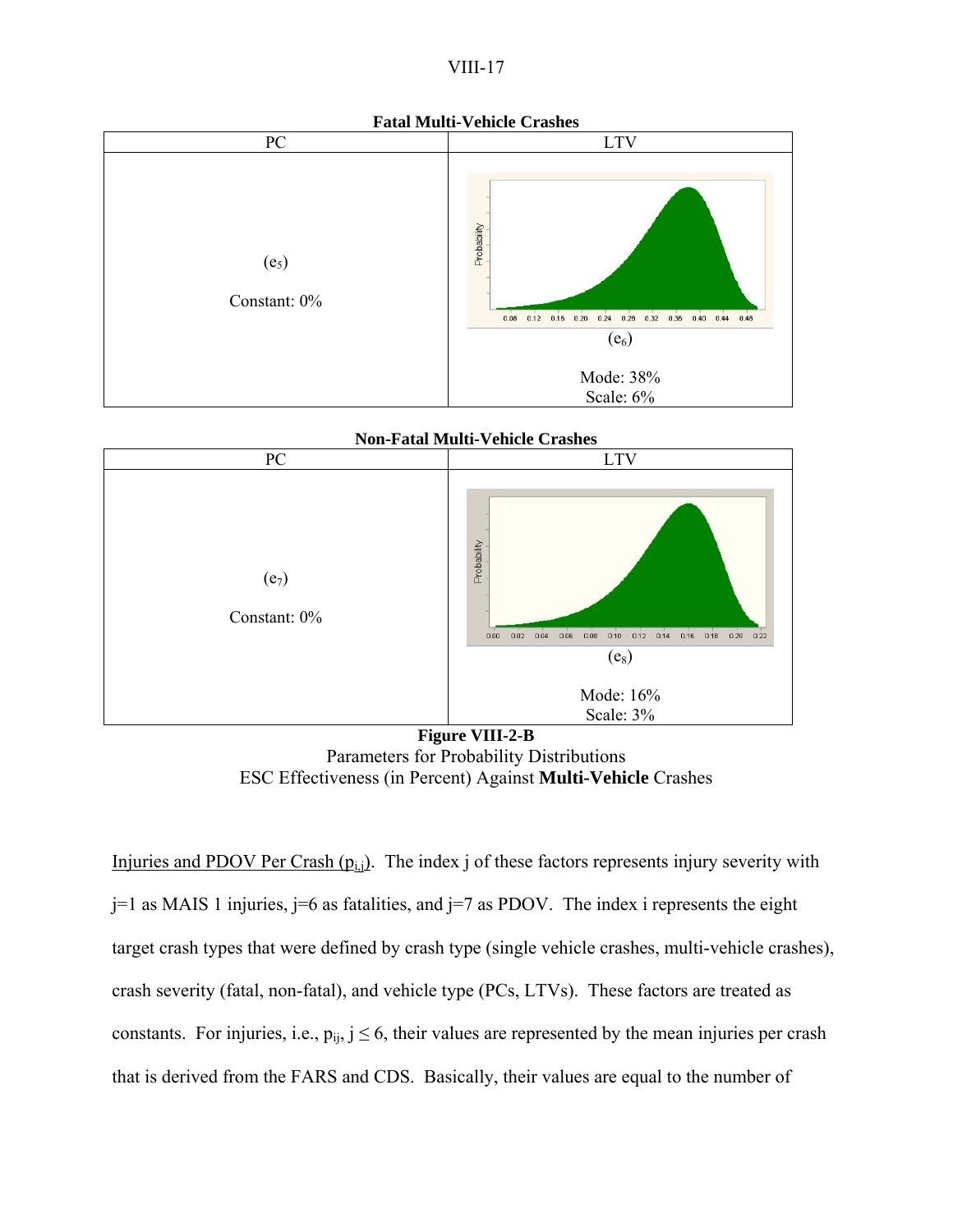injuries shown in Table IV-3 (mean injuries) divided by the number of corresponding crashes shown in Table IV-2 (mean crashes). For example, fatalities per single fatal PC crash ( $p_{1,6}$ ) is equal to 1.0924 which is equal to 2,732/2,501.

As for PDOVs per crash,  $p_{ij}$ , j=7, it is equal to 0.43 per single-vehicle crash (= 1 PDOV per

single-vehicle PDO crash \* 0.43 of the single-vehicle crashes) and 1.08 per multi-vehicle crash

(= 2.2 PDOV per multi-vehicle PDO crash \* 0.49 of the multi-vehicle crashes). In other words,

 $p_{i7}$  = 0.43 for  $1 \le i \le 4$  (single-vehicle crash types)

 $= 1.08$  for  $5 \le i \le 8$  (multi-vehicle crash types)

Table VIII-1 summarizes these constants for  $p_{ii}$ .

| Constant Values for Injuries per Crash $(p_{ii})$ |                      |            |                   |            |
|---------------------------------------------------|----------------------|------------|-------------------|------------|
| <b>Injury Severity</b>                            | <b>Fatal Crashes</b> |            | Non-Fatal Crashes |            |
| By Crash Type                                     | PC                   | <b>LTV</b> | PC                | <b>LTV</b> |
| Single Vehicle                                    | $(i=1)$              | $(i=2)$    | $(i=3)$           | $(i=4)$    |
| MAIS $1$ ( $i=1$ )                                | 0.2607               | 0.4245     | 0.5619            | 0.6533     |
| MAIS $2(i=2)$                                     | 0.1236               | 0.1299     | 0.0670            | 0.0976     |
| MAIS $3$ ( $j=3$ )                                | 0.1375               | 0.2178     | 0.0392            | 0.0344     |
| MAIS $4$ ( $j=4$ )                                | 0.0572               | 0.0650     | 0.0158            | 0.0112     |
| MAIS $5$ ( $i=5$ )                                | 0.0364               | 0.0217     | 0.0052            | 0.0026     |
| Fatality $(i=6)$                                  | 1.0924               | 1.0866     | 0.0000            | 0.0000     |
| PDOV $(i=7)$                                      | 0.4300               | 0.4300     | 0.4300            | 0.4300     |
|                                                   |                      |            |                   |            |
| Multi-Vehicle                                     | $(i=5)$              | $(i=6)$    | $(i=7)$           | $(i=8)$    |
| MAIS $1$ ( $j=1$ )                                | 1.0676               | 0.9652     | 0.7384            | 0.6920     |
| MAIS $2(i=2)$                                     | 0.0487               | 0.0381     | 0.0562            | 0.0631     |
| MAIS $3$ ( $i=3$ )                                | 0.0541               | 0.0629     | 0.0171            | 0.0206     |
| MAIS $4$ ( $i=4$ )                                | 0.0225               | 0.0190     | 0.0027            | 0.0039     |
| MAIS $5$ ( $i=5$ )                                | 0.0144               | 0.0066     | 0.0022            | 0.0026     |
| Fatality $(i=6)$                                  | 0.4308               | 0.3154     | 0.0000            | 0.0000     |
| PDOV $(i=7)$                                      | 1.0800               | 1.0800     | 1.0800            | 1.0800     |

**Table VIII-1**

Source: 2004 FARS, 2000-2004 CDS

PC: passenger cars, LTV: light trucks/vans, PDOV: property damage only vehicles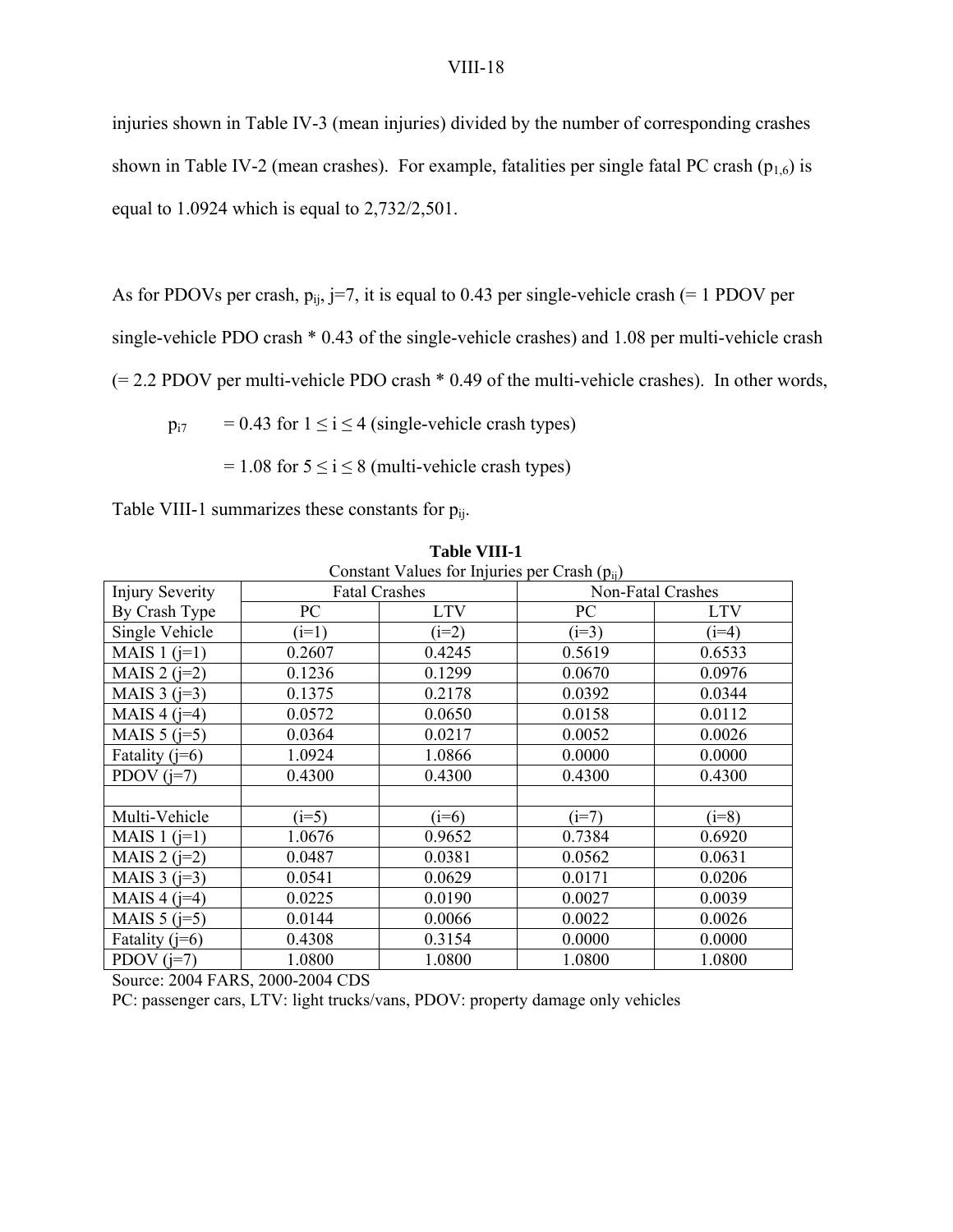Injury-to-fatality equivalent ratios  $(r_i)$ . These factors are treated as constants. Table VIII-2 lists the injury-to-fatality equivalent ratios which are used to translate non-fatal injuries to fatal equivalents.

| <b>Injury-To-Fatality Equivalence Ratios*</b> |        |  |  |
|-----------------------------------------------|--------|--|--|
| Injury-To-Fatality Equivalence Ratios         |        |  |  |
| MAIS 1 $(r_1)$                                | 0.0031 |  |  |
| MAIS $2(r_2)$                                 | 0.0458 |  |  |
| MAIS $3(r_3)$                                 | 0.0916 |  |  |
| MAIS 4 $(r_4)$                                | 0.2153 |  |  |
| MAIS $5(r_5)$                                 | 0.7124 |  |  |
| Fatality $(r_6)$                              | 1.0000 |  |  |

| <b>Table VIII-2</b>                 |  |
|-------------------------------------|--|
| jury-To-Fatality Equivalence Ratios |  |

Cumulative lifetime discount factors (d). These factors are treated as constants. At a 3 percent discount,  $d = 0.8304$  for PCs and  $d = 0.8022$  for LTVs. A at 7 percent discount,  $d = 0.6700$  for PCs and  $d = 6303$  for LTVs.

Unit costs for travel delays and property damage, u<sub>i</sub>, are represented as per person based for all MAIS injury levels, and per vehicle based for PDO crashes. Same as injury-to-fatality ratios, these unit costs were also developed from the NHTSA 2000 crash cost report. Similarly, uncertainties associated with these unit costs are unknown. These unit costs are treated as constants. Table VIII-3 lists these unit costs in 2005 dollar. The combined cost of travel delay and property damage is used for uj.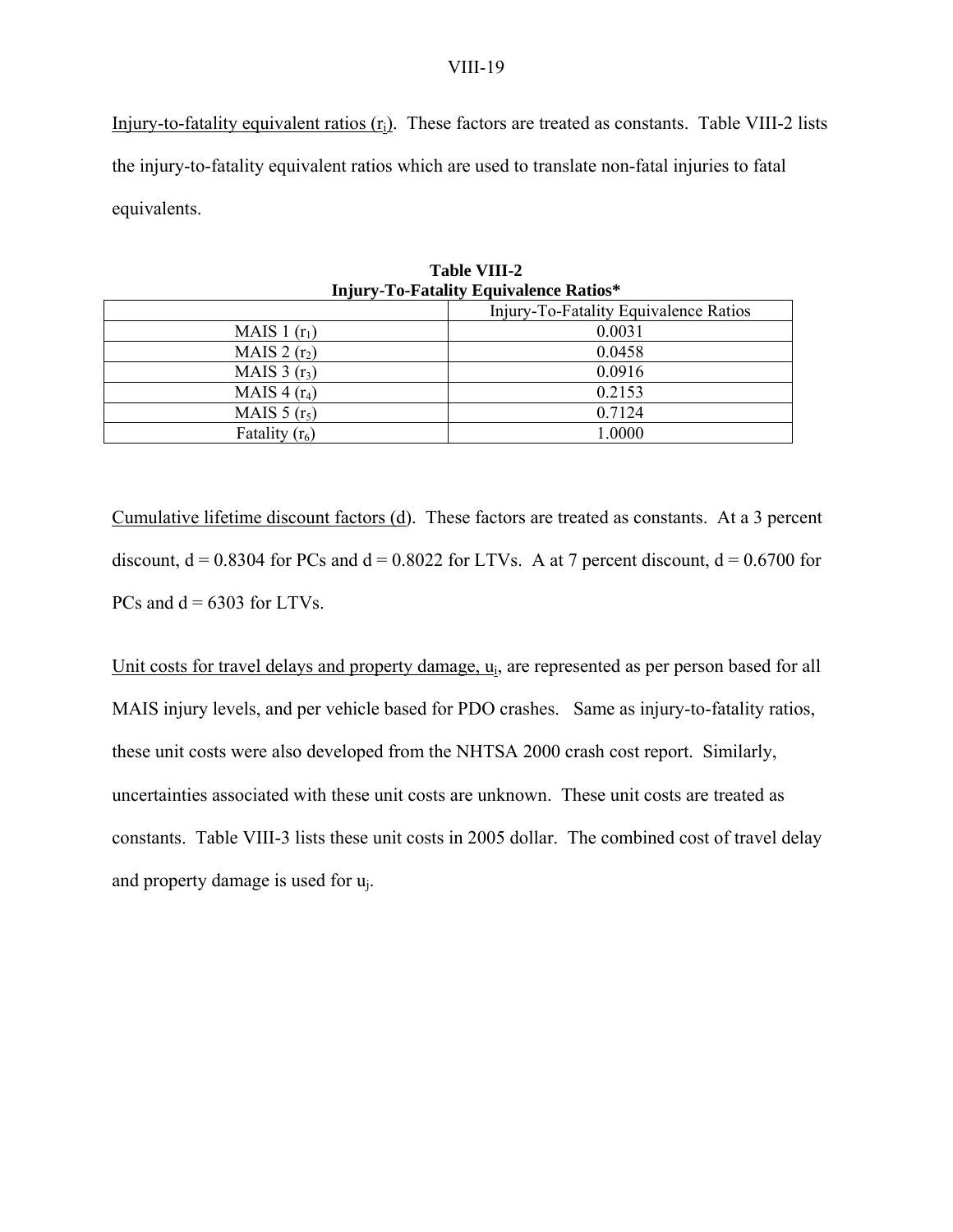| $(2005 \text{ } \text{\textsterling})$ |                      |                        |          |  |
|----------------------------------------|----------------------|------------------------|----------|--|
|                                        | <b>Travel Delays</b> | <b>Property Damage</b> |          |  |
| MAIS <sub>1</sub>                      | \$871                | \$4,309                | \$5,180  |  |
| MAIS <sub>2</sub>                      | \$948                | \$4,432                | \$5,380  |  |
| MAIS <sub>3</sub>                      | \$1,054              | \$7,622                | \$8,676  |  |
| MAIS <sub>4</sub>                      | \$1,120              | \$11,023               | \$12,143 |  |
| MAIS <sub>5</sub>                      | \$10,255             | \$10,589               | \$20,844 |  |
| Fatality                               | \$10,255             | \$11,516               | \$21,771 |  |
| <b>PDOV</b>                            | \$900                | \$1,664                | \$2,564  |  |

| <b>Table VIII-3</b>                              |
|--------------------------------------------------|
| Unit Costs for Travel Delays and Property Damage |

PDOV: property damage only vehicles

Cost per vehicle,  $c_i$ . The analysis assumes the cost is uniformly distributed. The uniform distribution for C would be established by two parameters: maximum  $(C_{max})$  and minimum  $(C_{min})$ costs, i.e.,

$$
C(x) = \frac{1}{C_{\text{Max}} - C_{\text{Min}}}, C_{\text{min}} \le x \le C_{\text{max}}
$$
  
= 0, otherwise

Table VIII-4 lists these costs per vehicle. These costs vary by vehicle type due to difference in technology implementation and the size of each vehicle type. These costs represent the investments paid now for future benefits and thus no discounting is needed.

**Table VIII-4 Cost Parameters for Uniform Distribution by Equipments Needed**  (2005 Dollar)

| zuus Dollar                              |            |             |  |  |
|------------------------------------------|------------|-------------|--|--|
|                                          | <b>PCs</b> | <b>LTVs</b> |  |  |
| The Most Likely Cost<br>(point estimate) | \$90.31    | \$29.18     |  |  |
| Minimum Cost<br>$(C_{\min})$             | \$81.28    | \$26.26     |  |  |
| Maximum Cost<br>$\cup$ max               | \$99.34    | \$32.10     |  |  |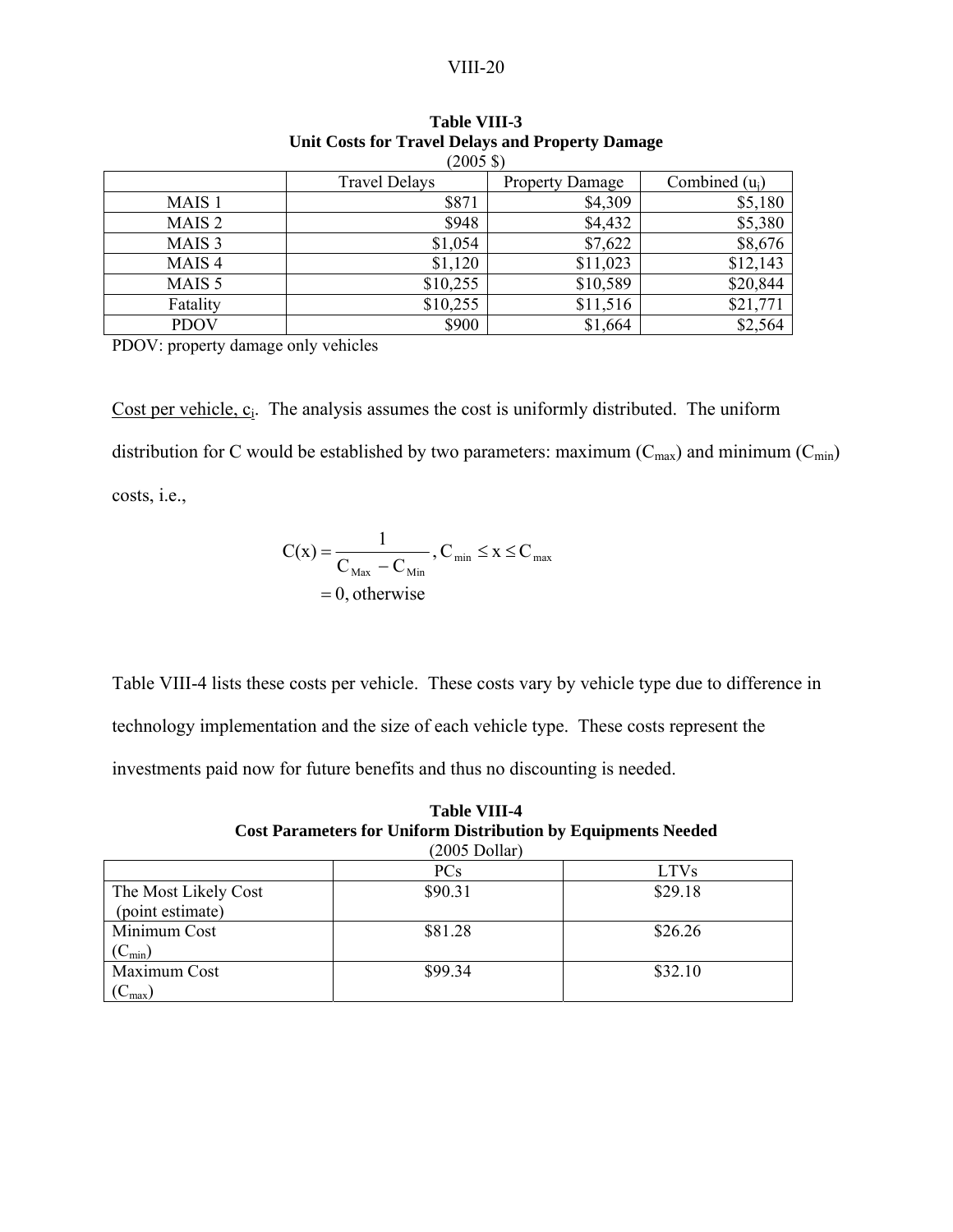Lifetime fuel economy per vehicle,  $LEEV_i$ . The factor is treated as normally distributed. Table VIII-5 lists the mean and standard deviation the two parameters required for establishing its normal distribution.

**Table 1 Table 7** 

| Table VIII-5<br><b>Lifetime Fuel Economy Cost Per Vehicle</b>                                   |           |                |                       |  |
|-------------------------------------------------------------------------------------------------|-----------|----------------|-----------------------|--|
| Parameters for Normal Distribution by Vehicle Type and Discount Rate<br>$(2005 \text{ Dollar})$ |           |                |                       |  |
|                                                                                                 |           | At 3% Discount | At 7 Percent Discount |  |
| PС                                                                                              | Mean      | \$3.35         | \$2.73                |  |
| (LFEV <sub>1</sub> )                                                                            | <b>SD</b> | \$0.34         | \$0.27                |  |
| LTV                                                                                             | Mean      | $$0.00*$       | $$0.00*$              |  |
| (LFEV <sub>2</sub> )                                                                            | <b>SD</b> |                |                       |  |

\* extremely small numbers

 $\overline{a}$ 

Number of Vehicles,  $v_i$ . These factors are constant. The total number of passenger vehicles is 17 million. Of these, 8,000,000 are PCs and 9,000,000 are LTVs.

Cost per statistical life, M. Recent meta-analysis of the wage-risk value of statistical life (VSL) shows that an individual's willingness-to-pay (WTP) for reduction in premature fatalities is from \$1 million to \$10 million<sup>55</sup>. Thus, the agency uses this as the range for M and assumes the value of M is normally distributed with its mean equal to \$5.5 million. This value of \$5.5 million represents a central value consistent with a range of values from \$1 to \$10 million.

<sup>55</sup> a: Mrozek, J.R. and L.O. Taylor, What determines the value of a life? A Meta Analysis, Journal of Policy Analysis and Management 21 (2), pp. 253-270.

b: Viscusi , W. K., The Value of Life: Estimates with Risks by Occupation and Industry, Economic Inquiry, Oxford University Press, vol. 42(1), pages 29-48, January, 2004.

c: Viscusi, W. K. & Aldy, J.E., The Value of a Statistical Life: A Critical Review of Market Estimates through Out the World, Journal of Risk and Uncertainty, Kluwer Academic Publishers, vol. 27(1), pages 5-76, August, 2003.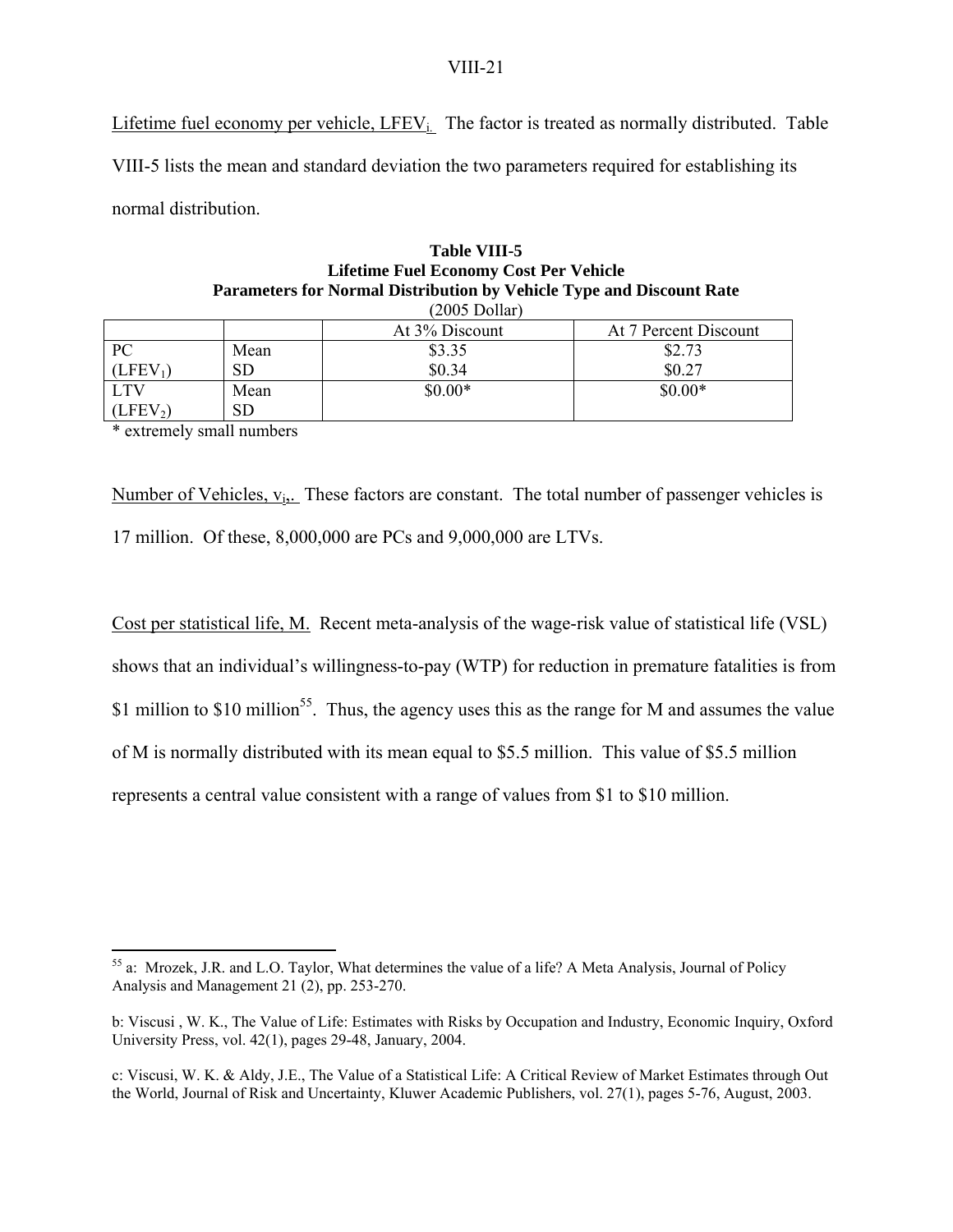#### **D. Simulation Results**

The Monte Carlo simulation first randomly selects a value for each of the significant factors based on their probability distributions. Then, the selected values are fed into the model to forecast the results. Each process is a trial. The simulation repeats the process until a predefined accuracy has been accomplished. Since Crystal Ball is a spreadsheet based simulation software, the simulation model actually is a step-wise process, i.e., the simulation estimates gross benefits, the net benefits (after redistribution of gross benefits through the injury redistribution process), fatal equivalents, cost-effectiveness, and net benefits. Therefore, each of these forecasted results had certainty bounds. This uncertainty analysis conducted a total of 10,000 trials before the forecasted mean results reached 99 percent precision. Even if the later criterion was reached first, the trial numbers generally are very close to 10,000. These criteria were chosen to ensure the simulation errors ( $\approx \frac{1}{10,000}$ ) would be very close to 0. Therefore, the results would truly reflect the probabilistic nature of the uncertainty factors.

Table VIII-6 summarizes the simulated injury benefit results including travel delay and property damage savings at no discount level after about 10,000 trials. As shown, undiscounted, the proposal would prevent 28,405 to 207,207 crashes. Reducing theses crashes results in eliminating 922 to 3,201 fatalities and 21,068 to 150,851 MAIS 1-5 injuries. These fatalities and injuries equate to 1,808 – 5,590 equivalent lives.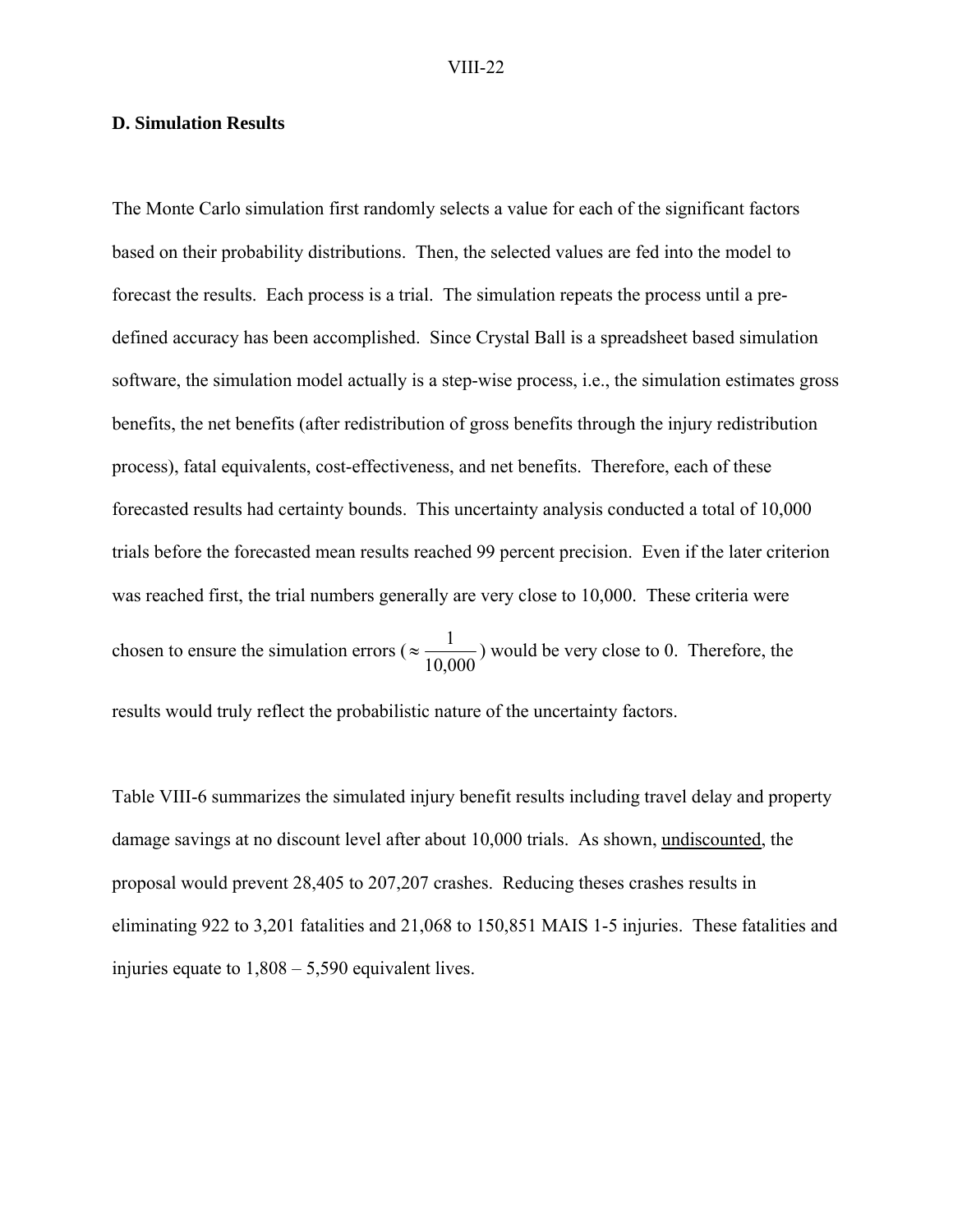|                                 |               | No Discount        |
|---------------------------------|---------------|--------------------|
| <b>Crashes Prevented</b>        |               |                    |
|                                 | Mean          | 91,822             |
|                                 | Range         | $28,405 - 207,207$ |
|                                 | 90% Certainty | $58,712 - 129,493$ |
| <b>Fatalities Reduced</b>       |               |                    |
|                                 | Mean          | 2,146              |
|                                 | Range         | $922 - 3,201$      |
|                                 | 90% Certainty | $1,644 - 2,633$    |
| <b>MAIS</b> Injuries Eliminated |               |                    |
|                                 | Mean          | 67,754             |
|                                 | Range         | $21,068 - 150,851$ |
|                                 | 90% Certainty | $44,017 - 94,456$  |
| <b>Equivalent Lives Saved</b>   |               |                    |
|                                 | Mean          | 3,551              |
|                                 | Range         | $1,808 - 5,590$    |
|                                 | 90% Certainty | $2,807 - 4,310$    |
|                                 |               |                    |

#### **TABLE VIII-6 Simulated Injury Benefits**

Table VIII-7 summarizes the simulated cost-effectiveness and net benefit results at 3 and 7 percent discount. As shown, at a 3 percent discount rate, the proposal rule would save 2,285 – 3,529 equivalent lives with a 90 percent certainty. In addition, with the same 90 percent certainty, the proposal would save \$299 - \$599 million from travel delay and property damage that is associated with the crashes that would be prevented by the proposal. However, the proposal would increase fuel economy cost by \$22.4 - \$31.3 million. Nevertheless, the proposal is extremely cost effective. At this discount level, the proposal would produce a cost per equivalent fatality of no more than \$3.75 million and a positive net benefit with a 100 percent certainty. At a 90 percent certainty, the net benefits would range from \$8.2 to \$23.4 billion.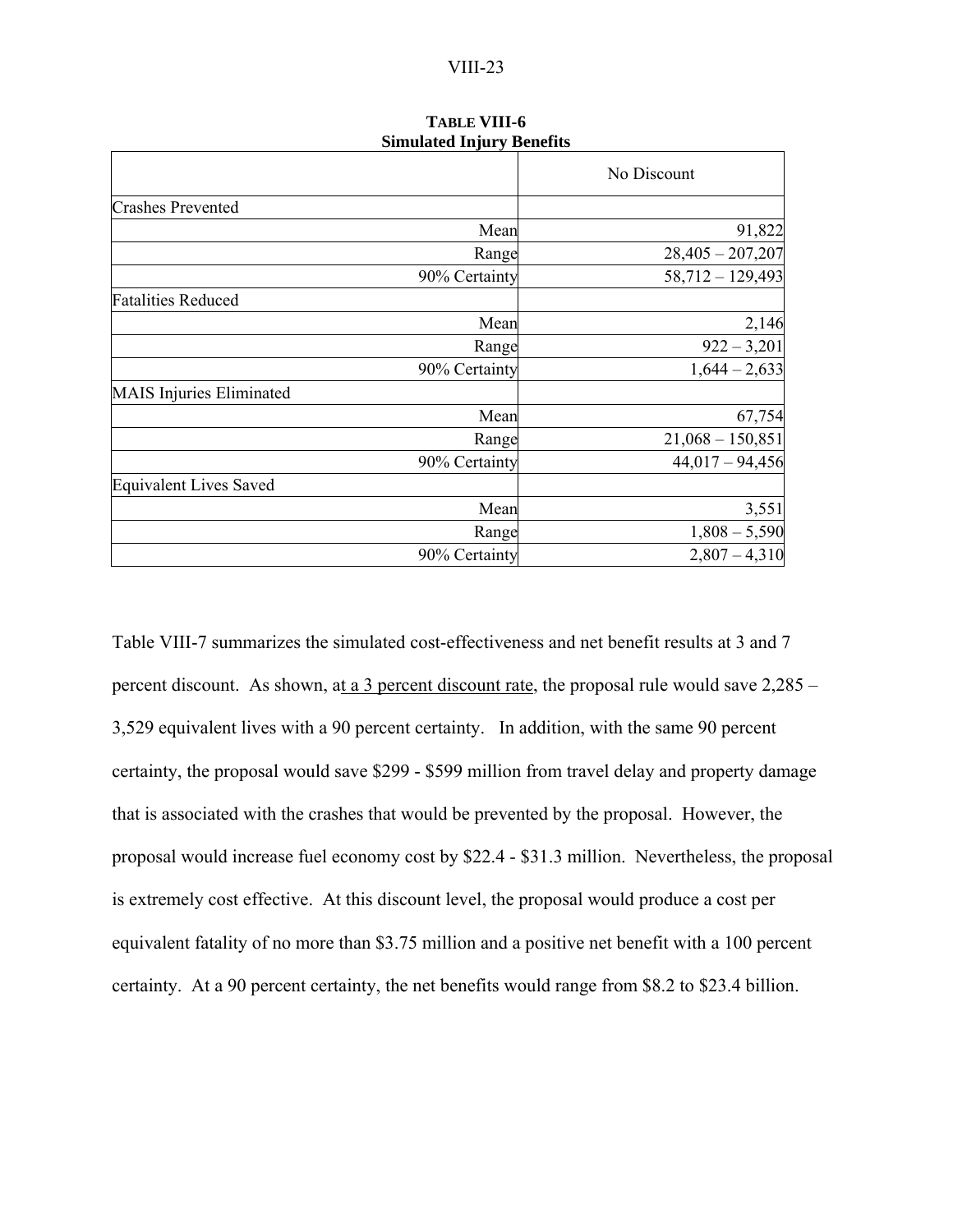At a 7 percent discount rate, the proposal rule would save 1,816 – 2,815 equivalent lives and \$237 - \$477 million from travel delay and property damage with a 90 percent certainty. The fuel economy cost would be increased by \$18.3 - \$25.5 million with a 90 percent certainty. At this discount level, the proposal would produce a cost per equivalent fatality of no more than \$3.75 million and a positive net benefit with a 100 percent certainty. At a 90 percent certainty, the net benefits would range from \$6.3 to \$18.5 billion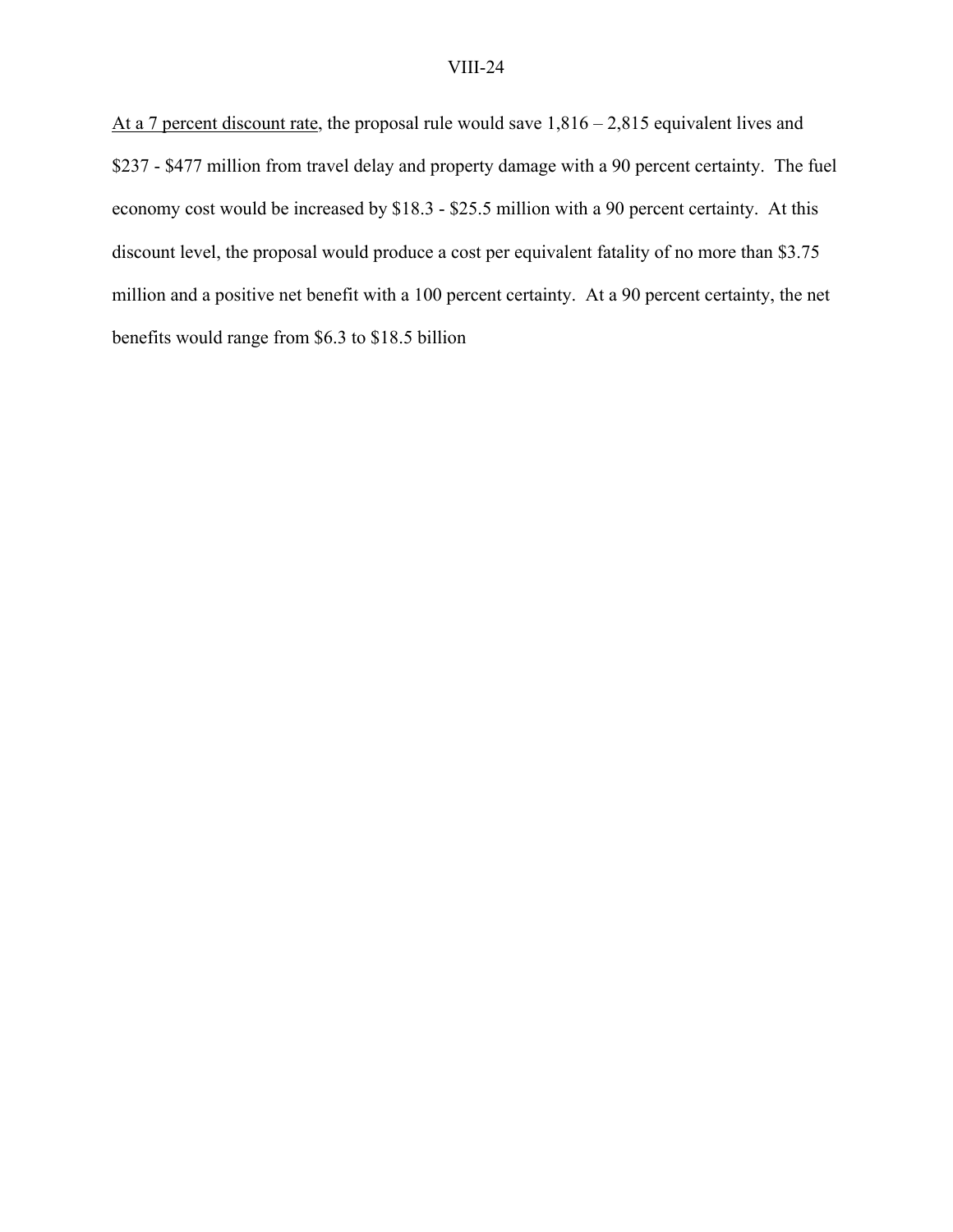| $(2005\text{ Dollar})$                   |                      |                   |  |
|------------------------------------------|----------------------|-------------------|--|
|                                          | <b>Discount Rate</b> |                   |  |
| Costs*                                   | At 3%                | At 7%             |  |
| Mean                                     | \$985 M              | \$985 M           |  |
| <b>Total Range</b>                       | $$889 - $1,082$ M    | $$889 - $1,082$ M |  |
| 90% Certainty Range                      | $$914 - $1,056$ M    | $$914 - $1,056$ M |  |
| <b>Equivalent Lives Saved</b>            |                      |                   |  |
| Mean                                     | 2,899                | 2,309             |  |
| <b>Total Range</b>                       | $1,468 - 4,579$      | $1,164 - 3,656$   |  |
| 90% Certainty Range                      | $2,285 - 3,529$      | $1,816 - 2,815$   |  |
| Property Damage and Travel Delay Savings |                      |                   |  |
| Mean                                     | \$440 M              | \$351 M           |  |
| <b>Total Range</b>                       | $$175 - $938$ M      | $$139 - $749$ M   |  |
| 90% Certainty Range                      | $$299 - $599$ M      | $$237 - $477 M$   |  |
| <b>Fuel Economy</b>                      |                      |                   |  |
| Mean                                     | \$26.8 M             | \$21.9 M          |  |
| <b>Total Range</b>                       | $$16.3 - $37.2 M$    | $$12.8 - $30.9$ M |  |
| 90% Certainty Range                      | $$22.4 - $31.3 M$    | $$18.3 - $25.5 M$ |  |
| Cost-Effectiveness (CE)                  |                      |                   |  |
| Mean                                     | \$0.20 M             | \$0.29 M          |  |
| <b>Total Range</b>                       | $$0.02 - $0.52$ M    | $$0.07 - $0.69$ M |  |
| 90% Certainty Range                      | $$0.12 - $0.31$ M    | $$0.19 - $0.42$ M |  |
| Certainty that $CE \leq $3.75$ M         | 100%                 | 100%              |  |
| Certainty that $CE \leq $5.5$ M          | 100%                 | 100%              |  |
| Net Benefit (NB)                         |                      |                   |  |
| Mean                                     | \$15.4 B             | \$12.0 B          |  |
| <b>Total Range</b>                       | $$2.3 - $38.9 B$     | $$1.7 - $30.8 B$  |  |
| 90% Certainty Range                      | $$8.2 - $23.4 B$     | $$6.3 - $18.5 B$  |  |
| Certainty that $NB > $0$                 | 100%                 | 100%              |  |

# **Table VIII-7 Simulated Cost-Effectiveness and Net Benefits by Discount Rate**

B: billion; M: million

\* same for all discount rates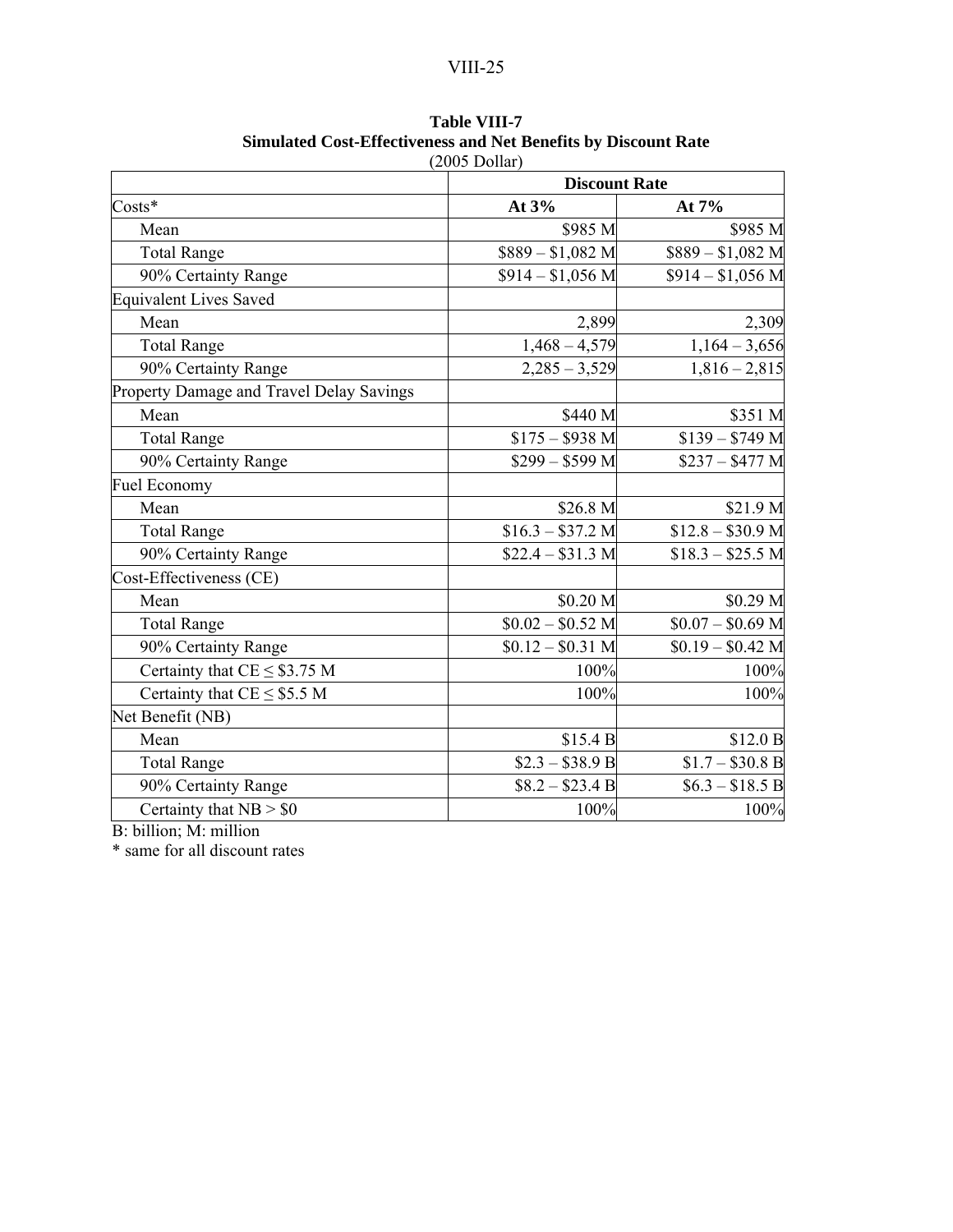# **CHAPTER IX. REGULATORY FLEXIBILITY ACT AND UNFUNDED MANDATES REFORM ACT ANALYSIS**

# **A. Regulatory Flexibility Act**

The Regulatory Flexibility Act of 1980 (5 U.S.C. § 601 et seq.), as amended by the Small Business Regulatory Enforcement Fairness Act (SBREFA) of 1996, requires agencies to evaluate the potential effects of their proposed and final rules on small businesses, small organizations, and small governmental jurisdictions in the United States.

5 U.S.C. §603 requires agencies to prepare and make available for public comment an initial and a final regulatory flexibility analysis (RFA) describing the impact of proposed and final rules on small entities if the agency decides that the proposal may have a significant economic impact on a substantial number of small entities. Each RFA must contain:

- (1) A description of the reasons why action by the agency is being considered;
- (2) A succinct statement of the objectives of, and legal basis for, a proposal or final rule;
- (3) A description of and, where feasible, an estimate of the number of small entities to which the proposal or final rule will apply;
- (4) A description of the projected reporting, record keeping and other compliance requirements of a proposal or final rule including an estimate of the classes of small entities which will be subject to the requirement and the type of professional skills necessary for preparation of the report or record;
- (5) An identification, to the extent practicable, of all relevant Federal rules which may duplicate, overlap, or conflict with the proposal or final rule;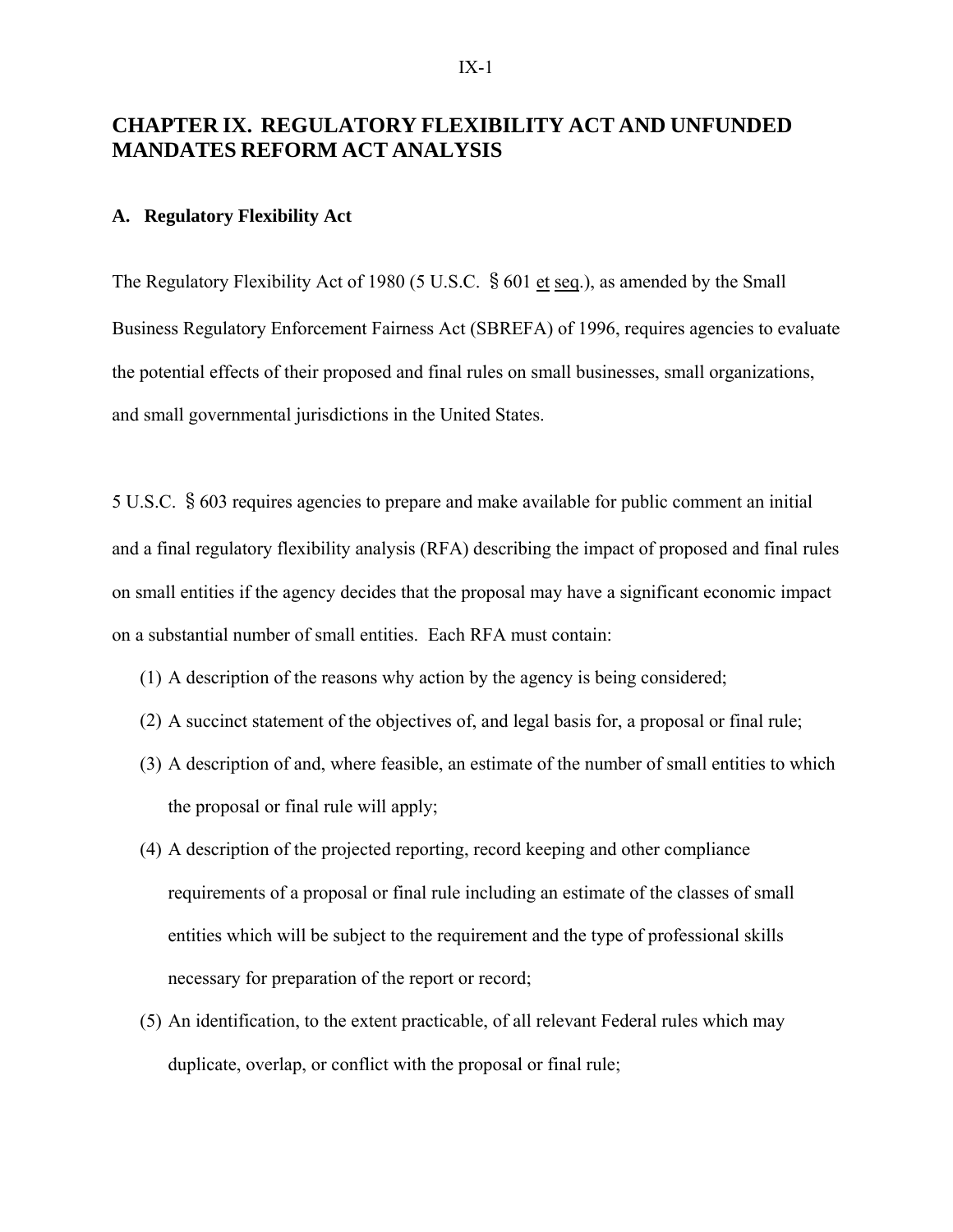(6) Each final regulatory flexibility analysis shall also contain a description of any significant alternatives to the final rule which accomplish the stated objectives of applicable statutes and which minimize any significant economic impact of the final rule on small entities.

# 1. Description of the reasons why action by the agency is being considered

NHTSA is considering this action to require an ESC system in light vehicles in order to reduce the number of automobile crashes and associated fatalities and injuries. ESC has been found to be highly effective in reducing single-vehicle run-off-road crashes, a large percentage of which involve vehicle rollover.

# 2. Objectives of, and legal basis for, the proposal or final rule

Under 49 U.S.C. 322(a), the Secretary of Transportation (the "Secretary") has authority to prescribe regulations to carry out the duties and powers of the Secretary. One of the duties of the Secretary is to administer the National Traffic and Motor Vehicle Safety Act, as amended (49 U.S.C. 30101 et seq.). The Secretary is authorized to issue Federal motor vehicle safety standards (FMVSS) that are practicable, meet the need for motor vehicle safety, and are stated in objective terms<sup>56</sup>. The Secretary has delegated the responsibility for carrying out the National Traffic and Motor Vehicle Safety Act to  $NHTSA<sup>57</sup>$ . NHTSA is proposing this rule under the Authority of 49 U.S.C. 322, 30111, 30115, 30117, and 30166; delegation of authority at 49 CFR 1.50.

 $\overline{a}$ 

<sup>56 49</sup> U.S.C. 30111(a).

 $57$  49 U.S.C. 105 and 322; delegation of authority at 49 CFR 1.50.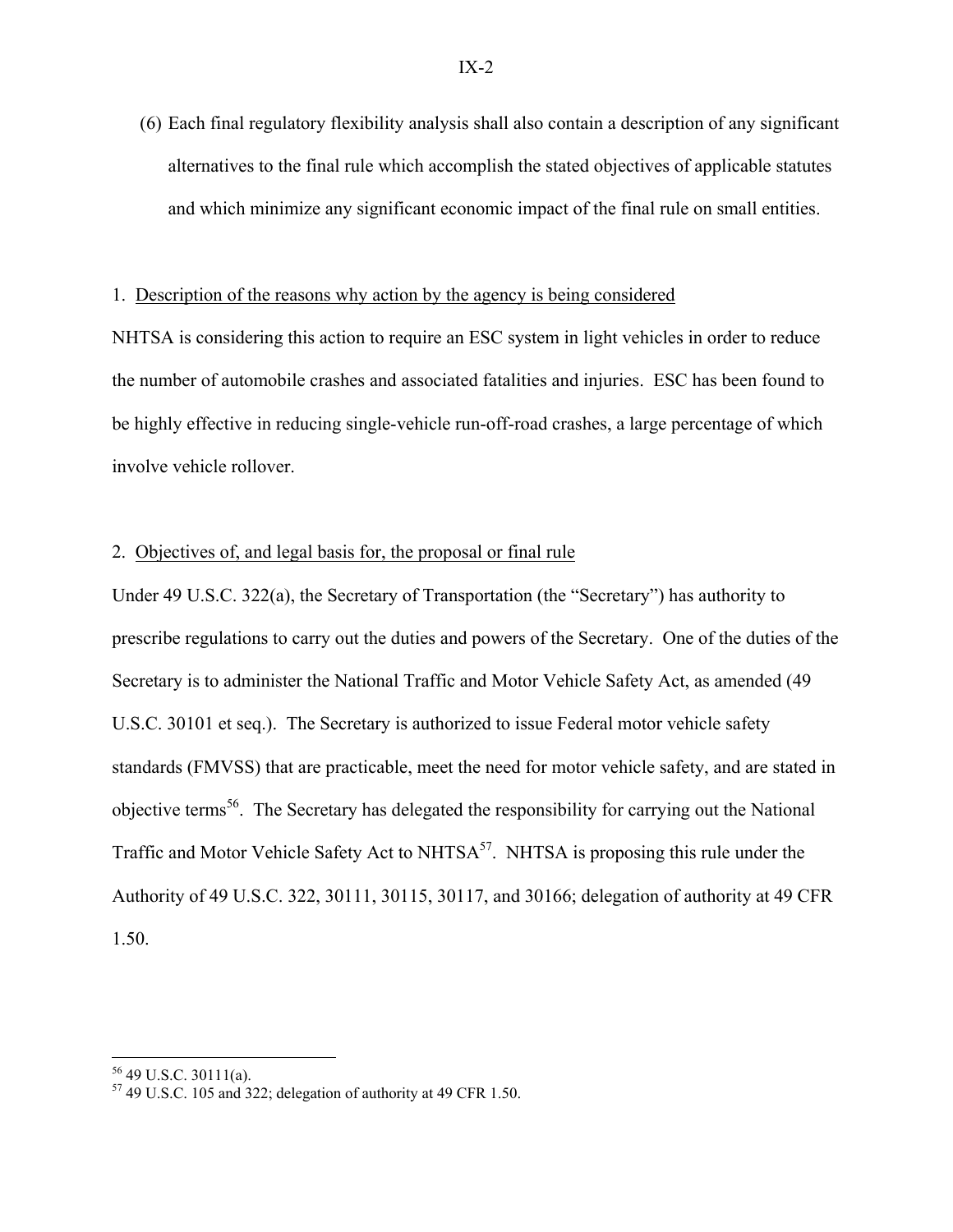3. Description and estimate of the number of small entities to which the proposal or final rule will apply

The proposal would apply to motor vehicle manufacturers, second-stage or final-stage manufacturers and alterers, and manufacturers of ESC systems. Business entities are defined as small businesses using the North American Industry Classification System (NAICS) code, for the purposes of receiving Small Business Administration assistance. One of the criteria for determining size, as stated in 13 CFR 121.201, is the number of employees in the firm. Affected business categories include: (a) To qualify as a small business in Automotive Manufacturing (NAICS 336111), the firm must have fewer than 1000 employees, (b) In Light Truck and Utility Vehicle Manufacturing (NAICS 336112), the firm must have fewer than 1000 employees, (c) In Motor Vehicle Body Manufacturing (NAICS 336211), the firm must have fewer than 1000 employees, and (d) In All Other Motor Vehicle Parts Manufacturing (NAICS 336399), the firm must have fewer than 750 employees.

#### **Small volume motor vehicle manufacturers**

There are four vehicle manufacturers that would qualify as a small business under the definitions of (a), (b), and (c) above. Table IX-1 provides information about the 4 small domestic manufacturers in MY 2005.

| олнан эспісіс энціціасціі сто |           |                        |                       |                |
|-------------------------------|-----------|------------------------|-----------------------|----------------|
| Manufacturer                  | Employees | <b>Estimated Sales</b> | Sale Price Range      | Est. Revenues* |
| Avanti                        |           | 150                    | \$75,000 to \$125,000 | \$15,000,000   |
| Panoz                         | 50        | 150                    | \$90,000 to \$130,000 | \$16,500,000   |
| Saleen                        | 150       | l.300                  | \$42,000 to \$75,000  | \$76,000,000   |
| Shelby                        | 44        | 60                     | \$42,000 to \$135,000 | \$5,310,000    |

**Table IX-1 Small Vehicle Manufacturers** 

\* Assuming an average sales price from the sales price range

 $IX-3$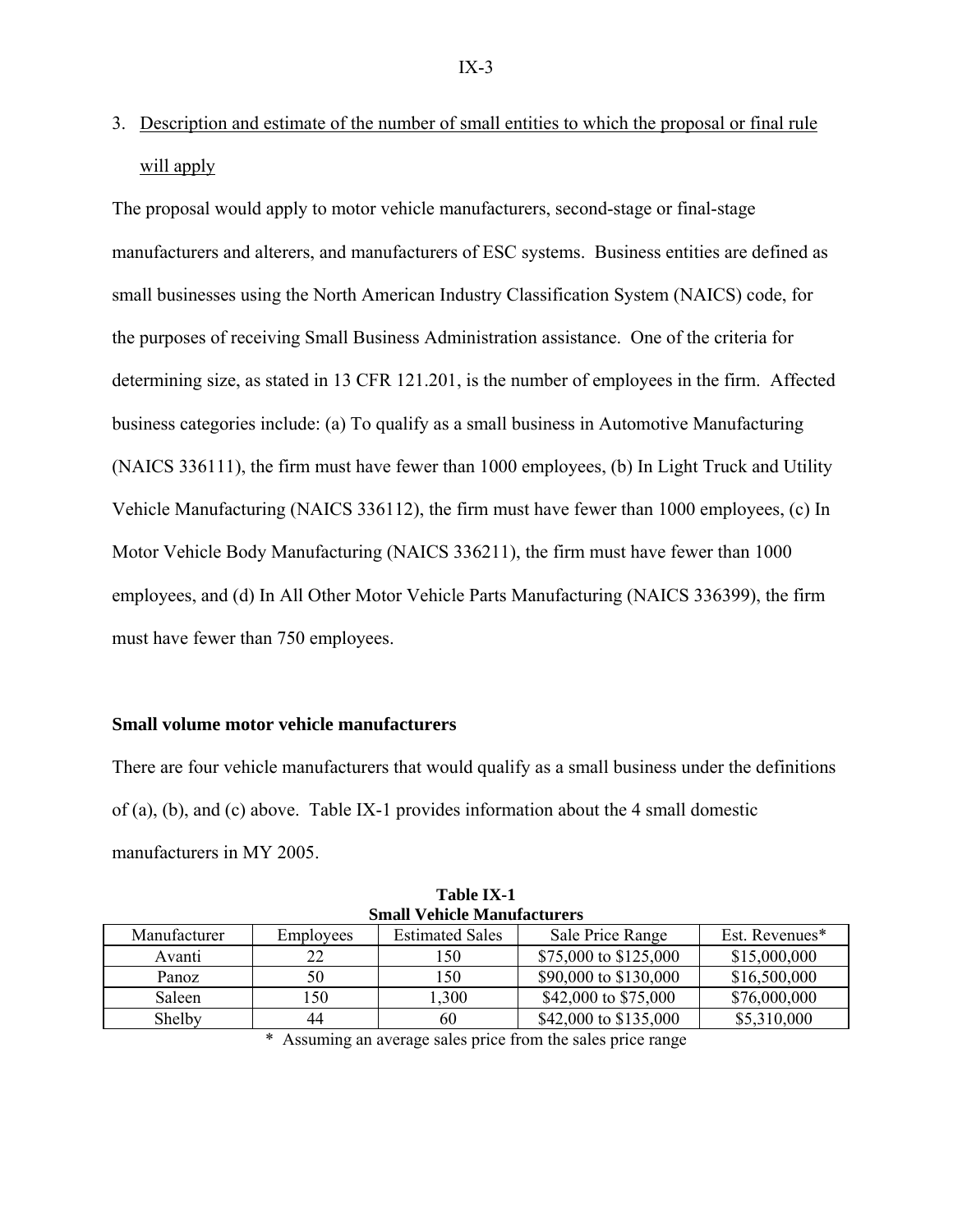Based on information available at various web sites<sup>58</sup>, Table IX-2 shows the current status of compliance with the proposal.

| Small Volume Vehicle Manufacturer Compliance Status |          |                         |                |  |
|-----------------------------------------------------|----------|-------------------------|----------------|--|
|                                                     | ABS      | <b>Traction Control</b> | <b>ESC</b>     |  |
| Avanti                                              | Yes      | Yes                     | No             |  |
| Panoz                                               | Yes      | Yes                     | No             |  |
| Saleen S7                                           |          |                         | N <sub>0</sub> |  |
| Saleen                                              | Optional | Optional                | N <sub>o</sub> |  |
| Mustang and Focus                                   |          |                         |                |  |
| <b>Based Models</b>                                 |          |                         |                |  |
| Shelby                                              | Optional | Optional                | No             |  |

**Table IX-2 Small Volume Vehicle Manufacturer Compliance Status** 

ESC would cost at least \$111 for the models that need only ESC and \$479 for the models that need ABS and ESC. Consumer costs for the more exotic models may be much higher than this. Compared to the least expensive vehicle in Table IX-1, the cost could range from less than onehalf of one percent  $(\$111/\$42,000 = .0026)$  to 1.1 percent  $(\$479/42,000 = .0114)$ . Compared to a weighted average sales price (\$68,000), the cost could range from less than two tenths of one percent ( $$111/\$68,000 = .0016$ ) to 0.7 percent ( $$479/\$68,000 = .0070$ ).

We believe that the market for the products of these small manufacturers is highly inelastic. Purchasers of these products are enticed by the desire to have an unusual vehicle. Furthermore, the price of competitor's models will also need to be raised by a similar amount, since all light vehicles must pass the standards. Thus, we do not believe that raising the price to include the value of ESC will have much, if any, affect on sales of these vehicle. We expect that these price increases will be passed on to the final customer. Based on this analysis, the agency believes that the proposal will not have a significant economic impact on these four small domestic vehicle manufacturers.

<u>.</u>

<sup>58</sup> Avantimotors.com, panozauto.com, saleen.com, shelbyamerican.com, Edmunds.com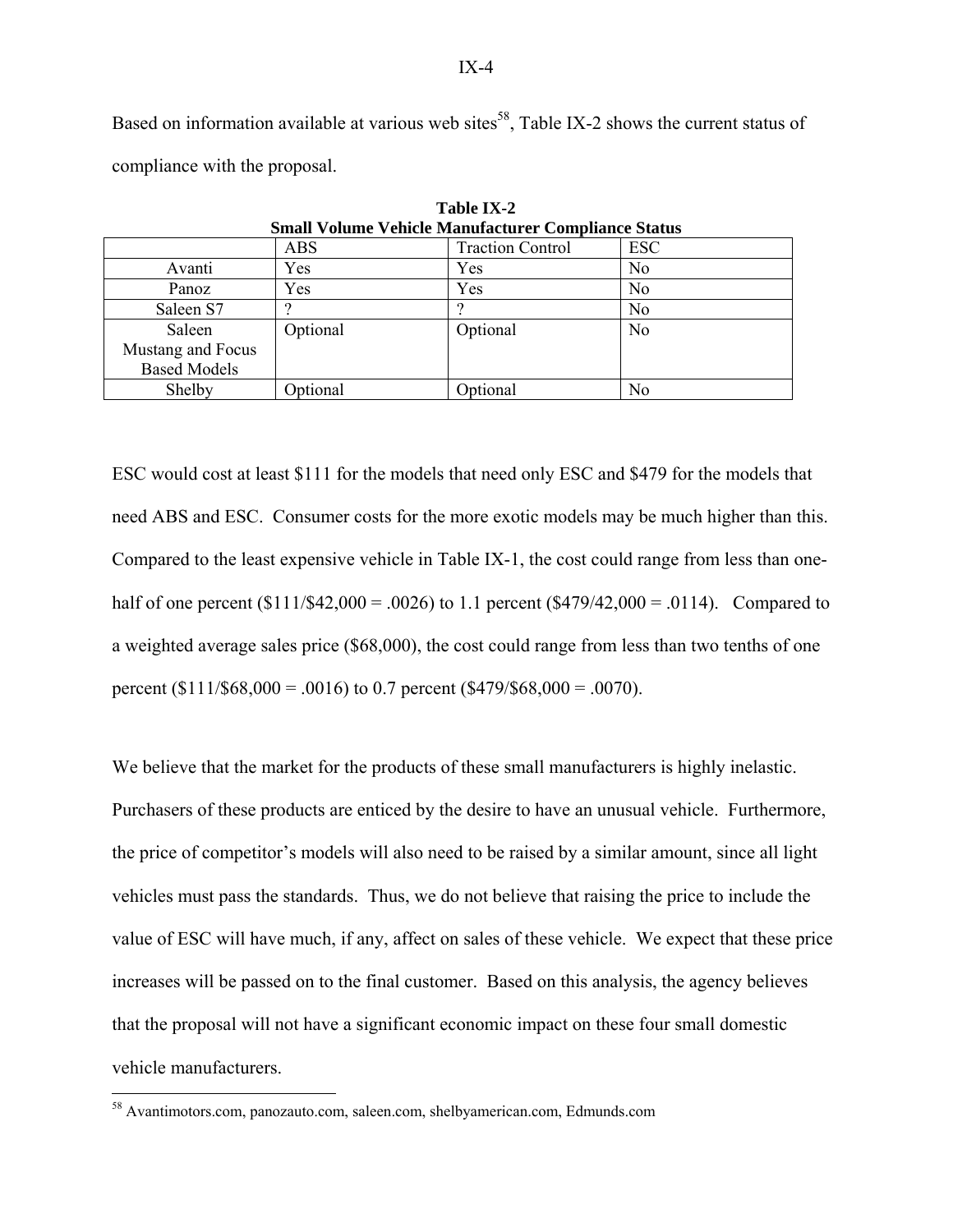### **Final-stage manufacturers and alterers**

There are a significant number (several hundred) of second-stage or final-stage manufacturers and alterers that could be impacted by the proposed rule. Some of these manufacturers buy incomplete vehicles. Many of these vehicles are van conversions, but there are a variety of vehicle types affected. Typically, none of these second-stage manufacturers or alterers changes the brake system of the vehicle. Even the incomplete vehicles typically are delivered with brakes. The brake system contains the central components for the ESC system. Thus, the original manufacturer's certification should apply for all of these vehicles as long as the brake system is not disturbed. Thus, while there are a significant number of second-stage and final stage manufacturers impacted by the proposed rule, we do not believe the impact will be economically significant, since a pass-through certification process should apply to these manufacturers.

Based on this analysis, although the proposal will impact about 100 percent of the small vehicle manufacturers, final-stage manufacturers, and alterers, the proposal is not anticipated to have a significant economic impact on these entities.

#### **Small ESC system manufacturers**

There are no ESC system manufacturers that would qualify as a small business under the definition (d) above (i.e., all other motor vehicle parts manufacturing). ESC manufacturers include Bosch, TRW, Continental-Teves, FTE, Automotive GmbH, Delphi, Mando America Corp (Korean), Advics Co. Ltd (was Denso Japan), Nissin Kogyo Co., Ltd, Hitachi, and AISIN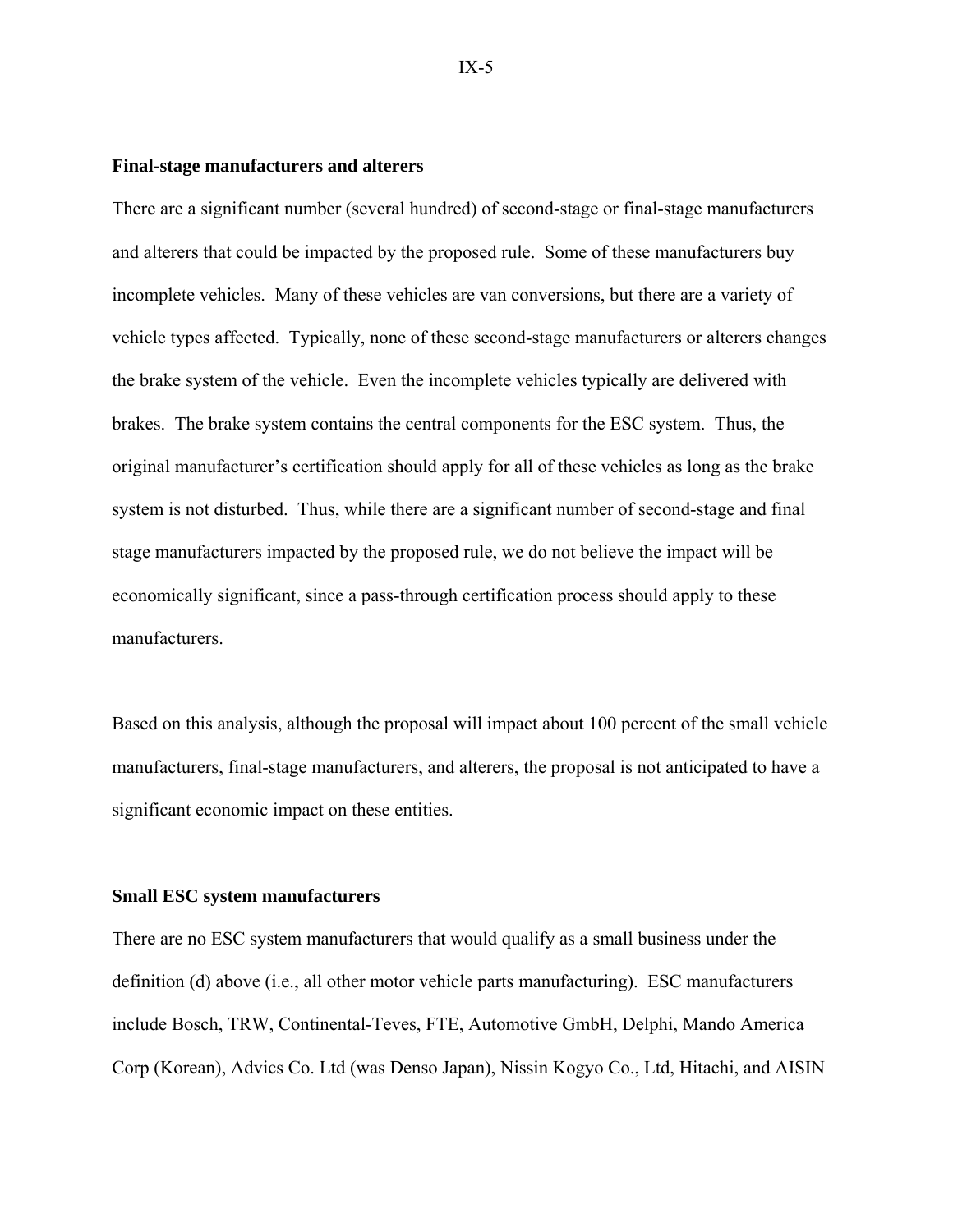SEIKI Co., LTD. All of these are large corporations. The proposal is expected to have positive economic impacts on ESC manufacturers.

# 4. Description of the projected reporting, record keeping and other compliance requirements for small entities

The proposed rule would require manufacturers to equip their vehicles with ESC and to certify that their products comply with the standard. There are record keeping requirements for those manufacturers that comply using the phase-in schedule. However, the proposal would require the multi-stage manufacturers, alterers, and small volume manufacturers to fully comply with the standard on September 1, 2012, which is a one-year extension from full compliance of the phasein schedule. Thus, for these manufacturers there are no new reporting or record keeping requirements, because they are not required to report during the phase-in period.

# 5. Duplication with other Federal rules

There are no relevant Federal regulations that duplicate, overlap, or conflict with the proposed rule.

# 6. Description of any significant alternatives to the proposed rule

The agency considered two alternatives. One alternative was to limit applicability of the standard to just light trucks, since ESC effectiveness for SUVs was much higher than ESC effectiveness for passenger cars. The agency decided not to propose this alternative since there were significant benefits from equipping passenger cars with ESC and requiring ESC for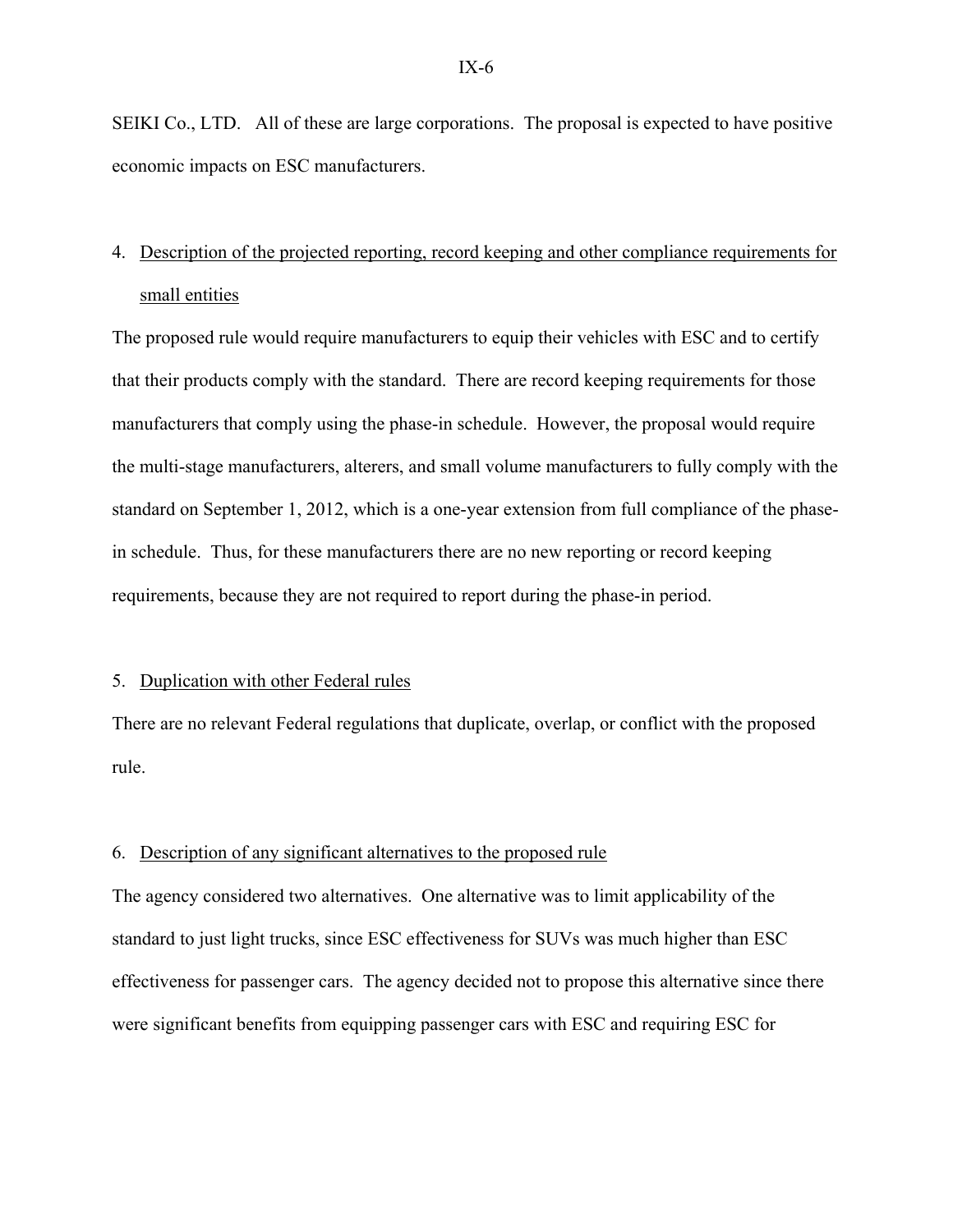passenger cars was very cost-effective. Extending the ESC applicability to PCs would save an additional 956 lives and reduce an additional 34,902 injuries.

The other alternative is to require a 2-wheel ESC system. A 2-wheel system is a less complex system than the proposed ESC system. Based on an agency study, the 2-wheel ESC system is less effective in preventing crashes than the proposed system. Thus, the proposed system would potentially save more lives and reduce more injuries than the 2-wheel system. In addition, the industry is already moving towards the proposed system for many of its vehicles. The agency believes that all the 2011ESC systems will meet the proposed performance test.

In summary, the proposal requires for vehicle manufacturers to install ESC in their light vehicles. There are 18 vehicle manufacturers. Four of them are considered to be small businesses. However, purchasers of these high-end products are enticed by the desire to have an unusual vehicle. These price increases will be passed on to the final customers. Most importantly, many vehicles produced by these four companies already are equipped with ABS. The cost increase per vehicle would be less than three tenths to 0.7 percent of their average sales price. We believe this price increase will not affect their vehicle sales, given that all other vehicles will be required to provide the same equipment.

As for the final stage manufacturers and alterers, typically these small businesses adhere to original equipment manufacturers' instructions in manufacturing modified and altered vehicles. Based on our knowledge, original equipment manufacturers do not permit a final stage manufacturer or alterer to modify or alter sophisticated devices such as air bags, event-data